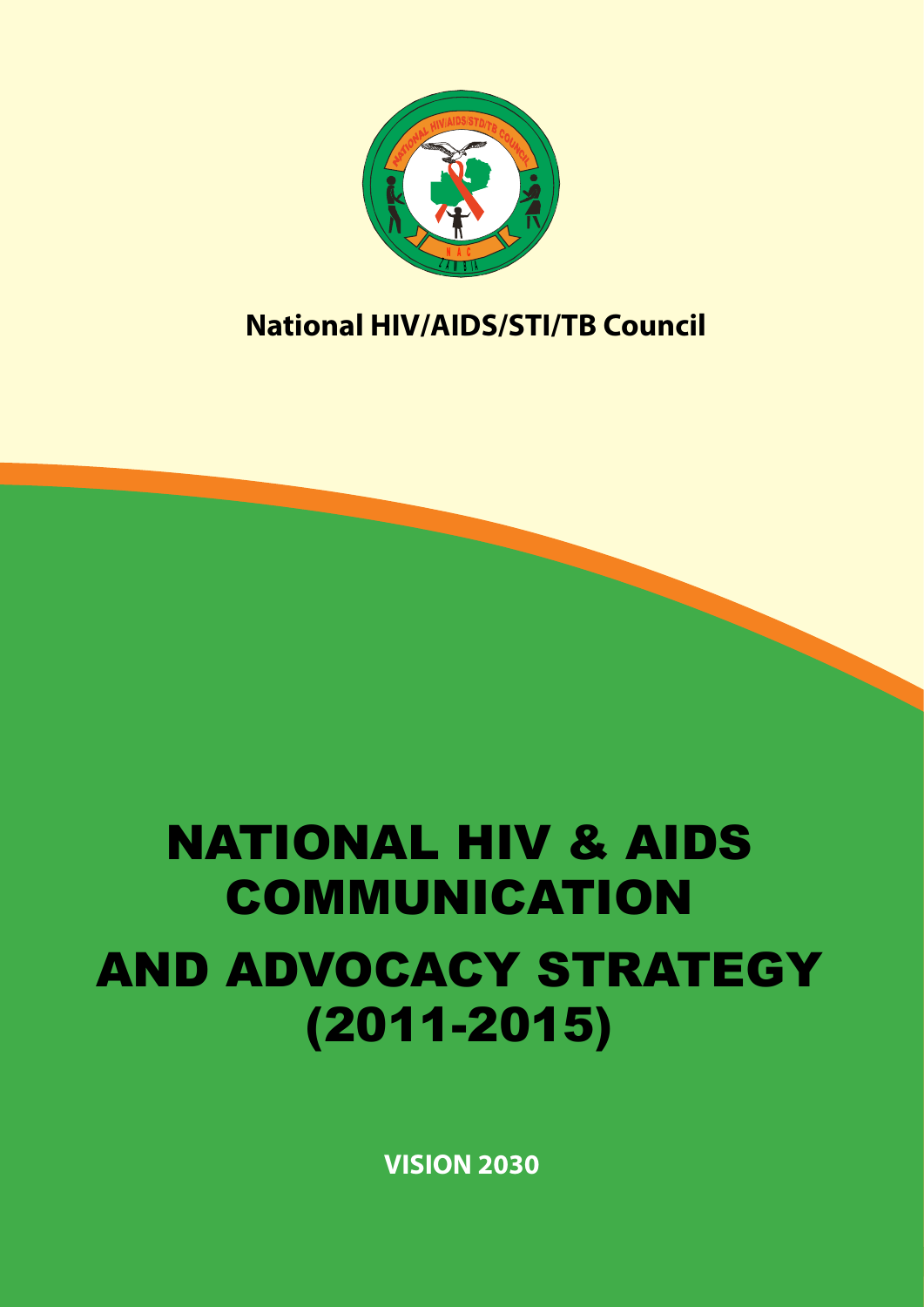315 Independence Avenue, P.O. Box 38718 Lusaka Zambia Telephone: +260 255044, Fax: +260 253881 Email: nac@nacsec.org.zm; Website: www.nacsec.org.zm



*The printing of this document was made possible with the support of the American people through the United States Agency for International Development (USAID). The contents of this document are the sole responsibility of the National HIV/ST/TB Council and do not reflect the views of USAID or the United States Government.*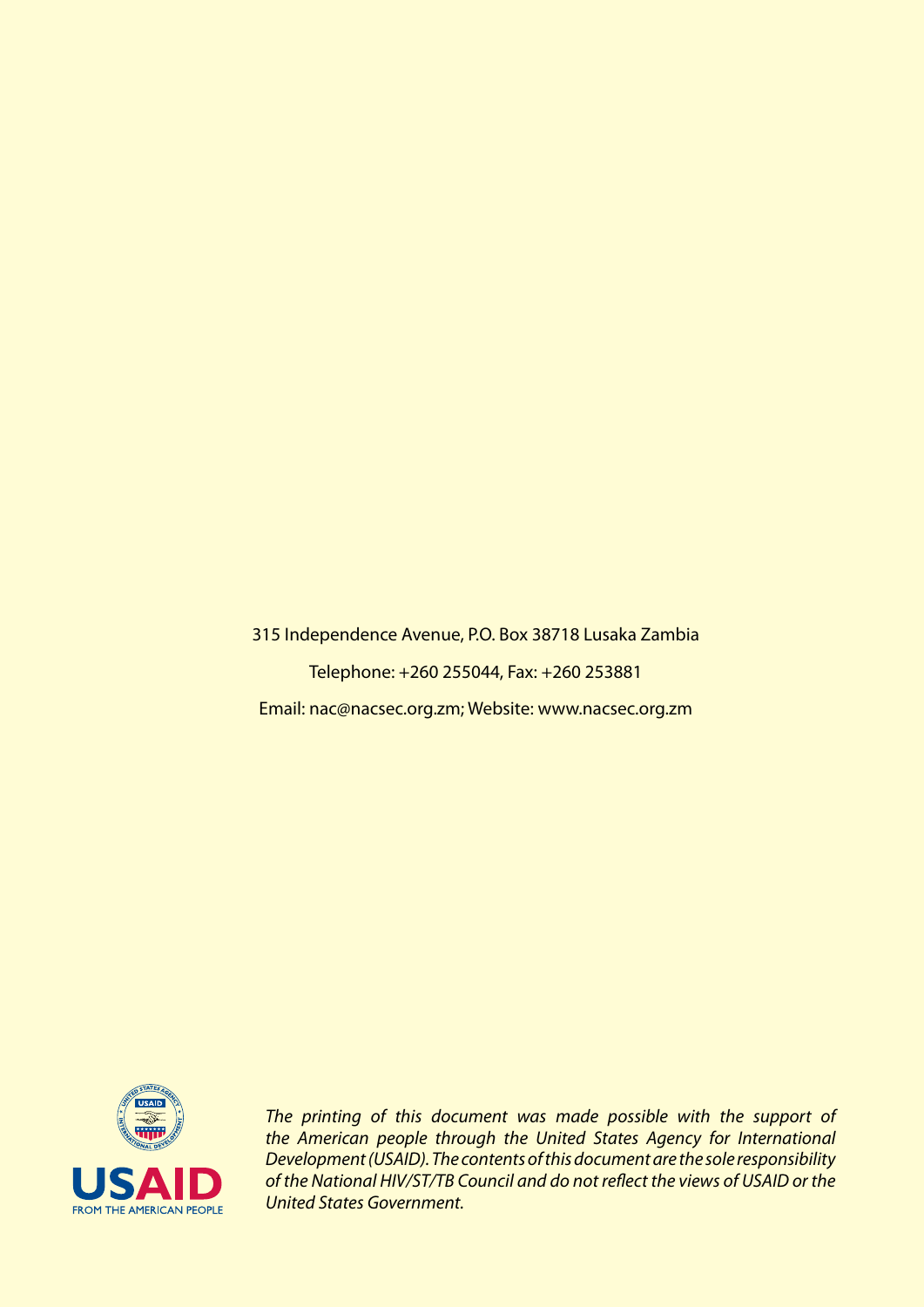# **TABLE OF CONTENTS**

| Foreword                                                                                                  | $\mathbf{1}$   |
|-----------------------------------------------------------------------------------------------------------|----------------|
| Acknowledgements                                                                                          | $\overline{2}$ |
| <b>Abbreviations</b>                                                                                      | 3              |
| <b>Executive Summary</b>                                                                                  | 5              |
|                                                                                                           |                |
| <b>CHAPTER 1: BACKGROUND AND INTRODUCTION</b>                                                             | $\overline{7}$ |
| 1.1 Background to HIV and AIDS in Zambia                                                                  | $\overline{7}$ |
| 1.2 NACAS Goal, Objectives and Strategies                                                                 | 9              |
| <b>1.3 NACAS Guiding Principles</b>                                                                       | 13             |
|                                                                                                           |                |
| <b>CHAPTER 2: NATIONAL COMMUNICATION AND ADVOCACY RESPONSES:</b>                                          | 15             |
| <b>SUMMARY OF THE SITUATION ANALYSIS</b>                                                                  | 15             |
| 2.1 Overview of Gaps in Current Communication and Advocacy Interventions                                  | 15             |
| 2.2 Media coverage of HIV and AIDS                                                                        | 17             |
| <b>CHAPTER 3: STRATEGIC AND BEHAVIOUR ANALYSIS OF THE FOUR NASF</b>                                       |                |
| <b>PILLARS</b>                                                                                            | 19             |
| 3.1 Prevention                                                                                            | 19             |
| 3.2 Treatment, Care and Support                                                                           | 27             |
| 3.3 Impact Mitigation                                                                                     | 35             |
| 3.4 Response Management                                                                                   | 40             |
|                                                                                                           |                |
| <b>CHAPTER 4: STEPS IN DEVELOPING IEC/BCC MATERIALS</b>                                                   | 47             |
| 4.1 Planning                                                                                              | 47             |
| 4.2 Develop Draft/Proto-type Materials                                                                    | 50             |
| 4.3 Design Methods for Pre-Test                                                                           | 51             |
| 4.4 Pre-test the Materials                                                                                | 52             |
| 4.5 Analyse and Interpret the Results                                                                     | 52             |
| 4.6 Reporting and Implementation                                                                          |                |
|                                                                                                           |                |
| <b>CHAPTER 5: STRATEGIES, CHANNELS AND TOOLS</b>                                                          | 53             |
| 5.1 Strategies and Tools for Behaviour Change Communication                                               | 54             |
| 5.2 Strategies and Tools for Capacity Building and Institutional Strengthening<br><b>In Communication</b> | 60             |
| 5.3 Strategies and Tools for Mainstreaming Communication and Advocacy                                     | 61             |
| 5.4 Strategies and Tools for Policy Advocacy                                                              | 64             |
|                                                                                                           |                |
| <b>CHAPTER 6: IMPLEMENTATION MODALITIES</b>                                                               | 67             |
| 6.1 Implementation Modalities and Institutional Arrangements                                              | 67             |
| 6.2 Financing Plan                                                                                        | 69             |
| <b>6.3 Promotion</b>                                                                                      | 70             |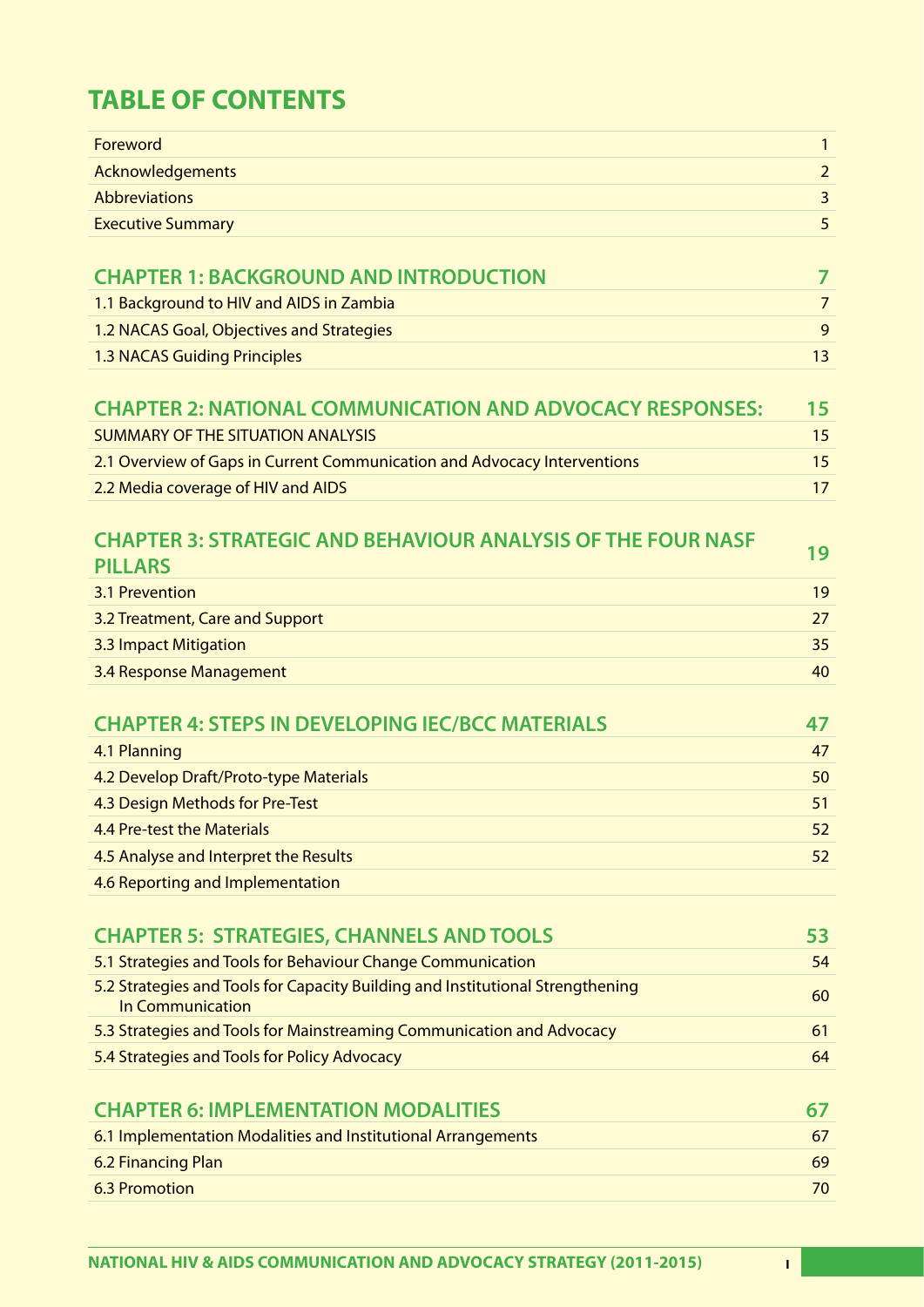| <b>CHAPTER 7: MONITORING AND EVALUATION PLAN</b>                                                           |    |
|------------------------------------------------------------------------------------------------------------|----|
| 7.1 Overview of Proposed M & E Framework                                                                   |    |
| 7.2 Monitoring of BCC Programmes                                                                           |    |
| 7.3 Monitoring of Campaign Reach                                                                           | 74 |
| 7.4 Evaluating BCC programmes                                                                              | 75 |
| 7.5 Reporting and M & E Tools                                                                              | 76 |
| 7.6 Feedback Mechanisms                                                                                    |    |
|                                                                                                            | 77 |
| <b>CONCLUSION</b>                                                                                          |    |
|                                                                                                            |    |
| <b>REFERENCES</b>                                                                                          | 78 |
|                                                                                                            |    |
| <b>APPENDICES</b>                                                                                          | 79 |
| <b>Appendix 1: Concepts and Definitions</b>                                                                | 99 |
| <b>Appendix 2: NACAS Logic Framework</b>                                                                   | 81 |
| Appendix 3: Summary of Quantity and Quality of HIV and AIDS Print Media Coverage (July -<br>December 2009) | 89 |
|                                                                                                            |    |
| <b>List of Figures</b>                                                                                     |    |
| Figure 1: Relationship between NACAS and the other HIV and AIDS response pillars                           | 9  |
| Figure 2: Functions of communication in the human behaviour change chain                                   | 11 |
| Figure 3: The five entry points or spheres of influence for NACAS                                          | 13 |
| Figure 4: Framework for planning and developing of IEC materials                                           | 47 |
| Figure 5: Summary of the materials development process                                                     | 52 |
| Figure 6: Community media in Zambia; to be utilised to reach the whole country                             |    |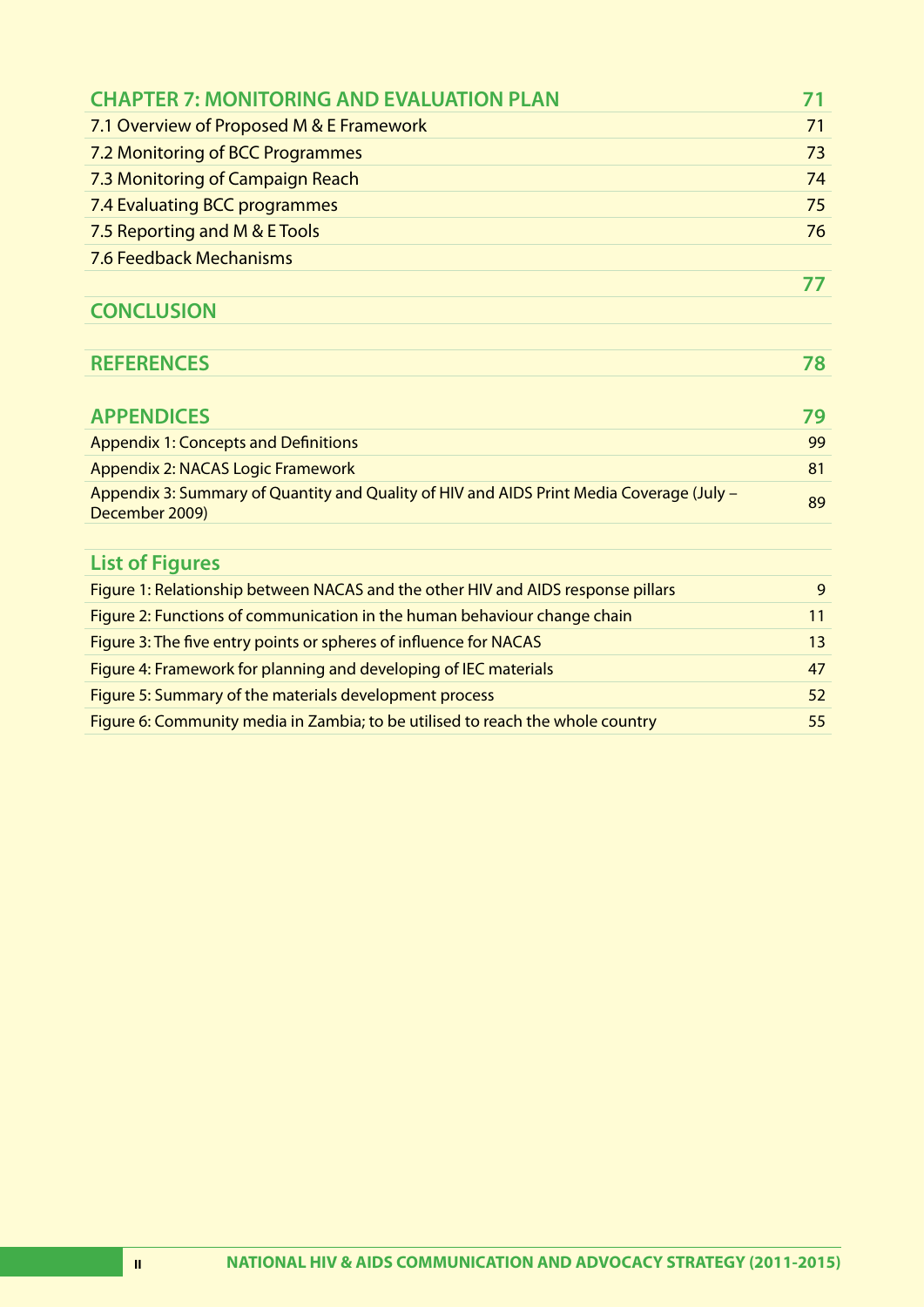# FOREWORD

C trategic communication is increasingly being recognized as an essential element of any successful health, social or development programme. When properly implemented, communication results in sustained change in policy, social norms and behaviours. Communication is also essential in overcoming barriers to access in services, or generating demand for such services. Within the context of HIV and AIDS, communication has been seen as an important input in creating awareness, and changing attitudes and perceptions, and ultimately behaviours, across the four key pillars: Prevention; Treatment, Care and Support; Mitigation; and Response Management and Coordination.

This National HIV and AIDS Communication and Advocacy Strategy (NACAS), seeks to reinforce the efficacy of communication at the different levels of behaviour change, and to increase the proportion of individuals, families, communities and institutions within Zambia utilizing available HIV and AIDS and reproductive health services across the country. Furthermore, it seeks to increase the proportion of national level policy makers and stakeholders knowledgeable of the socio-economic significance of HIV and AIDS. It is anticipated that such stakeholders will in turn mainstream HIV and AIDS in their programmes, develop appropriate policies and interventions, and devote sufficient resources to the fight against the pandemic.

The NACAS provides a framework that aligns communication with the goals and vision of the National AIDS Strategic Framework (NASF). It aims to provide strategic direction and to guide actions on those components within the scope of HIV and AIDS in Zambia that can be influenced by communication and advocacy at policy, programmatic and institutional levels. It also defines priority audiences and issues, formulates strategic direction and actions, and determines the best way to invest resources.

The Strategy is a product of the collaborative efforts of the Ministry of Health, through the National HIV/AIDS/ STI/TB Council (NAC), and various partners and stakeholders. The United States Agency for International Development (USAID), through it's Communication Support for Health (CSH) Project, provided technical and financial support to the development of the Strategy.

We wish to take this opportunity to thank all those who contributed to the process and, hope that the implementation of the Strategy will contribute towards the realisation of Zambia's goal in HIV and AIDS, "a nation free from the threat of HIV and AIDS"

**Dr. Peter Mwaba Permanent Secretary Ministry of Health**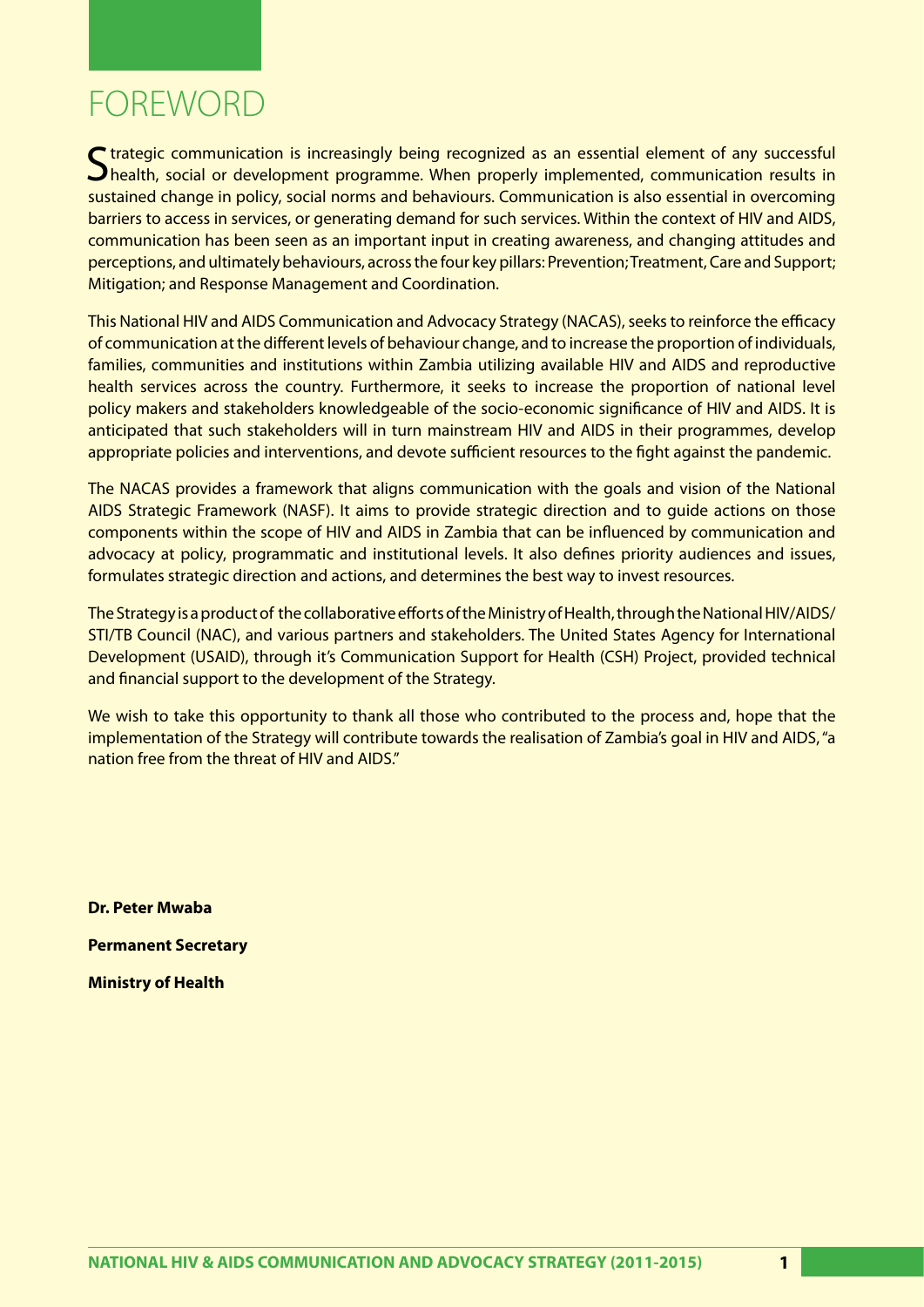# ACKNOWLEDGEMENTS

This National HIV and AIDS Communication and Advocacy Strategy (NACAS) is the product of a highly consultative and collaborative process and the concerted efforts of many individuals and organisations. It began with provincial consultations that culminated in the National AIDS Strategic Framework (NASF) for 2010 – 2015, and the Zambia Country Report published in 2010. In this regard the National HIV/AIDS/ STI/TB Council (NAC) would like to acknowledge all those who were involved in one way or another in the development of this Strategy. We particularly thank the United States Urgency for International Development (USAID), through its Communication Support for Health (CSH) Project, for the financial and technical support towards the process.

As NAC we are also highly indebted to numerous organisations and individuals for their respective contributions to the development of both the NASF and NACAS.

**Dr. B.U Chirwa**

**Director General**

**National HIV/AIDS/STI/TB Council**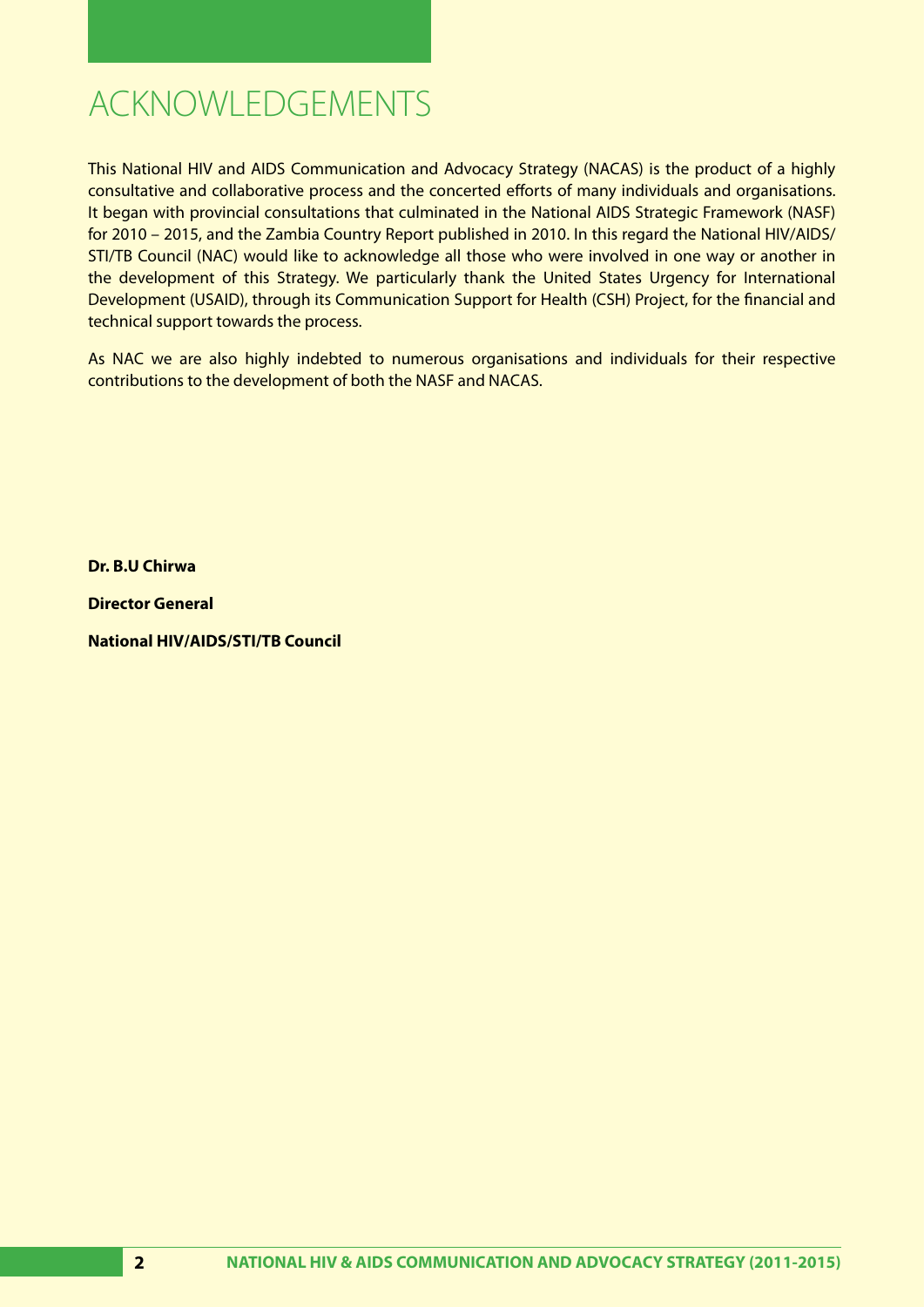# ABBREVIATIONS FULL MEANING

| <b>AIDS</b>    | Acquired Immunodéficience Syndrome                               |
|----------------|------------------------------------------------------------------|
| <b>ANC</b>     | <b>Anténatal Clinics</b>                                         |
| <b>ANCSS</b>   | Anténatal Clinics Surveillance Survey                            |
| <b>ART</b>     | <b>Anti-Retroviral Therapy</b>                                   |
| <b>ARV</b>     | <b>Anti-Retro Viral Drugs</b>                                    |
| <b>BCC</b>     | <b>Behaviour Change Communication</b>                            |
| <b>BCI</b>     | <b>Behaviour Change Interventions</b>                            |
| <b>CAPAH-Z</b> | <b>Coalition of African Parliamentarians against AIDS-Zambia</b> |
| <b>CATF</b>    | <b>Community AIDS Task Force</b>                                 |
| <b>CBO</b>     | <b>Community Based Organisation</b>                              |
| <b>CFSC</b>    | <b>Communication for Social Change</b>                           |
| <b>CPA</b>     | <b>Communication and Policy Advocacy</b>                         |
| <b>CSH</b>     | <b>Communication Support for Health</b>                          |
| <b>CSO</b>     | <b>Central Statistics Office</b>                                 |
| <b>CSOs</b>    | <b>Civil Society Organisations</b>                               |
| <b>CT</b>      | <b>Counselling and Testing</b>                                   |
| <b>DATF</b>    | <b>District AIDS Task Force</b>                                  |
| <b>DHS</b>     | Demographic and Health Survey                                    |
| <b>FBO</b>     | <b>Faith-Based Organisation</b>                                  |
| <b>GRZ</b>     | Government of the Republic of Zambia                             |
| <b>HIV</b>     | Human Immuno-deficiency Virus                                    |
| <b>ICT</b>     | <b>Information &amp; Communication Technology</b>                |
| <b>IDU</b>     | <b>Injective Drug Use</b>                                        |
| <b>IEC</b>     | <b>Information, Education &amp; Communication</b>                |
| <b>MC</b>      | <b>Male Circumcision</b>                                         |
| <b>MCP</b>     | <b>Multiple Concurrent Partners</b>                              |
| M&E            | <b>Monitoring and Evaluation</b>                                 |
| <b>MTCT</b>    | <b>Mother to Child Transmission</b>                              |
| <b>NAC</b>     | National HIV/AIDS/STI/TB Council                                 |
| <b>NACAS</b>   | <b>National HIV/AIDS Communication &amp; Advocacy Strategy</b>   |
| <b>NASF</b>    | National HIV/AIDS/STI/TB Strategic Framework                     |
| <b>NGO</b>     | Non-Governmental organisation                                    |
| <b>OVC</b>     | <b>Orphans and Vulnerable Children</b>                           |
| <b>PATF</b>    | <b>Provincial AIDS Task Force</b>                                |
| <b>PLHIV</b>   | People Living with HIV                                           |
| <b>PMTCT</b>   | <b>Prevention of Mother to Child Transmission</b>                |
| <b>RLC</b>     | <b>Radio Listening Club</b>                                      |
| <b>SAG</b>     | <b>Sector Advisory Group</b>                                     |
| <b>SMS</b>     | <b>Short Messaging System</b>                                    |
| <b>SFH</b>     | <b>Society for Family Health</b>                                 |
| <b>STI</b>     | <b>Sexually Transmitted Infection</b>                            |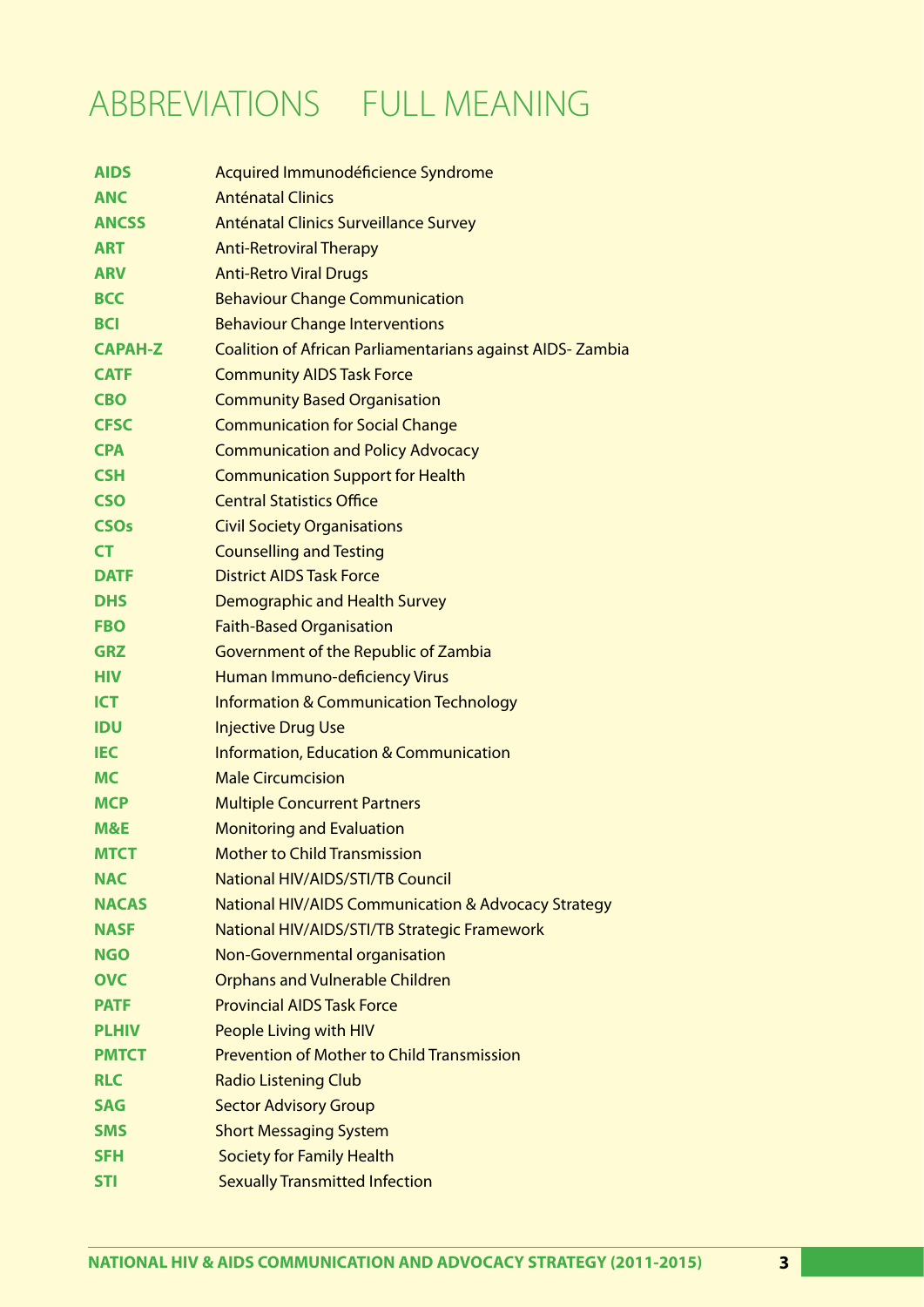| <b>TB</b>    | <b>Tuberculosis</b>                                |
|--------------|----------------------------------------------------|
| <b>TCA</b>   | <b>Theatre for Community Action</b>                |
| <b>TV</b>    | <b>Television</b>                                  |
| <b>VCT</b>   | <b>Voluntary Counselling and Testing</b>           |
| <b>USAID</b> | United States Agency for International Development |
| <b>ZANIS</b> | <b>Zambia News and Information Services</b>        |
| <b>ZCC</b>   | <b>Zambia Counselling Council</b>                  |
| <b>ZDHS</b>  | <b>Zambia Demographic and Health Survey</b>        |
| <b>ZNBC</b>  | <b>Zambia National Broadcasting Corporation</b>    |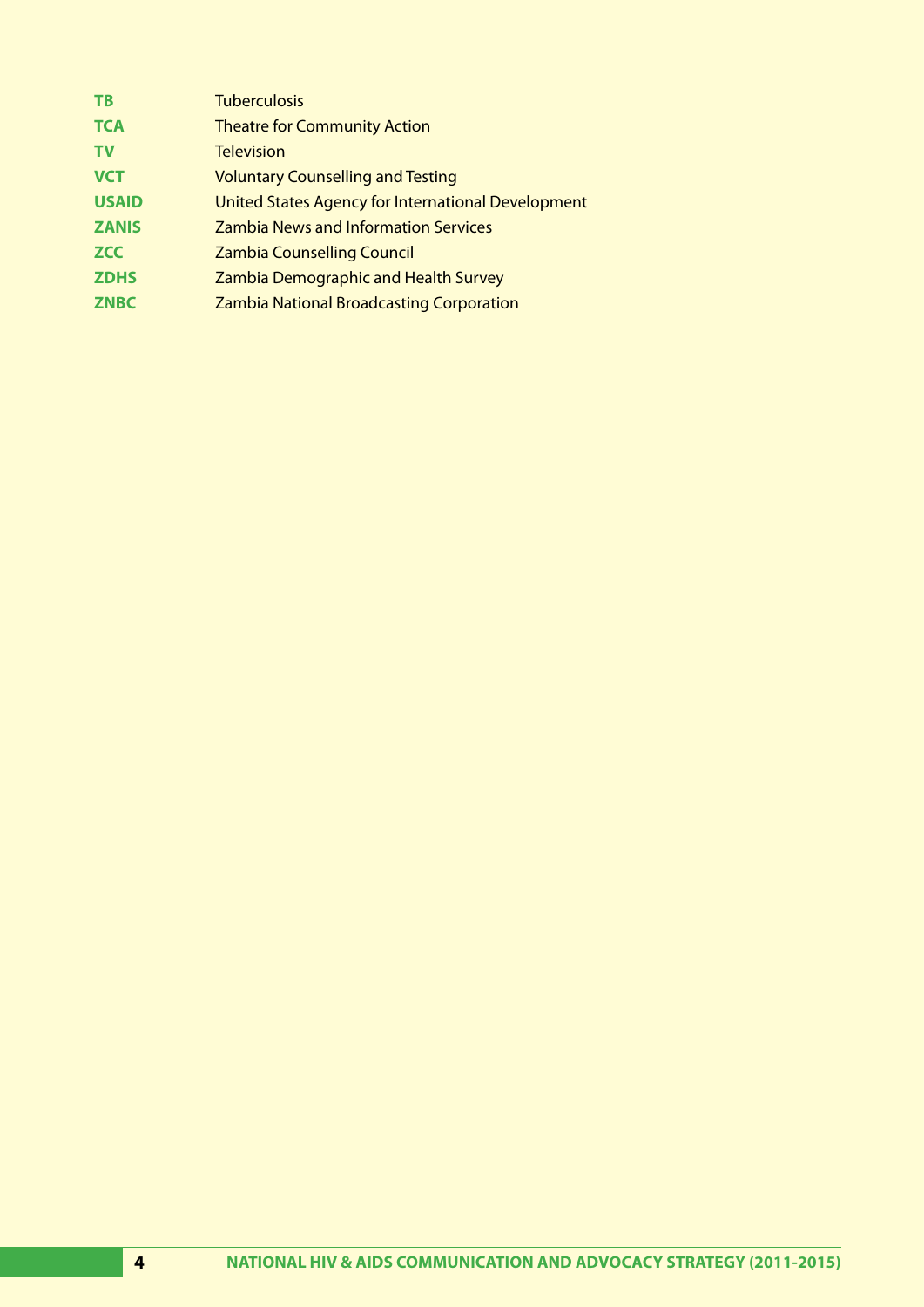# EXECUTIVE SUMMARY

HIV and AIDS continue to impact negatively on the social and economic fabric of Zambian society at individual and household levels, and across the wider community. Appreciable gains have been made in reducing the annual prevalence rate from over 25% 20 years ago to an average of 14.3% as of December 2009. However, the evidence of high incidences of infection among certain populations, and the existence of both old and emerging drivers of the pandemic demand continued interventions in prevention. Another important consideration is that over one million Zambians are living with HIV, and an equally high number of people have been decimated by the pandemic. These scenarios call for enhanced and well-coordinated efforts across all the response pillars, notably prevention; treatment, care and support; impact mitigation; and response management and coordination.

It is against this background that the Zambian government, through NAC and its partners, developed the National HIV/AIDS Strategic Framework (NASF) for 2011 to 2015. The NASF contains specific strategies across the four response pillars previously mentioned. .

Communication, guided through successive communication strategies, has been identified as a crucial ingredient to effective responses to the pandemic. The 2005–2010 communication strategy laid down a broad programme framework for communication support to the national response framework for the period. It identified the behavioural shortcomings that needed to be addressed by communication, consistent with the national priorities. However, structural and inherently technical shortcomings affected its implementation.

This NACAS has been developed in direct response to the gaps in communication and advocacy identified through national consultations, situation analyses and evaluations with respect to the national response to the pandemic. The NASF (2010) report, for instance, notes: "a key problem in the response to HIV and AIDS to date has been the lack of appropriate information available to the public." The report further observes that "whilst informative material exists, there has also been a lot of contradictory material sending wrong messages and confusing the public. This has eroded the value of many of the interventions being implemented by various organisations throughout the country. The NAC, therefore, places high priority on effective communication as a means to achieving the goals of the NASF."

The NACAS thus provides a broad framework within which communication and advocacy should serve as strategic inputs into the implementation of the NASF. Its implementation is also harmonious with the NASF, which runs for the period 2011–2015.

 Furthermore, the Strategy has identified key behavioural communication issues and gaps to be addressed to support the achievement of positive results across the four response pillars. It thus proposes innovative, evidence-based and participatory approaches in the planning and implementation of communication and advocacy interventions. Interpersonal, digital and mass communication strategies have been considered and incorporated as interdependent and mutually supportive approaches at respective stages in the behaviour change process. The use of both old and new media has been particularly embraced in order for the interventions to be congruent with emerging trends in communicating to specific populations, especially young people.

The NACAS recommends seven objectives to address the gaps and/or weaknesses identified by stakeholders at audience, institutional and policy levels across the four pillars. At audience level gaps in awareness, knowledge, access to information, and behaviours among specific groups, have been specifically identified, and interventions to address them proposed. The incorporated M&E plan will ensure that the Strategy is effectively and efficiently implemented, monitored and evaluated by the different structures and implementers across the country.

All the proposed activities are aimed at realising the communication and advocacy goal: *Increased*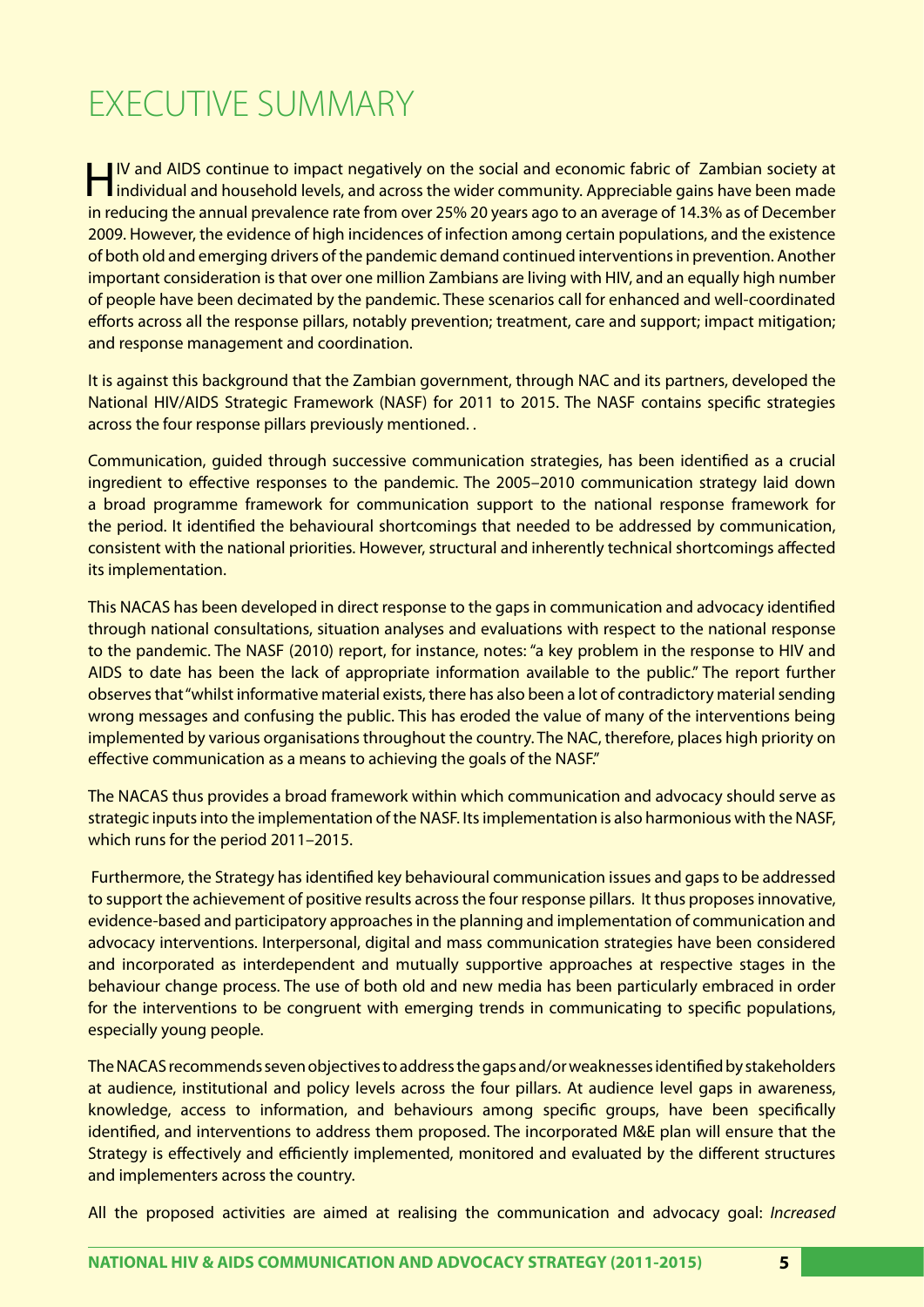*percentage of the Zambian population that are informed, engaged, empowered, and positively participating in the national agenda in prevention; treatment, care and support; impact mitigation; and, management of the national response.*

For the Strategy to be effectively implemented, serious consideration should be given to harmonising the currently fragmented IEC, BCC, and communication activities within NAC, preferably under one unit or department, as part of the NACAS. An M&E expert will be specifically assigned to implement the NACAS M&E plan. The document also recommends a set of activities aimed at promoting the Strategy across the country and ensuring that it gets the necessary stakeholder support.

To be effective, the Strategy should be adequately funded through proposed funding options, notably core funding through NAC allocations from Government, or direct funding from development partners.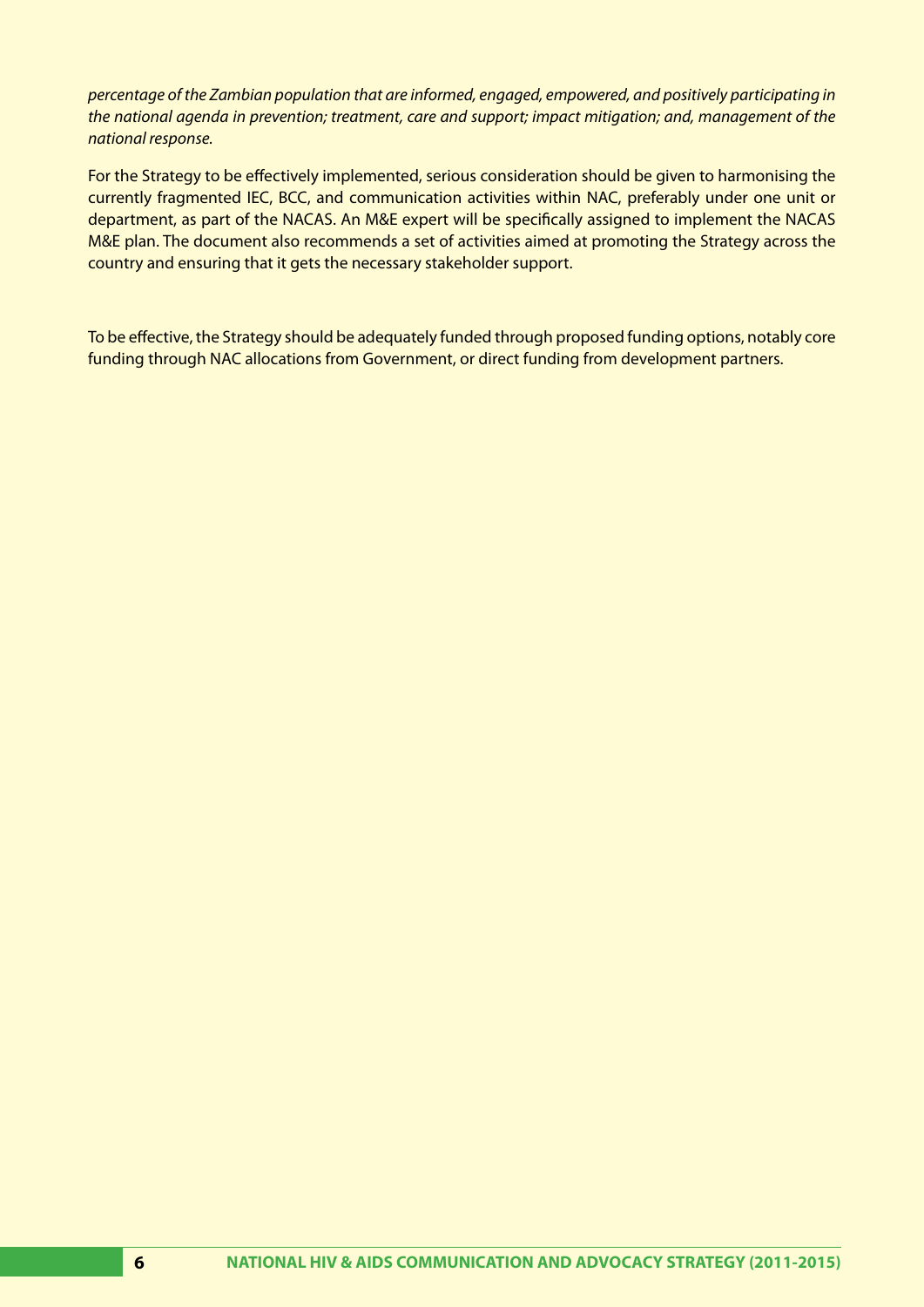## **CHAPTER 1**

# 1.0 BACKGROUND AND INTRODUCTION

## **1.1 BACKGROUND TO HIV/AIDS PREVALENCE IN ZAMBIA**

Twenty six years since the first AIDS case was recorded in Zambia, HIV and AIDS continue to have a devastating impact on the social and economic constitution of the country. Data available from the 2007 Demographic and Health Survey (DHS) suggests that the adult (ages 15-49) prevalence rate was 14.3%, and the mean prevalence from twenty one ante-natal (ANC) sites for clients aged 15-39 years was 16.6%. According to Spectrum estimates, adult HIV prevalence peaked in the mid-1990s at about 16% and has stayed above 14% ever since. The estimated number of new infections in children, aged 0-14 years, has reduced significantly since peaking at 21,189 in 1996, to 9,196 in 2009, which currently translates into 25 new infections per day (DHS 2007).

HIV prevalence levels in ANC clients have recently also started to decline. Between the 2004 and 2006-07, ANC surveillance surveys in 15 ANC sites (71%) showed a decrease in HIV prevalence, while six ANC sites (29%) showed increases. The largest decreases in HIV prevalence was observed among pregnant women aged 15-to 24 years of age.

The peak number of annual AIDS-related deaths among adults in 2003 was 66,272. The scale up of ART, especially among people aged 15-49 years, has contributed to a reduction of adult mortality from about 82% of total deaths in 1996 to 54% in 2007 (NAC, 2009). Estimated AIDS-related mortality in children under 14 years peaked in 2003 (14,681 deaths) and has decreased to about half (7,282 deaths estimated for 2009). This decline is a combination of lower fertility, prevention of mother-to-child (PMTCT) programmes, and paediatric anti-retroviral treatment (NAC, 2009).

#### 1.1.1 **Key Drivers of HIV transmission**

The NASF (2011) notes the following as the key drivers of the epidemic, with varying degrees:

- **Low Condom Use:** Though positive changes in condom use have been reported from 1992 to 2007, lack of consistent use, especially in steady relationships and Multiple Concurrent Partnerships (MCP), is a major source of concern. The most recent data shows that consistent condom use in the 15-49 age-groups stood at 37% for females and 50% for males. The NASF target is to increase consistent condom use to 55% for females and 70% for males by 2015.
- • **Multiple and Concurrent Sexual Partnerships (MCP):** Though DHS reports declines in MCP among both sexes, data from qualitative assessments on MCP behaviours strongly suggest that MCP and extramarital affairs are underreported in surveys. The NASF (2011) notes that females and males aged 15-49 who reported that they engaged in MCP stood at 35% (three in every 10) for females and 70% (seven in every 10) for males. The NASF thus aims to reduce these incidences of MCP to 10% and below for females, and 20% and below for males in the above age-groups. The DHS (2007) identified economic, cultural, social and psychological factors leading to, or encouraging MCP behaviours.
- **Low Male Circumcision (MC):** Nationally, the rate of adult MC in Zambia stands at 13% (DHS, 2007), with a national target of 21% by 2013 and 30% by 2015. Available evidence suggests that HIV prevalence in circumcised men is slightly lower than in uncircumcised men (10.8% vs. 12.5%).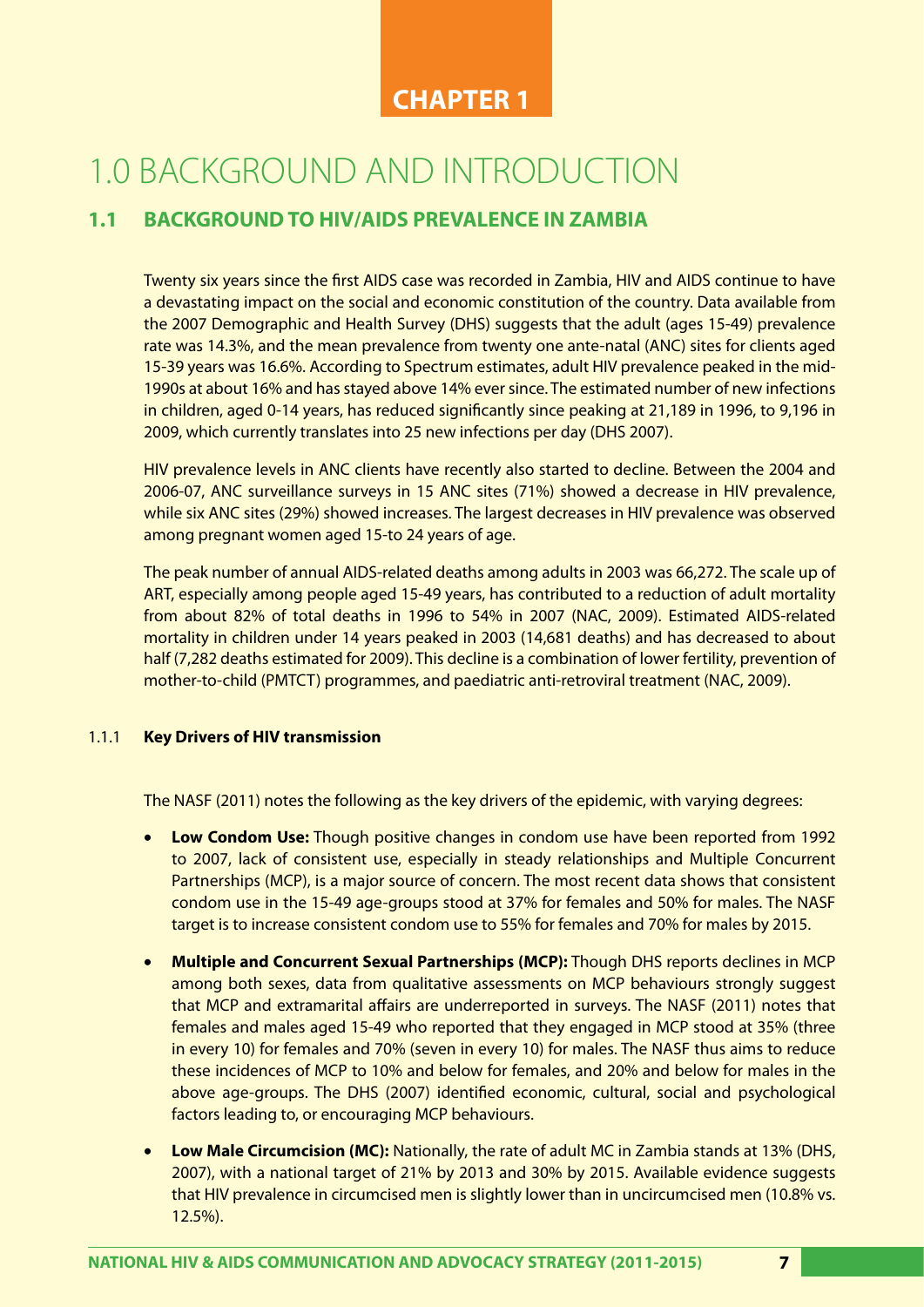- **Cultural Practices:** At community level the following culture-related practices have been proven to increase vulnerability to HIV:sexual cleansing, widow inheritance, dry sex, traditional male circumcision, pre-marital unprotected sex to prove fertility of young girls, wife sharing with kin as a sign of welcome, and separation of pubescent girls (rendering these young girls vulnerable to sexual abuse).
- **Intergenerational and Transactional sex:** According to NAC (2009) 4.5% of women and 22% of males aged 15-19 years report engaging in intergenerational sex, while 11% of females report engaging in transactional sex or exchange of money or food for sex.
- • **Commercial Sex and Sexual Violence**: Commercial sex and sexual violence are also considered to be issues which add to the pandemic in Zambia. Domestic violence at the hands of a spouse or intimate partner, and the fear of such violence, has a direct and harmful impact on one's ability to start and continue using ART, or engage in discussing behaviours surrounding HIV prevention such as VCT or condom use.
- • **Alcohol Abuse:** There is a body of local evidence showing that alcohol abuse leads to increased risky sexual behaviours, including MCP and lower condom use.
- **Mother-to-Child Transmission of HIV (MTCT):** MTCT is reported to account for about 10% of all new infections in Zambia. Although PMTCT services are readily available country-wide, uptake of ART by HIV positive pregnant women is still not high enough (61% as at 2009). The NASF target is thus to increase ART uptake, as a means of preventing HIV transmission in babies, from 61% in 2009 to 95% by 2015.
- **Men Having Sex with Men (MSM):** Sex between men is taboo and outlawed in Zambia. As a result it is little understood in terms of both prevalence and its contribution to annual HIV incidences. However, the DHS (2007) analysis notes that unprotected anal sex is practiced by 8% of Zambian men.
- • **Other factors** such as **migration** and **mobility,** and **gender-based discrimination and inequality** also have evidence of contributing to HIV transmission (NAC, DHS, 2009). Transmission through **injected drug use** (IDU) is most likely also occurring in Zambia on a small scale. However there is no data on the size of the IDU population, frequency of drug injection, or sharing of injecting equipment. Transmission through **medical injections**, due to the introduction of disposable injection equipment, is estimated to contribute to only about 0.2% of all new infections. There is also anecdotal evidence that unsafe tattooing and scarification is taking place.

#### **1.1.2 Emerging Challenges for BCC in HIV and AIDS in Zambia**

Numerous situation analyses note that although the country has made appreciable progress in reducing the national HIV prevalence rates, a number of gaps and challenges still exist which have had an impact on the reported levels of achievement. The gaps and challenges include, but are not limited to, the following:

- National HIV prevalence rates may have stabilised but at a high level;
- Whereas the national prevalence rates have reduced over time, incidence rates are still rising among certain populations;
- There is evidence of concentrated epidemics among some specific populations MSM, MCP, OVC, etc.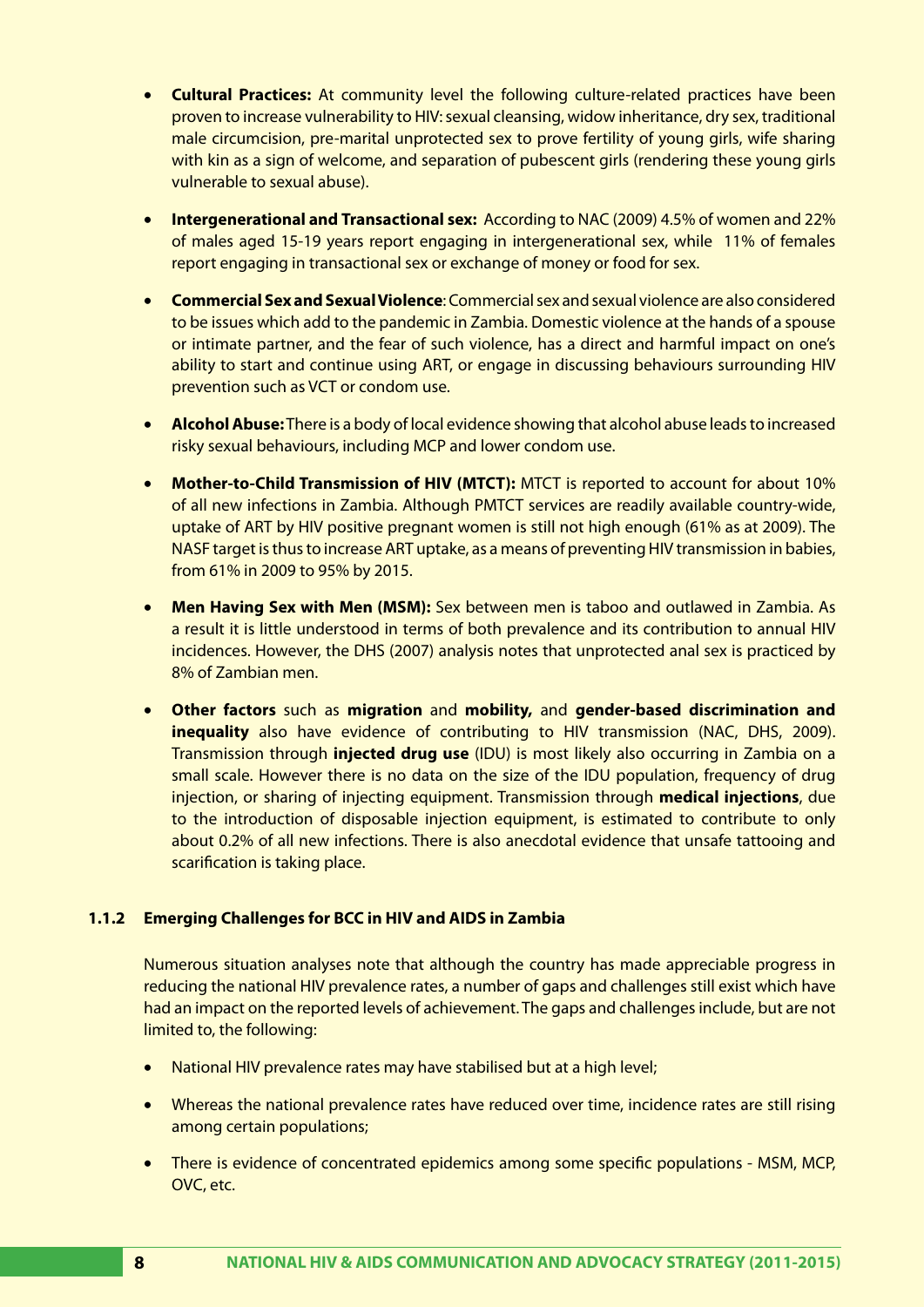- Knowledge levels of key aspects of the pandemic's three behaviour related response pillars (prevention; care, treatment and support; and, impact mitigation) and key drivers of HIV are reportedly low, especially among the most sexually active populations (youths and young adults). In the case of prevention, comprehensive knowledge of HIV and AIDS among the 15- 49 year olds was reported at 37% nationally as of 2010 (NAC, 2010);
- Both stigma and denial are still prevalent, to a large extent due to a lack of favourable environments for PLHIV to come out in the open;
- There is marginalisation and limited voice and influence of people most affected by HIV and AIDS; and,
- There is limited provision of, and access to, numerous services and resources, particularly those earmarked for marginalised and affected target groups.

### **1.2 NACAS GOAL, OBJECTIVES, AND STRATEGIES**

#### **1.2.1 NACAS Goal**

The proposed overall goal of the NACAS is: *Increased percentage of the Zambian population that is informed, engaged, empowered, and positively participating in the national agenda in prevention; treatment, care and support; impact mitigation; and coordination and management of the national response.*

Figure 1 (below) illustrates the proposed relationship between communication and advocacy and the four response pillars proposed in the NASF:



Figure 1: *Relationship between NACAS and the other HIV and AIDS response pillars*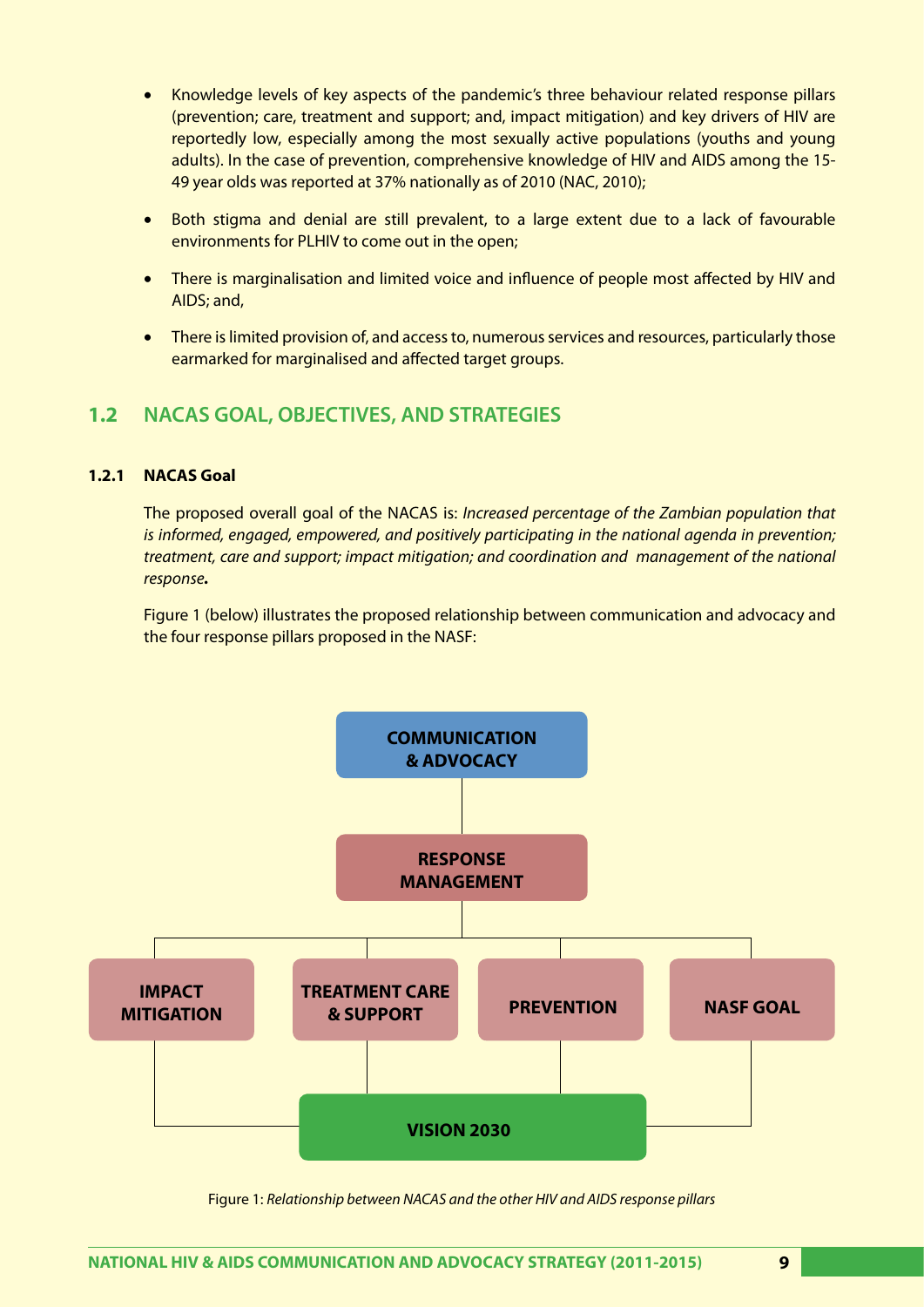#### **1.2.2 The Strategic Objectives**

Below are the NACAS Objectives at the Audience (Behavioural), Institutional, Policy and M&E levels.

#### **1.2.2.1** *Behavioural Change*

- • **Objective 1:** *Through greater public awareness initiatives, enable to enhance access to, and uptake of, accurate, adequate and information which supports intensified means of prevention thus reducing the annual rate of new HIV infections, particularly addressing root causes which sustain high levels of societal vulnerability.*
- *Objective 2: Through greater public awareness initiatives, to enhance access to, and uptake of, accurate, adequate and information which supports the acceleration of the provision of universal access to comprehensive and quality treatment, care and support for people living with HIV and AIDS, their caregivers and their families, including services for TB, STIs and other opportunistic infections.*
- • *Objective 3: Through greater public awareness initiatives, to enhance access to, and uptake of, accurate, adequate and information which supports mitigation of the socio-economic impacts of HIV and AIDS, especially among the most vulnerable groups – orphans and vulnerable children, PLHIV and their caregivers and families.*

#### **1.2.2.2** *Institutional Change*

- • **Objective 4:** *To strengthen the capacities of NAC implementing partners to plan, coordinate and implement communication initiatives as a core component to support their programme goals at the national, regional and community levels.*
- • **Objective 5:** *To foster prioritization and mainstreaming of HIV and AIDS communication and advocacy at various levels and among different players across the country.*

#### 1.2.2.3 *Policy Change*

- • **Objective 6:** *To advocate for the development of national and sectorial policies and strategies, and the harmonization of existing ones at different levels, including traditional establishments, through the dissemination of public awareness and rights based materials.*
- • **Objective 7:** *To advocate for the enactment and enforcement of new and relevant laws, and the domestication of international protocols to accommodate emerging issues in the pandemic, through the dissemination of public awareness and rights based materials.*

#### 1.2.2.4 *Monitoring and Evaluation*

• **Objective 8:** *To ensure effective and efficient implementation of the NACAS at national, provincial and district levels and across all sectors.*

#### 1.2.3 **Communication and Advocacy Approaches**

#### 1.2.3.1 **Approaches in Communication**

Appropriate forms of both interpersonal and mass communication have been recommended in this strategy in order to achieve the best results at each stage in the human behaviour change process. The functions of communication in the HIV and AIDS behaviour change chain can be summarised as illustrated in Figure 2 below.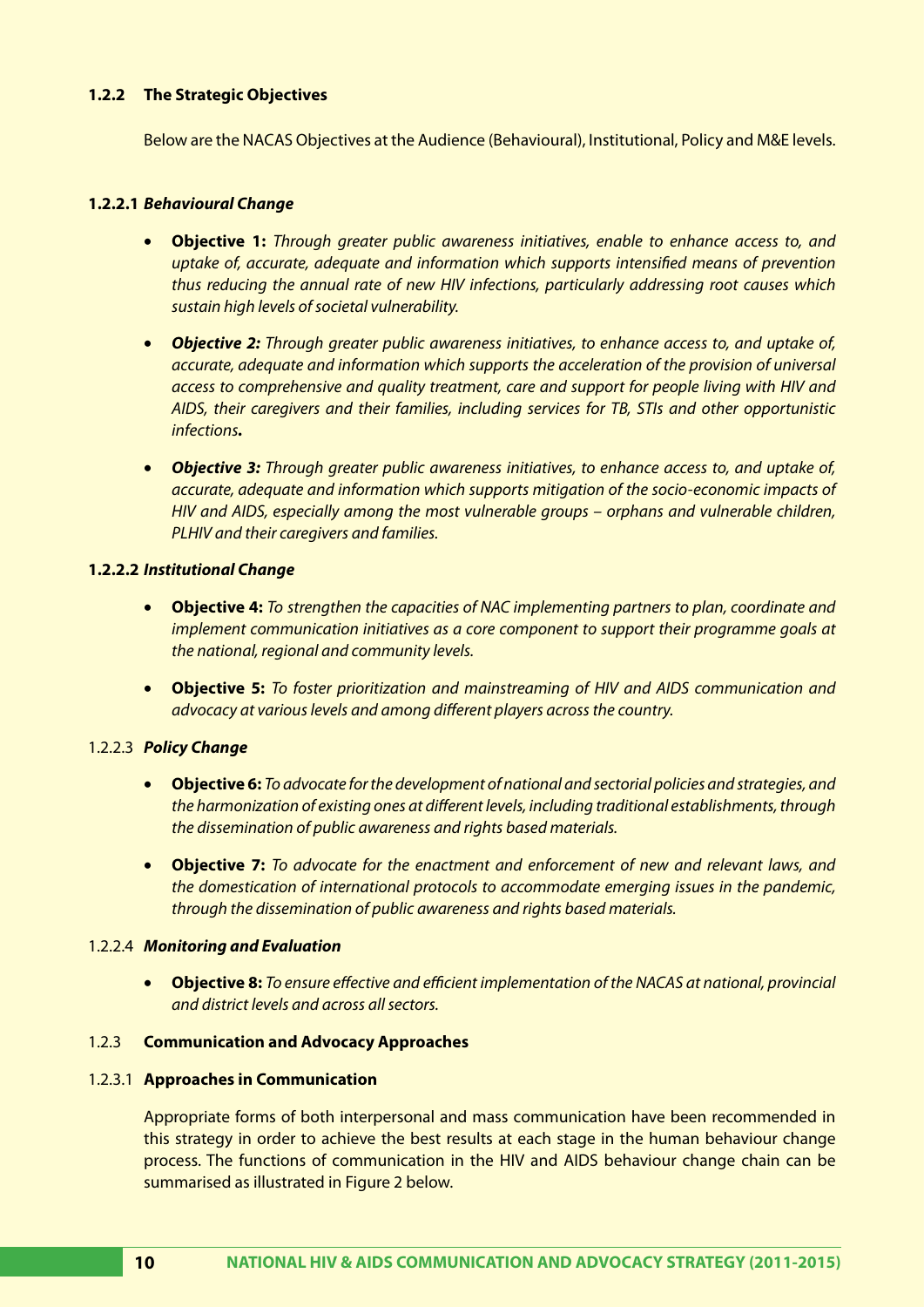

**Figure 2:** *Functions of communication in the human behaviour change chain*

#### **1.2.3.2 Types and Choice of Media**

More interpersonal communication strategies have been recommended for complex stages of the behaviour change process (change perceptions, attitude and behaviours). On the other hand, mass communication or mass media will be used largely for less complex stages, such as creating awareness and understanding of HIV and AIDS. However, overlaps are anticipated arising from the need for the two forms of communication to reinforce each other. Also, appropriate information and communication technologies (ICTs) will be used to enhance the effectiveness of each of the two main types of communication. These include internet, mobile phone communication and other emerging ICTs.

#### 1.2.3.3 **Communication Channels and Tools**

Communication channels, media or tools, can be defined as modes of transmission that facilitate the exchange of information between the sender of the message and the recipient. Some of the recommended channels of communicationin this Strategy are:

- *a. Interpersonal or Human Communication***:** This includes peer-to-peer (P2P) communication as would happen between friends, associates, colleagues or other social inteaction.
- *b. Community Based***:** These initiatives reach a group of people within a distinct area, for instance a village, neighbourhood or a community group, based on common interests or with common characteristics. Forms of community communication include:
	- Community based media such as local newspapers, local radio stations, etc.
	- Community learning and communication groups, such as study circles and radio listening clubs.
	- Community based activities such as community theatre, drama and meetings.
	- Community mobilization, a participatory process of communities identifying and taking action on shared concerns.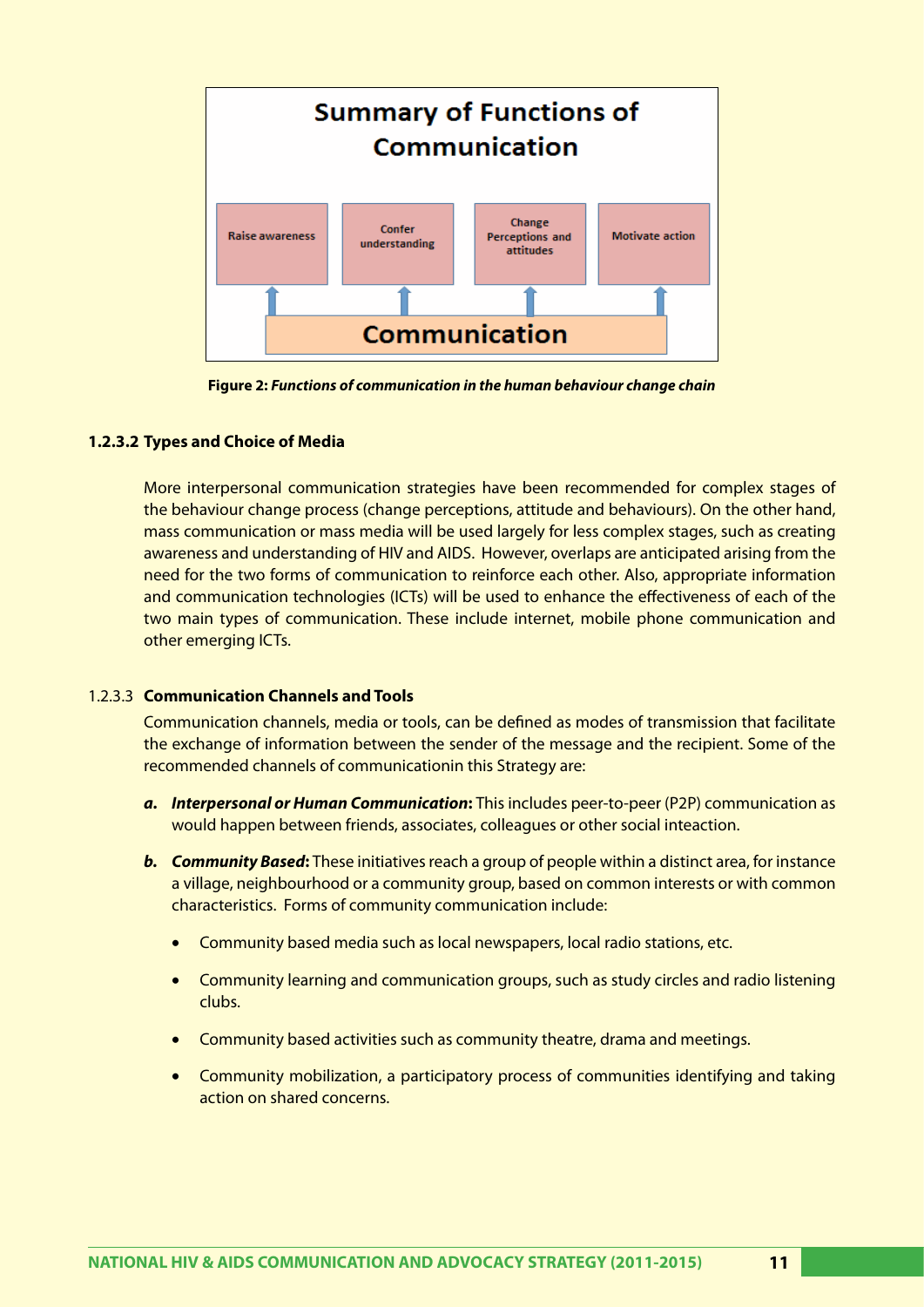- *c. Mass Media:* These channels reach a large audience within a short period of time and include:
	- Television
	- **Radio**
	- **Newspapers**
	- • Magazines
	- Outdoor (posters, billboards)
- *d. Digital***:** Technological advances have seen the rapid development of media which rely upon the use of computers, telephone and other forms of interactive media. Examples include cell phones, and social media (Twitter, You-Tube, Facebook). Digital media have introduced new ways of communicating that diminish geographic distance, allow for huge volumes of communication, and provide rapid and interactive communication. The SMS platform in particular has enabled communicators to send short but precise and complete messages to target audiences. In recent times many organisations - such as WHO, UNICEF and the Zambia National Farmers' Union (ZNFU) - have utilised the system to deliver critical messages on social or business ector issues. Digital channels have the advantage of quick dissemination, which facilitates prompt interaction and great awareness in the audience.

#### **1.2.3.4 Channel Mix Factors**

The decision on the appropriate channel mix chosen for a particular activity will depend on a number of factors. Channel selection is determined not just by audience preference, but also on the intersection between campaign goals and the channel characteristics. It is, for instance, recognized that mass media is effective for creating awareness whilst interpersonal channels are superior for promoting behaviour change. ICTs on the other hand, are introduced to strengthen the two forms of communication.

Other factors to consider include:

- *Reach:* number of people the communication effort wants to target. Quick reach of a wide audience can be attained through use of mass media in areas where the audience has media access;
- *Frequency*: the number of times the message or content is to be aired or publicized. Some messages require high exposure and as a result may limit the use of certain media due to cost;
- *Proven Impact*: what is the documented success rate of a particular medium or combination of media or channels; and,
- • *Cost Effectiveness*: the net benefit compared to the cost of using a particular medium or a combination of media or channels.

A multi-channel campaign, combining mass media, community events, interpersonal communication (IPC) and digital media, simultaneously enhances both reach and frequency.

#### 1.2.3.5 **Spheres of Influence for Communication and Advocacy**

The interventions proposed in this strategy will address the identified communication and advocacy problems through five spheres of influence as illustrated in Figure 3 (below).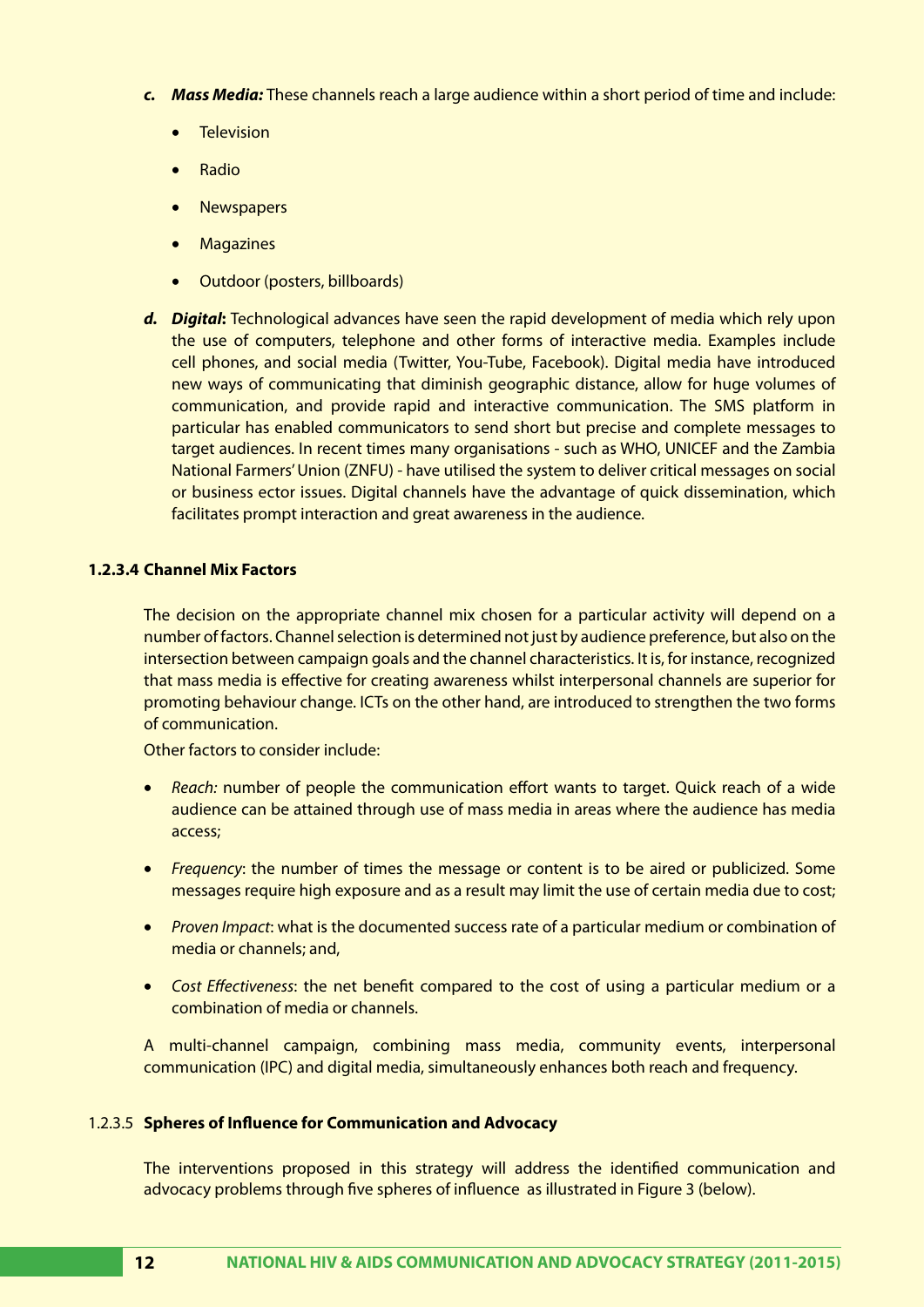

**Figure 3:** *The five spheres of influence for communication and advocacy interventions***.**

The entry points for each of the spheres of influence include:

- **Individual: Personal choices, risks, incentives, values, etc.**
- **Family**: Values, choices, attitudes, incentives, risks and vulnerability, environments, etc.
- • *Community:* Society values, structures, attitudes, incentives, environments, risks and vulnerability and common laws, policies and programmes.
- *Institutional:* Policies, programmes, working environments, resources, strategies, capacities and competencies.
- **Environment: Legal and regulatory frameworks, policies, incentives, etc.**

# **1.3 GUIDING PRINCIPLES OF THE COMMUNICATION AND ADVOCACY STRATEGY**

The following principles should guide the planning, implementation and monitoring of the Strategy:

- • *Results oriented***:** The effectiveness of a communication effort should be ultimately determined by the health outcomes. Increased knowledge, approval and adoption of healthy behaviour should be verified through research.
- **Evidence based:** Communication planning should refer to relevant empirical data and theories to inform and guide the activities.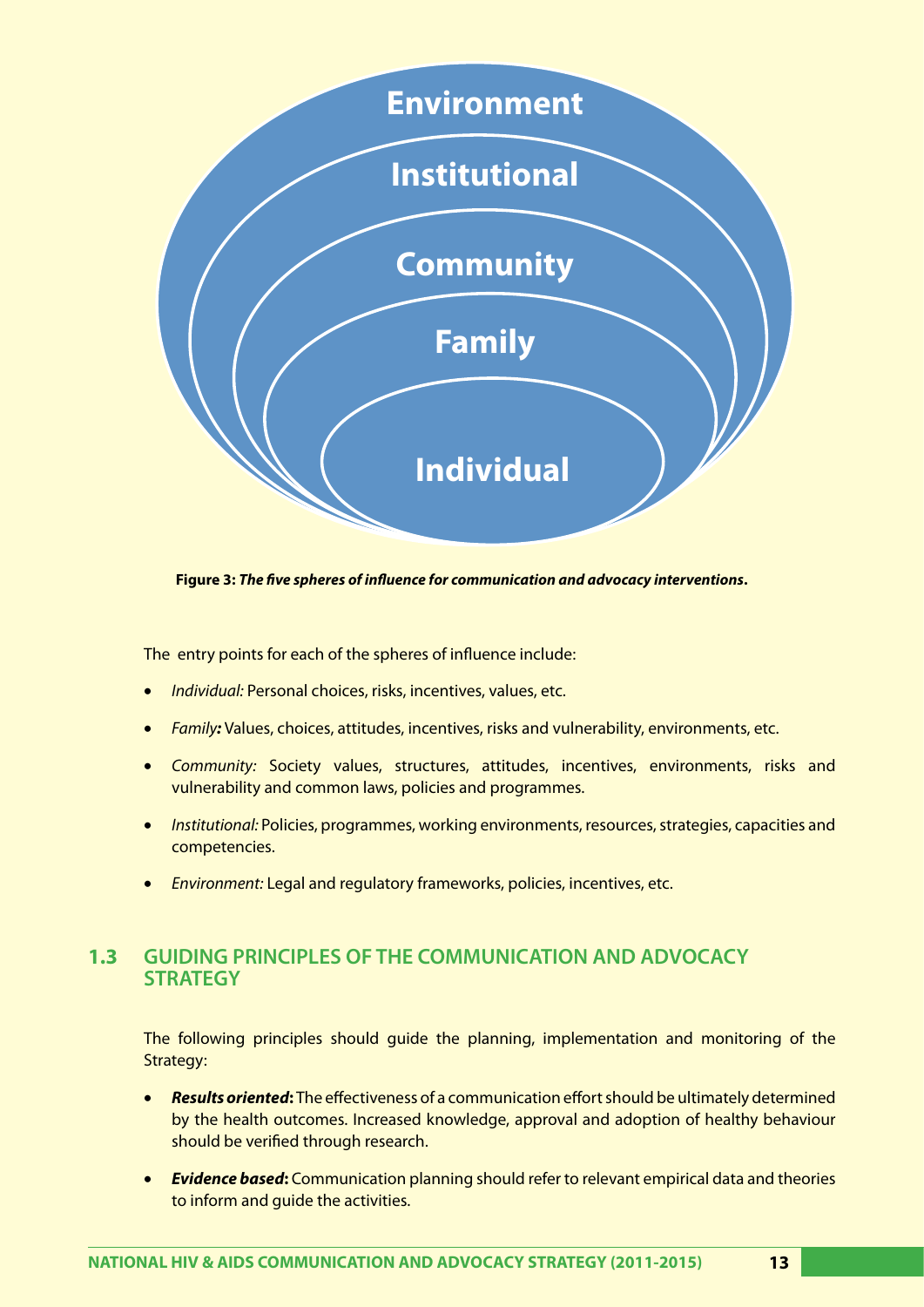- **Client centred:** Target audiences should be involved in determining what their health needs are and participate in the process of shaping messages to address those needs.
- • *Participation:* Client and partner involvement should be a priority throughout the communication process, including programme design, implementation and evaluation.
- • *Benefit oriented:* Target audiences must perceive the benefit of adopting the targeted behaviour.
- **• Service linked:** The health promotion efforts should be directed toward the promotion of specific services to ensure self-efficacy.
- • *Multi-channelled***:** A multi-channel approach should be used to enhance the effectiveness of communication and reach to the target audiences.
- *Technical quality:* Communication activities and products should always aim to be of the highest possible quality in messaging and production. This includes ensuring that clear and easily understood messages, whether written, spoken or otherwise, are easily drawn from the communication initiative. Pre-testing communication materials will ensure this.
- **Advocacy related:** Strategic communication should also contain advocacy focused communications interventions which target individual, family, community, institutional and policy levels to influence behaviour change.
- **Expanded to scale:** Effective communication initiatives and activities at programme level should be expanded to other levels.
- • *Gender and culture sensitive***:** Communication interventions should be gender and culturally sensitive at all times.
- **Sustainable:** Effective communication programmes at all levels should aspire to be sustainable.
- **Cost effective:** Communication resources should be focused towards the most effective channels.

### **1.4 WHO SHOULD USE THIS STRATEGY**

The NACAS is a national document developed as a guide for implementing partners including NGOs, Governmental departments and agencies, faith based organisations (FBOs), community based organisations (CBOs) and any other institutions implementing HIV/AIDS interventions. The role of NAC is to *coordinate* the HIV/AIDS national response through resource mobilization, programme coordination, strategic planning, and monitoring and evaluation. This communication strategy will enhance NAC's ability to coordinate by providing a strategic plan to guide *all stakeholders* towards the implementation of a coordinated and effective national response to HIV/AIDS. By coming together under the framework of this plan, implementing organisations will be able to provide a strong and united message. The communication strategy provides the opportunity to strengthen the response to HIV/AIDS by eliminating contradictions and mixed messages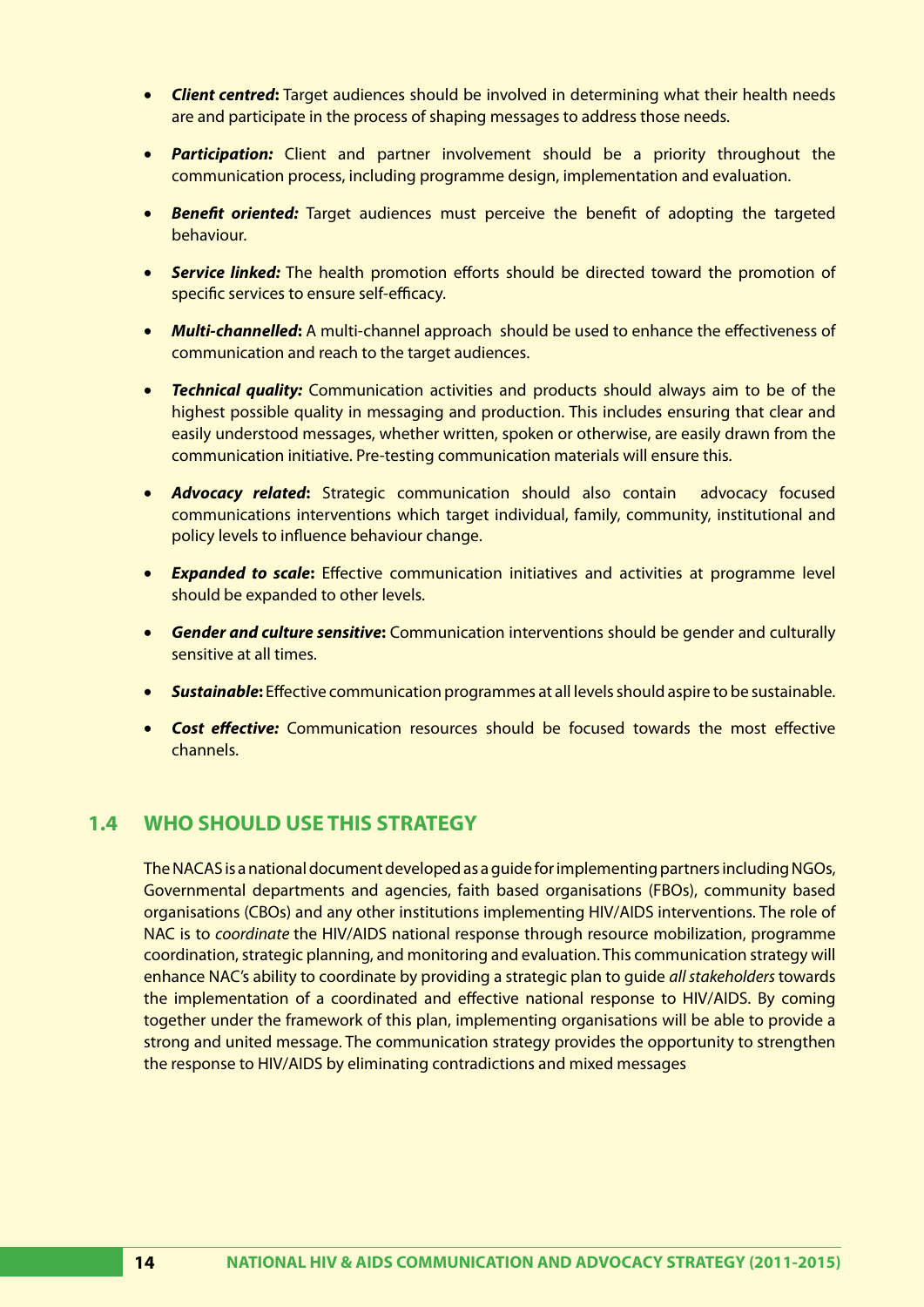## **CHAPTER 2**

# NATIONAL COMMUNICATION AND ADVOCACY RESPONSES:

### **2.0 SITUATION ANALYSIS SUMMARY**

The development of this Strategy was informed by intensive and extensive national consultations and stakeholder meetings across the nine provinces of Zambia. A snap shot situation analysis was then executed through both comprehensive literature reviews and primary data collection from implementing partners, beneficiaries and media practitioners – both editors and reporters - from key media houses (both print and electronic).

All eleven partners interviewed for the situation analysis worked with PLHIV, OVCs, youth, service provision, sexual reproductive health, awareness creation, behaviour and attitude change, IEC materials production, and/or gender and human rights. The situation analysis focused on assessing the HIV and AIDS issues that the strategy should address, as well as communication interventions implemented by selected partners, coverage of HIV and AIDS by the main national media, and, perspectives of media practitioners on the current media responses to the pandemic. Assessment of media coverage was based on a review conducted by SHARe in from July–December 2009(SHARe/Mbozi, 2009).

The results of the snap situation analysis are summarised in the following sections.

## **2.1 OVERVIEW OF GAPS IN CURRENT HIV/AIDS COMMUNICATION AND ADVO CACY INTERVENTIONS**

#### **2.1.1 Status of Communication among Implementing Partners**

The situation analyses noted the following:

- • *Few communication strategies:* Only two of the 11 partners interviewed for the snapshot situation analysis stated having a communication strategy.
- • *Limited capacities in communication design and planning***:** Most partners noted weak institutional and staff capacities in communication.
- • *Limited resources for communication***:** Partners noted limited resource allocation to HIV and AIDS communication activities.
- • *Disjointed activities***:** Partners noted disjointed and uncoordinated communication activities within their respective organisations.

#### **2.1.2 Stakeholders' Perspectives on the Communication and Advocacy Interventions**

The partners noted that national and project communication and advocacy interventions have not been very effective for the following reasons:

Interventions have not been aligned to the national strategic frameworks (2005; 2011).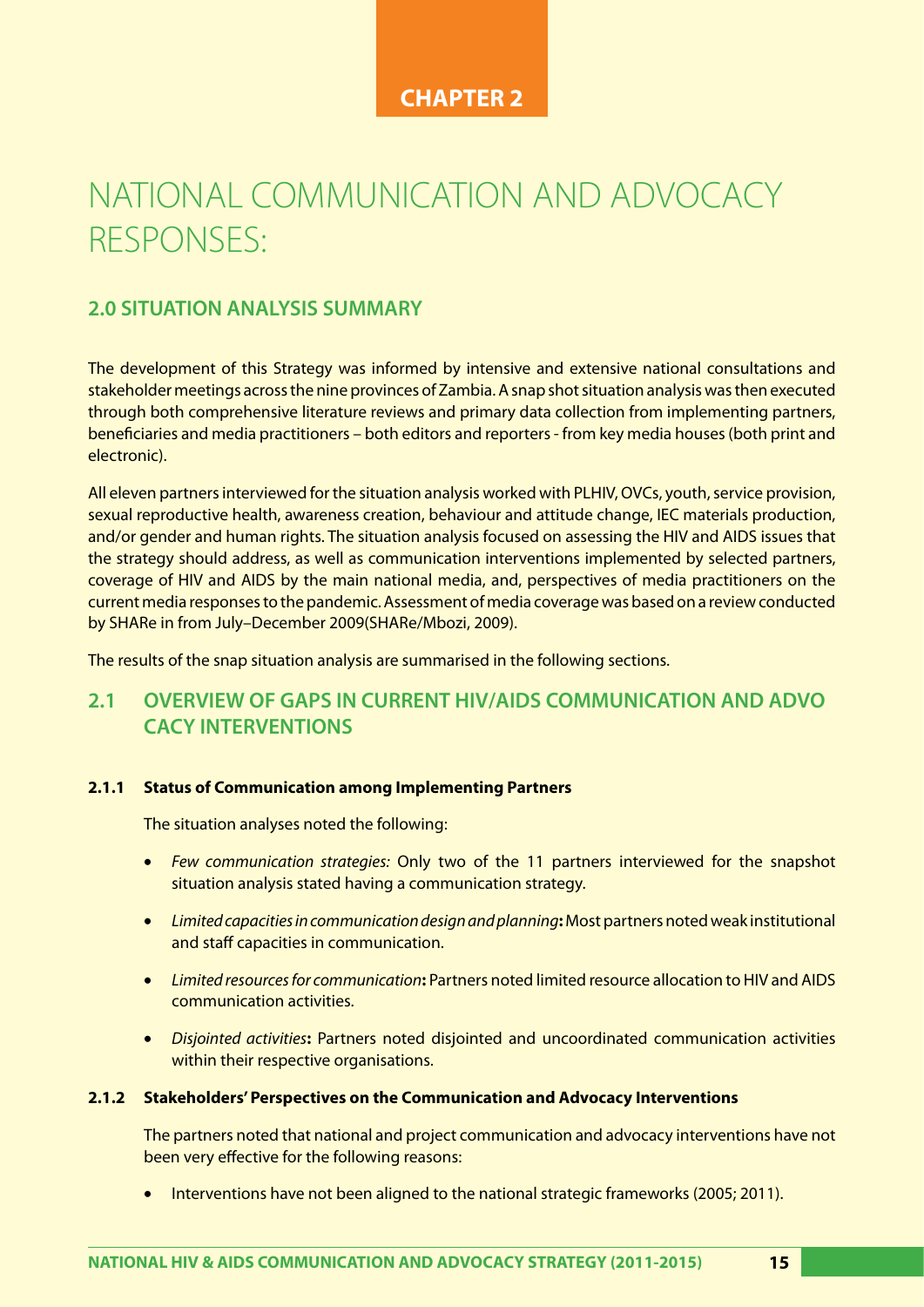- Interventions and advocacy messages are out of date and behind current trends in HIV and AIDS;
- Communication messages are not target-oriented or specific to one audience. General communication messages are used to reach wide audiences of different gender, age, and socio-economic status;
- The national and institutional communication strategies have not had clear goals, objectives and strategies, thereby making implemention difficult and success not easily measured;
- Advocacy and communication interventions have focused too much on urban areas leaving rural areas largely underserved;
- Certain vulnerable groups, such as the blind and disabled, without realistic access to a number of services. Their concerns are not adequately advocated;
- Communication interventions have been inconsistent, not well planned, and often not fully executed;
- There have been no sustained HIV and AIDS communications campaigns. Sometimes campaigns are done during commemoration days such as the World AIDS Day;
- CSOs involved in advocacy are not well coordinated, leading to fragmented activities and messaging;
- Some HIV and AIDS messages have not been user-friendly, lacked innovation, and used inappropriate channels; and,
- Poor advocacy mechanisms in CSOs involved in communication and advocacy.

#### **2.1.3 Stakeholder Perspectives on Advocacy**

The following issues and concerns were identified as gaps in advocacy in Zambia:

- • *Lack of coordination and synergies:* Activities have not been well coordinated at national and other levels, and there has been inadequate synergy among the different organizations involved in communication and advocacy;
- • *Lack of stakeholder involvement and buy-in*: Previous national and institutional HIV and AIDS communication strategies failed to effectively work because stakeholders were not adequately involved in their development;
- • *Inadequate political will and low prioritization of HIV and AIDS*: Despite being a national disaster, HIV and AIDS has not been accorded adequate political will and prioritization by the various actors at different levels;
- • *Inadequate laws:* Limited enforcement of existing laws and the enactment of new ones to match the trends in society;
- • *Lack of harmonisation between local and international protocols*: A number of international protocols have not been domesticated or harmonized, with local laws;
- • *Weak institutional implementation systems and structures:* Institutions and systems responsible for delivering services have been weak and unable to perform to expectation;
- • *Limited resources and technology:* Resources and technology have been too inadequate to effectively implement strategies; and,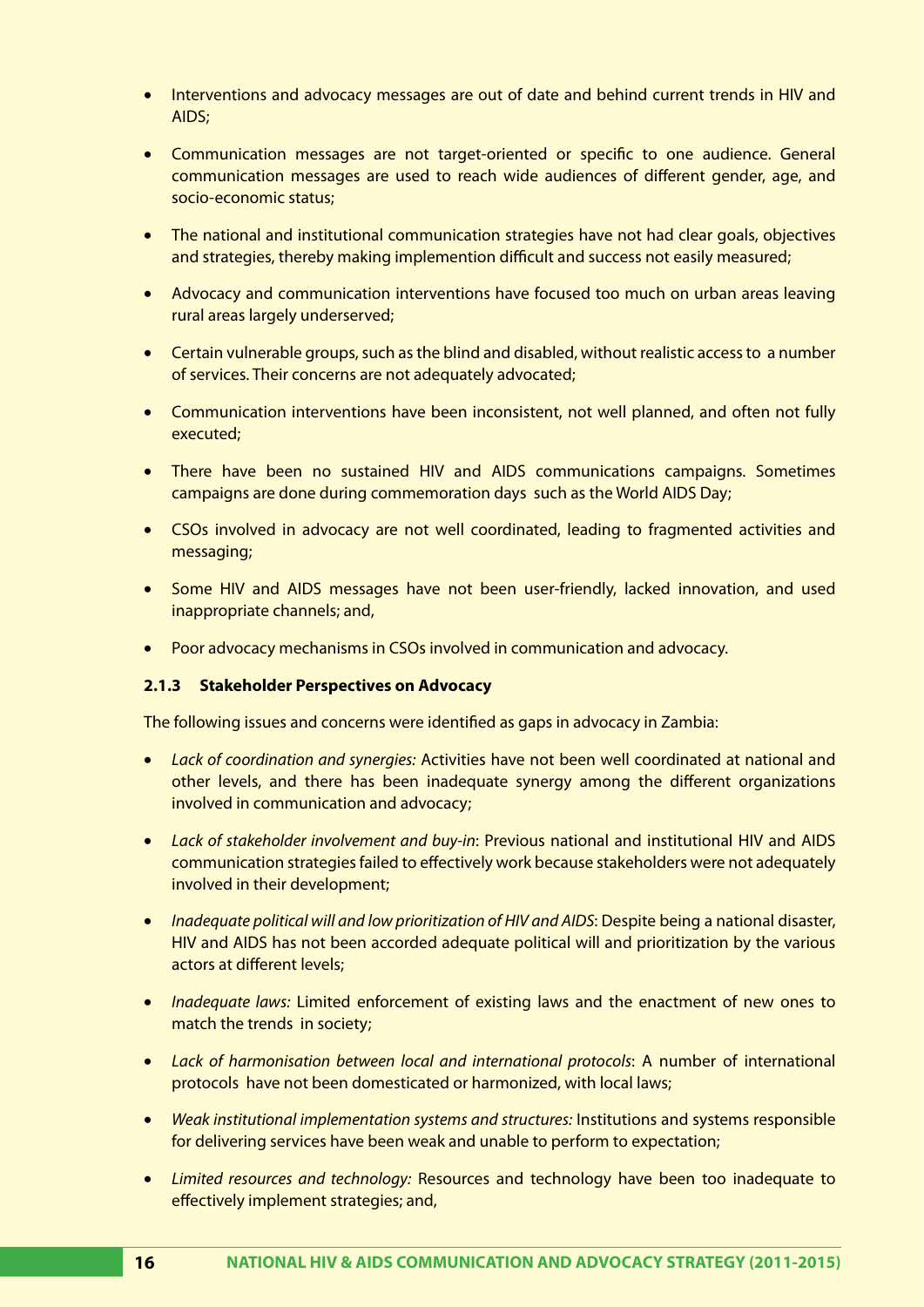• *Marginalisation of special groups*: Generally inadequate interventions for, and involving, special groups (such as children, women, youth, the disabled, and seniors) in HIV and AIDS interventions.

### **2.2 MEDIA COVERAGE OF HIV AND AIDS**

Overall, the following generalisations can be made about media coverage of HIV and AIDS during the period under review (July – December 2009):

- 13% of the estimated total of stories published by all seven newspapers assessed were about HIV and AIDS;
- The quality of most of the stories lacked details, statistics and perspectives of people directly affected by the pandemic;
- • Newspapers with established HIV/AIDS desks, such as the *Zambian Daily Mail,* and HIV and AIDS columns, or a combination of both, seemed to cover HIV and AIDS more consistently in terms of both quality and quantity;
- There were more articles written by in-house reporters than correspondents or freelancers, which suggests that most local newspapers are making an effort to cover the HIV/AIDS issues;
- Community radio stations had more sponsored scheduled programmes, confirming that they tend to have more space for development programmes than national media;
- The majority of both editors and reporters rate HIV and AIDS among their top priority issues to report about in their respective media. Some editors claimed to have a policy on covering the pandemic, meaning that some Zambian media are attempting to have long term and sustainable coverage of HIV/AIDS. It also suggests that there are lessons to learn within the country on how to best cover the pandemic;
- Most of the stories focused on issues of prevention. This is possibly because reporters and editors feel that prevention should be the focus of the response instead of mitigation, or that reporters and editors lack adequate understanding of mitigation.
- Many of the stories which did focus on PLHIV focused on treatment, suggesting that media practitioners may be generally aware of current national trends, in particular the two-pronged approach of both prevention and mitigation.

#### **2.2.1 Perspectives on Factors that Hinder Effective Reporting on HIV and AIDS**

Almost all the editors and reporters spoken to indicated that the greatest challenge at institutional level was lack of resources, such as finances, transport and advanced equipment, to effectively report on HIV and AIDS.

The other challenges they noted include:

- Lack of prioritisation of HIV and AIDS reporting by media houses. Reporters stated that editors described HIV and AIDS as a tired topic no longer newsworthy and often 'bury' HIV and AIDS articles inside the paper;
- Lack of specialised desks. Coverage is often limited to press conferences and invitations to scheduled events;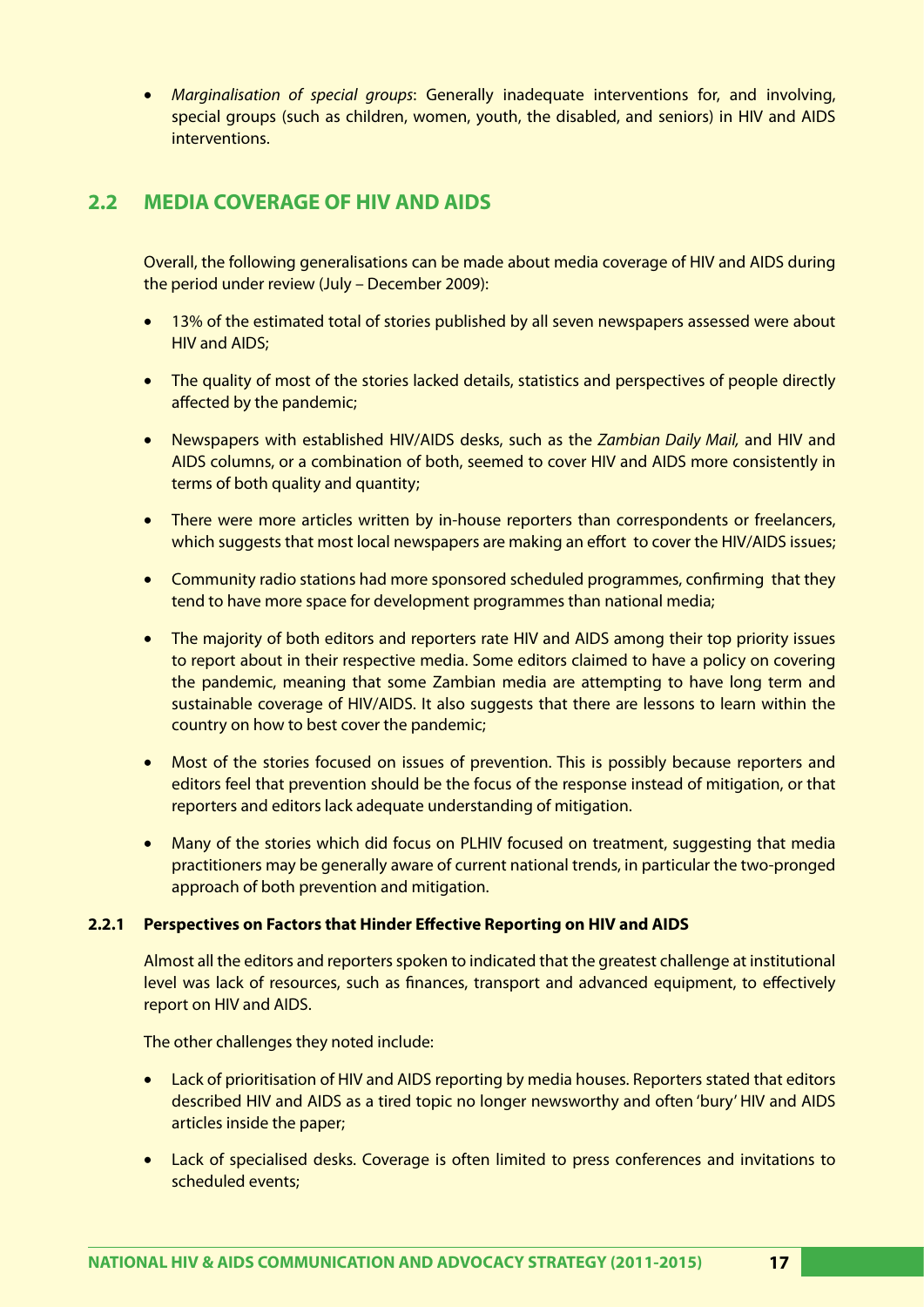- Inadequate human and material resources, especially in community media. Community media rely on volunteer reporters or producers, some of whom have not undergone any formal training in journalism;
- Inadequate professional education and training opportunities for reporters. Current training does not equip trainees with in-depth skills and knowledge about HIV and AIDS;
- Competition for survival through sales and advertising revenues. "Media would rather publish or air stories that will bring in money for their organisation to survive than HIV and/or AIDS stories;"
- Some of their readers have expressed sentiments indicating they were no longer interested in HIV and AIDS stories, claiming that they have heard enough about it;
- • Use of technical jargon in HIV and AIDS information in IEC materials and by experts has impaired readership's capacity to internalize the fundamentals of HIV and AIDS stories;
- Difficulties in obtaining information from PLHIV, experts, NAC and implementing organisations; and,
- Poor relations between media and organisations involved in HIV and AIDS campaigns and elected officials.

The strategy seeks to assist media personnel in their work by recommending activities to:

- Enhance media personnel's understanding of HIV and AIDS basics.
- Identify which issues are of priority when reporting on HIV and AIDS.
- Guide the media on which messages and tools to use to reach different audiences across the country.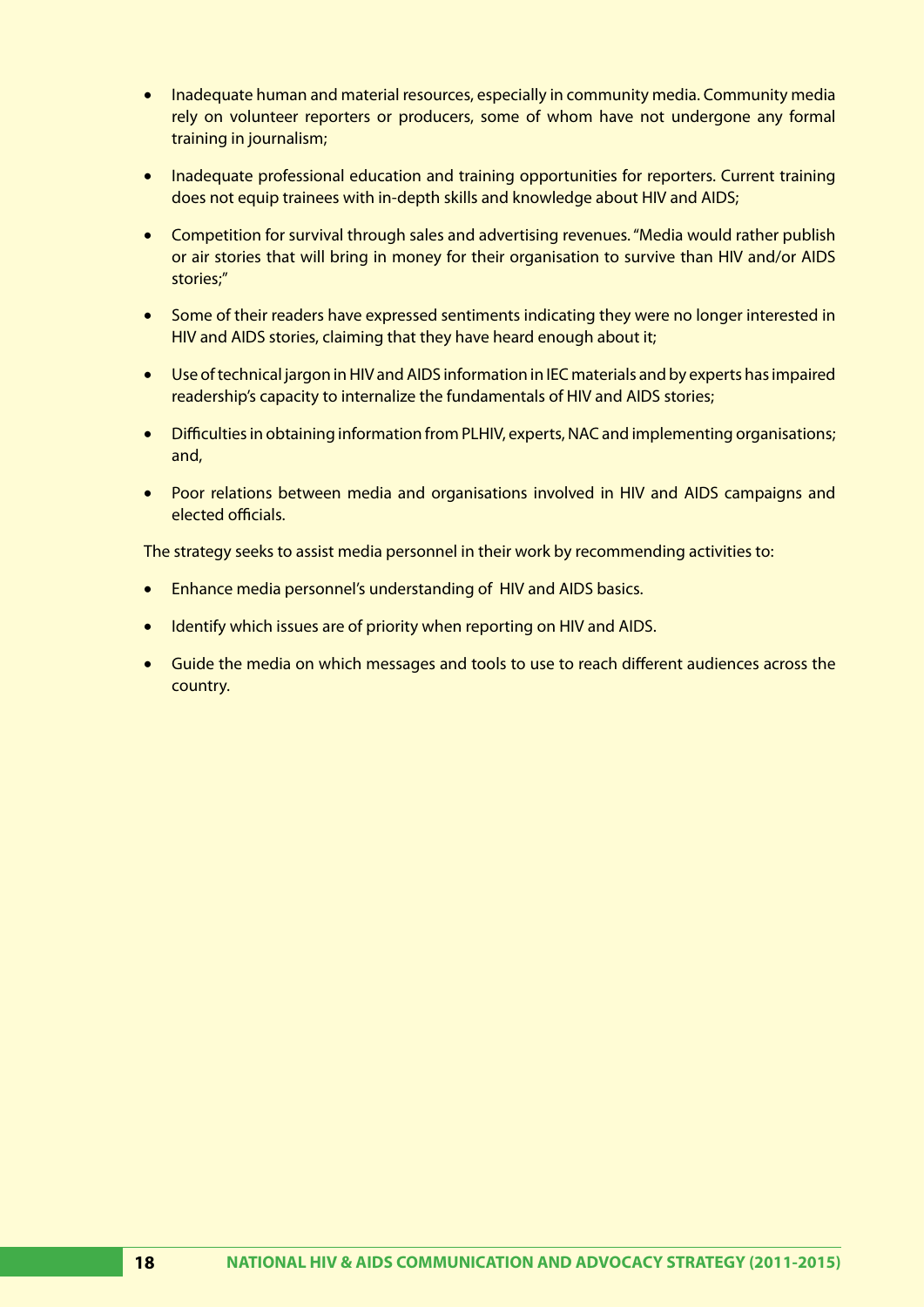### **CHAPTER 3**

# STRATEGIC AND BEHAVIOUR ANALYSIS OF THE FOUR NASF PILLARS

### **3.0 INTRODUCTION**

Zambia has one of the highest HIV prevalence rates in the world and is one of the twelve sub-Saharan countries that constitute the epicentre of the pandemic. With an adult HIV prevalence rate of 14.3% (2009), the country was ranked seventh among the countries most affected by HIV and AIDS globally (UNAIDS, 2008). The pandemic has spread rapidly across all sectors of society and threatens to reverse the socio-economic gains made since independence in 1964.

For over 25 years, the Government of Zambia and national and international organizations have committed themselves to working towards universal access to prevention, treatment, care and support. The Government's commitment has been further enshrined in the country's long-term Vision 2030 that aims to have a "nation free from the threats of HIV and AIDS by 2030." Zambia has also committed itself "to halt and begin to reverse the spread of HIV by 2015" as agreed in the Millennium Development Goals (MDGs). To actualize these aims, the NASF articulates four national priorities, aligned to SNDP, as follows:

- 1. To accelerate and intensify prevention in order to reduce the annual rate of infections with special attention to addressing the root causes that sustain high levels of societal vulnerability;
- 2. To accelerate the provision of universal access to comprehensive and quality treatment, care and support for PLHIV, their care-givers and families, including services for TB, STIs and other opportunistic infections;
- 3. To mitigate the socio-economic impacts of HIV and AIDS, especially among the most vulnerable groups (OVC, PLHIV and their caregivers and families); and,
- 4. To strengthen the capacity for a well coordinated and sustainably managed HIV and AIDS multi-sectoral response.

The sections that follow analyse the key problems and/or issues, audiences, desired changes and proposed communication and/or advocacy interventions across the four pillars.

### **3.1 PREVENTION**

Prevention is one of the cornerstones of the national response. The NASF 2011–2015 target is to reduce the annual rate of new infections by 50% (from 82,000 in 2009 to 40,000 in 2015). To achieve this result Zambia will prioritise and implement proven interventions through a 'combination prevention' strategy. Prevention interventions focus on behavior change, addressing structural barriers and accelerating biomedical interventions. The general knowledge of HIV and AIDS has consistently improved from 97% in 2005 and to 99% in 2007. Among young people (15-24 years) knowledge on how to prevent HIV increased between 2007 and 2008 from 40.5% to 65% for females, and from 46.1% to 67% for males. However, comprehensive knowledge of HIV has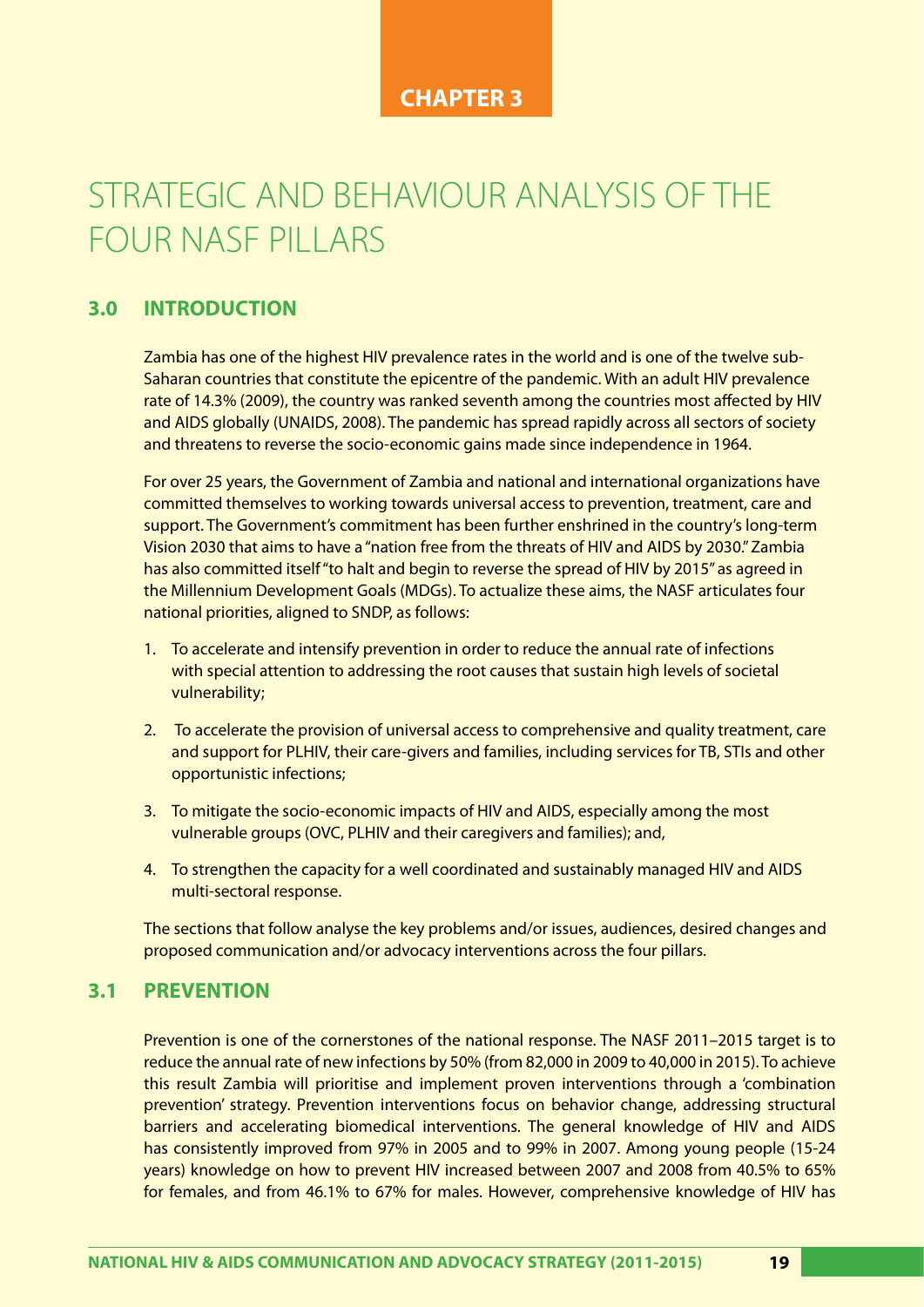remained low. The percentage of young people who both correctly identify ways of preventing the sexual transmission of HIV and reject major misconceptions about HIV transmission decreased from 48% in 2005 (51% for males and 45% for females) to 35% in 2007 (37% for males and 34% for females).

This NACAS aims to support NASF prevention goals through a combination of communication and advocacy interventions as proposed and articulated in Chapter 5.

#### **3.1.1 Key Epidemic Drivers**

- a. Multiple and Concurrent Sexual Partnerships (MCP)
- b. Low condom use
- c. Low uptake of male circumcision
- d. Reduced attendance of antenatal care leading to Mother To Child Transmission (MTCT)
- e. Low uptake of HIV counselling and testing (HCT)
- f. Intergenerational and transactional sex

#### **3.1.1.1 Multiple and Concurrent Sexual Partnerships**

Recent national reports confirm the fact that MCP behaviour is prevalent among all sexually active age-groups, and manifested through extramarital relations and secondary partners in transactional sex. Though the DHS (2007) reported declines in MCP among both sexes, data from qualitative assessments on MCP behaviours strongly suggest that MCP and extramarital affairs are underreported in surveys. The NASF (2011) noted that 35% (three in every 10) of women and 70% (seven in every 10) of men reported engaging in MCP. The NASF (2011–2015) thus aims to reduce these incidences of MCP to 10% and below for females and 20% and below for males in the above age-groups. The DHS (2007) identified economic, cultural, social and psychological factors leading to or encouraging MCP.

#### **Desired Behaviour Changes**

- • *To reduce the number of sexually active individuals having more than one sexual partner (for traditional or other reasons).*
- • *To increase the percentage of sexually active individuals practicing protective sexual behaviours (partner reduction and condom use) to prevent HIV infection.*

#### **Target Audience**

- • *All sexually active people aged 15 49 in relationships*
- • *Specific tribes that practice polygamy as a cultural practice*

#### **Communication Objectives**

- • *To increase understanding of personal risks associated with MCP and HIV infection among the sexually active.*
- • *To increase understanding of the need for protective sexual behaviours (partner reduction and condom use) among the target audiences.*
- • *To increase dialogue and discourse around sexuality, MCP, condom use, and HIV testing among the target audiences.*
- • *To increase the proportion of the target audience who believe it is NOT acceptable (traditionally or otherwise) for their partner to have multiple sexual partners.*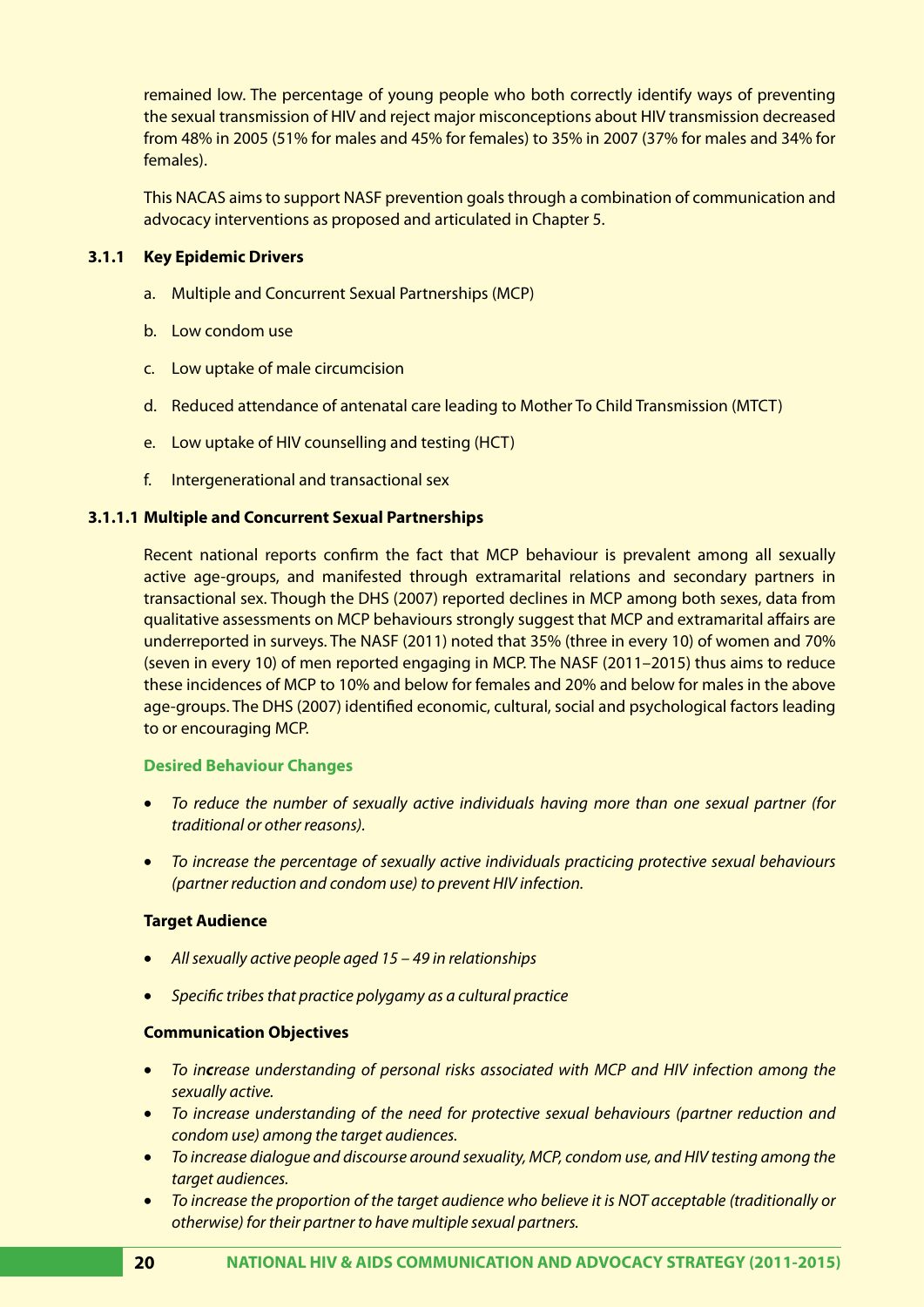#### **Key Promise**

• *Having one sexual partner at a time can greatly reduce your risk of HIV infection and can reduce the stress/strain on your resources (time and money).*

#### **Support Points**

*MCP is recognized as a key driver of the HIV epidemic in Zambia, especially among women and men aged 15-49*

#### **Key Messages**

- • *Reduce your number of sexual partners*
- • *Stick to one sexual partner*
- • *Use condoms correctly and consistently with all your sexual partners*
- • *Know your HIV status and that of your partner.*

#### **Message Delivery Strategies**

• *Multimedia (brochures, posters, mobile visual-units, IPC, radio/TV discussions, drama, live musical performances, Facebook/Twitter, SMS).*

#### **3.1.1.2 Low Condom Use**

Correct and consistent condom use has over 90% efficacy in reducing HIV transmission. However, condom use among the Zambian population has historically been too low to have a significant impact on HIV transmission rates. The NASF (2010) notes that in 2007, consistent and correct condom use for people ages 15-49 stood at 37% and 45% for females and males respectively . Socio-cultural norms and suspicions have traditionally undermined condom usage and can lead to unintended consequences such as introducing mistrust into a marriage or long-term relationship. For this reason, there is both external and self stigma attached to females who attempt to access condoms, or negotiate for condom use with a partner. Moreover, knowledge levels of condom use as an HIV prevention tool are also reportedly very low. Condoms are also not always easily accessed by vulnerable and marginalized groups, migrant workers and long distance drivers. There is also evidence of low uptake and use of female condoms for a variety of reasons, ranging from the stigma associated, to the acquisition of condoms by females.

Subsequently, the NACAS aims to support the NASF to reach its target of increasing consistent and correct condom use to 55% for females and 70% for males by 2015.

#### **Desired Behaviour Changes**

- • *Increased percentage of sexually active individuals, including young people, who use condoms correctly and consistently with all sexual partners – including regular, trusted and long term partners.*
- • *Increase the percentage of sexually active individuals who deliberate to use condoms to prevent HIV, STIs and pregnancy.*

#### **Target Audience**

• *All sexually active individuals, including married or cohabitating women and men, as well as Men Having Sex with Men (MSM).*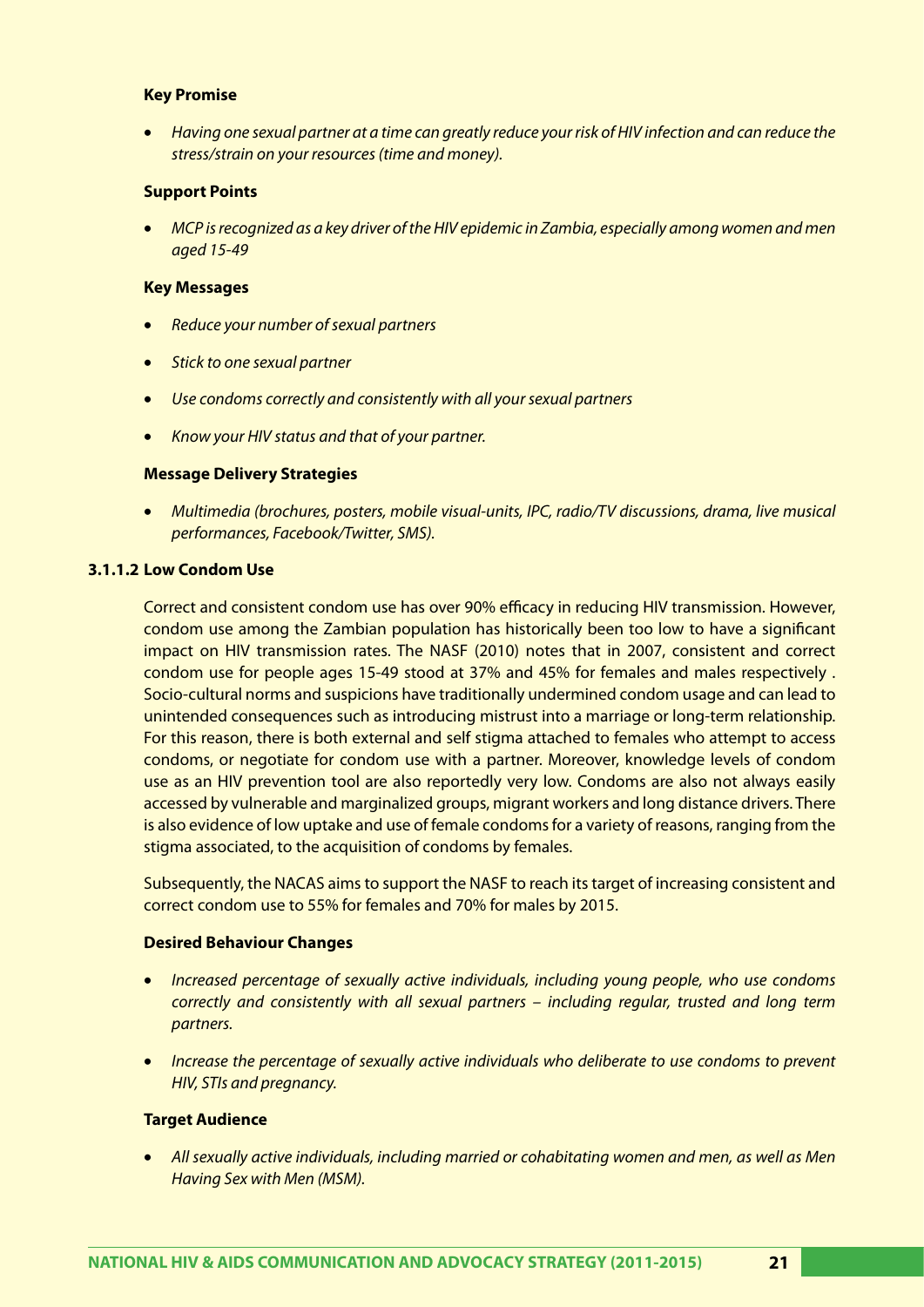#### **Communication Objectives**

- • *To increase knowledge of correct and consistent use of both male and female condoms.*
- • *To increase public knowledge that correct and consistent use of condoms helps prevent HIV, STIs and unplanned pregnancies.*
- To change perceptions and attitudes towards the acquisition and use of condoms both male and *female condoms.*
- To advocate for availability of condoms both male and female across the country, to meet the *needs of different populations including in prisons, and specifically for underserviced populations (MSM).*

#### **Key Promise**

• *If you use condoms correctly every time you have sex, they will protect you from HIV, STI infections, and unplanned pregnancies.*

#### **Support Points**

- • *Condoms provide over 90% protection from HIV infection and other STIs and pregnancies when used correctly and consistently.*
- *Male and Female Condoms are readily available across the country*

#### **Key Messages**

- **Use condoms correctly every time you have sex.**
- Do not feel shy to acquire condoms; women can and should also buy condoms.
- *Make condoms available readily and cheaply.*

#### **Message Delivery Strategies**

• *Multi-media (posters, brochures, mobile visual-units, IPC, TV/radio discussions, drama, live musical performances, Facebook/Twitter, and SMS).*

#### **3.1.1.3 Low Uptake Of Voluntary Medical Male Circumcision (VMMC)**

Recent research proves that male circumcision (MC) reduces the chances of HIV infection for males by up to 60%. To this effect, the WHO recently included VMMC as one of the global strategies for preventing HIV transmission. Zambia is one of the leading countries in Sub-Saharan Africa rolling out adult VMMC. VMMC services are now provided as part of the comprehensive HIV prevention package and integrated into male reproductive health services such as HCT, STI screening and treatment, FP and provision of condoms. Despite the evidence that MC helps to prevent HIV transmission, MC is still low (13% nationally) in Zambia. The majority of circumcised men are in North-Western Province (71%, or seven in 10 men) and Western Province (40%), with a small percentage in the rest of the country (less than 14%, one in every 10 men).

This communication strategy supports the NASF in an effort to scale up VMMC through appropriate communication and advocacy interventions, in order to reach the target of 21% of men circumcised by 2013 and 30% by 2015 nationally.

#### **Desired Behaviour Changes**

To increase the percentage of boys circumcised within 0-2 months after birth.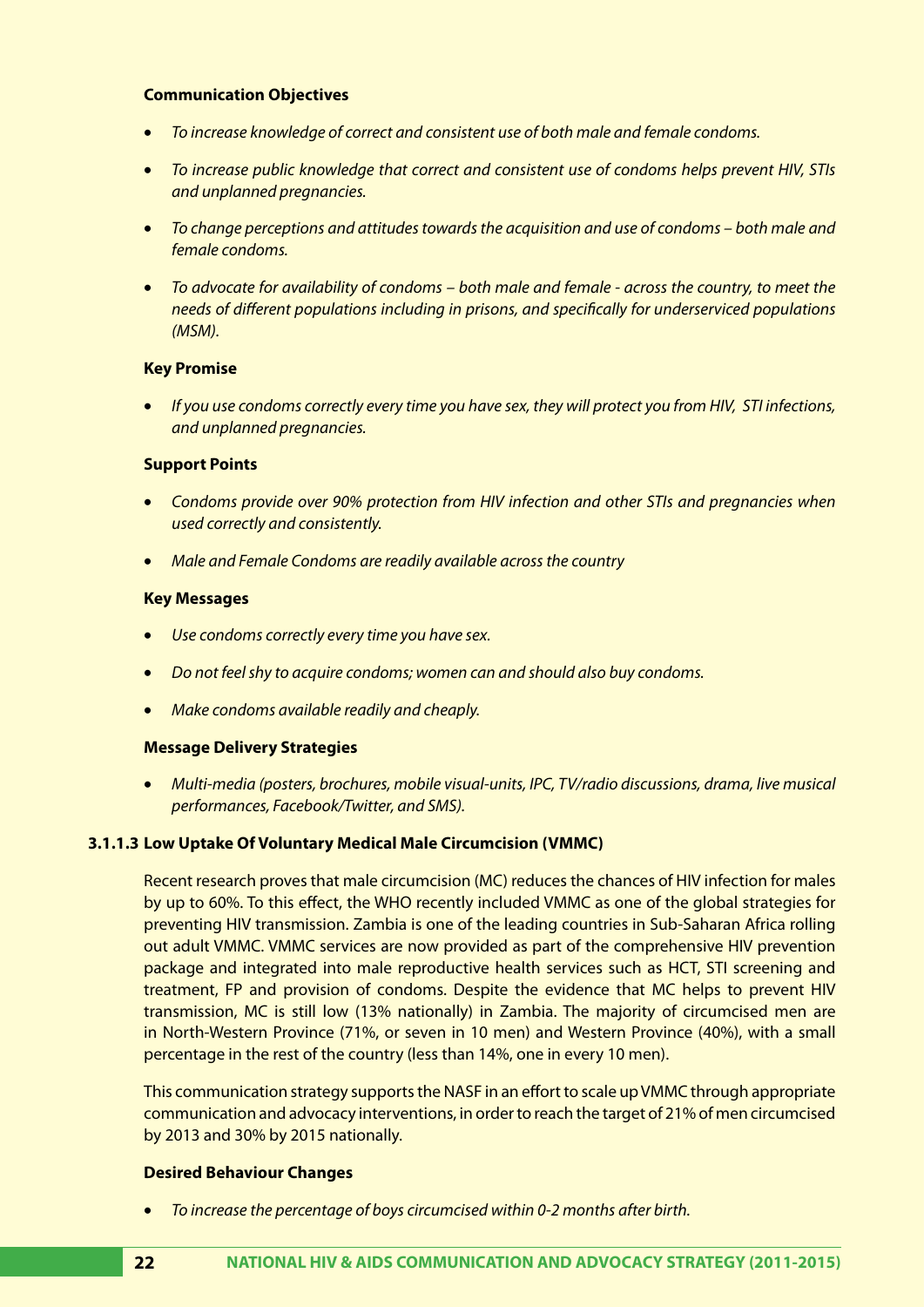- To increase the percentage of males aged 13 to 39 years who seek VMMC.
- To reduce the percentage of males who have sex less than six weeks (before complete healing) after *undergoing VMMC.*

#### **Target Audience**

- • *Males aged 13-39 years*
- • *Parents and guardians of boys aged 0 to 2months*
- • *All parents or guardians of boys*
- • *All men, women and bo*

#### **Communication Objectives**

- To increase levels of knowledge on the benefits of Early Infant Male Circumcision (EIMC) among *parents and guardians of boys aged 0-2 months and older by 2015.*
- • *To increase the percentage of men, women, boys and girls who know that MC provides only 60% protection from HIV and STIs by 2015.*
- • *To increase the percentage of males aged 13-39 years who know the benefits of medical male circumcision by 2015*

#### **Key Promise**

**VMMC reduces the chances of getting HIV and other STIs for men.** 

#### **Support Points**

- • *VMMC reduces the risk of HIV infection by 60%.*
- **VMMC helps to prevent cervical cancer in women.**

#### **Key Messages**

- Take your new-born male baby to the clinic for circumcision
- • *VMMC reduces the risk of HIV Transmissio*

#### **Message Delivery Strategies**

*Multi-media (brochures and posters placed at ANC, IPC, Workplace/church sensitization, TV/radio discussions, SMS, branded diapers, family planning, ANC & under five cards, billboards, and Facebook).*

#### **3.1.1.4 Mother To Child Transmission (MTCT)**

MTCT reportedly accounts for 10% of all HIV transmissions nationally. 85% of women and 75% of men know that HIV can be transmitted through breastfeeding. However, only 68% of women and 56% of men know that the risk of mother-to-child transmission can be reduced by taking drugs during pregnancy (ZDHS, 2007). The risk of MTCT can be further reduced by taking a comprehensive approach to PMTCT, including: the engagement of male partners in preventing HIV infection in women, preventing unintended pregnancies in women living with HIV, and providing follow-up treatment, care and support for HIV positive women, their children and families. Providing ARVs to mothers who are HIV positive during pregnancy, and to mothers and children during labour and after childbirth, can significantly reduce the transmission of HIV from mother to child. However, as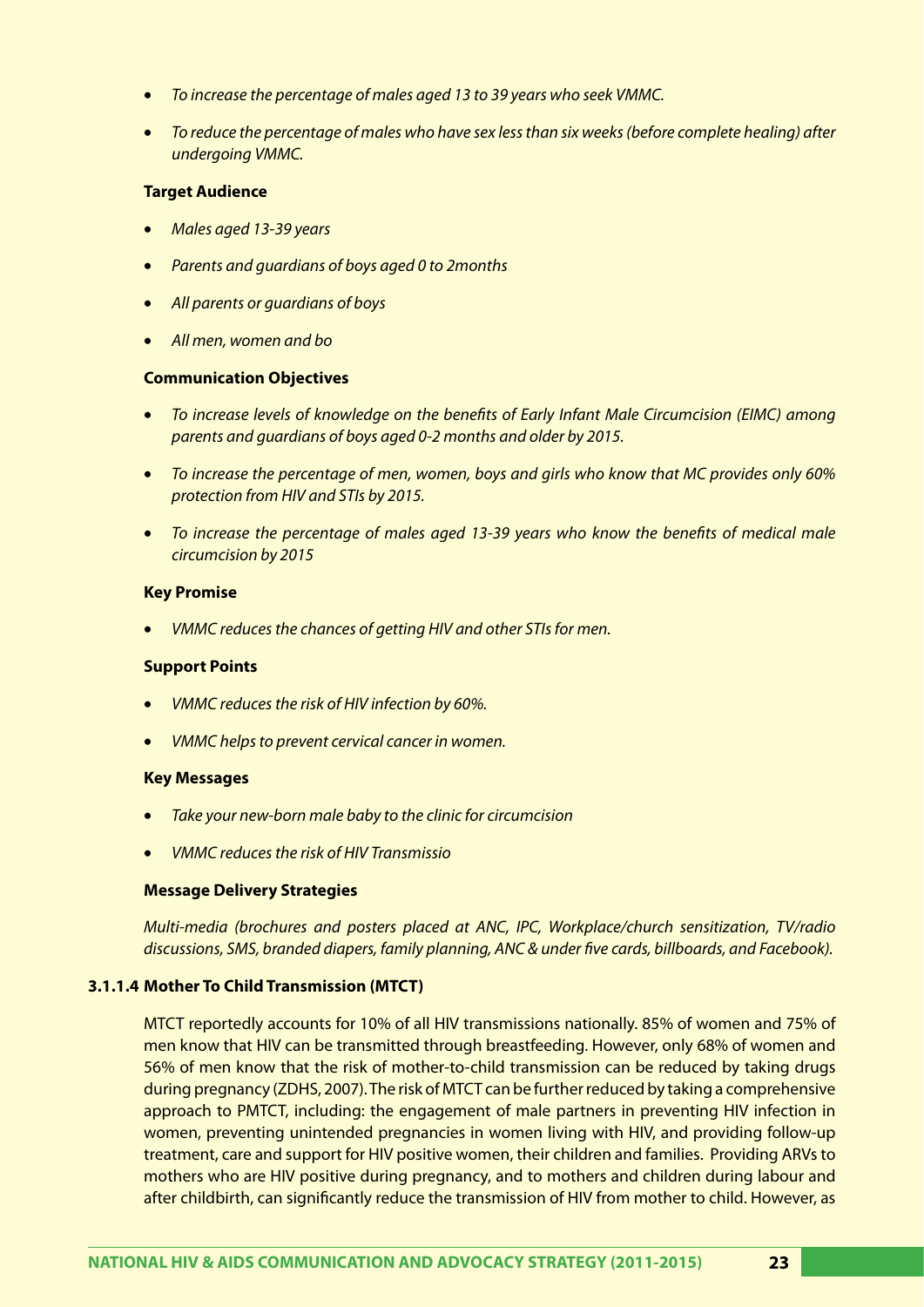of 2009 only 69% of HIV positive pregnant women were accessing ARVs (NASF, 2010). The NASF aims to increase this figure to 80% by 2013 and 95% by 2015.

#### **Desired Behaviour Changes**

- • *To increase the number of women of child bearing age who test for HIV and get their results.*
- To increase the number of male partners supporting their spouses in the use of family planning and *other PMTCT services.*
- • *To increase the number of women attending ANC in the first three months of pregnancy.*
- To increase the number of HIV positive women accessing family planning services.

#### **Target Audience**

- **Pregnant women**
- • *Male partners of women of child bearing age (women aged 15 to 49)*
- • *Young people of reproductive age*
- **General community**

#### **Communication Objectives**

- • *To increase the levels of knowledge about the risk of HIV infection to babies during pregnancy, delivery and breastfeeding.*
- • *To increase knowledge about the benefits of HIV counselling and testing for pregnant women.*
- • *To increase knowledge on benefits of early antenatal care.*

#### **Key Promise**

• *Knowing your HIV status will help increase your chances of having an HIV negative baby.* 

#### **Support Points**

**PMTCT services are readily available across the country.** 

#### **Key Messages**

- *Go for VCT as soon as you are pregnant.*
- • *Go for counselling and testing as a couple.*
- • *Go for ANC in the first three months of pregnancy.*
- • *Men should support their partners to access ANC within the first three months of pregnancy.*
- • *Every pregnant woman should know her HIV status.*

#### **Message Delivery Strategies**

• *Multi-media (brochures and posters placed at ANC, IPC, workplace/church sensitization, and TV/ radio listening and discussions clubs, SMS, billboards, Facebook/Twitter)*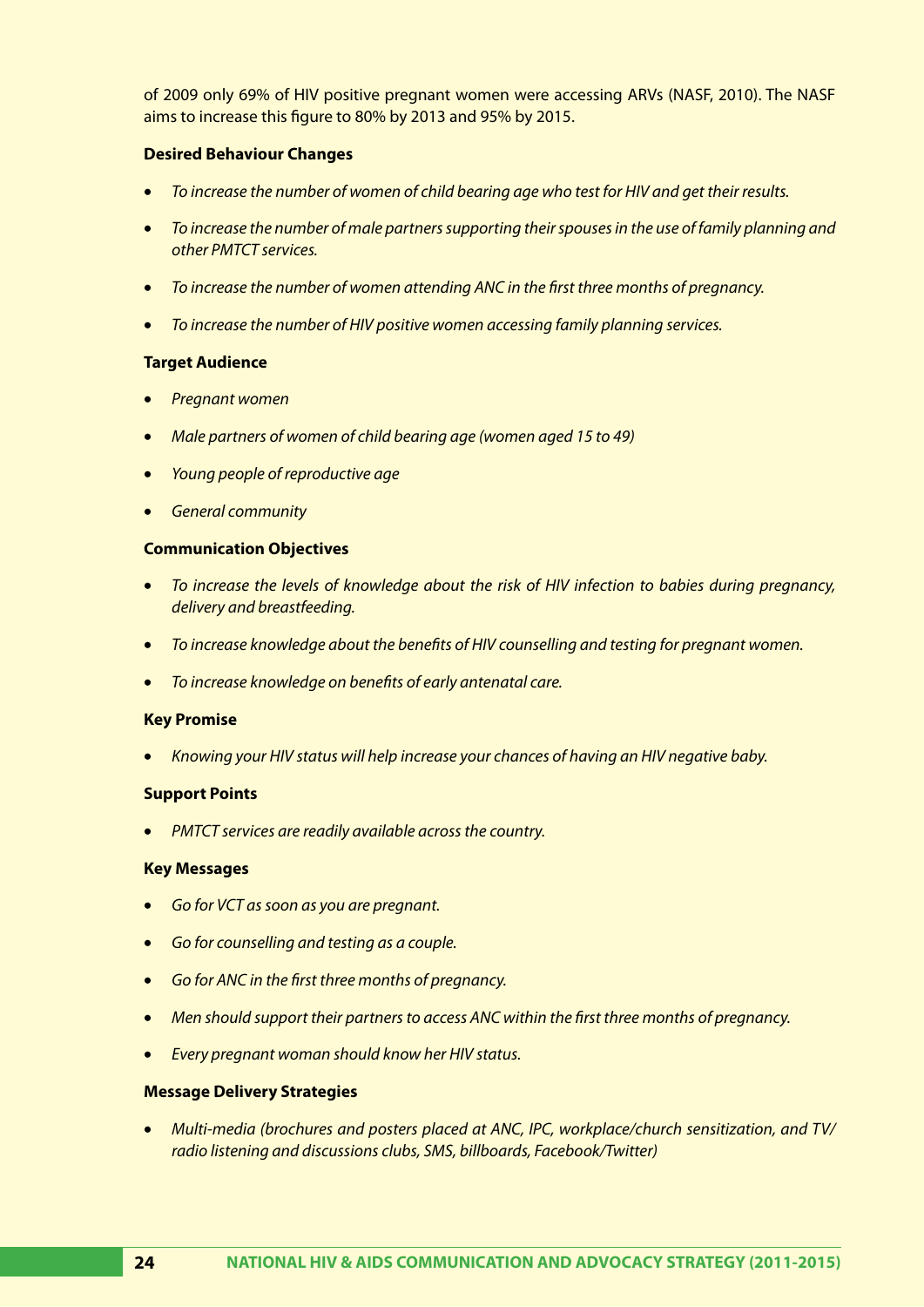#### **3.1.2.5 Low Uptake of HIV Counselling and Testing (HCT)**

Although evidence exists that early diagnosis of HIV helps to reduce the progression of HIV into full blown AIDS in PLHIV, the uptake of HCT services is extremely low in Zambia. As of 2008 (NAC, 2010), only 15.4% of the total population is reported to have undergone HCT in Zambia. Reasons for this vary from stigma and denial, to lack of knowledge on benefits of HCT, and lack of access to services. Consequently, PLHIV are unable to take early treatment while HIV negative individuals are unable to adequately protect themselves. The NACAS thus plans to support the acceleration of the uptake of HCT services in order to reach the NASF targets of 30% of Zambians who have gone for HCT by 2013, and 50% by 2015 nationally. This will be achieved through appropriate communication and advocacy interventions.

#### **Desired Behaviour Changes**

- To increase the percentage of individuals and couples seeking HCT to 30% by 2013, and 50% by *2015.*
- • *To increase the percentage of individuals who undergo regular HCT, after first testing and obtain their results, by 2015.*
- Increase the availability of HCT services provided across the country.

#### **Target Audience**

- • *All sexually active individuals*
- • *Married or cohabitating couples*
- • *Parents and guardians of young children*
- **General community**
- **Policy makers**

#### **Communication Objectives**

- • *To increase knowledge about the need and benefits of regular HCT to everyone by 90% from current baseline.*
- • *To increase knowledge about the risk of HIV infection to everyone, including children and caregivers, by 90% from current baseline.*
- • *To increase knowledge and appreciation of the need for adequate HCT services across the country.*

#### **Key Promises**

- Timely knowledge of your HIV status will help you get effective treatment so that you can live a *healthy life if you are found to be positive.*
- • *Knowing your HIV status will help you lead a more enjoyable life, whether HIV positive or negative.*
- • *Knowing your sexual partner(s)'s HIV status will decrease your chances of HIV infection.*

#### **Support Points**

• *HCT services are readily available across the country.*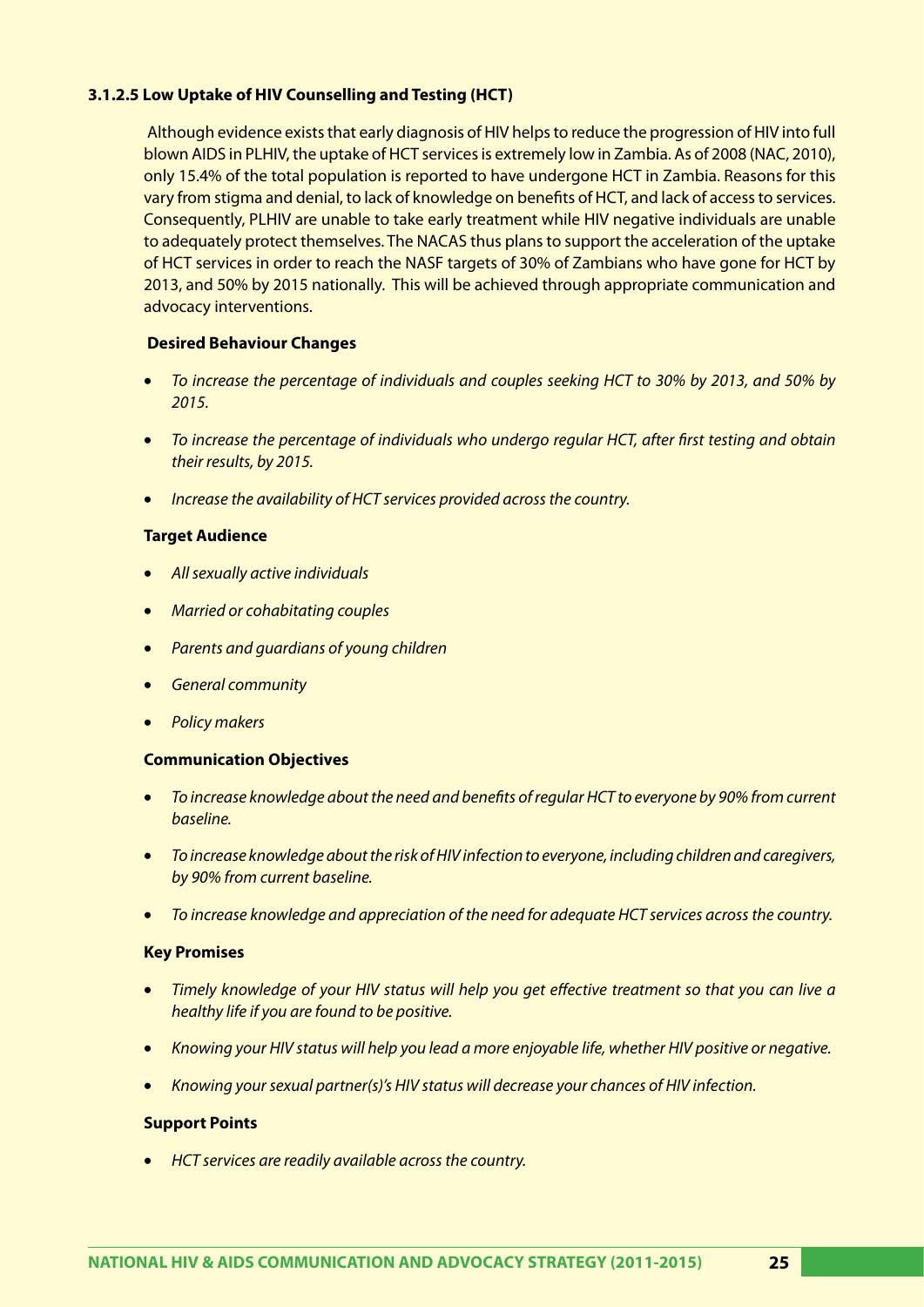#### **Key Messages**

- **Go for HCT and get your results**
- • *Go for counselling and testing as a couple*
- • *Provide adequate HCT services*
- • *Enact policies and regulations on HCT*

#### **Message Delivery Strategies**

• *Multi-media mix (brochures and posters placed at ANC, IPC, workplace/church sensitization, and TV/radio listening and discussions clubs, SMS, billboards, Facebook/Twitter).* 

#### **3.1.2.6 Cross- Generational and Transactional Sex**

*Cross-generational sex* can be broadly defined as a sexual relationship with an age difference of at least 10 years between sexual partners. It is a specific manifestation of MCP, and may take place between persons who have concurrent sexual relationships with partners their own age. Crossgenerational sex has been found to be common in Zambia, particularly among young girls and considerably older men. Negotiation for safer sex is more difficult when the age differences are large. The ZDHS (2007) shows that 5% of young women, ages 15-19, have had high-risk sex with a man 10 or more years older than themselves.

*Transactional sex* can be broadly defined as the exchange of sex for some benefit (money, items or services of perceived value). Older men and women who are regular partners with younger men and women based on a transactional relationship are often referred to in Zambia as "sugar daddies" and "sugar mummies." This type of sexual intercourse is associated with greater risk of contracting HIV and other STIs because of compromised power relations between men and women and the tendency to have multiple partnerships to gain more dividends.

#### **Desired Behaviour Changes**

- • *To reduce the percentage of the sexually active boys and girls who engage in sexual relations with adults 10 or more years older than them, except for the sake of marriage.*
- • *To reduce the number of males and females (especially boys and girls) who indulge in sex for money and/or other favours.*
- To increase safer sex negotiation skills among women in cross generational and transactional *sexual relations.*

#### **Target Audience**

- • *All sexually active individuals*
- • *Young boys and girls*

#### **Communication Objectives**

- • *To increase knowledge and appreciation of the personal risks associated with acquiring HIV through sex with an individual who is much older and possibly has a wide sexual network.*
- • *To increase understanding of protective behaviours (partner reduction and condom use).*
- To increase dialogue around sexuality, MCP, condom use, and HIV testing.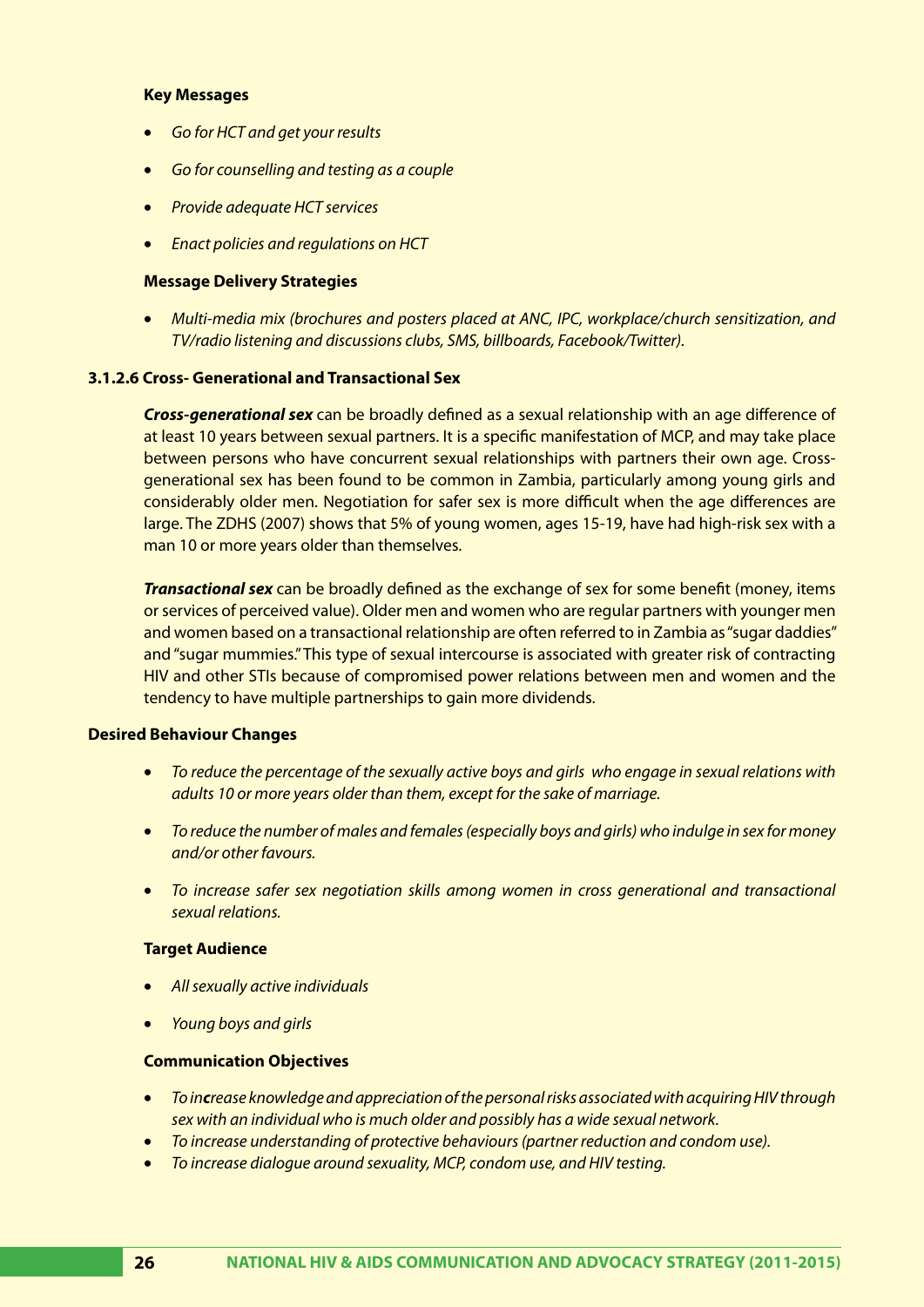#### **Key Promises**

- • *Abstaining from sex with a much older partner, who may have other sexual partners, and/or for favours will help you reduce your chances of HIV infection.*
- • *Abstaining from sexual relations with a much older partner for favours will help you maintain your dignity.*

#### **Support Points**

- • *Older sexual partners may have a larger sexual network which increases your risk of HIV*
- Sex for money and material gain reduces your ability to negotiate for safer sex
- • *Abstinence and sex with one faithful partner, of the same generation, reduces chances of HIV infection.*
- • *Potential partners of the same age group are readily available.*
- There are other more appropriate and safe options for survival
- **Negotiate for condom use.**

#### **Key Messages**

- Abstain from sex with much older or younger individuals, unless in a faithful and long-term *relationship.*
- **•** Sex for favours or money reduces your chances of negotiating safer sex.
- • *Your chances of getting HIV are much higher if you engage in sex with much older partners for favours.*

#### **Message Delivery Strategies**

• *Multimedia (ICTs, interpersonal communication and mass media).*

### **3.2 TREATMENT, CARE AND SUPPORT**

The rapid roll-out of most treatment, care and support services has increased access and utilisation of services. By 2008, over 3,000 health facilities were providing ART, and ART services are available in all the nine provinces. Approximately 285,000 PLHIV (56% women and 44% men) were enrolled on ART by 2009. 81% of ART clients are in urban areas and 19% are from rural areas. Pediatric ART uptake also increased significantly from 2006 to 2008; 13.7% of children and infants under the age of 15 living with the virus were on ART at the end of 2006, which rose to 33% by the end of 2008. To ensure that more PLHIV access treatment, care and support, counseling and testing will be intensified. The referral system will also be improved, and service providers will be trained to maximize the utilization of the referral system to ensure that people who test positive are able to access facility and community-based treatment, care and support services.

#### **3.2.1 Key Problem Behaviours**

- Non adherence to ART
- Low levels of Couple Counselling and Testing (CCT)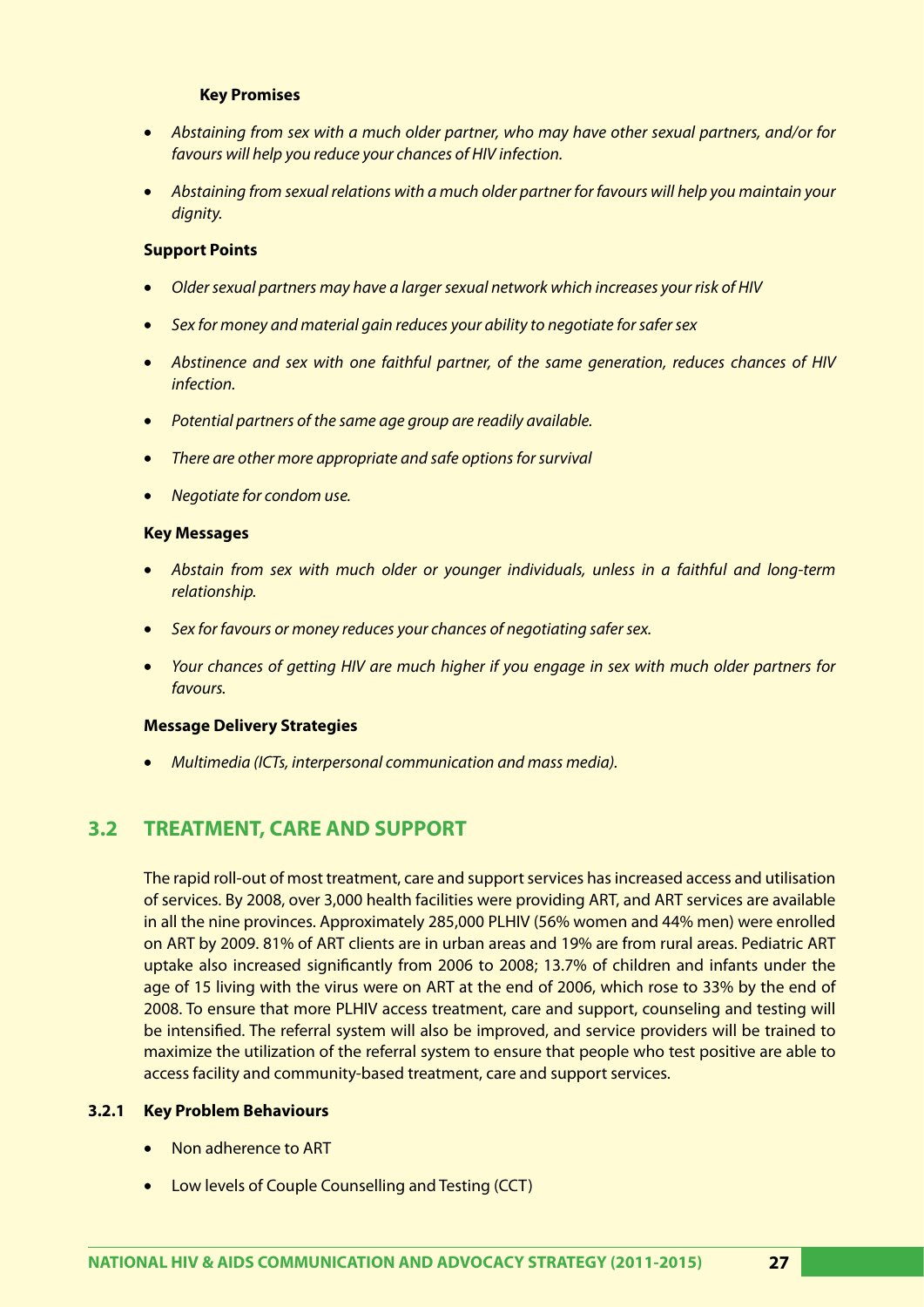- Poor health seeking behaviours (sharing medicines, etc.)
- Religious leaders that promote faith healing
- **Stigma**
- • Gender based violence

#### **3.2.1.1 Non Adherence To ART**

Lack of strict adherence to antiretroviral (ARV) therapy is considered to be one of the key challenges to AIDS care worldwide. Estimated average rates of non-adherence to ARV therapy range from 50% to 70% in many different social and cultural settings, and the risks associated with non-adherence are extensive at both individual and societal levels. Treatment adherence has been closely correlated with viral suppression, while non-adherence contributes to the progression of HIV developing into AIDS, the development of multidrug resistance, and death. Even short-term non-adherence (as little as a day's dosage) may result in the rapid increase of the virus in the blood, which could lead to treatment failure. Adherence is perceived as a significant barrier to the delivery of ARV therapy in sub-Saharan Africa. The reasons for non-adherence range from social, cultural, economic and to structural (such as inadequate services and/or facilities).

#### **Target Audience**

- **People living with HIV**
- • *Health workers*
- • *Traditional leaders*
- • *Religious leaders*
- • *Political leaders*
- • *Caregivers of PLHIV*

#### **Desired Behaviour Change**

- **All PLHIV access treatment**
- • *All adults and children on ART adhere to treatment*

#### **Communication and Advocacy Objectives**

- To increase access to information on the benefits of adherence among people on ART and their *caregivers.*
- • *To advocate availability of resources, services and facilities to address non-adherence to ART.*

#### **Key Promise**

*Early treatment of HIV improves quality of life.* 

#### **Support Points**

ART is *available and free in Government health centres.* 

#### **Key Messages**

- **Take ARVs consistently and correctly.**
- Support your loved ones to adhere to their ART program (regimine).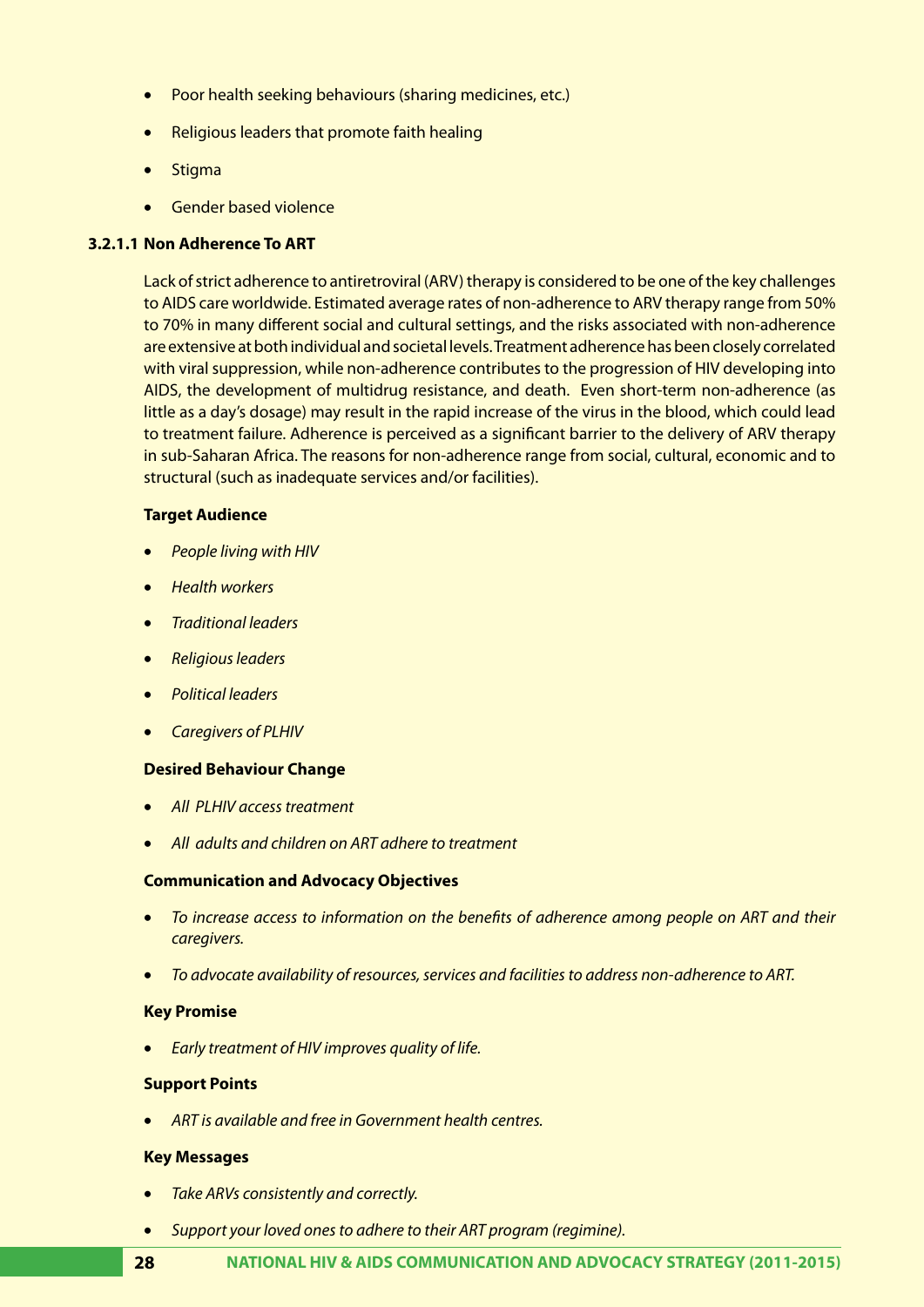#### **Message Delivery Strategies**

• *Multi-media (treatment guidelines, toolkits, fact sheets, newsletters, circulars, meetings, radio, television, interpersonal communication, leaflets and posters, teaching aids and guardian's information).*

#### **3.2.1.2 Consumption of Unhealthy Foods**

Good nutrition is vital to help maintain the health and quality of life for PLHIV. Infection with HIV damages the immune system, which leads to other infections and health problems such as diarrhoea. These infections can lower food intake because they both reduce appetite, and interfere with the body's ability to absorb food. As a result, and individual can become malnourished, lose weight and be weakened. A healthy and balanced diet, as well as early treatment of infections can reduce weight loss and the impact of future infections. A person who may be receiving treatment for the opportunistic infections, as well as also being treated with combination therapy for HIV may experience difficult influences on their dietary consumption and nutrition. Good nutrition will reinforce the effect of the drugs taken. When nutritional needs are not well met, recovery from an illness will take longer. Although the facts about the relationship between nutrition and HIV and AIDS are well known, not many PLHIV have the opportunity to regularly eat healthy foods. Reasons for this are social, economic and structural.

#### **Target Audience**

- • *PLHIV*
- • *Health workers*
- • *Caregivers*

#### **Desired Behavioural Change**

- **All PLHIV eat healthy foods.**
- *All caregivers support healthy eating habits for PLHIV.*

#### **Communication Objectives**

- Increase the number of PLHIV who know the benefits of eating healthy foods.
- **Increase the percentage of people with nutritional treatment literacy.**

#### **Key Promises**

- • *Good nutrition will improve your health.*
- **Healthy foods make medications work well.**

#### **Support Points**

• *Healthy foods are readily and cheaply available* 

#### **Key Messages**

- **Healthy foods help medicines work effectively**
- • *Healthy foods improve quality of life*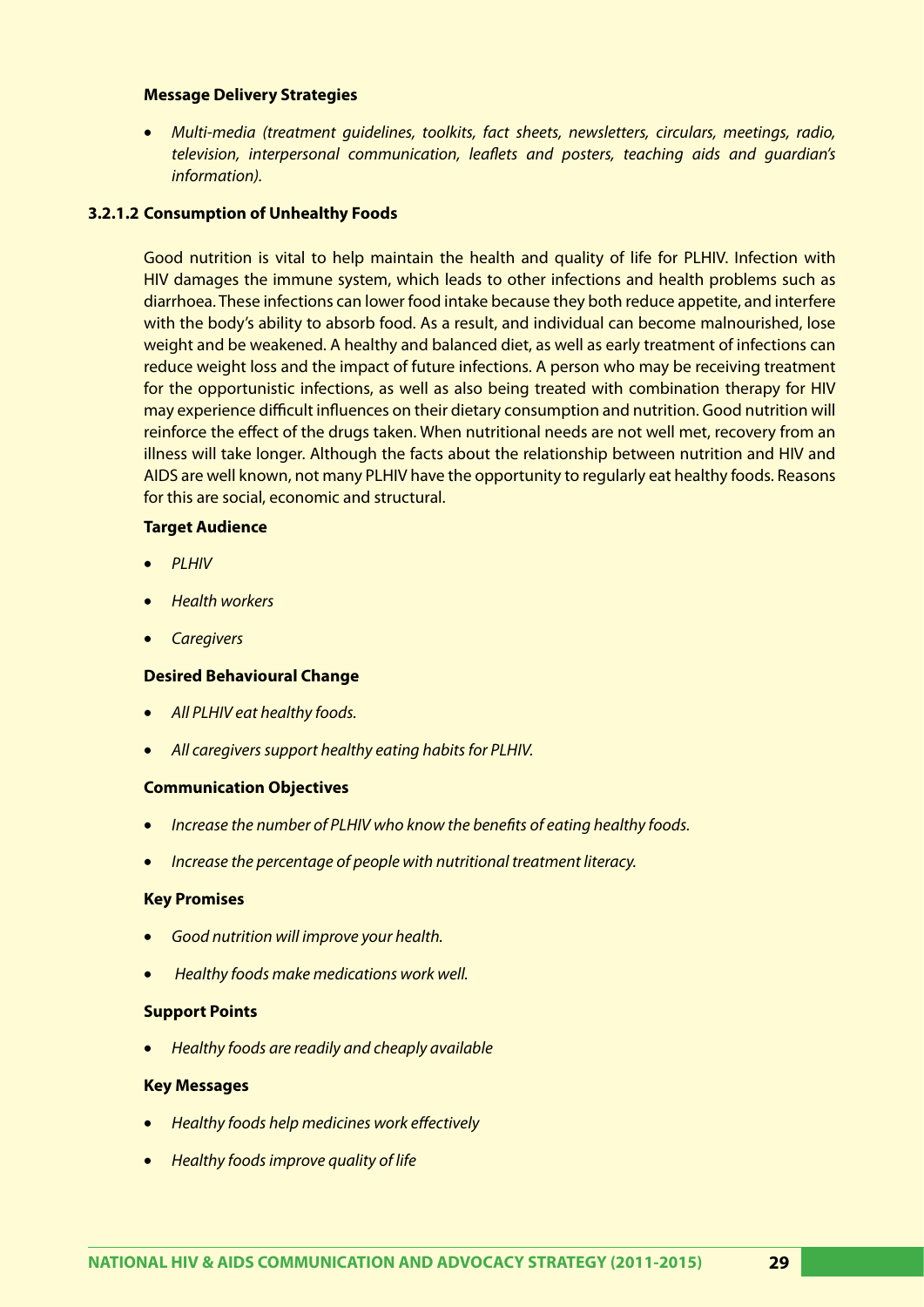#### **Message Delivery Strategies**

• *Multi-media (Interpersonal communication, newsletters, meetings, radio, television, leaflets and posters)*

#### **3.2.1.3 Low levels of Voluntary Couple Counselling and Testing (H`CT)**

Increased access to HIV testing and counselling is essential in working towards universal access to HIV prevention, treatment, care and support. Couples' testing has many benefits and supports HIV negative partners who are in relationships with people living with HIV. Couple testing could also benefit a couple in accessing and adhering to treatment, and in safely planning for children by minimising the risk of HIV transmission to their partner and/or child. Despite these benefits, few couples in Zambia go for CVCT. However, there is no data to specifically prove this other than rates for the general population which stand at 15%.

#### **Target Audience**

- • *Males and females aged 15-49*
- • *Caregivers*
- • *Health workers*
- • *Communities*
- **Policy makers**

#### **Desired Behaviour Changes**

- • *Increased percentage of couples getting tested and receiving their HIV results together.*
- • *Increased percentage of sexually active people undergoing CT and disclosing their HIV status to their partners.*
- • *Increased percentage of couples seeking reproductive health services together (such as family planning, ART, ANC,PMTCT, etc.) as a result of CVCT.*
- **•** Increase the percentage of couples seeking treatment as a result of CVCT.

#### **Communication and Advocacy Objectives**

- **Increase the number of couples who know the benefits of CVCT**
- • *Increase access to information on CVCT*
- *Increase positive perceptions of and attitudes towards CVCT*
- Advocate adequate availability of CVCT services and facilities

#### **Key Promise**

• *Knowing your status together as a couple will help you make informed choices about your sexual heath.* 

#### **Support Points**

• *CVCT services are available free of charge in all GRZ health facilities.*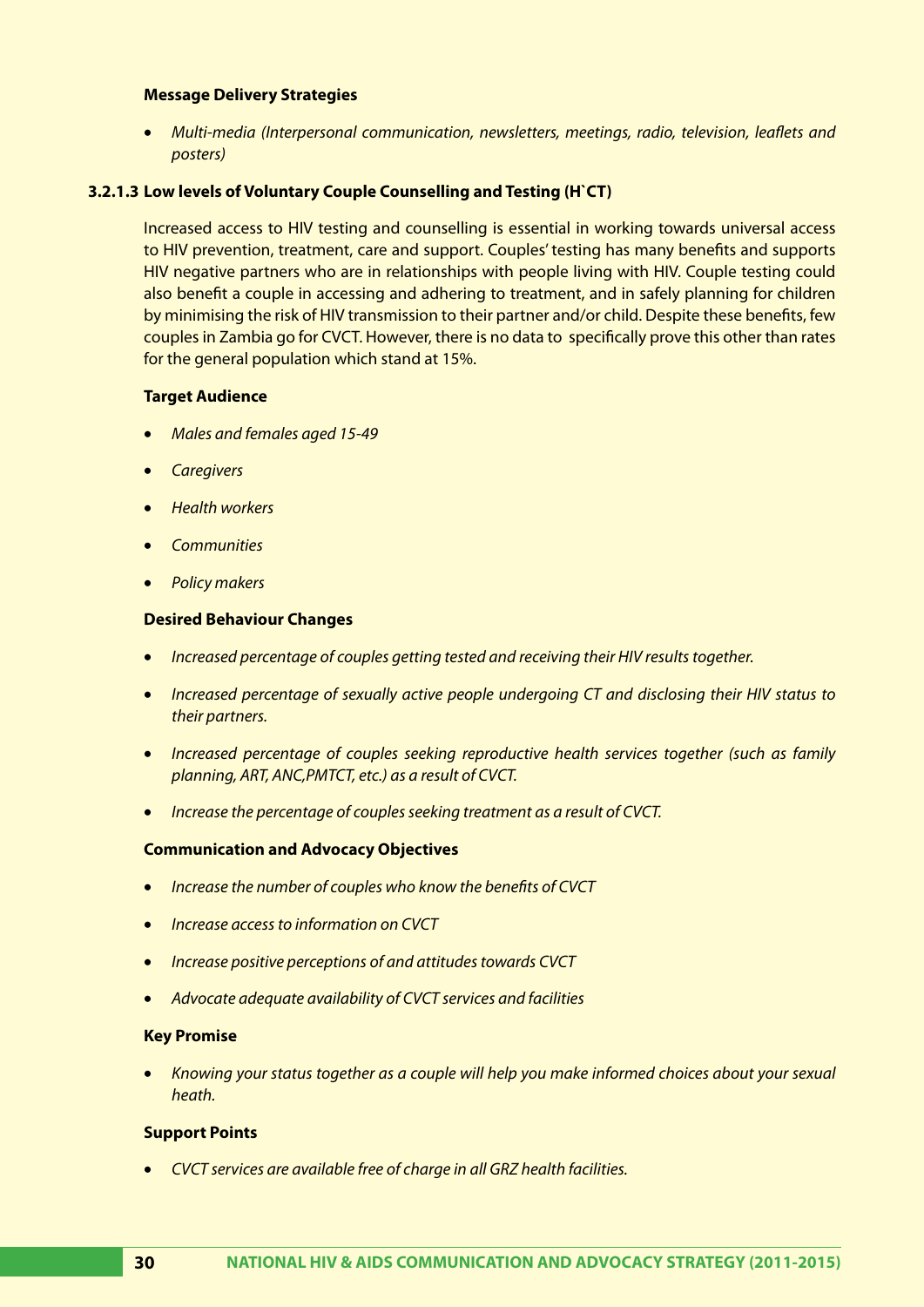#### **Key Messages**

- Go for VCT with your loved one and make sure you get your results
- • *You CANNOT know your HIV status through somebody else's HIV status*
- • *Disclosure of your HIV status will enable an informed choice on treatment and fertility intentions*

#### **Message Delivery Strategies**

• *Multi-media (interpersonal communication, newsletters, meetings, radio, television, leaflets and posters).*

#### **3.2.1.4 Poor Health Seeking Behaviours**

The perceptions and habits of voluntary health seeking behaviours are some of the hindrances to early treatment of HIV and associated opportunistic infections. For example, even when people recognise the signs and symptoms of HIV or associated opportunistic infections, they will not immediately act accordingly and attend a health facility. There are many other factors which influence the perception of health-seeking behaviour such as motivational factors, fear, stigma, treatment expectations, satisfaction with health care services, decision-making for healthcare, and external barriers (e.g. financial constraints, accessibility of health services).

An example of negative health seeking behaviour is the sharing of medicines. Sharing of medicines is a major problem in Zambia and the world-over. Research shows that people share medicines for a variety of reasons, such as to help out friends and relatives who have the same health problem. Sometimes people share medicines to save money, and so disregard or are unaware of the dangers associated with this practice. Sharing medicines can lead to improper dosage and impair the ability of the medicine to work due to possible genetic differences between the people sharing. When prescribing medicines, doctors take into account all of a patient's health problems, not just the condition the medicine is for, as well as a host of other factors, such as age.

#### **Target Audience**

- • *PLHIV*
- **Males with partners that are on ART**
- **Traditional leaders**
- • *Religious leaders*
- • *Health workers*
- • *Caregivers*
- • *OVC*
- • *Communities*

#### **Desired Behavioural Changes**

- **Increased percentage of PLHIV voluntarily seeking health services.**
- • *Increased percentage of PLHIV seeking early treatment for opportunistic infections.*
- • *Increased percentage of traditional and religious leaders supporting PLHIV to seek health services.*
- • *Increased percentage of PLHIV adhering to prescribed medication.*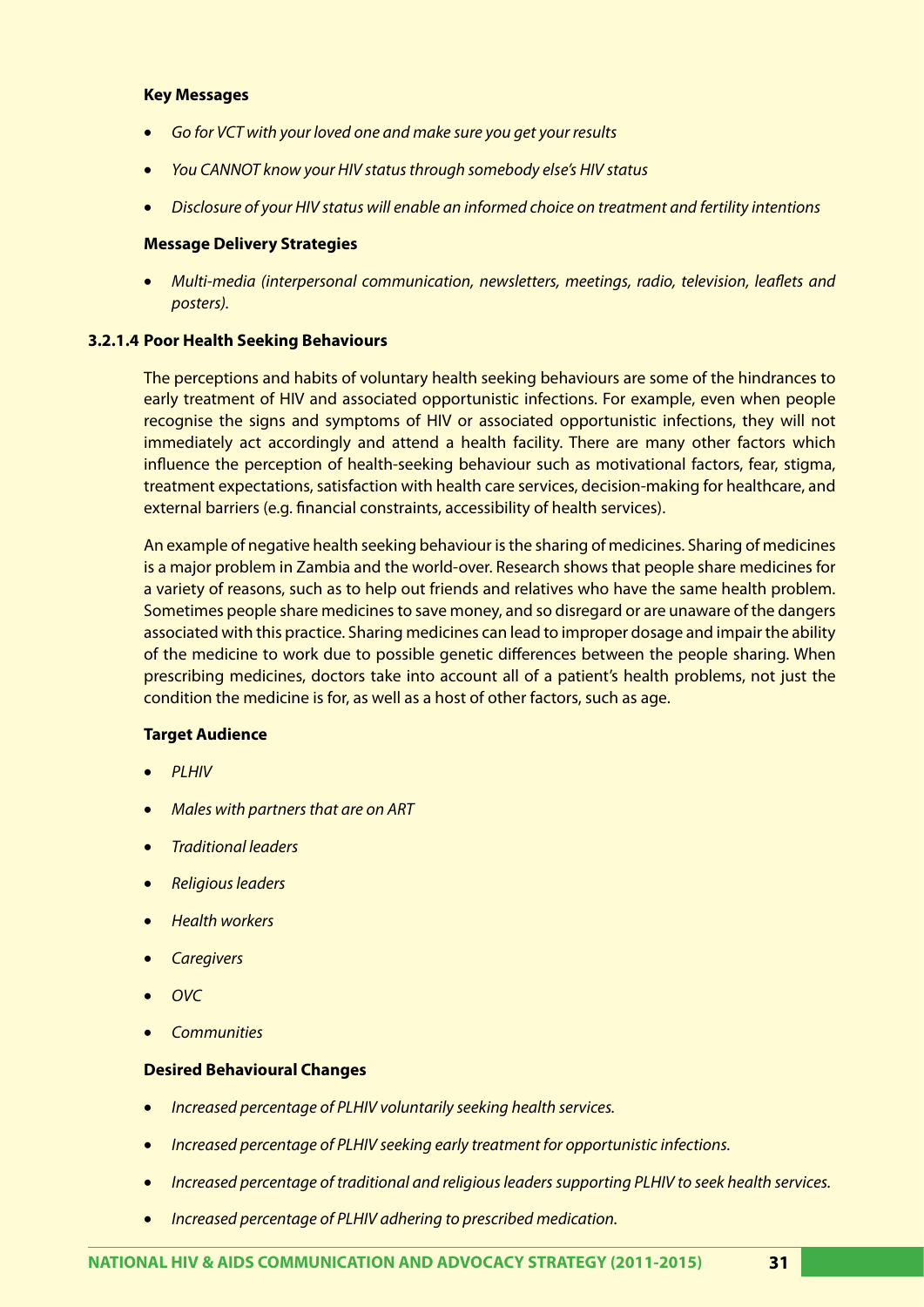#### **Communication Objectives**

- Increase access to information on the benefits of seeking health services early, especially for *opportunistic infections.*
- *Increase treatment literacy among PLHIV and their caregivers.*
- • *Increase knowledge of HIV and AIDS to dispel myths and misconceptions that inhibit early health seeking behaviours among PLHIV.*
- • *Increase information on benefits of adhering to prescribed medication.*

#### **Key Promise**

• *Early health-seeking behaviours will reduce the chances of developing complications and passing an infection to others.*

#### **Support Points**

• *Health providers are available at all health facilities to provide more information on HIV and AIDS.* 

#### **Key Messages**

- **Seek early medical treatment**
- • *Do not feel shy to seek medical assistance*
- • *Do not share drugs*
- • *Make sure to take the full course of prescribed drugs*

#### *Message Delivery Strategies*

• *Multi-media (treatment guidelines, newsletters, radio, television, interpersonal communication, leaflets and posters).*

#### **3.2.1.5 Faith vs. Modern (Scientific) Healing**

Conflicts between modern treatment (early treatment of opportunistic infections and ART) and faith based healing (faith healing) approaches frequently arise in Zambia and other developing countries. There have been cases where church members have been persuaded to abandon ART and other forms of treatment in favor of faith healing. While faith-based organisations *can* and *do* play an important role in supporting PLHIV, evidence shows that those preaching 'miracle cures' have had a negative impact on their followers.

#### **Target Audience**

- • *PLHIV*
- • *Religious leaders*
- • *Health workers*
- • *Caregivers*
- • *Communities*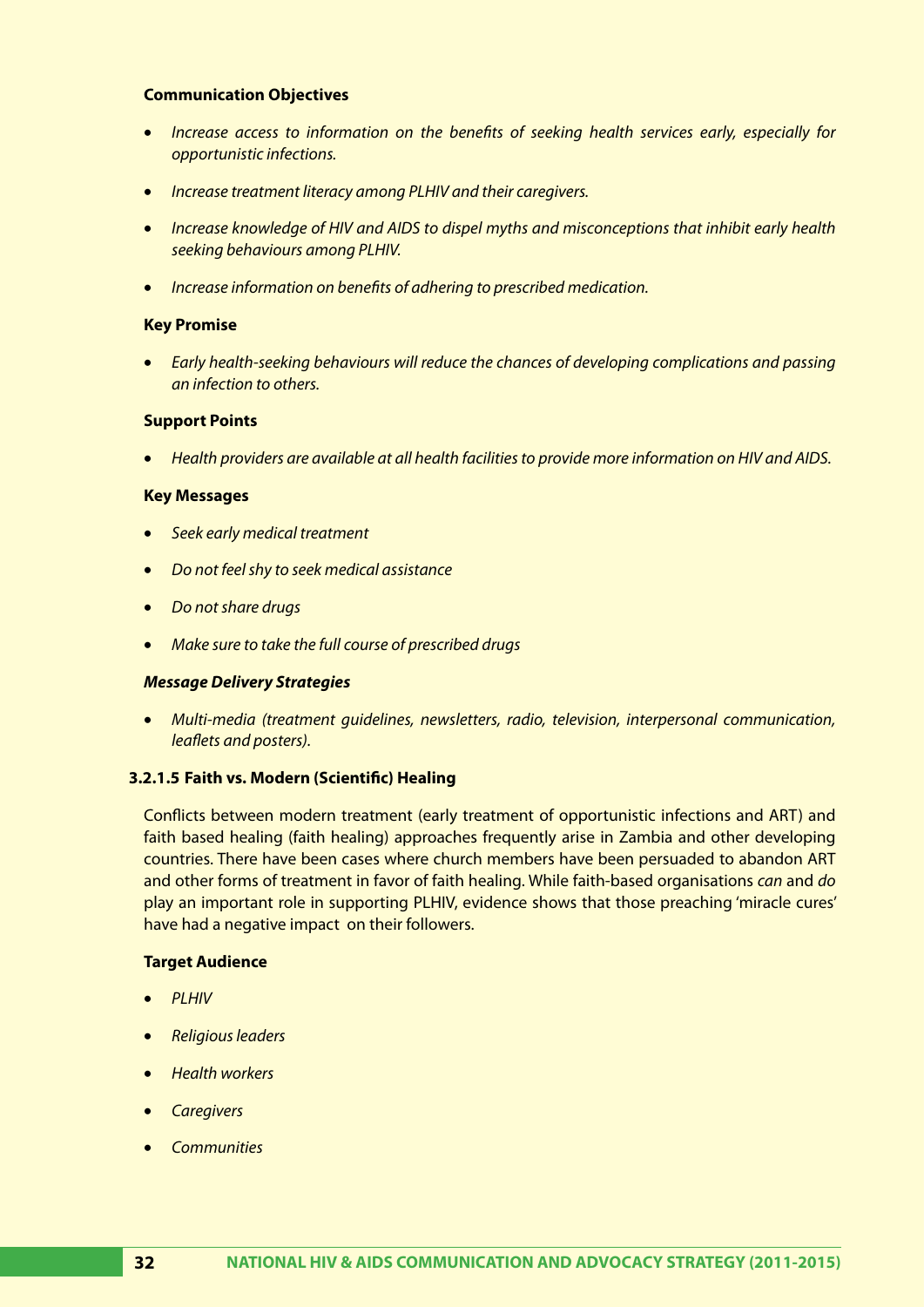# **Desired Behaviour Change**

- • *PLHIV adhere to ART.*
- • *Religious leaders support ART.*

#### **Communication Objectives**

- • *Increase access to information on the benefits of strict adherence to ART.*
- **Increase knowledge of religious leaders on the benefits of ART, and adherence.**

## **Key Promise**

Adherence to ART improves quality of life if taken correctly and consistently.

## **Support Point**

- • *ART works*
- ART is available and free in Government health centres.

#### **Key Messages**

- • *PLHIV should stick to their prescribed ART.*
- • *Support PLHIV on ART.*
- • *ARVs are effective when combined with other prescribed medicines.*
- • *ART services should be readily available.*
- • *ART is a modern miracle!*

## **Message Delivery Strategies**

• *Multi-media (radio, television, IPC, billboards, leaflets, posters, and teachings aids).*

## **3.2.1.6 Stigma**

HIV and AIDS related stigmatisation and discrimination threaten the effectiveness of HIV prevention, and care and support programmes. Stigma, both self and external, discourages individuals from coming forward for testing, and from seeking information on how to protect themselves and others, thus deepening the adverse impact of living with HIV and AIDS. People at risk of HIV infection, or already infected, may choose not to access health care, prevention and education services for fear of being stigmatised by healthcare and service providers. HIV and AIDS related discrimination affects many of the choices that PLHIV, or people at risk, make about being tested and seeking assistance for their physical, psychological, and social needs.

## **Target Audience**

- • *PLHIV*
- • *Caregivers*
- • *Health workers*
- **Traditional leaders**
- • *Religious leaders*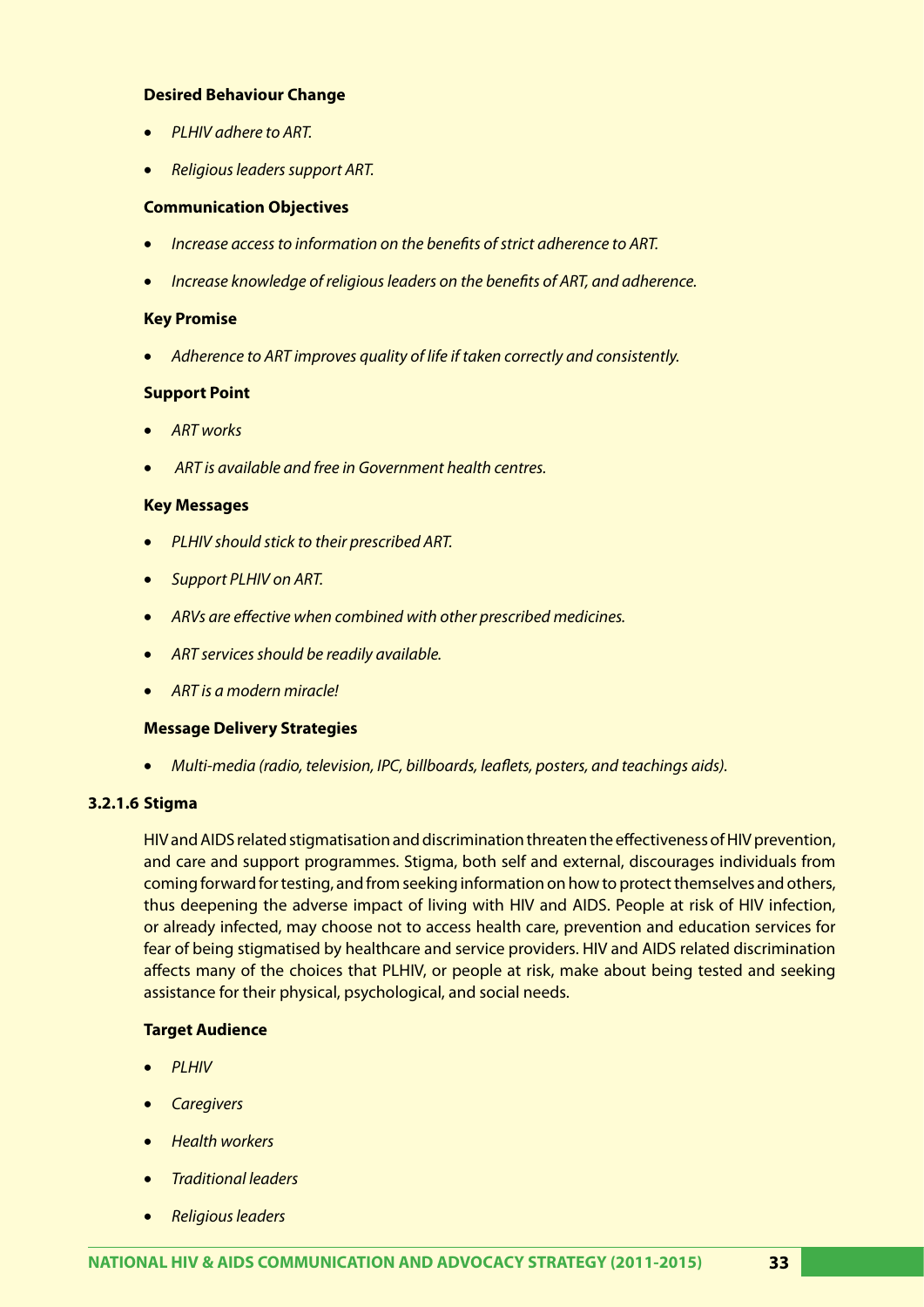## **Desired Behaviour Change**

- **Increased percentage of caregivers and health workers supporting PLHIV.**
- • *Increased percentage of religious and traditional leaders supporting PLHIV.*

#### **Communication Objectives**

- Increase awareness on the importance of supporting PLHIV.
- • *Reduce levels of stigma.*

#### **Key Promise**

**Reducing stigma will improve quality of life for PLHIV.** 

#### **Support Points**

• *Positive attitudes towards PLHIV gives them hope and the will to live and contribute positively to society.*

#### **Key Messages**

- • *HIV and AIDS is a manageable condition.*
- • *PLHIV need love and care just like everyone else.*

## **Message Delivery Strategies**

• *Multi-media (treatment guidelines, toolkits, fact sheets, newsletters, circulars, meetings, radio, television, inter-personal communication, leaflets, posters, and teacher and guardian information).*

#### **1.1.1.7 Gender-Based Violence (GBV)**

There is a growing body of evidence that shows that GBV, or the fear of it, interferes with the victim's ability to negotiate safer sex or refuse unwanted sex. Furthermore, violence against a woman can interfere with her ability to access treatment and care. In addition, GBV hinders adherence to ART and a mother's ability to make feeding choices in the event that she is HIV positive. Evidence also exists that living with HIV can also constitute a risk factor for GBV, with many people reporting experiences of violence following disclosure of HIV status, or even following admission that HIV testing has been sought. Thus a vicious cycle of increasing vulnerabilities to both GBV and HIV can be established.

#### **Target Audience**

- • *Partners of PLHA*
- • *Couples that are HIV positive*
- • *Health workers*
- **Traditional and community leaders**
- • *Religious leaders*
- • *Communities*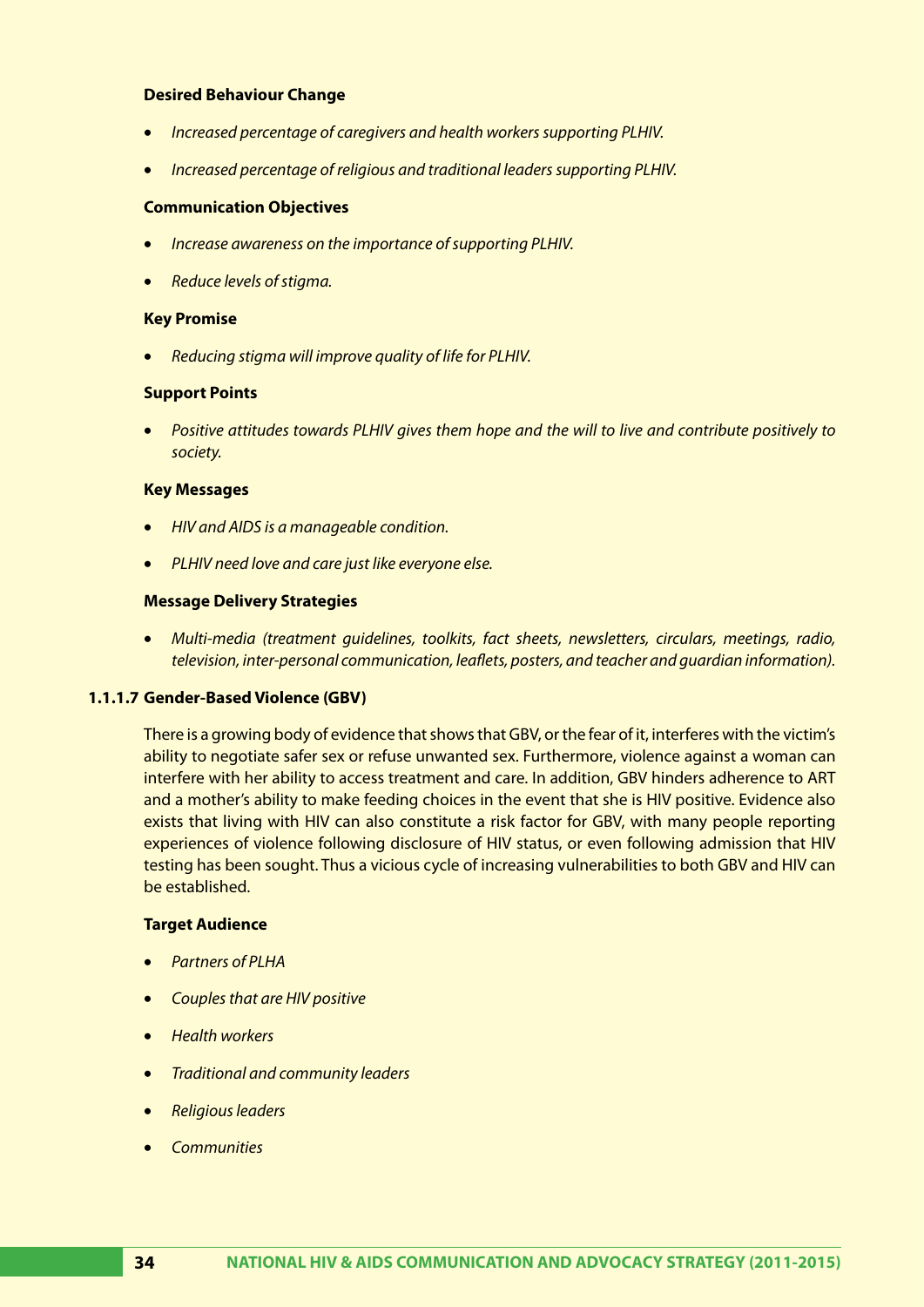#### **Desired Behaviour Change**

- • *Reduction of GBV against PLHIV.*
- • *Increased partner support for PLHIV.*

#### **Communication and Advocacy Objectives**

- *Increase awareness on the benefits of partner support for PLHIV.*
- Advocate for policy and legal frameworks to reduce incidences of GBV amongst PLHIV.

#### **Key Promise**

• *Reducing GBV will improve adherence to treatment for you and your partner's health.* 

#### **Support Points**

**GBV may affect ART treatment and safe sex choices.** 

#### **Key Messages**

- • *Support your loved ones to live with HIV and adhere to ART.*
- • *GBV reduces quality of life.*
- • *Women can safely declare their status to their partners.*
- • *Women and their partners deliver healthy babies.*
- • *Women can safely negotiate for safe sex relationships.*

#### **Message Delivery Strategies**

• *Multi-media (meetings, radio, television, billboards, drama, IPC, leaflets and posters).*

# **3.3 IMPACT MITIGATION**

The focus for impact mitigation has been to reduce the socioeconomic impact of HIV and AIDS on individuals, households and communities. As with prevention, impact mitigation services are provided by Government and CSOs, inclusive of faith based organisations (FBOs), and in collaboration with other development partners.

## **3.3.1 Key Problem Behaviours**

- • Orphans and Vulnerable Children (OVC)
	- *Alcohol and substance abuse*
	- *Unprotected sex*
	- *Early sexual debut*
	- *Teenage pregnancies*
	- *School drop out*
	- *Child labour*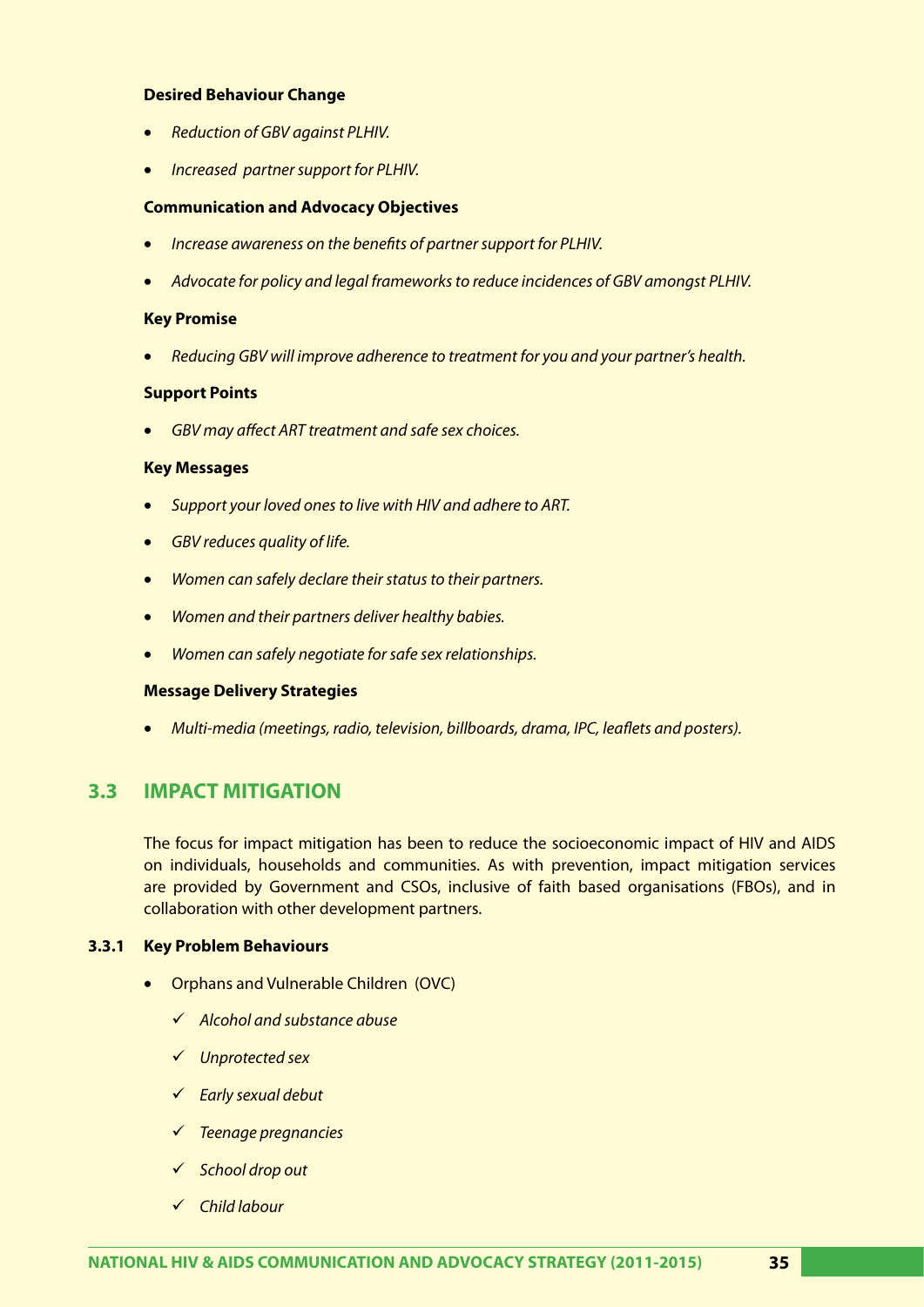- • Vulnerable households and individuals (community/home based caregivers, women, people living with disabilities, PLHIV, community leaders and faith-based leaders)
	- *Mental and physical abuse directed towards vulnerable households and individuals*
	- *Stigma practiced both self and external*
	- *Poor health seeking behaviours*
	- *Prostitution*
	- *Unprotected sex*
	- *Substance and alcohol abuse*
	- *Practice of myths and misconceptions*
- Development partners and Government institutions (MOH/Health workers, Office of the Vice President/ Disaster Management and Mitigation Unit (DMMU), Ministry of Community Development and Social Services (MCDSS), Ministry of Sport Youth and Child Development (MSYCD), Ministry of Justice, other line ministries, GIDD, CSOs and NAC)
	- *Stigma*
	- *Poor referral systems*
	- *Providers not giving adequate information on availability of services and referral*
	- *Lack of motivation*
	- *Understaffing of key HIV and communications related personnel*
	- *Inadequate mainstreaming of HIV/AIDS in service provision*
	- *Inadequate resources and poor integration with other services*
	- *Inadequate resources to provide youth empowerment services*
	- *Inadequate implementation of human rights, policies and support services*
	- *Inadequate services, weak advocacy and coordination*
	- *Poor implementation and dissemination of policies*

## **3.3.1.1 Orphans And Vulnerable Children**

Zambia has the second highest number of OVC in Africa. 50% of the estimated 1.3 million OVC in Zambia are as a result of HIV and AIDS, and urban children are more likely to be orphaned or vulnerable than rural children . Children at risk for abuse and exploitation are removed from parents/guardians and placed in shelters or with other family members. Approximately 19.1% of the estimated 1.3 million OVC in Zambia received external basic assistance, from Government, CSOs, FBOs, and international organisations (DHS, 2007).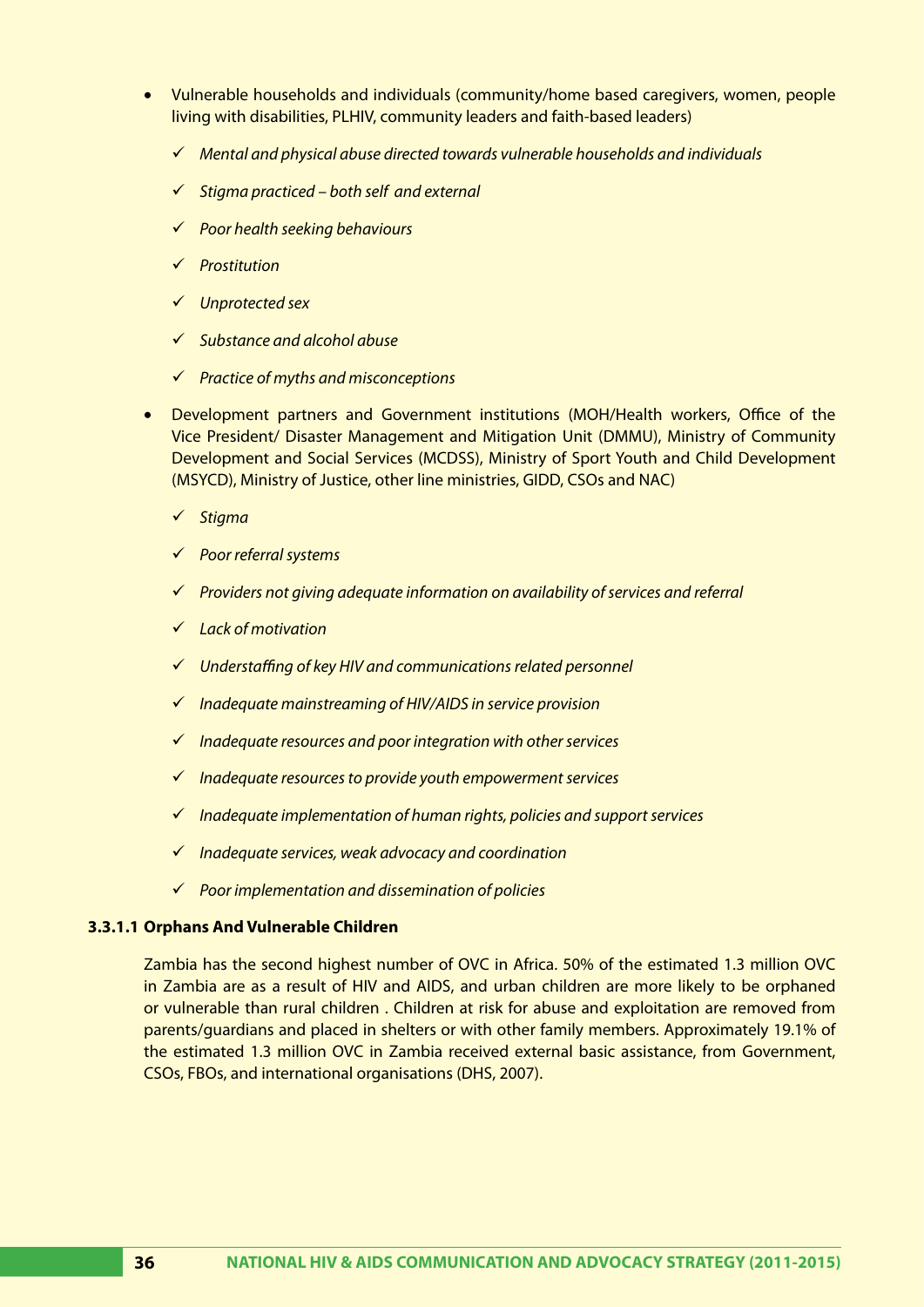## **Desired Behavioural Changes**

- *Increased OVC school enrolment and staying in schools up to 50%, from the current 19% by 2015.*
- **Increased number of OVCs delaying sexual debut by 2 years from baseline by 2015.**

#### **Target Audience**

- • *Orphaned and vulnerable children*
- • *Parents*
- • *Guardians*
- • *Caregivers*

#### **Communication Objectives**

- Increase knowledge of the dangers of early sexual debut by OVC.
- *Raise awareness on the availability of services and referral systems for OVC.*
- **•** *Increase knowledge of alternative livelihood options for OVC.*

#### **Key Promises**

- • *Improved life skills of OVCs to cope with the impact of HIV and AIDS, will enable them make healthier sexual decisions.*
- • *Improved care and support to OVCs will lead to equal opportunities and a healthy future.*

## **Support Points**

- *OVC support services are available in your community*
- • *OVC are the present and future leaders, making responsible choices will safeguard your life*

#### **Key Messages**

- • *Learn about and utilize OVC support services in your community, and improve your livelihood.*
- • *Get more information on sexuality and life skills.*
- • *Alcohol and substance abuse is harmful to your health.*
- • *Write your will and secure your children's future.*

#### **Message Delivery Strategies**

• *Multi-media (interpersonal communication, radio, television, print media, drama, billboards, posters, calendars, fact sheets, SMS, stickers, T.-shirts, national days, national events, health talks and traditional ceremonies).*

# **3.3.1.2 Vulnerable Households and Individuals**

Social protection programmes are targeted to reach priority groups, particularly women, children, and persons with disabilities in vulnerable situations. For the most part, it is elderly people and women who provide care to OVC, PLHIV, and relatives with chronic illnesses. Given the burden of care, the epidemic has placed heavy social and financial stress on the elderly and other caregivers.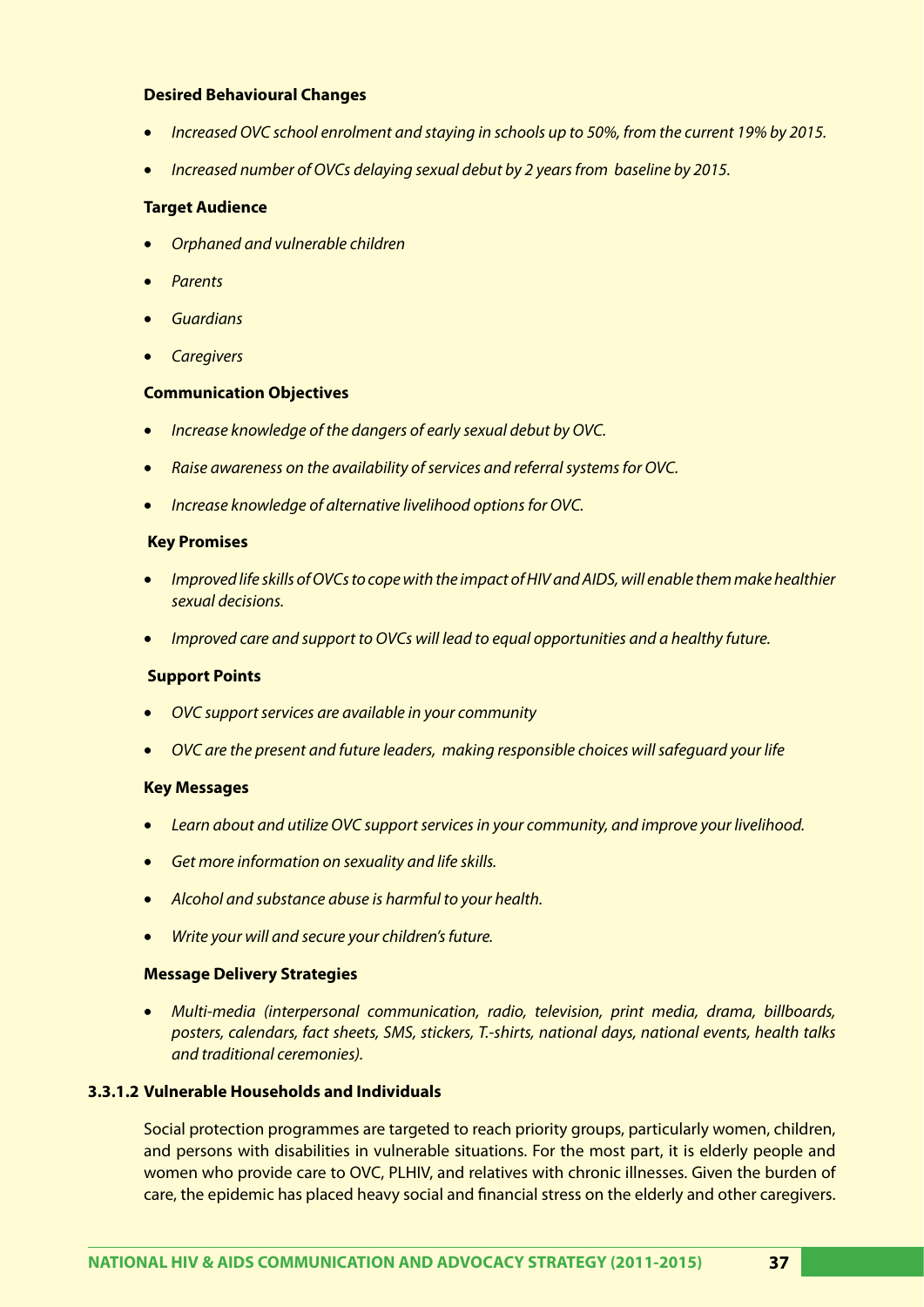Their capacity to cope is diminished, or nearly nonexistent. In the absence of widespread retirement and social security benefits, vulnerable households are experiencing increasing poverty as the public welfare system does not have adequate resources to meet demands for basic needs. Additionally, traditional social safety nets are also on the verge of collapsing.

The majority of Zambians, including PLHIV, work in the informal sector where services and support are not always available. Consequently given the loss of income due to illness, they are often unable to meet their basic needs. Fundamental needs such as transport and nutrition remain daily daunting challenges that contribute to many PLHIV not adhering to ART.

# **Desired Behaviour Change**

- • *Vulnerable households and individuals engaging in income generating activities.*
- • *Vulnerable individuals and household utilizing accessible services in the community.*
- *FBOs and CBOs participating in stigma reduction programmes in their communities.*

## **Target Audience**

- • *Home based caregivers*
- • *Women*
- • *People living with disabilities*
- • *PLHIV*
- **Community leaders**
- • *Faith-based leaders*
- **The elderly**

# **Communication Objectives**

- • *To increase knowledge among vulnerable individuals about how to prevent HIV infection.*
- • *To increase awareness and knowledge among vulnerable individuals on health services available in their communities.*
- • *To increase awareness and knowledge among vulnerable individuals, health caregivers and leaders on how to reduce stigma.*

## **Key Promise**

• *Empowering households and individuals is a fundamental requirement for reducing the impact of HIV and AIDS.*

## **Support Points**

- **Existence of community social welfare offices in each district.**
- • *Existence of social welfare policy.*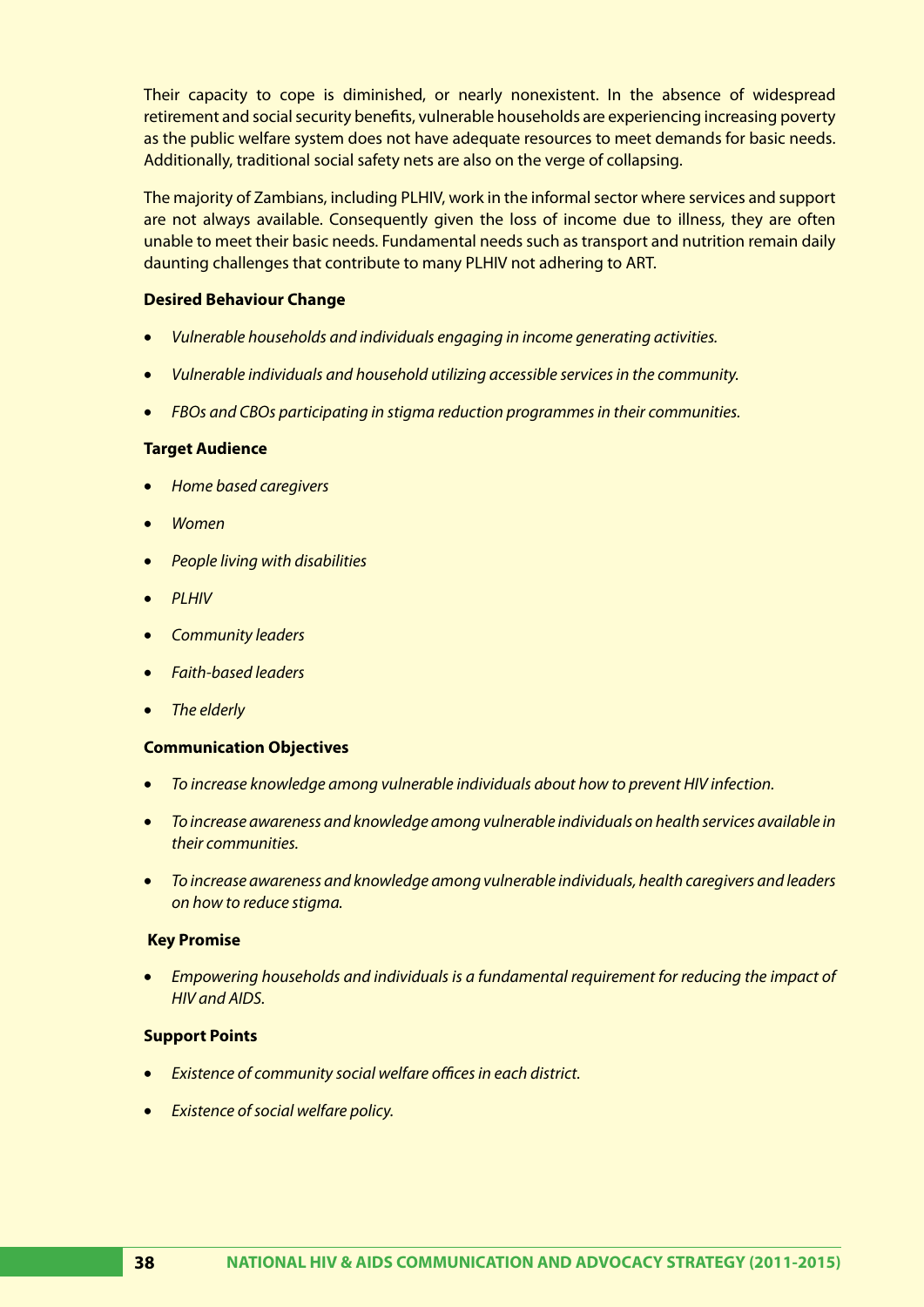#### **Key Messages**

- **Be supportive to PLHAs and their families.**
- **Stigma hinders access to services.**
- • *If engaging in sexual behaviour, protect yourself.*
- • *Use health and social services available in your community.*
- • *Alcohol and substance abuse are harmful to your health and a waste of valuable resources.*

#### **Message Delivery Strategies**

• *Multi-media (training package, interpersonal communication, radio, television, print media, drama, posters, calendars, fact sheets, SMS, stickers, and T-shirts)*

#### **3.3.1.3 Development Partners and Government Institutions**

The focus of impact mitigation has been to reduce the socioeconomic impact of HIV and AIDS on individuals, households, and communities. As with prevention, impact mitigation services are provided by Government and CSOs, including FBOs in collaboration with other development partners. The NACAS will help address current obstacles through appropriate communication and advocacy interventions.

#### **Desired Behaviour Change**

- **Consistent provision of resources to NASF strategies**
- **Implementation of policies**
- • *Coordination of social security and social services*
- • *Mainstreaming of HIV/AIDS in service provisio*

#### **Target Audience**

- • *GRZ (MOH/Health workers, Office of the Vice President/ Disaster Management and Mitigation Unit (DMMU), Ministry of Community Development and Social Services (MCDSS), Ministry of Sport Youth and Child Development (MSYCD), Ministry of Justice, MOE- Ministry of Education, GIDD - Gender In Development Division, MoFNP, CSOs and NAC)*
- • *Development partners*

#### **Communications and Advocacy Objectives**

- • *To advocate for increased and consistent support for impact mitigation*
- • *To advocate for coordinated social welfare services*
- To advocate for the reinforcement of social policies for impact mitigation
- • *Create awareness about areas requiring support for impact mitigation and social welfare services.*

#### **Key Promise**

• *Sufficient, coordinated, and sustained support is key to mitigating the impact of HIV and AIDS.*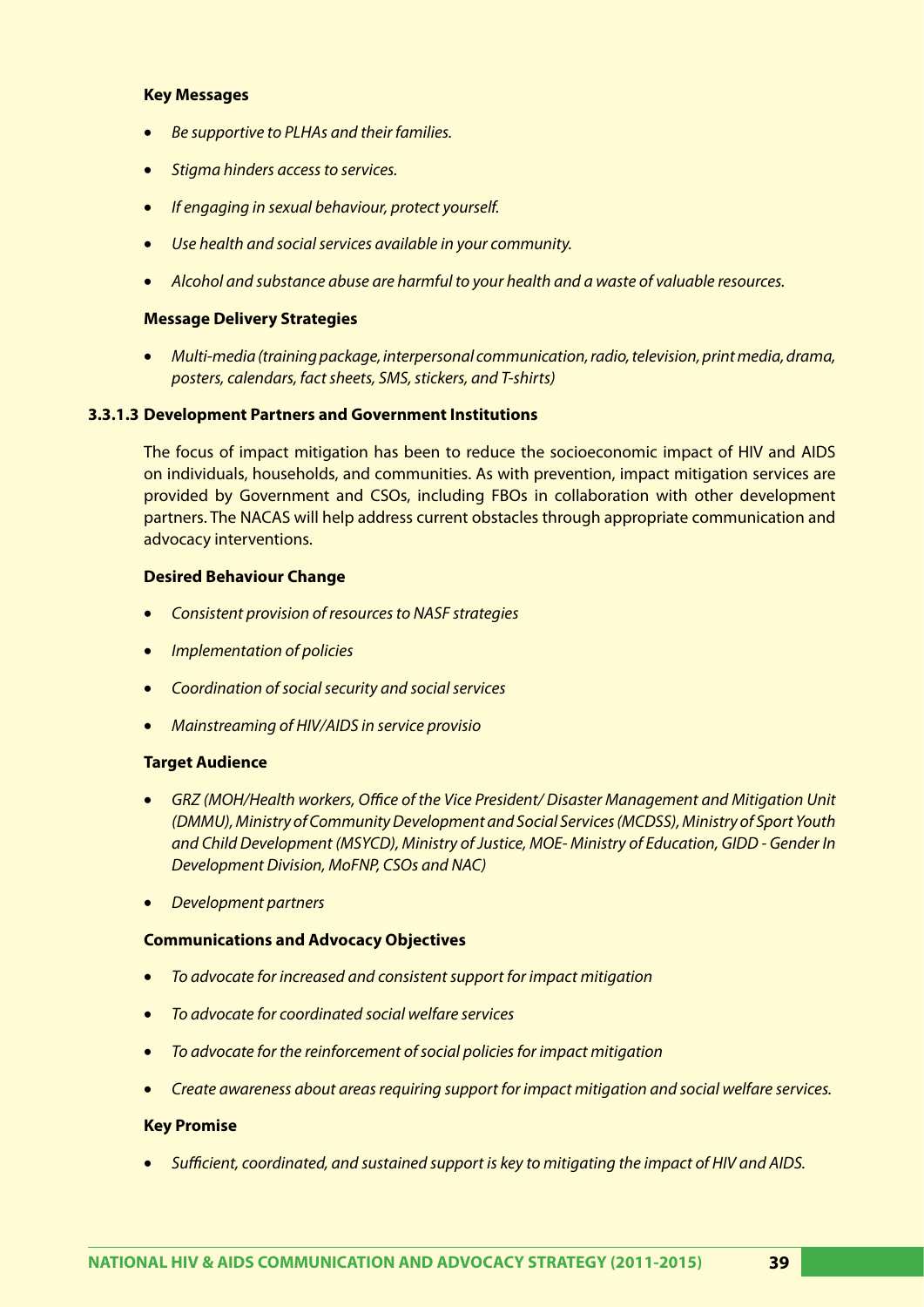# **Support Points**

- • *Convention on the rights of children (CRC) was ratified in 1991 and provides the legal framework for supporting Vulnerable Children.*
- • *CEDAW and conventions on the rights of persons with disabilities provide frameworks for addressing issues of succession and inheritance.*

#### **Key Messages**

- • *Provision of adequate resources and services for vulnerable households and individuals is Government's responsibility.*
- • *Effective coordination improves quality of services for OVCs and other vulnerable populations*
- • *Respecting human rights improves quality of life for all.*

## **Message Delivery Strategies**

• *Multi-media (radio, television, print media, drama, posters, calendars, fact sheets, SMS, stickers, T-shirts and billboards).* 

# 3.4 **RESPONSE MANAGEMENT**

The coordination and management of the national multi-sectoral response has focused on improving the efficiency and effectiveness of existing systems, coordination structures, and resource mobilisation. Efforts have also been made which ensure that the response system generates empirical evidence to support programming, service delivery, policy formulation, capacity development, and resource allocation decisions.

## **3.4.1 Key Problem Areas**

- • *Policy and legal environment not conducive and enabling to support the management of the HIV/ AIDS responseWeak coordination mechanisms and decentralisation amongst key players and partners…*
- Inadequate mainstreaming of HIV and AIDS, Gender and Human Rights into HIV and AIDS *programming…*
- • *Weak M&E and research frameworks*

## **3.4.1.1 Policy and Legal Environment**

An enabling policy and legal environment is central to the promotion of a rights-based approach to HIV and AIDS, and provides a framework that promotes rights in a manner that reduces vulnerability to infection, mitigates the impact of HIV and AIDS, and empowers communities to respond appropriately. Stigma and discrimination remain key obstacles in the national response. It is, therefore, anticipated that an improved policy and legal environment will increase the utilization of services, reduce stigma and discrimination against people living with HIV and AIDS, remove barriers that sustain the marginalization of most at risk populations, and address gender inequalities.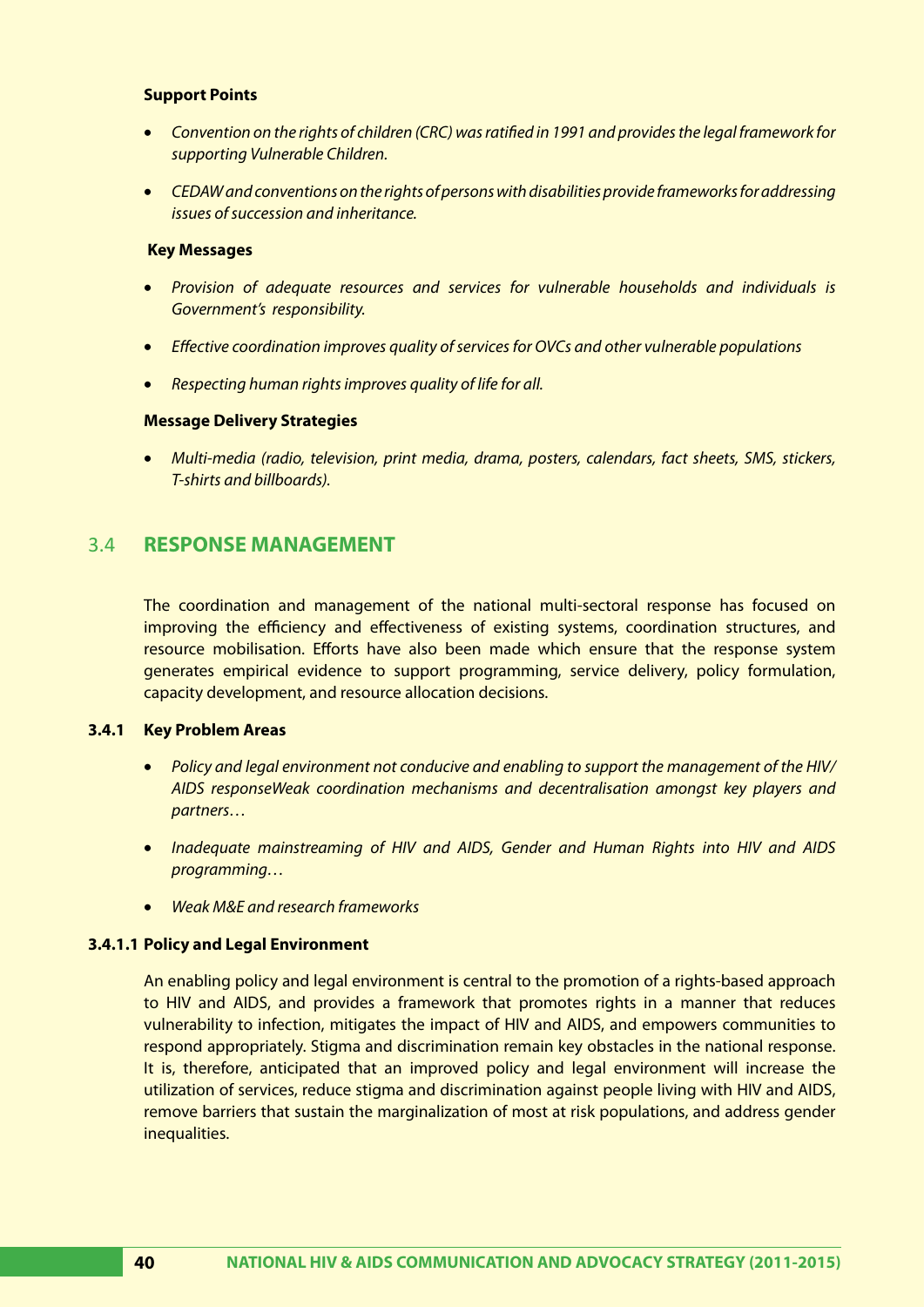## **Target Audiences:**

- • *National: Head of State, Cabinet ministers, Partnership forum, Members of parliament, Sector advisory groups (SAGS), Media*
- • *Community: NAC councillors, Implementing organizations, Theme/technical working groups, Decentralized constituencies (PATFS, DATFS, Ward CATFS /villages), Media*
- • *Local: Local government councillors, Self-coordinating groups, Media*

## **Desired Policy Changes**

• *Policy and legal environment for the implementation of the national multi-sectoral response to HIV and AIDS is adequately strengthened.* 

#### **Communication and Advocacy Objectives**

- • *To advocate for the creation of a rights-based approach to HIV and AIDS legal, regulatory and social environments.*
- • *To create awareness on the areas requiring strengthening in laws, policies and regulations.*

#### **Key Promises**

- • *A good legal, regulatory and policy environment will assist in reducing vulnerability to HIV and further increase uptake of services.*
- • *Clear policy guidelines will enhance the ability of organisations to deliver services.*
- Gender equalities will empower women to protect themselves from HIV.

#### **Support Points**

- An improved policy and legal environment will increase the utilisation of services, reduce stigma, *and discrimination associated with HIV and AIDS.*
- **Support from leadership strengthens coordination and response management.**

#### **Key Messages**

- • *Good leaders are committed to quality services*
- • *Policy, resources and good legal frameworks are crucial to service delivery and coordination.*

#### **Message Delivery Strategies**

• *Multi-media (policy briefs, position papers, circulars, research and reports, websites, SMS, billboards, and TV/radio discussions).*

# **3.4.1.2 Coordination Mechanisms and Decentralisation**

Fragile coordination and decentralisation of national activities have been identified as some of the key weaknesses negatively impacting the national response. Gaps in the management and coordination of the national response coupled with inadequate decentralization plans have led to ineffective activities unable to reach from national to grassroots level. There is, therefore, need to ensure that partners and national, sub-national and sectoral coordinating structures and systems are capacitated to effectively and efficiently coordinate and manage the national response at various implementation levels (e.g. national, provincial, district, grassroots).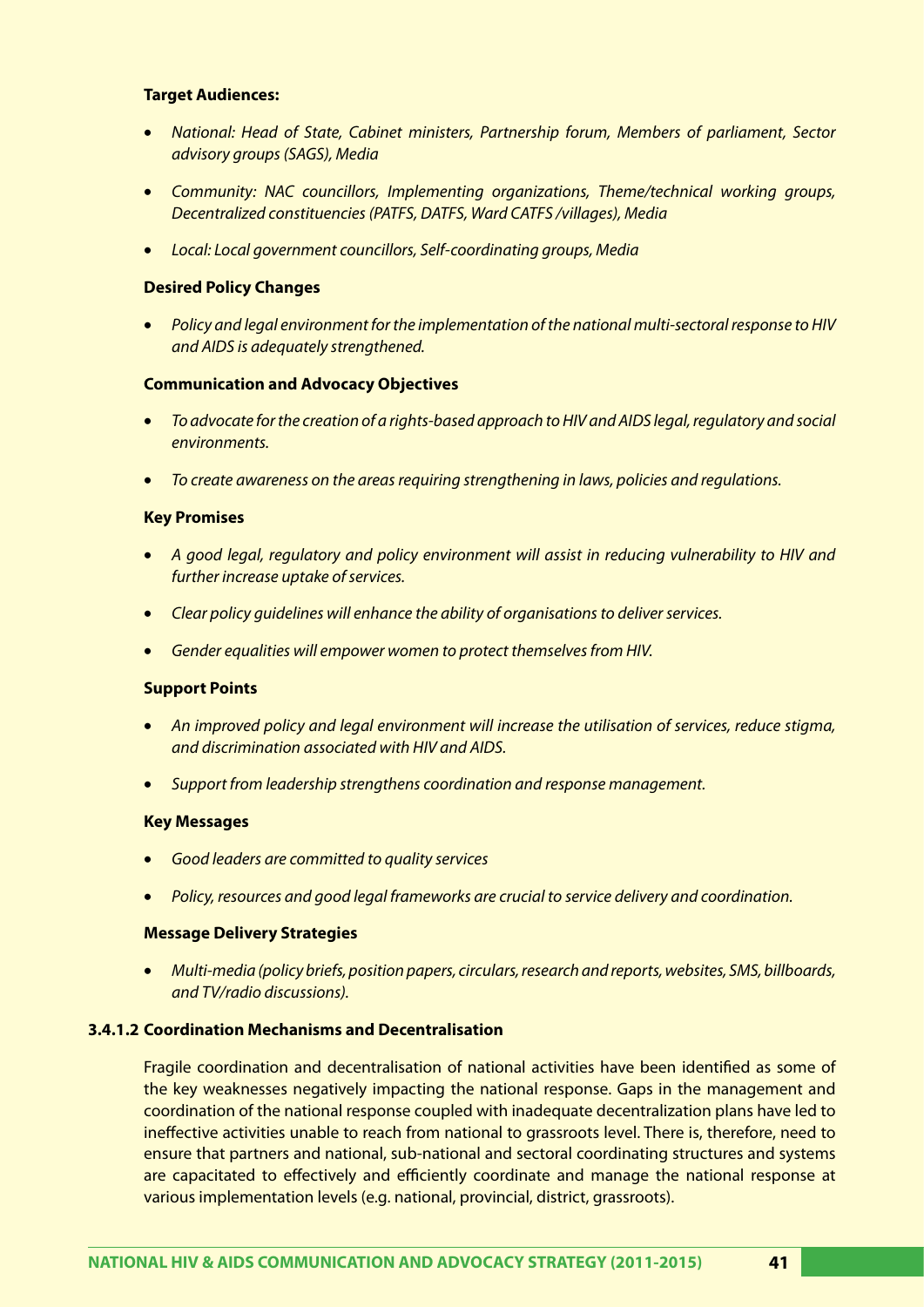# **Target Audience**

- • *Cabinet ministers*
- **Partnership forum**
- • *Members of parliament*
- • *NAC councilors*
- • *Implementing organizations*
- • *Sector advisory groups (SAGS)*
- • *Theme/technical working groups*
- • *Local government councilors*
- **Self-coordinating groups**
- • *Decentralized constituencies (PATFS, DATFS, Ward CATFS /villages)*
- • *Media*

# **Desired Policy Changes**

• *Public and private sectors, partners, provinces, districts and communities are coordinating and managing the implementation of the national response at their level and in line with the NASF.*

## **Communication and Advocacy Objectives**

- Advocate clear policy guidelines on coordination and decentralisation.
- Advocate strengthening of coordination between NAC and partners.
- • *Create awareness on policy gaps and ineffectiveness.*

## **Key Promise**

• *Strong coordination, management and decentralisation of the multi-sectoral national response to HIV and AIDS will enhance service delivery and public health policy*

## **Support Points**

- • *Decentralisation is an integral element of Zambia's national development strategy expressed through the Decentralisation Policy and SNDP.*
- • *Effective decentralisation, coordination and management will systematically help to build the capacities of the various implementing organisations at different levels to manage and sustain a comprehensive response to the pandemic.*

# **Key Messages**

- • *Good policies, decentralisation and coordination enhance service delivery of public health and welfare services.*
- *Build capacities of implementing partners in managing decentralised tasks.*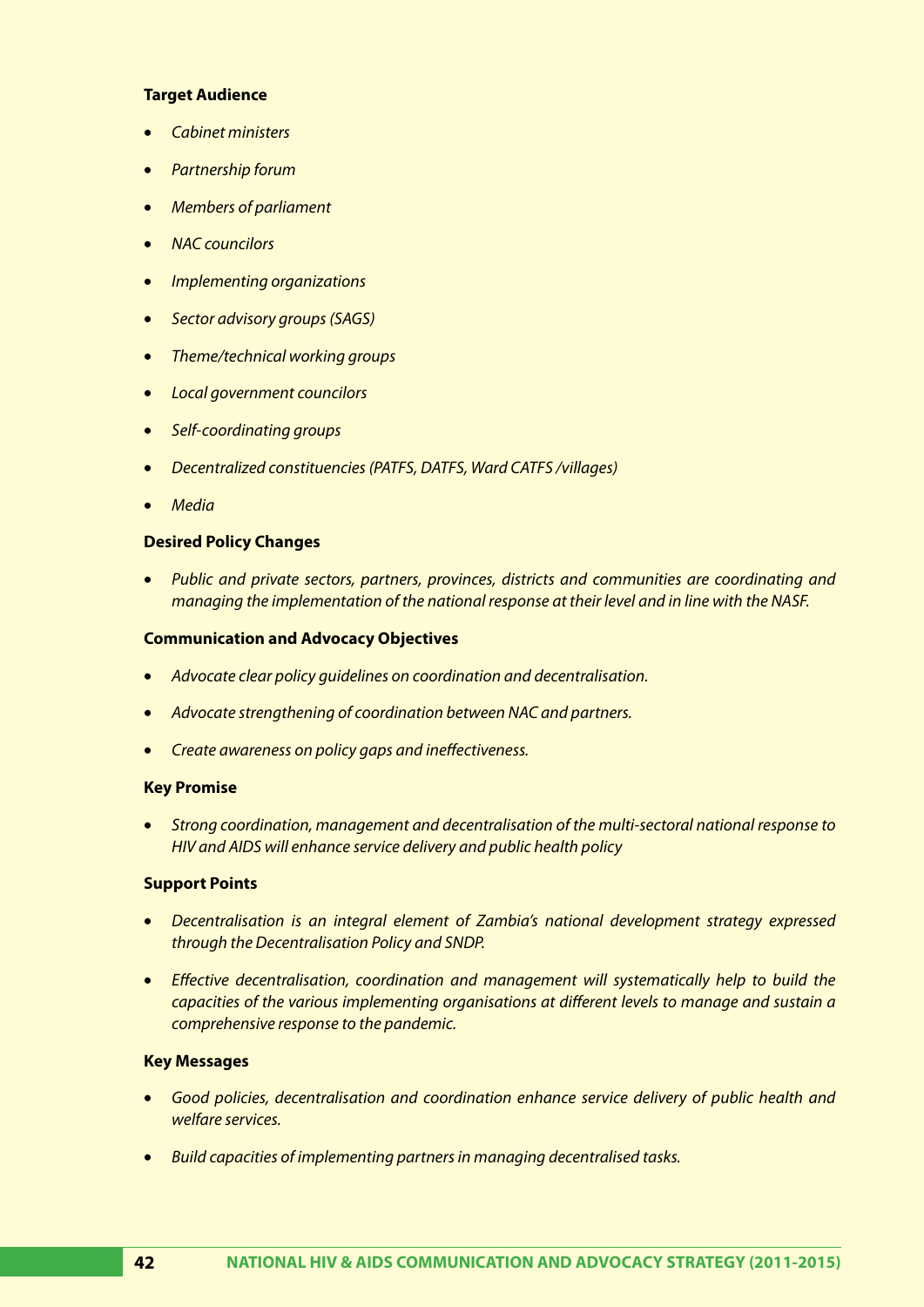#### **Message Delivery Strategies**

• *Multi-media (policy briefs, position papers, research and reports, training manuals, billboards, websites, and SMS).*

## **3.4.1.3 Mainstreaming of HIV and AIDS, Gender and Human Rights**

Although HIV and AIDS affect everyone and every aspect of Zambian society, recent data (NAC, 2010) shows that more women than men are living with HIV (16.1% vs. 12.3% respectively), confirming a gender bias in the pandemic. Available evidence shows that biological, socio-economic and social norms contribute to women's vulnerability. Some of the existing policies, legislation, societal practices and gender inequalities also contribute to the vulnerability of women to HIV and AIDS. The Zambian Government recognizes that HIV and AIDS is a health, development and human rights issue. Yet in spite of this realization, the gender and human rights dimensions of HIV and AIDS have not been adequately mainstreamed due to a number of policy and structural constraints.

#### **Target Audience**

- • *Members of Parliament*
- • *Implementers of HIV/AIDS programmes*
- • *NAC counselors and implementing partners*
- • *Sector advisory groups (SAGS)*
- • *Theme/technical working groups*
- • *Self-coordinating groups*
- • *Decentralized constituencies (PATFS, DATFS, Ward CATFS /villages)*
- • *Media*

#### **Desired Policy Changes**

Sectors that have mainstreamed HIV and AIDS, gender and human rights in sectoral policies, *budgets and operational plans increased to 50% by 2013 and 100% by 2015.* 

#### **Communication and Advocacy Objectives**

- • *Advocate policy formulation and enforcement on mainstreaming and resource allocation.*
- • *Raise awareness on gaps in policies and implementation.*

#### **Key Promise**

• *Mainstreaming of HIV and AIDS, gender and human rights across all sectors will enhance effectiveness and impact of service delivery across the country.* 

#### **Support Points**

The NASF provides clear guidelines and strategies on how to mainstream HIV and AIDS, gender and *human rights.*

#### **Key Messages**

• *Gender and HIV and AIDS are human rights issues*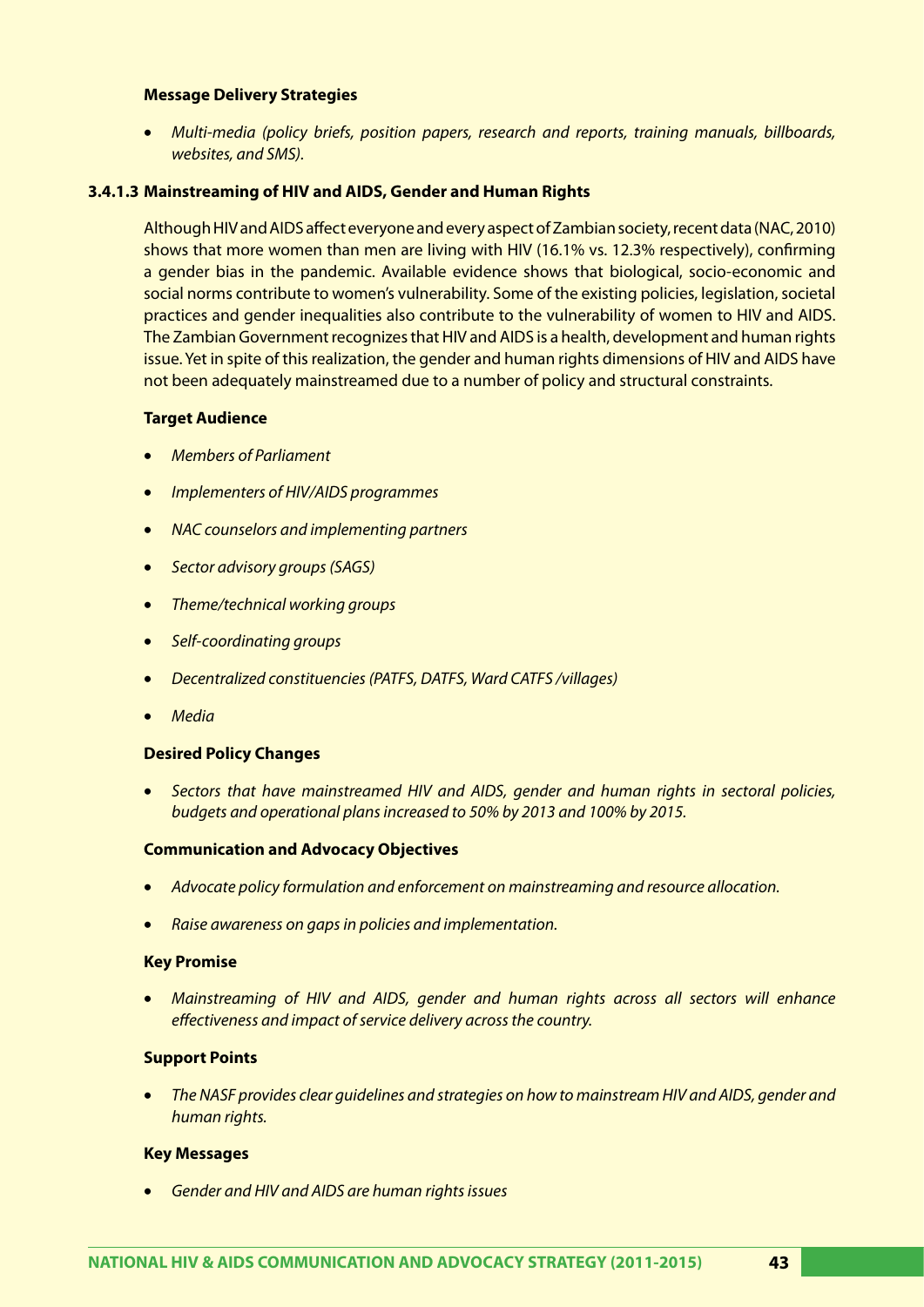#### **Message Delivery Strategies**

• *Multi--media (policy briefs, position papers, research and reports, posters, brochures, TV/radio, and billboards)*

#### 3.4.1.4 **Government and Development Partners Funding**

The NASF noted that the mobilisation of sufficient financial resources has significant impact on the effectiveness of the national HIV and AIDS response. Other important aspects include the timely and efficient transfer and disbursement of funds to implementing partners, and transparent management of finances with accountability mechanisms that are functional and responsive to an increasing resource envelop. The improper use of resources and lack of accountability by implementers can adversely affect funding to the health sector, thus inhibiting the scaling up of HIV and AIDS activities.

#### **Target Audience**

- • *NAC counselors and implementing partners*
- • *Sector advisory groups (SAGS)*
- *Theme/technical working groups*
- • *Self-coordinating groups*
- • *Decentralized constituencies (PATFS, DATFS, Ward CATFS /villages)*
- Government MOH
- Development partners (local, foreign, public and/or private)
- **Med**

#### **Desired Policy Changes**

- • *By 2015, NASF financial resource needs that have been mobilised and used efficiently increased to 100%.*
- • *Accountability and financial management measures implemented.*

#### **Communication and Advocacy Objectives**

- • *Advocate for resource mobilisation.*
- • *Create awareness on gaps in resource utilisation.*

#### **Key Promise**

• *Improved funding, resources, resource tracking, and financial accountability will enhance effectiveness and efficiency of delivery systems.* 

## **Support Points**

• *There is good will and commitment from development partners, stakeholders and GRZ to improve the policy and legal environment to effectively support the HIV and AIDS response.*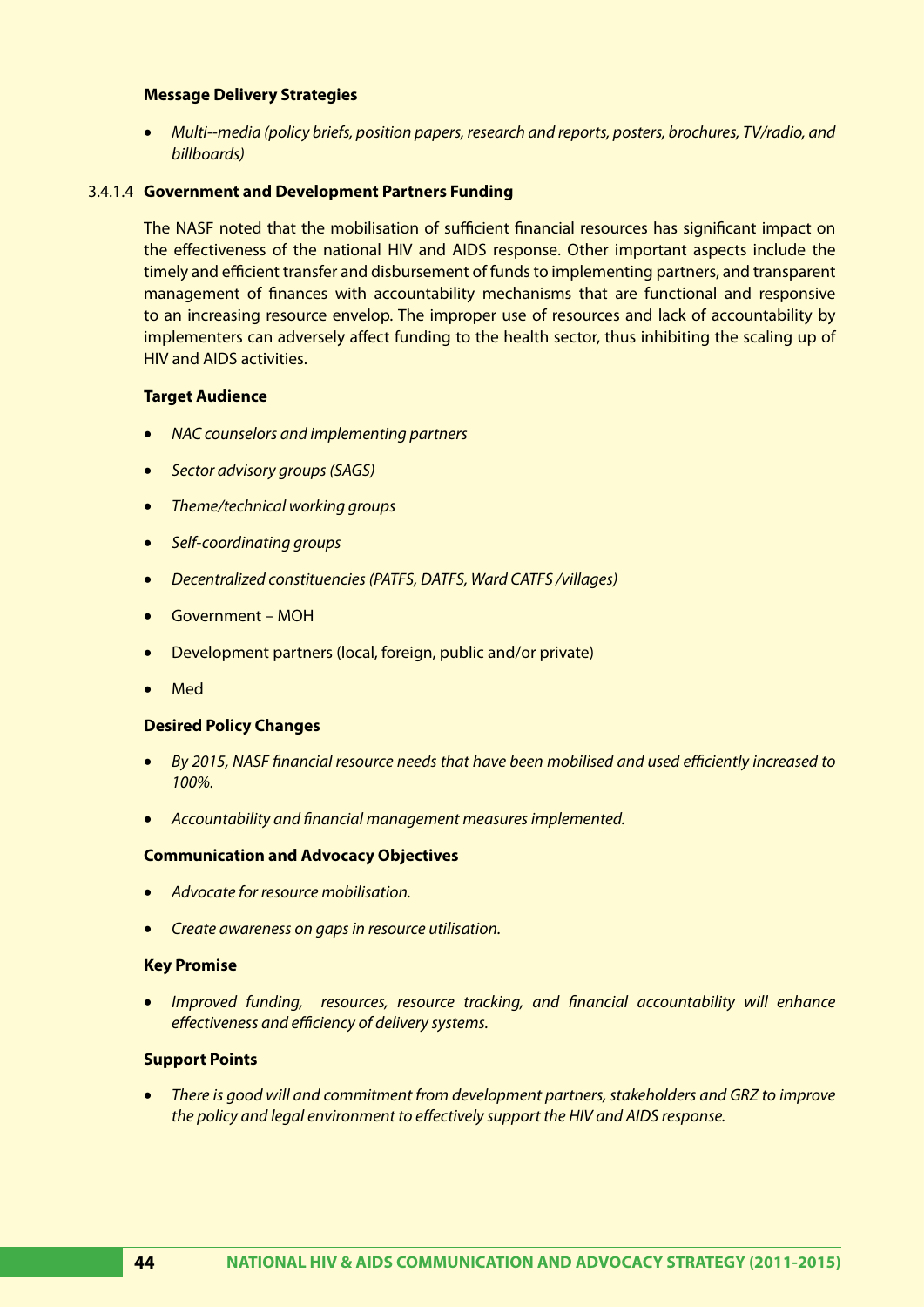## **Key Messages**

- Improved allocation of funds and resources enhances effectiveness and efficiency of delivery *systems.*
- Improved resource tracking and financial accountability ensures effectiveness and efficiency of *delivery systems, and transparent initiatives.*

#### **Message Delivery Strategies**

• *Multi-media (policy briefs, TV, radio, position papers, research and reports)*

#### **3.4.1.5 M&E, Research Frameworks, and Research Data**

The increasing complexity of HIV and AIDS requires the use of strategic information and empirical data in decision-making on the kind of interventions and strategies to adopt. A pre-requisite to achieving this is the development of institutional applied research capacities complemented by an effective M&E system able to generate empirical evidence. However, currently both M&E and research are not being used to effectively inform decisions due to weak mechanisms for information collection.

#### **Target Audiences:**

- • *Research institutes*
- **Partnership forum**
- • *NAC implementing partners*
- • *Sector advisory groups (SAGS)*
- • *Theme/technical working groups*
- • *Self-coordinating groups*
- • *Decentralized constituencies (PATFS, DATFS, Ward CATFS /villages)*
- **GRZ** line ministries

## **Desired Policy Changes**

- • *The national monitoring and evaluation system for HIV and AIDS has provided 80% of indicator values for the NASF results framework by 2013 and 100% by 2015.*
- • *The research national agenda is effectively and efficiently implemented to meet demand for empirical data required to validate the performance of the NASF.*

## **Communication and Advocacy Objective**

• *Advocate the prioritisation, mainstreaming and implementation of M&E and use of research data in decision making across sectors and nationally.* 

# **Key Promise**

• *Effective M&E will enhance efficiency and effectiveness in service delivery and implementation of HIV and AIDS programmes.*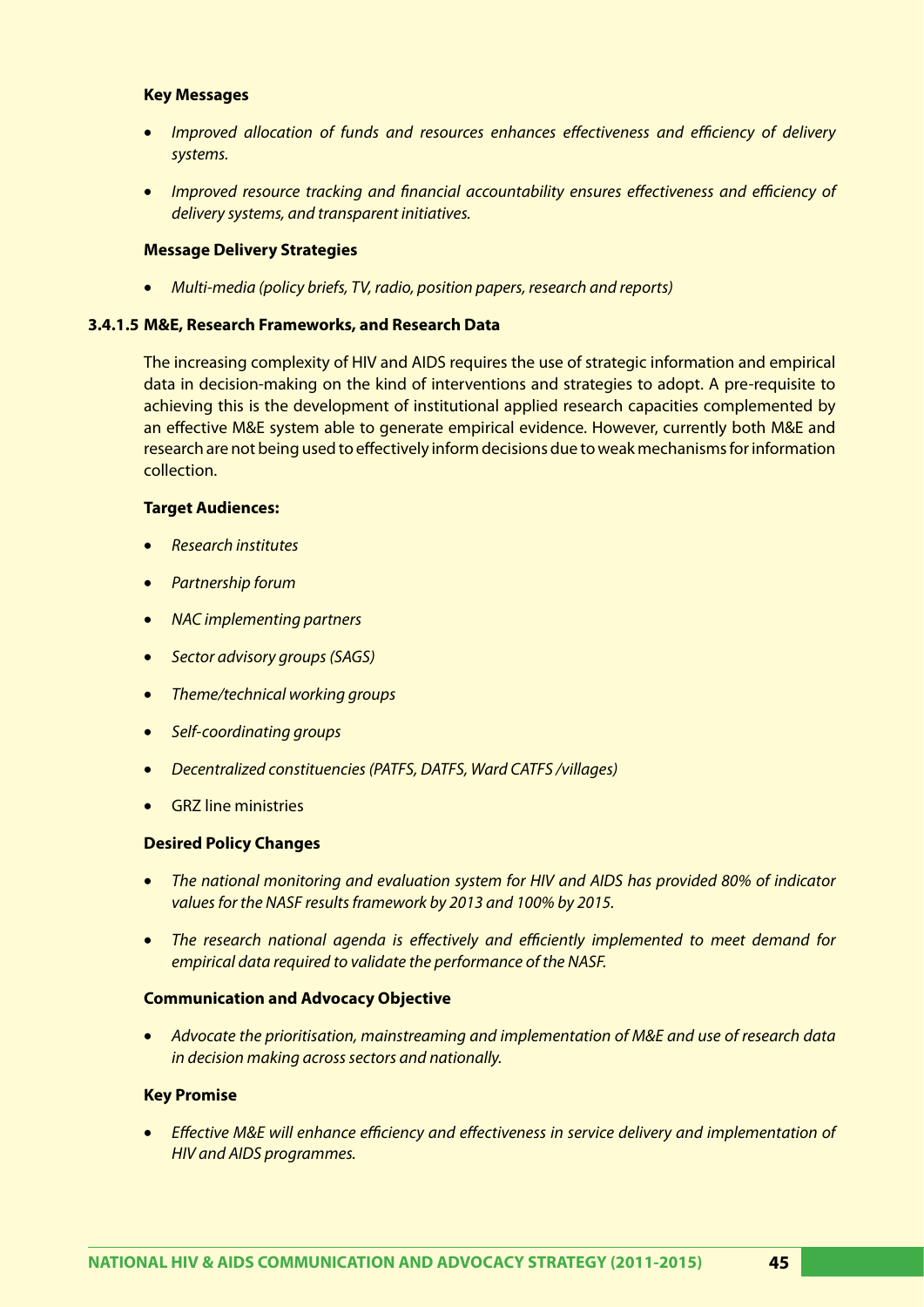# **Support Points**

- M&E and HIV research data has not been efficiently used to inform programming and policy *decisions .*
- • *Mechanisms for information dissemination are undeveloped.*

## **Key Messages**

- • *Enhance M&E frameworks; develop and use standardised frameworks.*
- • *Ensure that M&E activities and research data are relevant to policy decision making and programming.*
- • *Make effective use of research data.*
- • *Effective use of research data can improve service delivery and decision making.*

## **Message Delivery Strategies**

• *Multi-media (policy briefs, meetings, position papers, research and reports, training tool kits and IPC).*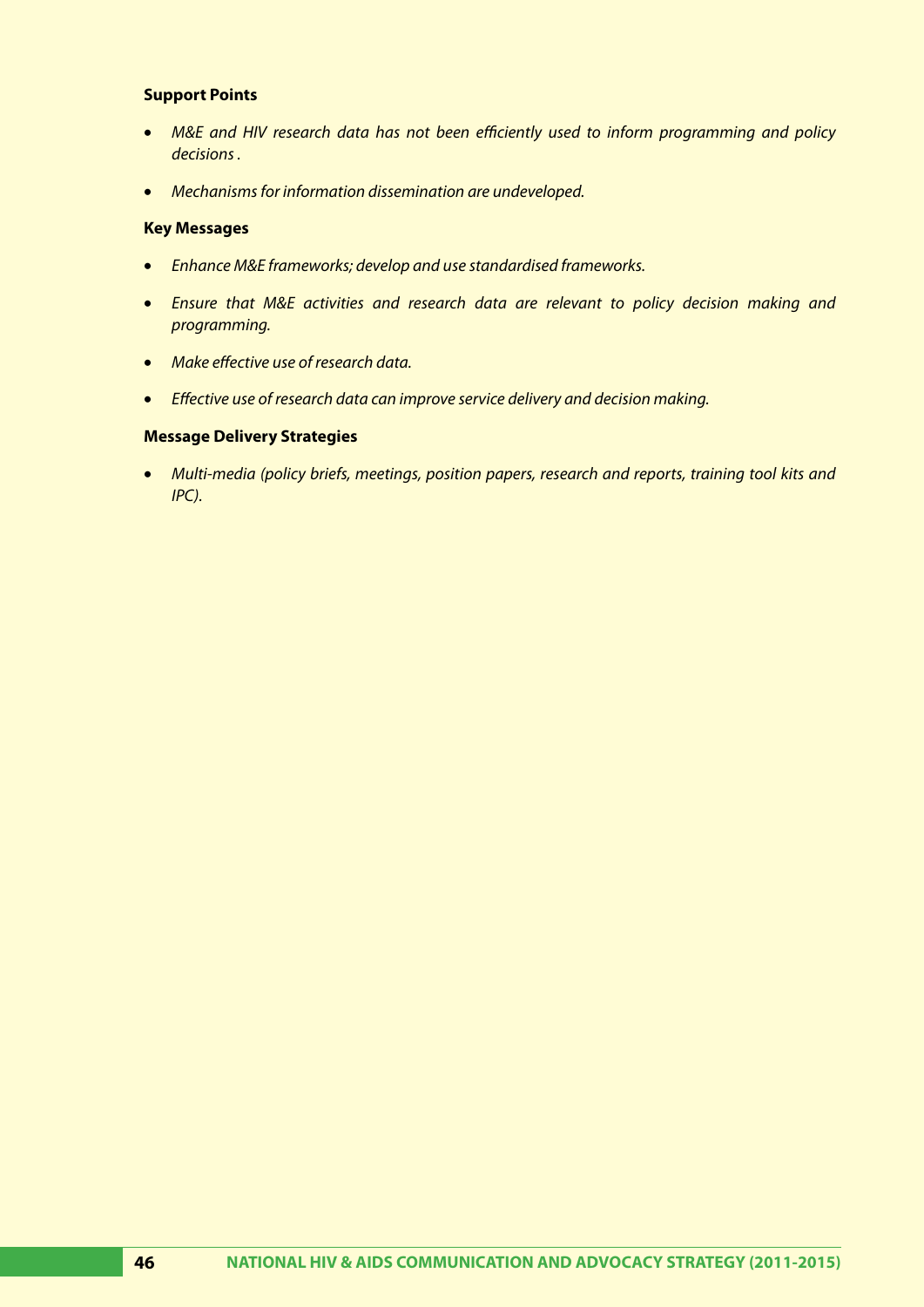# **CHAPTER 4**

# **4.0 STEPS IN DEVELOPING IEC MATERIALS**

Health promotion and education activities rely on a variety of well designed and effective IEC/ BCC materials to help ensure success. Every brochure, poster, video or other piece of IEC material is the product of a decision, supported by research, to deal with a specific health concern. The success and impact of IEC materials depends largely on the understanding of the target audience by the design team. Working with target audience members throughout the development of the materials, and in developing strategies for these materials, helps ensure that IEC materials meet the needs of the intended target audience.

This brief chapter offers a set of fundamental guidelines for IEC material development teams to follow in the planning, design (or adaptation), and production of IEC materials. A clear six–step approach is recommended with each step supporting the next.

The seven steps (illustrated in Figure 6) are as follows:

- 1. Plan
- 2. Develop Preparatory Activities and Materials/Media
- 3. Design Methods for Pre-Testing
- 4. Conduct Pre-Test
- 5. Analyse and interpret the results
- 6. Report and Implement (includes mass production and utilization)
- 7. Monitor and Evaluate

# **Figure 4:** *Framework for planning and development of IEC materials.*

# **4.1 PLAN**

Planning the communication campaign is a critical step in developing effective IEC materials. First, the current situation must be reviewed. This will include a thorough assessment of the campaign's

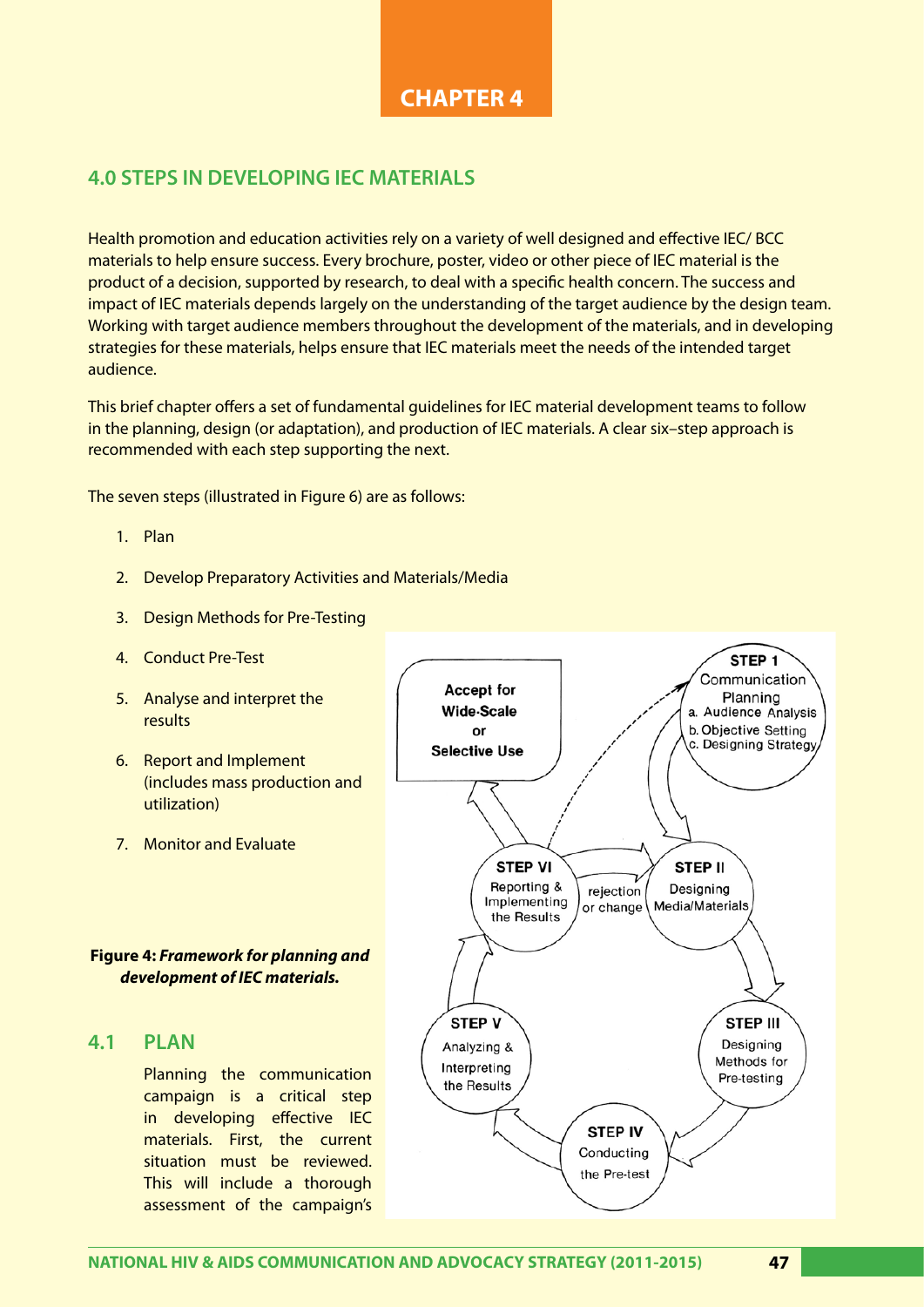IEC needs, existing similar IEC materials, formulation of achievable objectives, and identification of target audiences, activities to be executed, and potential partners for implementation.

# **4.1.1 Situational Analysis**

The first step of a situational analysis is examination and analysis of existing national policies, especially those relating to health, education and communication, and laws which may have an impact on HIV and AIDS prevention efforts. For example, a national policy against condom promotion would need to be revised in the light of the AIDS pandemic. The organizational structure and manpower available for HIV and AIDS prevention should be analysed, while communication and outreach networks, both within the government as well as among NGOs, should be assessed for use in HIV and AIDS educational activities.

Another task in building a situational analysis is the examination of existing epidemiological, cultural and behavioural data, and exploration of the existing situation from various points of view, including: past/present prevention activities and their effectiveness; extent of the spread of HIV in different groups and areas; assessment of vulnerable populations; and information relating to particular groups of interest such as demographic data, social structure, the status of vulnerable groups, and literacy levels.

Every effort must be made to fully utilize existing data from studies in various fields. However, especially when looking for information related to sexual practices, it may be necessary to conduct new studies using qualitative approaches, such as focus group discussions.

Studies can be carried out to fill gaps in information on the following subjects:

#### a. **Structural factors:**

- existing media infrastructure;
- existing policies, legislation and/or practice related to relevant matters such as HIV testing, prostitution, MSM, etc;
- existing media policy regarding dissemination of messages about sex, condoms and other controversial topics;
- existing networks and associations, such as NGOs and community organizations, targeting vulnerable populations; and,
- availability of trained human resources for IEC activities

#### b. **Human factors:**

- $\blacksquare$  who is at risk;
- **EXIM** existing sexual behaviours and what are the desirable changes;
- factors which might facilitate or inhibit changes;
- who are the influencers for different groups;
- access to media, and media habits (viewing, listening or reading); and,
- access to and use of health services, particularly STI treatment and condoms.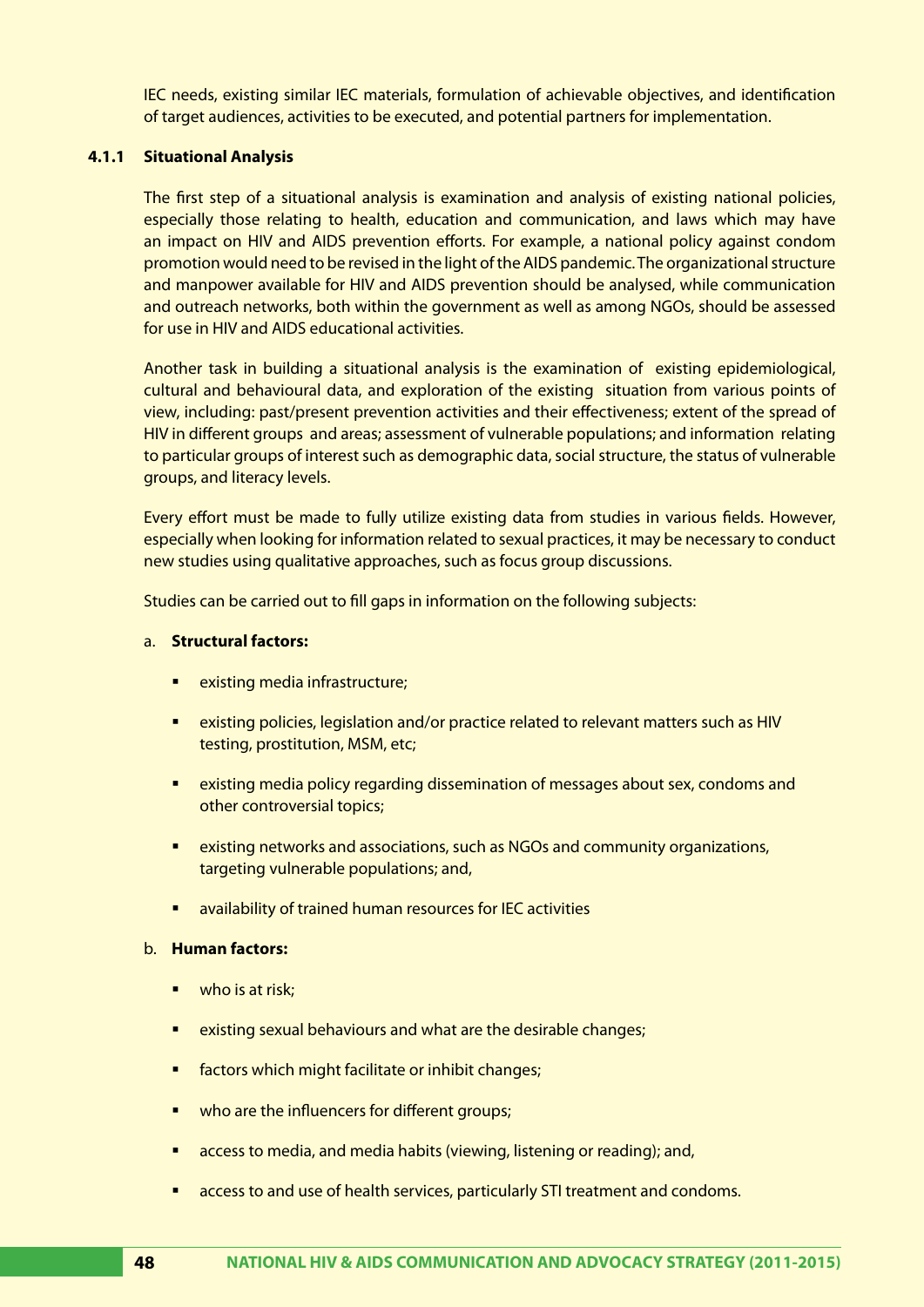In addition, the following issues must be kept in mind while planning IEC programmes:

- difficulty in talking about sex and sexuality and the need to address these issues through advocacy and education offered in a non-threatening and culturally acceptable way;
- **Examplacency, stigma and denial, which lead to delay in action and allow HIV to spread;** and,
- **•** the need to protect and promote confidentiality with respect to persons with high-risk behaviour and those with HIV infection or AIDS.

# **4.1.2 Audience Analysis**

Identifying and prioritising target groups for the IEC programme is of great importance. In the absence of specific targeting, IEC messages tend to be very general, non-focused and foster little to no change or action. Setting priorities is also necessary as it requires a clear understanding about which group(s) will be the focus of the campaign's limited resources.

Target groups for interventions should be identified according to criteria such as risky behaviours, population size, potential for contributing to spread of infection, and accessibility to services such as public health education, health care, etc. Populations at high risk or vulnerable to HIV infection might include:

- adolescents and youth, especially street children;
- women of reproductive age (15-45 years); and,
- **EXED** known populations with a high prevalence of risky behaviours such as sex workers and their clients, truck drivers, and migrant populations.

# **4.1.3 Establish Goals, Objectives and Targets**

Each identified target audience should have corresponding desired behavioural changes and objectives. Behavioural objectives should be stated in measurable terms, meaning it will be possible to observe and measure progress towards meeting the objectives. For example, an objective may read: "Within 12 months, consistent and correct condom use among sex workers in one fishing camp will increase by 50%;" or for IEC, "Within 12 months, 80% of sex workers will receive accurate information on correct and consistent condom use."

Realistic targets must be set for each objective, taking into account factors such as target groups characteristics, the extent of communication infrastructure, and access to information services (e.g. radio and TV ownership, access to education, availability of support services).

## **4.1.4 Designing the Strategy/Preparatory Activities**

Essential preparatory activities include: developing possible partnership and programmatic linkages, establishing coordination for essential support services, and ensuring availability of trained manpower.

## **4.1.4.1 Develop Linkages**

Linkages need to be established amongst Government, NGOs, CBOs and traditional establishments to encourage collaboration, integration and gathering of support for the communication interventions. Linkages with Government may be with the Ministries of Health, Education, Youth, Women and Child Welfare, Information and Broadcasting Services, Agriculture and other line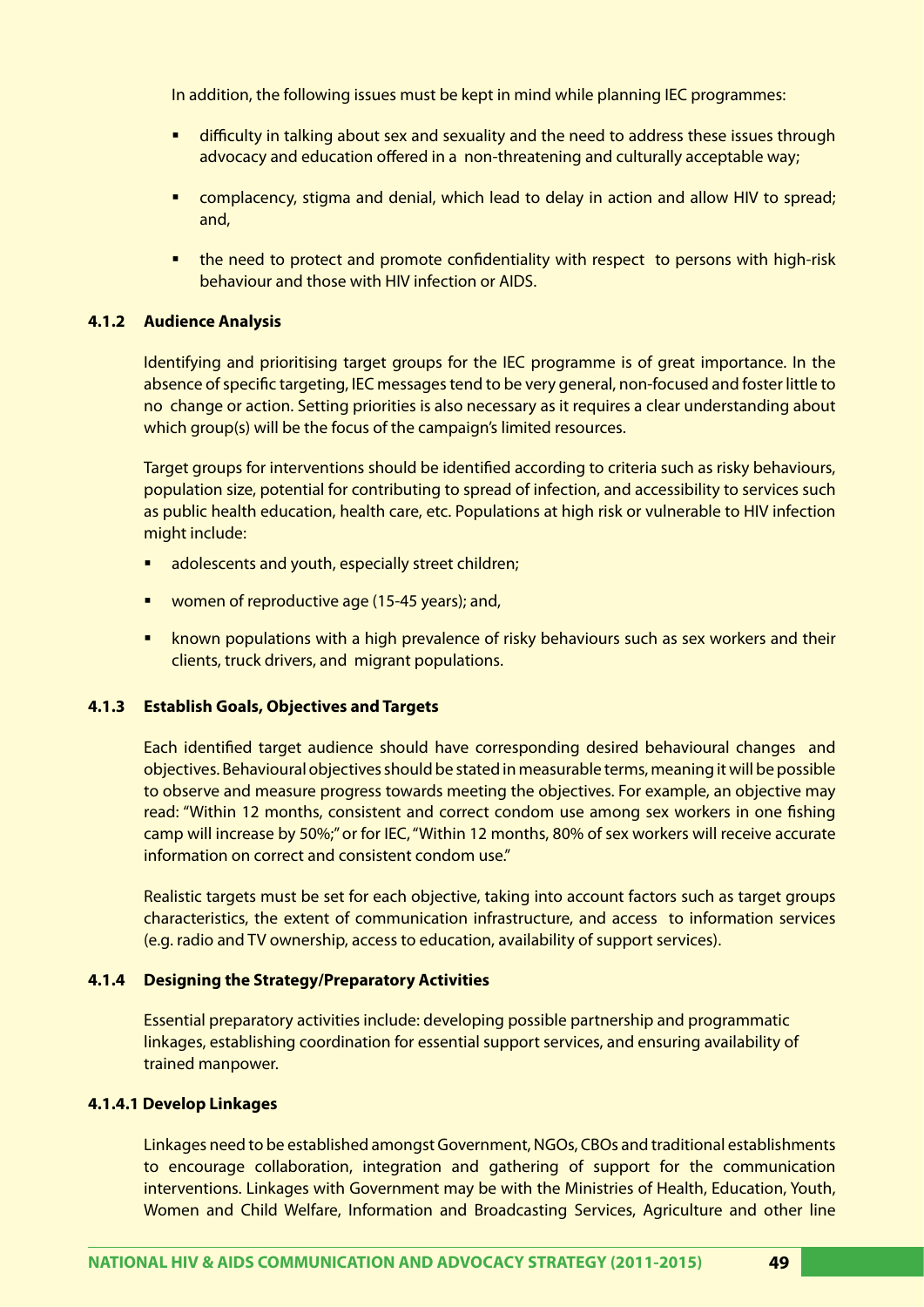ministries. Collaborating with various ministries is a good advocacy technique to establish the necessary policies needed for planning and implementation of effective IEC programmes.

#### **4.1.4.2 Arrange Support Services**

Planning in advance for provision of health services and supplies is essential in facilitating public education and awareness. This includes physical inputs, such as availability of condoms, and services, HCT and related health services such as STI clinics and primary health care facilities. Availability services and inputs should influence the objectives and targets set for the overall programme and for specific groups.

#### **4.1.4.3 Conduct Training**

Effective implementation of the IEC strategy requires that personnel involved in implementation have the necessary knowledge and skills. Training is vital for ensuring that personnel have the ability to carry out programme activities as required. Development of communication skills trainings and appropriate training materials should be part of the development of IEC materials and campaign activities. Long-term measures could include the incorporation of an HIV and AIDS IEC component into the curricula of basic training programmes for health workers, or workers in other sectors, such as media, NGOs and education, who provide HIV and AIDS information to the public. Short-term measures could include the promotion of in-service training and ensuring that all existing training materials dealing with HIV and AIDS give consistent and correct information.

# **4.2 DEVELOP DRAFT/PROTO-TYPE MATERIALS**

Development of 'draft' or proto-type materials is the next step in developing IEC/BCC materials. Suitable partners and specialists should be identified to assist in this process. This is especially important if distributors of the materials - Ministries or NGOs/CBOs - do not have the in-house capacity to develop appropriate IEC materials for the campaign.

In general, it is recommended that the actual development of materials should be contracted out to appropriate professionals, if available. External expertise can also be sought to undertake preliminary activities crucial to developing effective materials, such as behavioural and audience research.

Development of 'draft' materials should follow the steps below:

#### **4.2.1 Design Messages, Choose Media and Channels**

Research and feedback from target groups can be used to determine the best messages and most appropriate medium, and channels to use for a specific product or campaign(such as radio, TV, posters, interpersonal approaches, traditional media, digital media, etc). This is the culmination of the conceptualization, analysis and planning exercise. Targeted IEC research, including an analysis of existing data, and knowledge of the target group, plays an important role in selecting and defining the message, format, presentation, medium, etc., for each identified target group. At the design stage, the exact types of media communication channels, and style should be determined. A campaign should use a mix of passive (e.g. posters, print or video) and interactive media(e.g. Facebook). In many cases, folk media - such as puppetry, drama and story-telling - can be used quite effectively to support interpersonal communication. The range of communication and media options are articulated in Chapter 5 of this Strategy.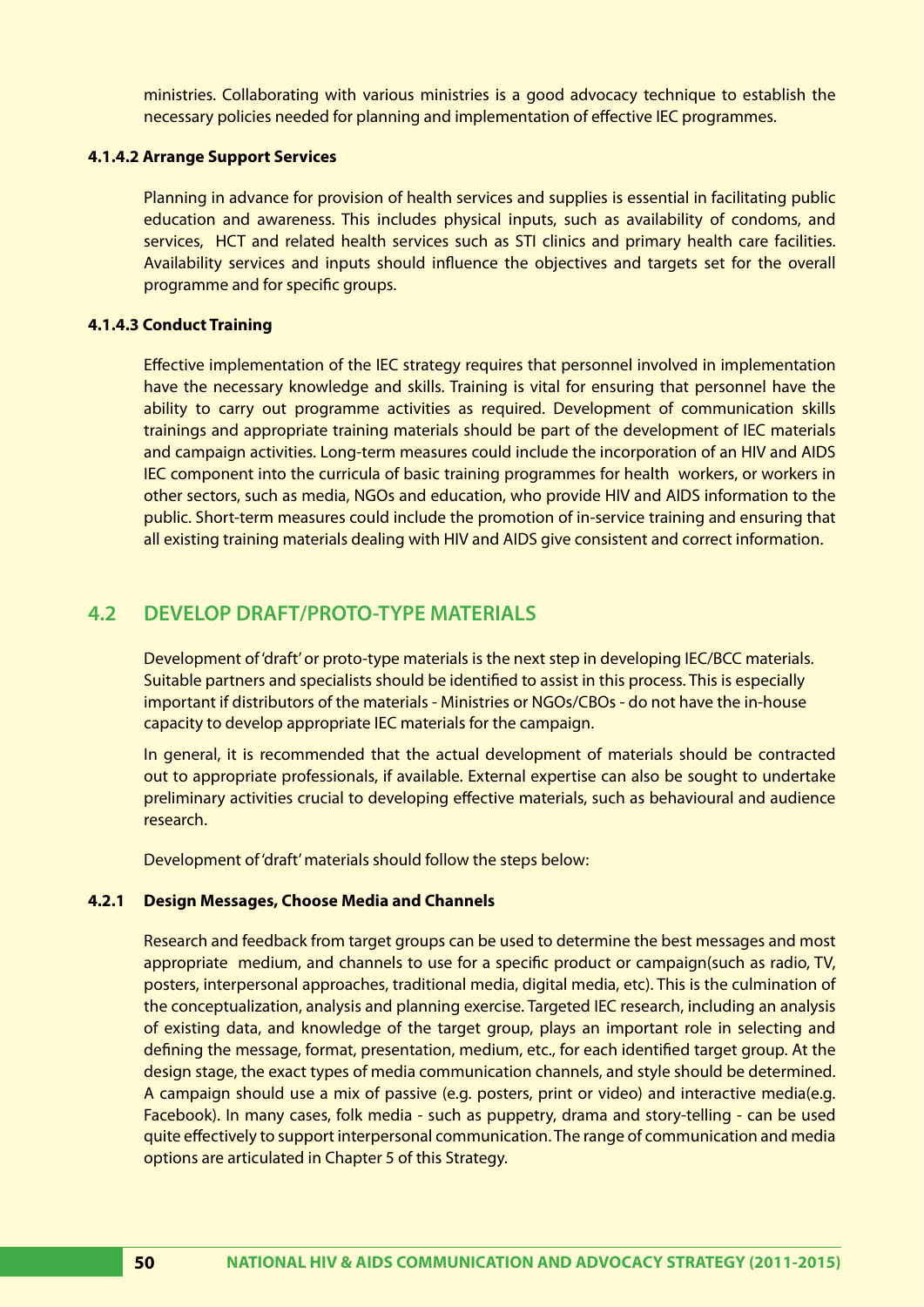# **4.2.2 Develop IEC Materials**

The development of 'draft' materials should be based on previous decisions about messaging, media and channels. It must be kept in mind that materials are a support tool for activities which lead to the achievement of goals and objectives. IEC materials alone will not produce behavioural change.

# **4.3 DESIGN METHODS FOR PRE-TEST**

This process involves making a decision about the methods and tools to use for the pre-testing of the materials. A pre-test will provide the opportunity to collect feedback from the target audience on the developed materials. The techniques for pre-testing will largely depend on the type of materials produced. For example, a TV spot should be tested by using a rough story board or outline of the pictures and text. This will allow the TV spot concept to be tested prior to filming. This process should continue once the rough film has been shot. In this way, you can be assured that, as much as possible, the spot will convey the information desired as effectively as possible. Once methods and tools have been selected, a decision should be made on how the information gathered from the pre-test will be analysed.

# **4.4 CONDUCT PRE-TESTING OF MATERIALS**

Pre-testing of materials is one of the most important steps in materials development. Pre-testing allows the evaluation of messages and materials with regard to acceptability and potential impact before large amounts of resources are used in production and distribution. Although it adds to the cost and time of producing materials, overall it prevents wastage of resources by ensuring that materials are effective. Once draft materials are developed, they are carefully reviewed with groups selected from the specific target audience. Every material to be produced and disseminated should be pre-tested.

Pre-testing will often focus on the following four factors:

**Comprehension:** Understanding of IEC messages is an essential step in the process to acceptance and behaviour change. Comprehension measures not only the clarity of the content, but also the way in which it is presented. Complicated or technical vocabulary may be responsible for the target audience's failure to understand the message.

**Attractiveness:** IEC materials should be attractive. If an IEC material is not attractive, individuals may not pay much attention to it. Attractiveness can be achieved through the use of sounds – such as music or tone - in the case of radio; visuals - colour and illustrations - in the case of graphics; and, movement, action, illumination, and animation in the case of video.

**Acceptance:** The messages must be acceptable to the target population. If communication materials contain something offensive, are unbelievable, or generate discord among the target audience, the audience will reject the message conveyed. Displaying cultural sensitivity is an important factor in achieving acceptance.

**Involvement:** The target audience should be able to identify with the IEC materials. They should recognize that the message is directed toward them. People will not pay attention to messages that they feel do not involve them. Illustrations, symbols and language should reflect the characteristics of the target audience.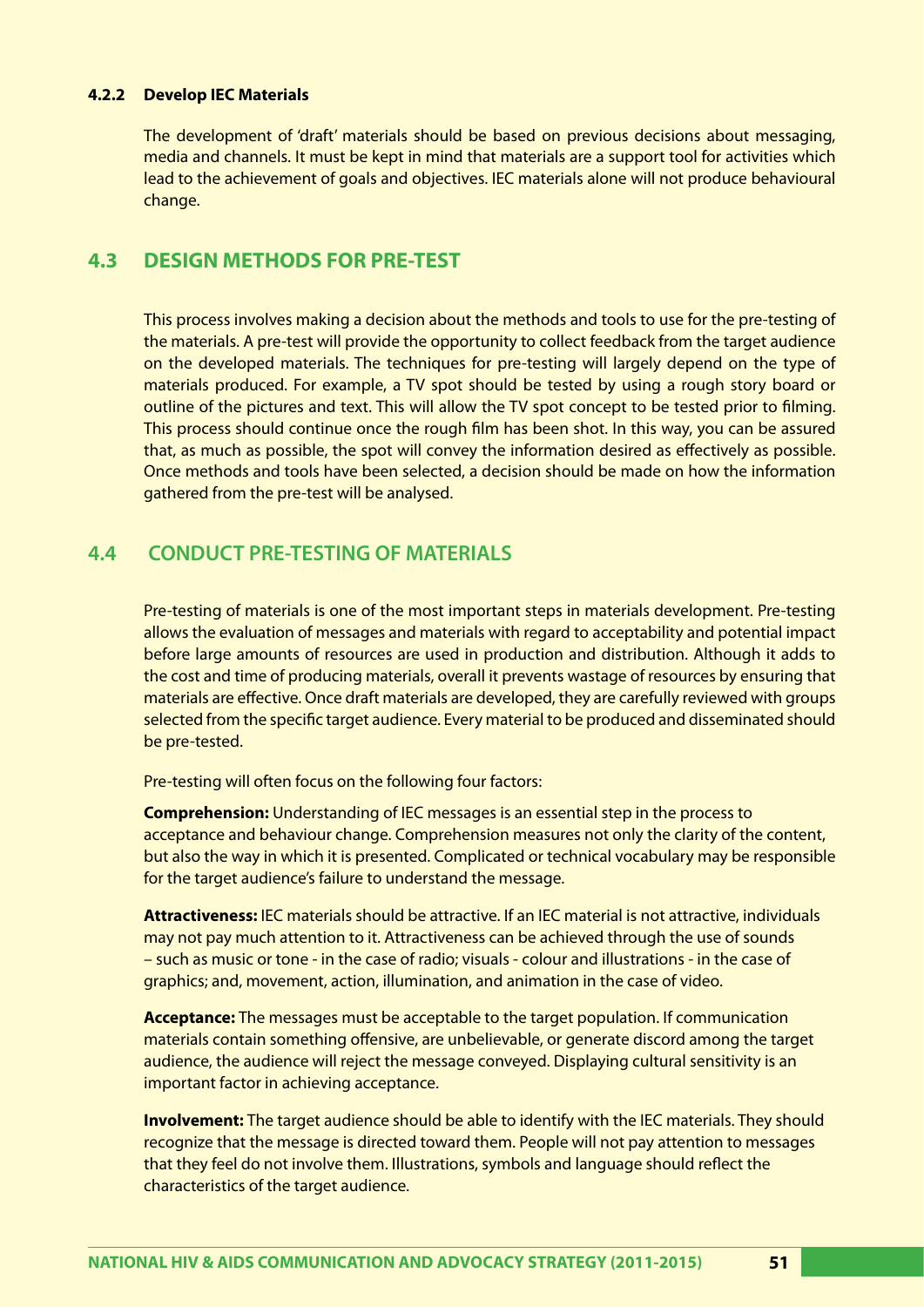**Call to action:** The materials should indicate clearly what the health promotion intervention wants the target audience to do. Most IEC materials promote a message that asks, motivates, or induces members of the target audience to carry out or cease a particular action. Successful IEC materials transmit a message that can be done by the target audience.

# **4.5 ANALYSE AND INTERPRET PRE-TEST RESULTS**

This process involves analysing the results of the pre-test using appropriate techniques depending on the sizes of the samples or pre-test design and techniques. In interpreting the results it is safe to assume that if 70 per cent of the target audience understands the IEC material and message, would consider taking the action recommended, and finds the IEC material attractive, acceptable, and believable, then the materials are successful. However, if the IEC material is understood or accepted by less than 70 percent, the production team must consider making changes to the design of the material and/or the message.

There are no absolute guidelines to accomplish this. The production team must look for a balance among all the criteria used to measure the effectiveness of the material. In most cases the pre-test participants may recommend appropriate changes to make to the draft materials. The changes most commonly suggested through a pre-test deal with changes or modifications to either the form or content of the material.

A summary of the steps in material development is shown below:



 **Figure 5:** *Summary of the materials development process.*

# **4.6 REPORTING AND IMPLEMENTATION (MASS PRODUCTION AND UTILIZATION)**

The final step involves reporting back on the results of the pre-test and taking appropriate action on the draft/proto-type material. This may entail making adjustments to the areas with identified weaknesses, or approving the materials for mass production or selective use as required.

Once the materials have been produced and distributed to the target audience, other processes, notably **monitoring and evaluation**, as described in Chapter 6, take effect.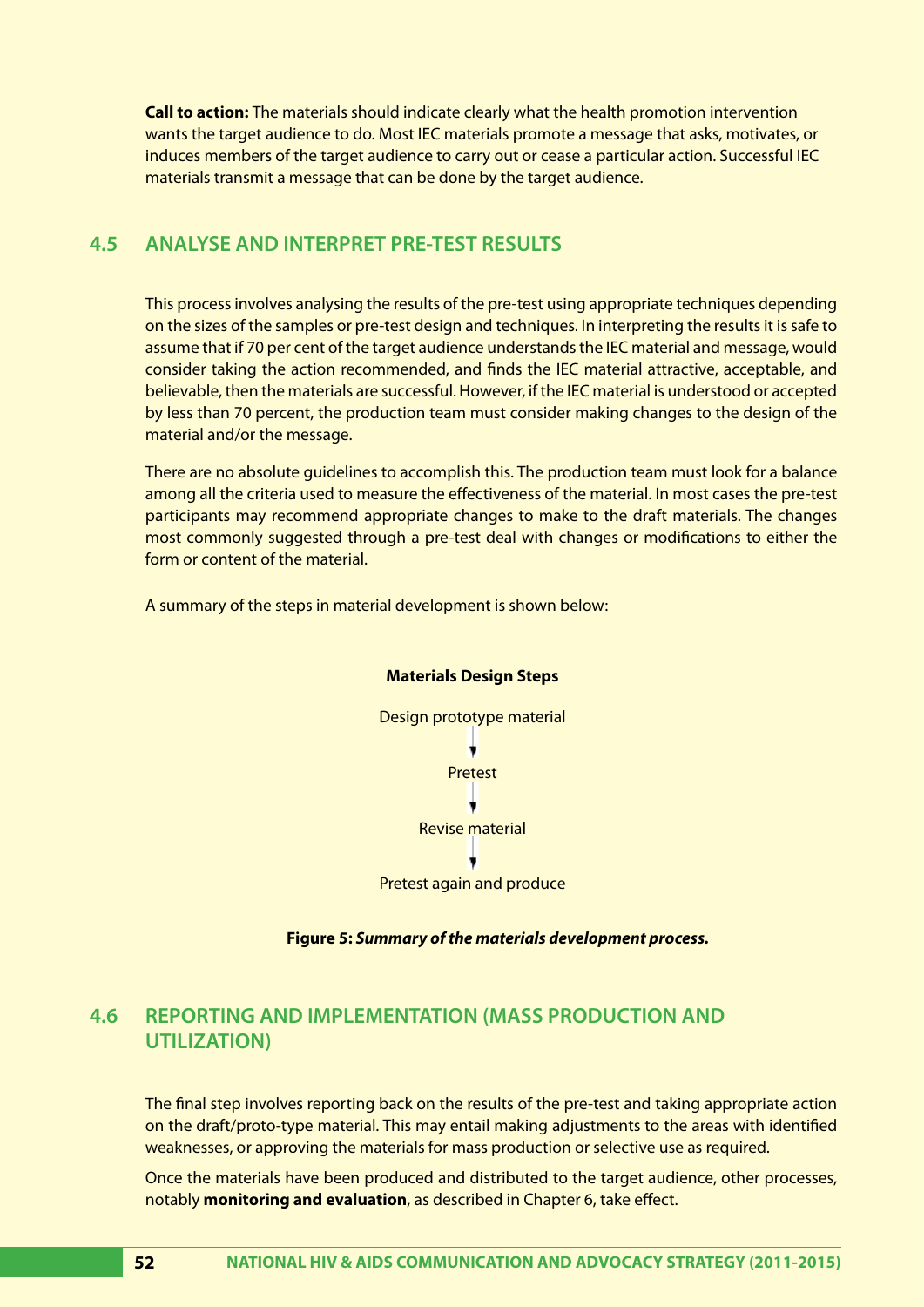# **CHAPTER 5**

# STRATEGIES, CHANNELS, AND TOOLS

# **5.0 STRATEGIES AND CHANNELS FOR BEHAVIOUR CHANGE COMMUNICATION**

# Objective 1:

*To enhance access to, and uptake of, accurate, adequate, and timely information to support the intensification of prevention initiatives in order to reduce the annual rate of new HIV infections, and with special attention to addressing root causes that sustain high levels of societal vulnerability.*

# *Objective 2:*

*To enhance access to, and uptake of, accurate, adequate, and timely information to support acceleration of the provision of universal access to comprehensive and quality treatment, care and support for people living with HIV and AIDS, their caregivers and their families, including services for TB, STIs and other opportunistic infections.*

# *Objective 3:*

*To enhance access to, and uptake of, accurate, adequate, and timely information to support mitigation of the socio-economic impacts of HIV and AIDS especially among the most vulnerable populations– orphans and vulnerable children, PLHIV and their caregivers and families.*

These behaviour change communication objectives are predicated on the premise that, as identified in numerous national situation and audience analyses reports, gaps and problem behaviours still exist across all three behaviour related pillars of HIV and AIDS: Prevention; Treatment, Care and Support; and, Impact Mitigation. The scenario is attributable to low awareness and knowledge, and negative perceptions and attitudes, particularly among the most sexually active age groups (youths and young adults). Strategies and activities under these objectives will thus be directed towards increasing access to information in order to enhance levels of awareness and understanding to eliminate knowledge gaps. Eliminating these knowledge gaps will hopefully lead to changing of attitudes and, ultimately, behaviours. Positive changes will be expected at individual, family, community, and institutional levels.

For desired behaviour change to happen, different methods and channels – each effective at different stages of the behaviour change continuum and for achieving different goals - have been proposed in this Strategy as articulated in the following section:

- **Strategic communication campaigns**
- Information gathering, organization and dissemination
- Participatory development communication
- **Health Promotion/Education and Social Marketing**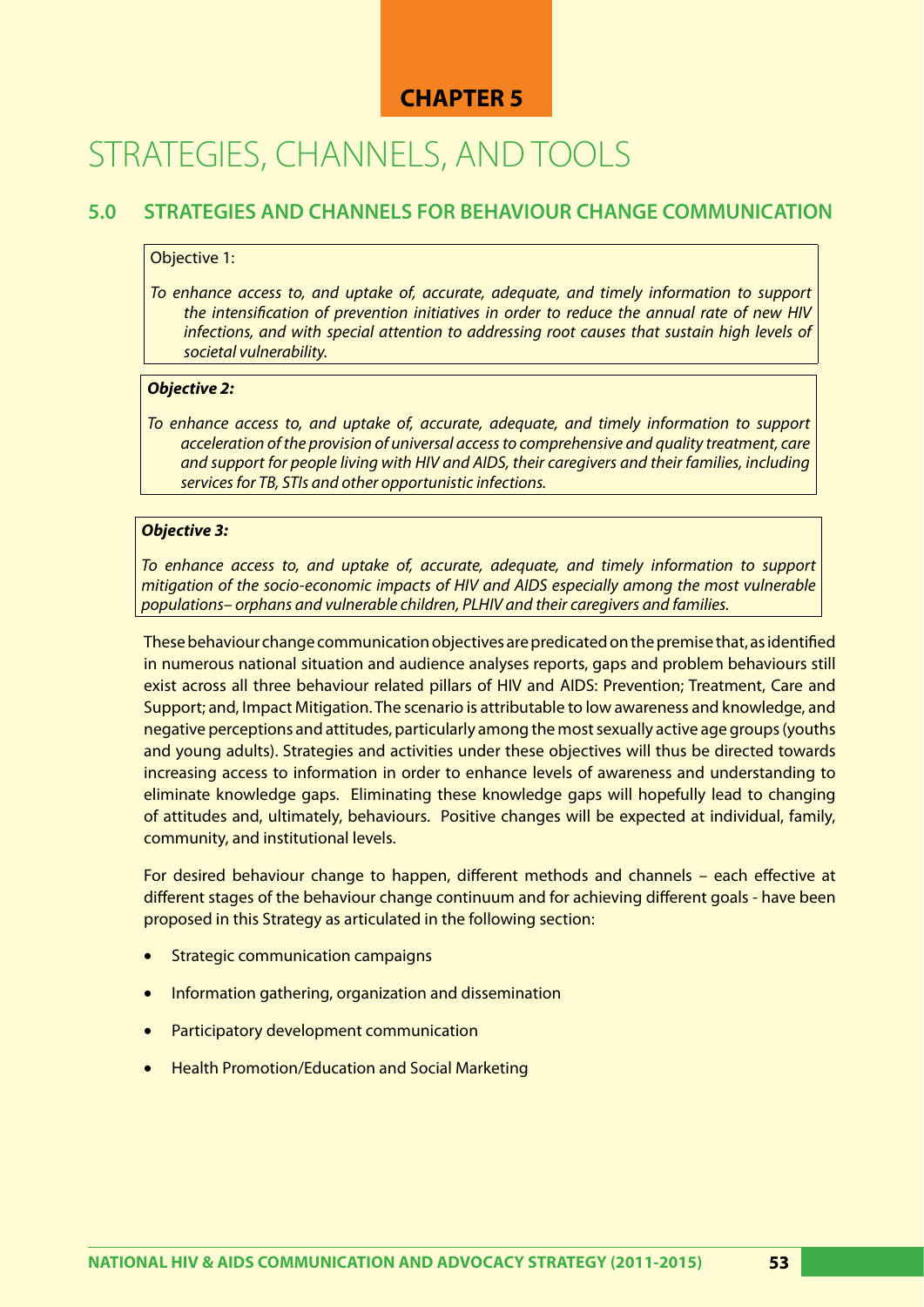# **5.1.1 Strategic Communication Campaigns**

Strategic communication campaigns should be used to reach a wide range of audiences across the whole country. Their main purpose is to increase levels of awareness and knowledge and access to information. The tools for strategic campaigns provide the reach to both wider and highly targeted audiences. Both traditional and new media should be used to ensure maximum penetration of the messages. The tools used under this methodology include the following:

# **A. MASS MEDIA**

The following mass media can be used:

# i. **Television**

With its added advantages of sound, picture and movement, television is strategically used to showcase new developments and capture real life pictures and opinions about HIV and AIDS. The proposed TV formats include live and pre-recorded TV programmes.

**Live TV programmes** 

These programmes mainly feature medical/health experts, policy makers, scientists and other relevant HIV and AIDS stakeholders. The panel lists responds to questions and concerns raised by the viewing public. The programs also feature ordinary people who are either infected or affected by the pandemic to share their experiences on a given topic. Members of the public may interact with the panellists through phone calls, e-mails and SMS.

**Pre-recorded TV programmes** 

These programmes feature a wide range of experts or interested parties, including members of the public, who discuss selected topics related to the pandemic for the benefit of the viewing public. To make the programmes more interactive a studio audience is assembled to ask questions to the panellists.

• *Documentaries*

Documentaries are used to explore a particular topic or issue on HIV and AIDS in detail. They allow for the capturing of views, testimonies and situations of the local people, which also enables both vertical and horizontal sharing of information. Some of the documentaries can be produced in-house; while others can be produced by organizations supported by the fellowship programme under Objective 4 of this Strategy.

• *TV Spots, Promos and Jingles*

These are short – less than one minute – paid for promotion messages on a particular themes or topics. These may be considered when sending out specific messages on special days, or on the basis of reported prevalence of particular problem behaviours.

The main **target audiences** for TV are: elite primary and secondary audiences and stakeholders. This includes policy makers, political leaders, traditional and religious leaders and cooperating partners. Ordinary people with access to TV sets will also benefit.

## ii. **Radio – National and Community**

Radio can be used to reach a larger audience and a cross section of people, including those in remote areas. Community radio in particular can be used to reach rural communities that do not receive radio signal from the national broadcasters. Community radio can also aid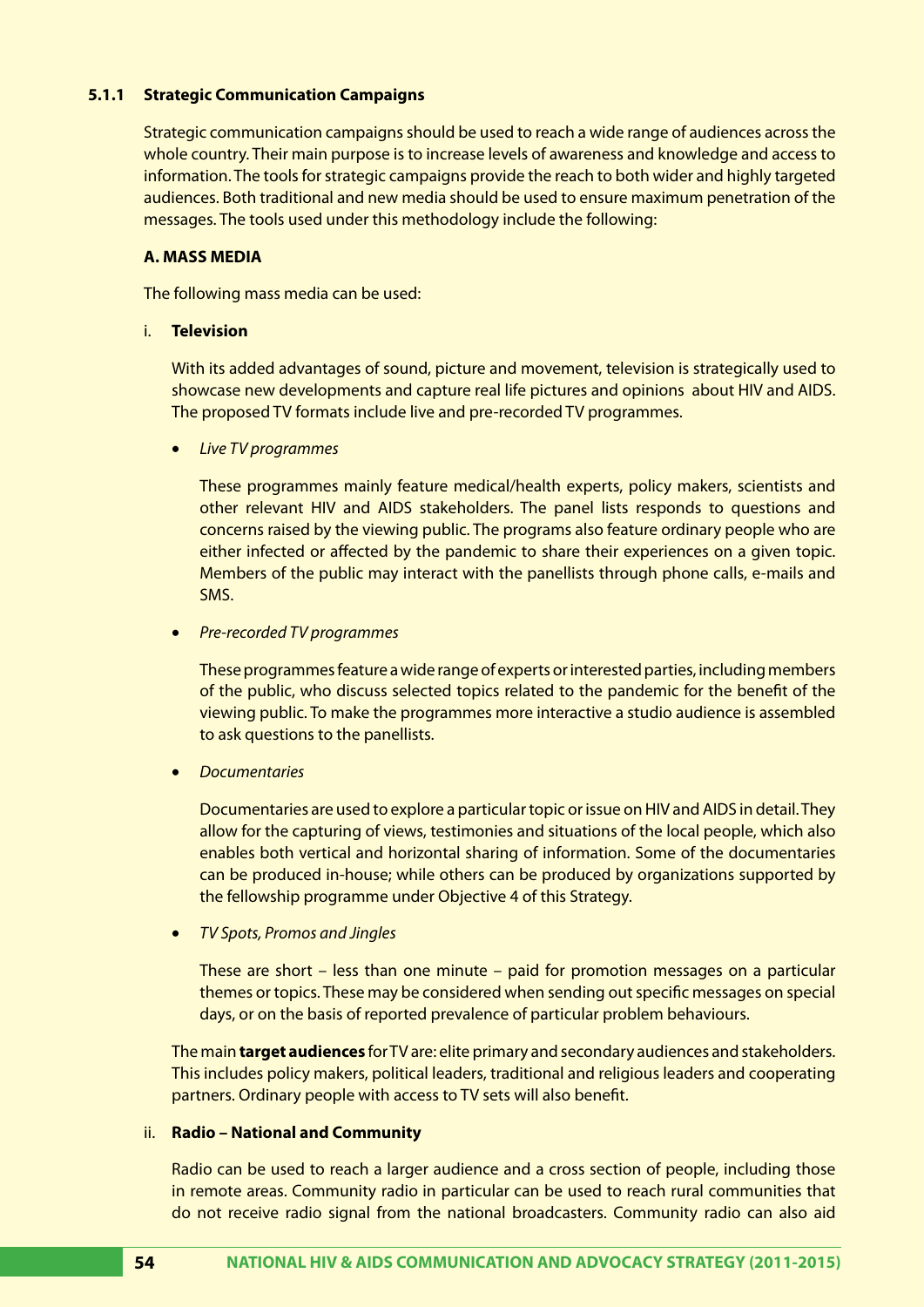the spreading of HIV and AIDS information in local languages. Currently there are over 40 Community Radio Stations spread across the nine provinces of the country, as shown in Figure 4 below.



**Figure 6:** *Community media in Zambia; to be utilised to reach the whole country.*

# *Proposed Radio Formats*

The proposed formats for television also apply to radio. Radio journalists may also be commissioned to produce radio documentaries for their respective radio stations. The commissioned journalists will receive fellowships under Objective 4 of this Strategy. Media houses may also produce stories over time through grants accorded to them through the Strategy. The primary audience for radio programmes is a cross-section of the average Zambian citizens. Secondary audiences include heath providers, implementing partners and the media. Radio audiences may also include stakeholders, policy makers, traditional and religious leaders, and cooperating partners.

# **iii. Newspapers**

Newspapers provide for the opportunity to fully explain information on new developments regarding the pandemic. Existing HIV and AIDS or health columns, such as the ones in the *Zambian Daily Mail* and *Sunday Times*, should be supported. News stories can also be supplied to various newspaper houses and new columns considered in other major newspapers and specialized magazines. The Zambia News and Information Services (ZANIS) reporters will be supported with fellowships to produce radio programmes and newspaper articles from the nine provinces for major media houses and community media across the country.

## *Proposed formats:*

Regular in-house news, feature articles and editorials on HIV and AIDS to increase awareness and knowledge.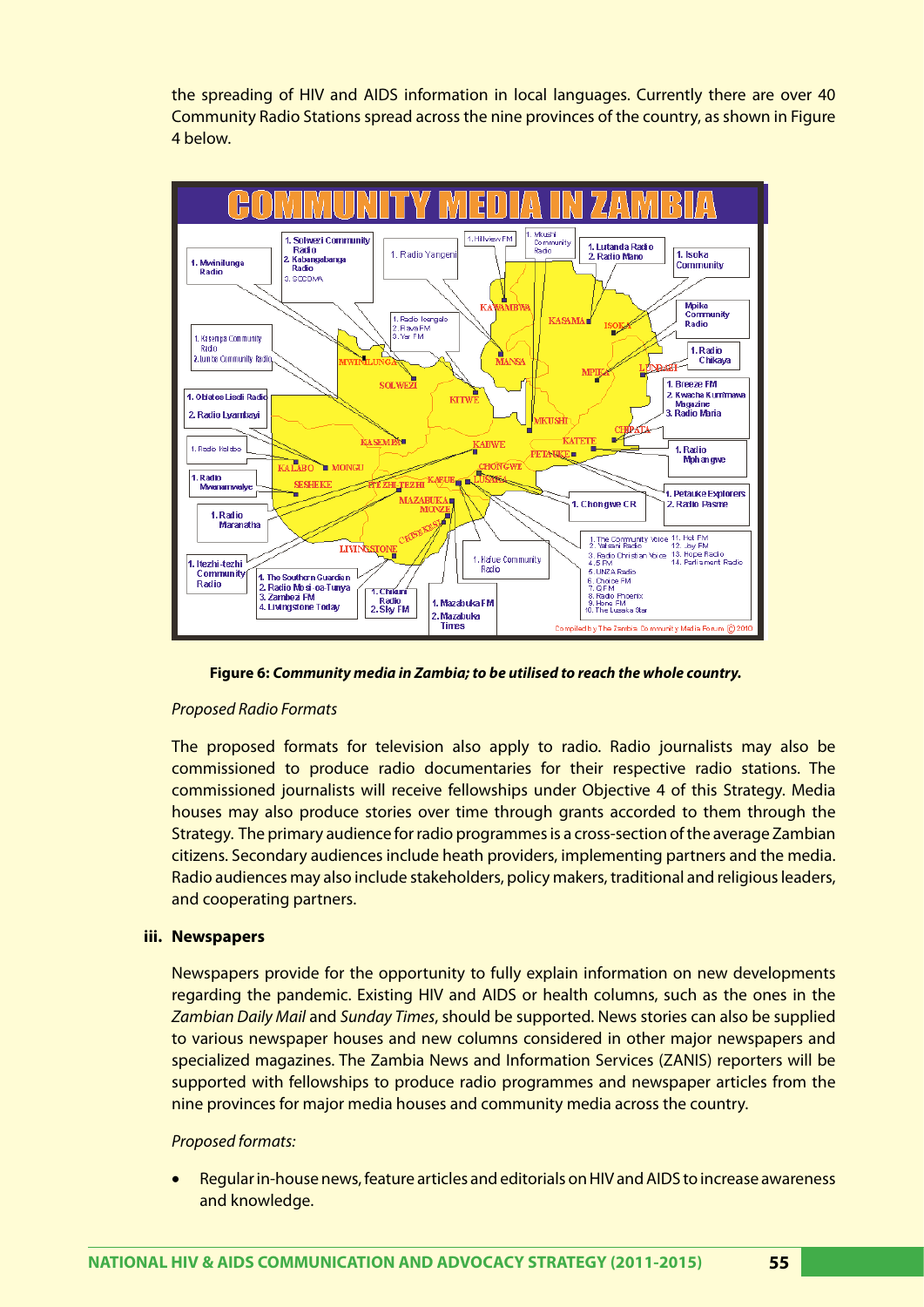- Feature stories written by fellows supported under Objective 4 of the Strategy.
- The use of existing columns and/or support to new ones in credible weeklies and community newspapers and magazines.
- • Emerging topical issues will also be posted on online newspapers, including *Lusaka Times*, the *Zambian Watchdog* and *Timbuktu Chronicles*.

# iv. **Press Releases**

Press releases should be used to alert media of new and emerging issues and trends in HIV and AIDS. They can also be used to inform the press about new HIV and AIDS campaigns and products. Press releases are to be written by the proposed Communication and Policy Advocacy Department of NAC. The principal audiences will be the news media houses

#### v. **Magazines**

Existing magazines will be supported with feature stories written by journalists that will receive fellowships under Objective 4 of the Strategy. Stakeholders should also consider initiating a specialized magazine to raise the profile of HIV and AIDS and showcase quality reporting of the pandemic. The principal audience for magazines will be members of NGO networks, policy makers, cooperating partners, medical personnel, scientists and the general public.

#### vi. **Posters**

Posters will be used to spread information in a more illustrated way by use of pictures, diagrams and simple written copy. Posters will be placed in strategic places such as schools, markets, churches and highly frequented public places to attract the attention of specific target readers, as well as selected institutions, such as health clinics. Target audiences for posters will mainly include the public and specially identified groups depending on the issue being communicated and location of the poster.

#### vii. **Billboards**

Like posters, billboards with appropriate messages on HIV and AIDS, can be erected in high traffic areas such as alongside busy roads. They should be highly attractive to capture the attention of the public. It is also recommended that the old billboards of the Ministry of Health and partners be regularly updated with new messages. The target audience will be the public in the vicinity of the billboards and motorists.

## **B. DIGITAL MEDIA/ICTS**

The following digital media should be considered:

#### **i. Websites**

A website can be used for a variety of reasons, such as to provide information on the latest developments on HIV and AIDS, act as an interactive networking tool among various stakeholders, and act as a link to social networking tools such as Facebook and other platforms. The website would target CSOs/CBOs/FBOs, researchers/academicians, medical and health personnel and the public. It is recommended that NAC host such a website.

#### **ii. Facebook**

Facebook should be used primarily to target to young people, considering that it has rapidly become the most frequently used social networking platform by this audience. Young people are also one of the most vulnerable populations in the pandemic. Facebook pages can also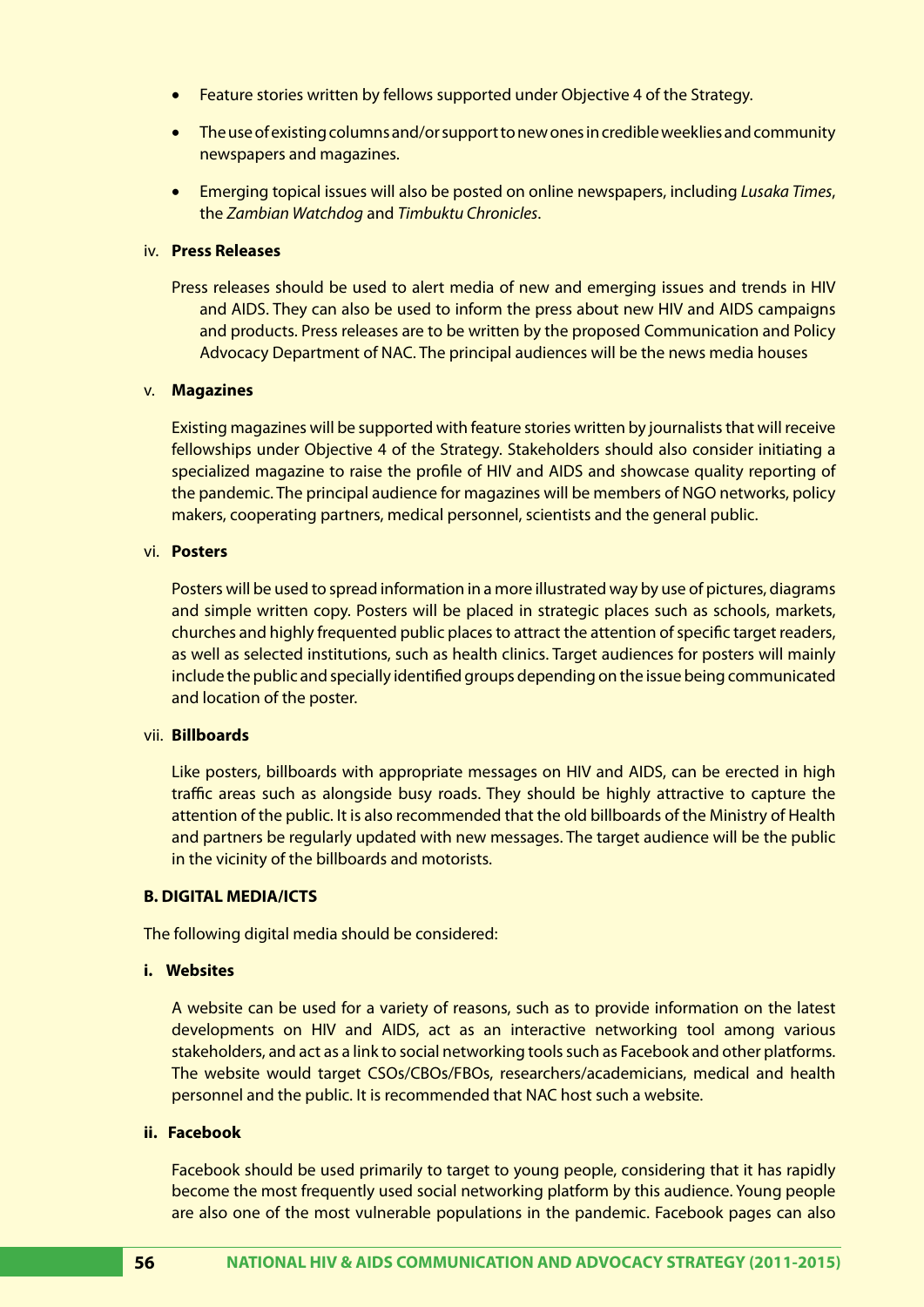be linked to live radio programmes, enabling people to be connected to and contribute to on-going discussions, and so offers participatory component to its approach. A specific HIV and AIDS Facebook page should be created targeting youth and young adults with internet connectivity.

# **iii. Twitter**

This tool is also participatory in its approach, and can also be linked to the website and Facebook page and allow the audience to post short text updates on HIV and AIDS via web browser, instant message, e-mail or mobile text messaging. As with Facebook, young people will be the main target for Twitter.

#### **iv. Blogs**

This tool allows for the publishing of content onto a website by anyone, and so participatory by design. People can write and submit personal experiences and thoughts about a given topic. Latest information on HIV and AIDS can also be posted. The principal audiences of Twitter and blogs should be youth, students, NGO and media networks, special interest groups, researchers, scientists, medical and health personnel, cooperating partners and academic institutions.

## **v. SMS**

A newer innovation as a tool for health communication programming, SMS opportunities (mobile phone technologies) offer the capability of placing a cost effective, targeted health message, which can reaches a vast audience, even in many remote areas. While challenges for effective SMS programming do continue to exist, the many potentials of SMS health communications arguably make this channel one of the best mediums for the health communication toolkit.

# **C. INTERPERSONAL COMMUNICATION**

The best forms of communication are the ones that allow for face-to-face interaction with the person that is conveying the information. Effective communication of HIV and AIDS information requires direct delivery of the message to the recipient to allow for immediate feedback and clarification of certain issues. Interpersonal communication about HIV and AIDS topics will be directed at individuals mainly for immediate internalization of present and potential attitude and behaviour change. Human communication will also facilitate sustaining positive attitudes and behaviours through regular interactions at individual and group levels. The tools and formats for interpersonal communication include:

#### **i. Popular Theatre**

Popular theatre is very useful in getting information to communities, especially those who do not have access to mass media and other forms of communication. HIV and AIDS information is given a human face and a sense of realism through this channel.

#### *Proposed Formats*

This can be done through **song, music** with popular musicians, **dance** and **drama**. Live performances by popular musicians should also be staged in different locations, especially on topical days, like World AIDS Day. The principal audience could be less literate audiences, local people, youth (particularly those out of school), and persons from special interest groups, such as the blind and deaf, and the general public.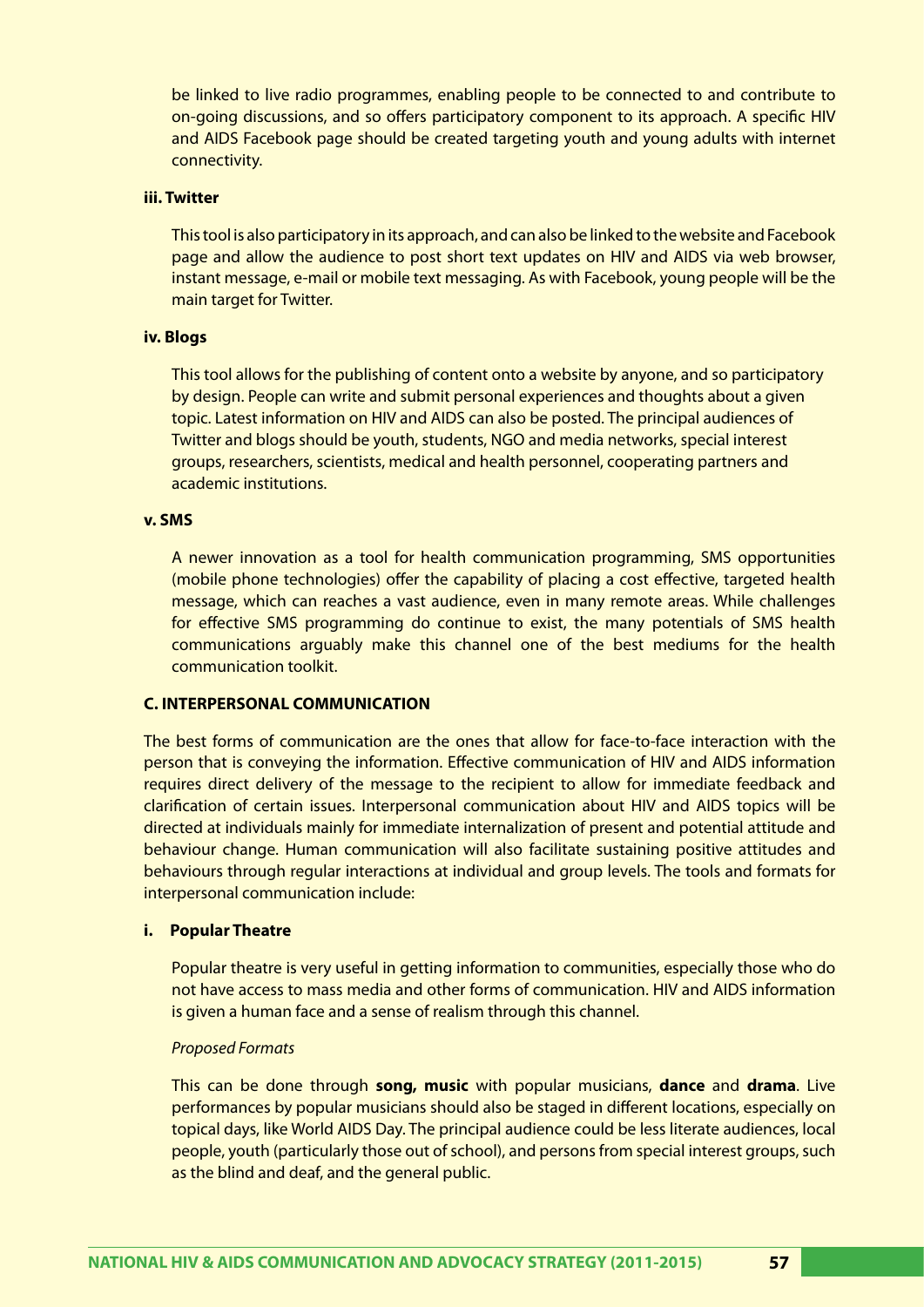## **ii. Interactive dialogue**

This tool will allow for free exchange of information between the sender and the recipient of the messages. The strategy will encourage two-way exchange of information, which enables target audiences to also provide their perspectives about HIV and AIDS.

# *Proposed Formats*

The channels for interactive dialogue include:

- Peer Education
- **Meetings**
- • Demonstrations
- • Field days
- **Fares**
- **Festivals**
- **Displays and exhibitions**

# **5.1.2 Information Gathering and Dissemination**

Evidence abounds that lack of proper and timely information hampers enhancement of knowledge and awareness, both of which are crucial to attitude and behaviour change. Therefore, there is a need for wide diffusion of information on HIV and AIDS across the four service delivery pillars.

# **Tools for Information Dissemination**

# **i. Knowledge management** (**Resource centres)**

Existing resource centres and libraries in various parts of the country will be used as information hubs or points where people can easily access HIV and AIDS information through publications and other materials. New health resource centres should be established in places where they do not exist. HIV and AIDS materials can be deposited in resource centres across the country.

These centres should not only contain information in local languages but also have staff that are conversant in local languages spoken in that particular locality. **Information sifting** and dissemination to specific target audiences, such as media, will have to be a critical part of knowledge management.

# **ii. Documentation of Best Practices**

This will involve gathering, processing and disseminating best practices and case studies based on a variety of topics related to HIV and AIDS. The purpose of this activity is to enhance knowledge and behaviour change through learning what has worked or failed in related settings. Possible ways of documentation include video testimonials, and audio and print documentation.

# **iii. Pictures (photography)**

Photographs and illustrations should be professional in nature and presented in targeted publications, at exhibitions or fares, and as slide shows to provoke perception and attitude changes. Pictures can also be published in online platforms. Primary and secondary audiences will be targeted for documentation outputs.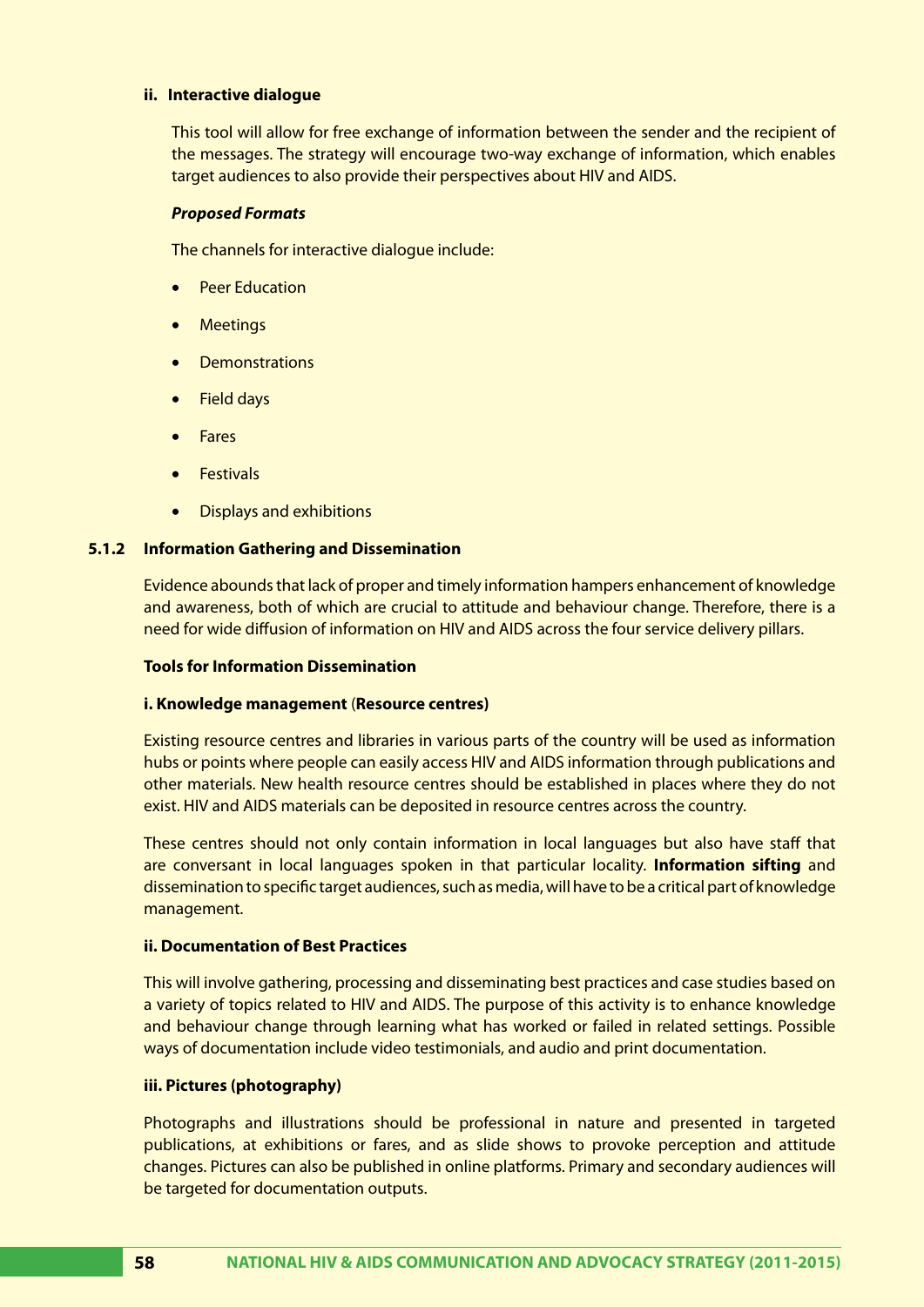# **iv. Distribution of IEC Materials**

IEC materials – notably leaflets, brochures, manuals, stickers, badges and brail materials - should be produced and distributed across the country. Some of these materials will be translated into local languages.

# **5.1.3 Participatory Development Communication**

Participatory communication facilitates active participation of target audiences to freely discuss relevant subjects surrounding HIV and AIDS. This form of communication is best done in groups at the community level. The following are the three main tools to be used for this methodology:

# **i. Radio Listening Clubs and Radio Farm Forums**

A radio listening club is a group of community members who come together for the common purpose of listening to radio programmes, at an agreed time of the week. A number of organisations have successfully used radio listening clubs for awareness creation and attitude and behaviour change. These clubs are also a form of social mobilization for joint actions as their motto is often: Listen, Discuss and Act. The Strategy proposes that NAC partners work with organisations involved with the existing clubs, with the possibility of setting up new ones particularly around community radio stations. Consideration should also be given to disseminating information through the Radio Farm Forums (RFF) of the Ministry of Agriculture and Cooperatives (MACO).

# **ii. Study Circles**

Study circles are another form of group learning whereby groups meet regularly to study and discuss distributed materials. NACAS recommends that NAC partners consider collaborating with the Swedish Cooperative Centre, which has used this channel for years for agricultural and related information dissemination and training.

## **iii. Community Meetings**

Community meetings should also be considered for imparting information and creating awareness. The target audiences for participatory communication are local people (primary audiences) at community level. The secondary targets are policy makers and service providers at different levels.

## **5.1.4 Heath Promotion/Education and Social Marketing**

This method takes advantage of popular genres of entertainment in order to disseminate old and new information about the HIV and AIDS pandemic. Health information should be integrated into theatrical performances, song and dance and other forms of entertainment.

Channels include:

- **Feature films, such as** *Everyone's Child* **on OVCs and** *Neria* **on widowhood**
- Soap operas
- **Theatre**
- Song and dance
- **Drama**
- **Art**
- **Cartoons**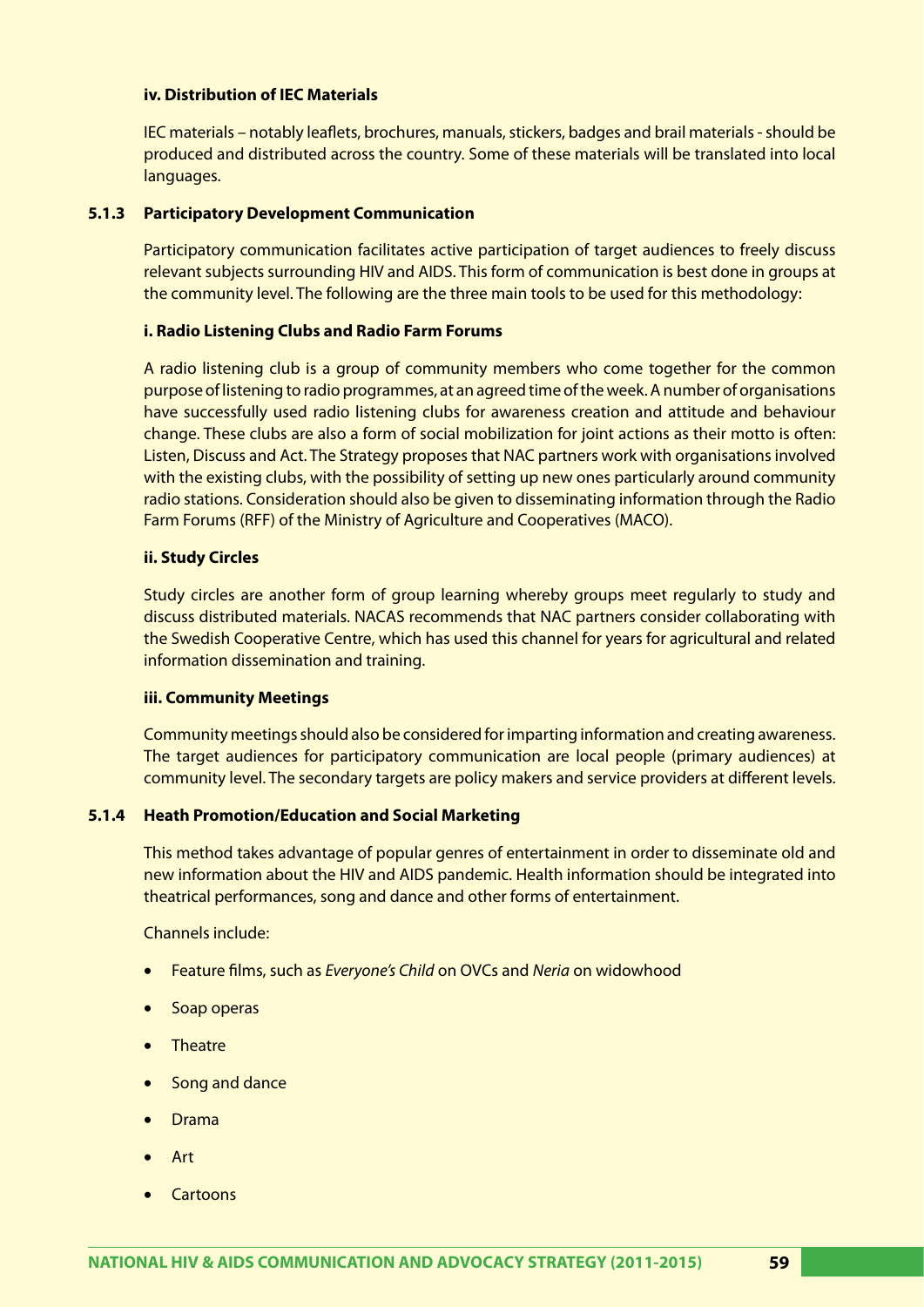• Comics

Other channels under mass media include:

- **Adverts**
- **Jingles**
- **Promos**

Channels can be used to achieve results under this methodology. Existing and effective jingles and adverts, such as those currently used in condom promotion and *Know you Partner* jingles supported by Communications Support for Health (CSH), will be learned from and scaled up.

# **5.2 STRATEGIES AND TOOLS FOR CAPACITY BUILDING AND INSTITUTIONAL STRENGTHENING IN COMMUNICATION**

# **Objective 4:**

*To Strengthen the capacity of NAC implementing partners to plan, coordinate and implement communication activities as a core component supporting their programme goals at national, regional and community levels.*

The limited capacities of implementing partners in communication and advocacy, basic knowledge about HIV and AIDS, and how to write or produce effective stories on the part of journalists, has been identified in a number of studies as a major hindrance to HIV and AIDS communication. Capacities refer to both skills and knowledge at both institutional and individual levels. Limited knowledge of, for instance, counselling and management of ART, has been identified as a key handicap in the ability of health workers to disseminate information in these areas. So too is limited capacities of implementing partners to develop and implement communication and advocacy strategies.

Capacity building or development for programming and policy officers will entail enhancing human and institutional capacities (skills and knowledge) in communication skills depending on established training needs. Some of the areas will include:

- Developing and implementing communication strategies
- **Communication and presentation skills**
- **Working with the media**
- Public speaking
- **Counselling**
- **Developing IEC materials**
- Development support communication basics
- • HIV and AIDS management
- Press Release writing

Capacity building or development will be achieved through the following interventions: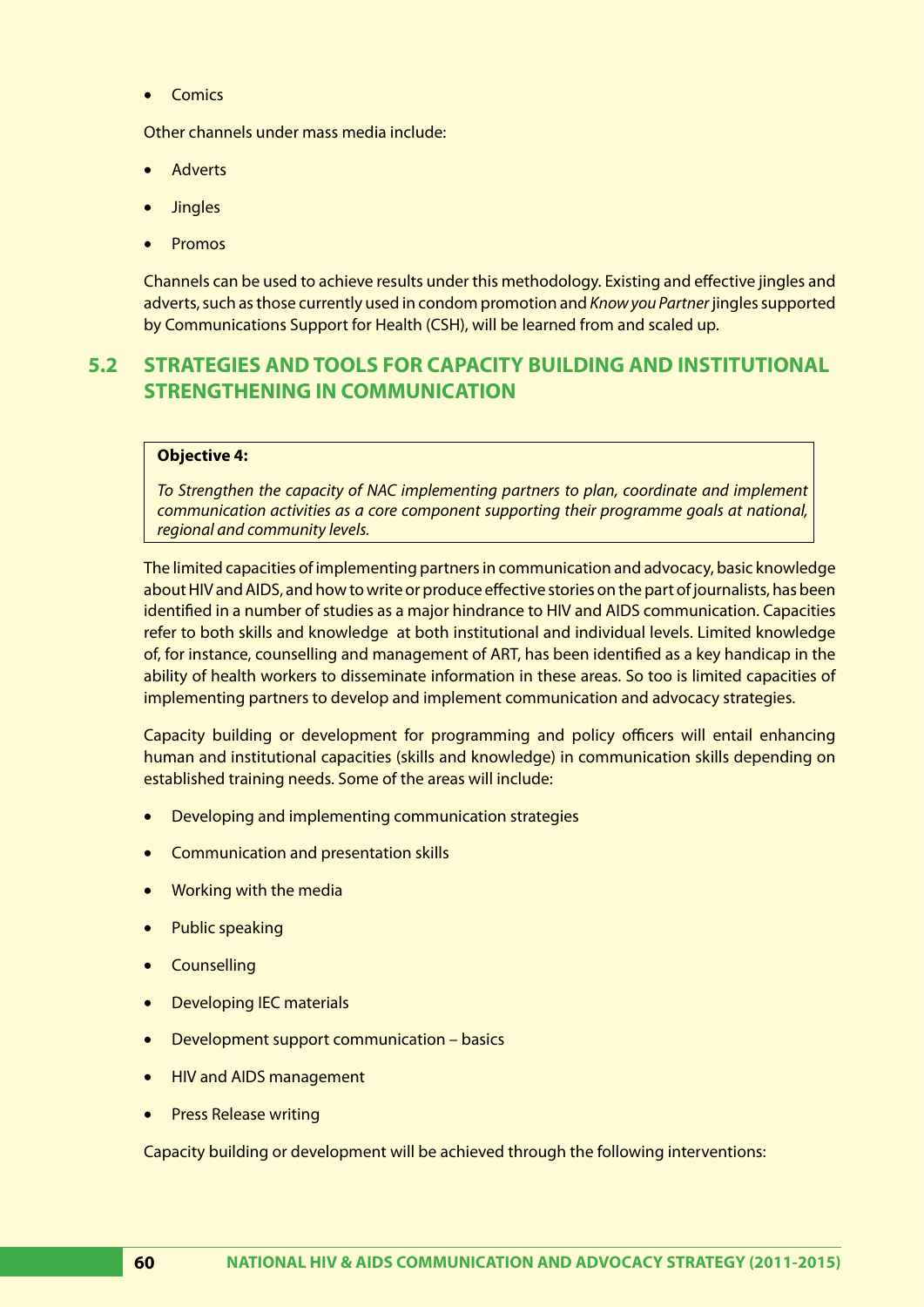# **5.2.1 Short-term Training**

Short term trainings will include:

- i) Sensitisation workshops
- ii) In-house on-site training
- iii) Attachments
- iv) Exchange visits
- v) Site visits
- vi) Production and dissemination of tool kits for both media and programming and policy officers.

#### **5.2.2 Long-Term Training**

Long-term training will be attained through the following strategies

i) **Review and mainstreaming of curricula** on HIV and AIDS reporting for journalism training, and on various aspects of HIV and AIDS for health trainees and staff. For media training the Strategy should support development or upgrading of modules in development communication at both diploma and degree training levels.

#### **5.2.3 Networking and Partnerships**

Networking and partnerships will be attained through:

## **i. Creation and support of sectoral, national and local (decentralized) networks:**

In the case of media there is need to create and support a vibrant network of journalists involved in reporting on HIV and AIDS, similar to the now defunct Zambia AIDS Journalists' Association (ZAJA).

#### **5.2.4 Information Gathering, Organisation and Dissemination**

This will involve:

- i) **Documentation of lessons** and best practices as articulated under Objective 1.
- ii) **Research and dissemination of results**
- iii) **Information sharing:** this will be attained through newsletters, website, internet, bulletins, internet-based discussion groups and others tools.
- iv) **Manuals and Tool kits:** these will be produced and/or distributed on specific topics and for specific target groups. It will include '*How-to'* manuals and leaflets.

# **5.3 STRATEGIES AND TOOLS FOR COMMUNICATION PRIORITISATION AND MAINSTREAMING**

## **Objective 5:**

*To foster the prioritization and mainstreaming of HIV and AIDS communication and advocacy at different levels and among media and none media actors at different levels across the country.* 

What sets AIDS apart as a growing national concern is its unprecedented impact on Zambia's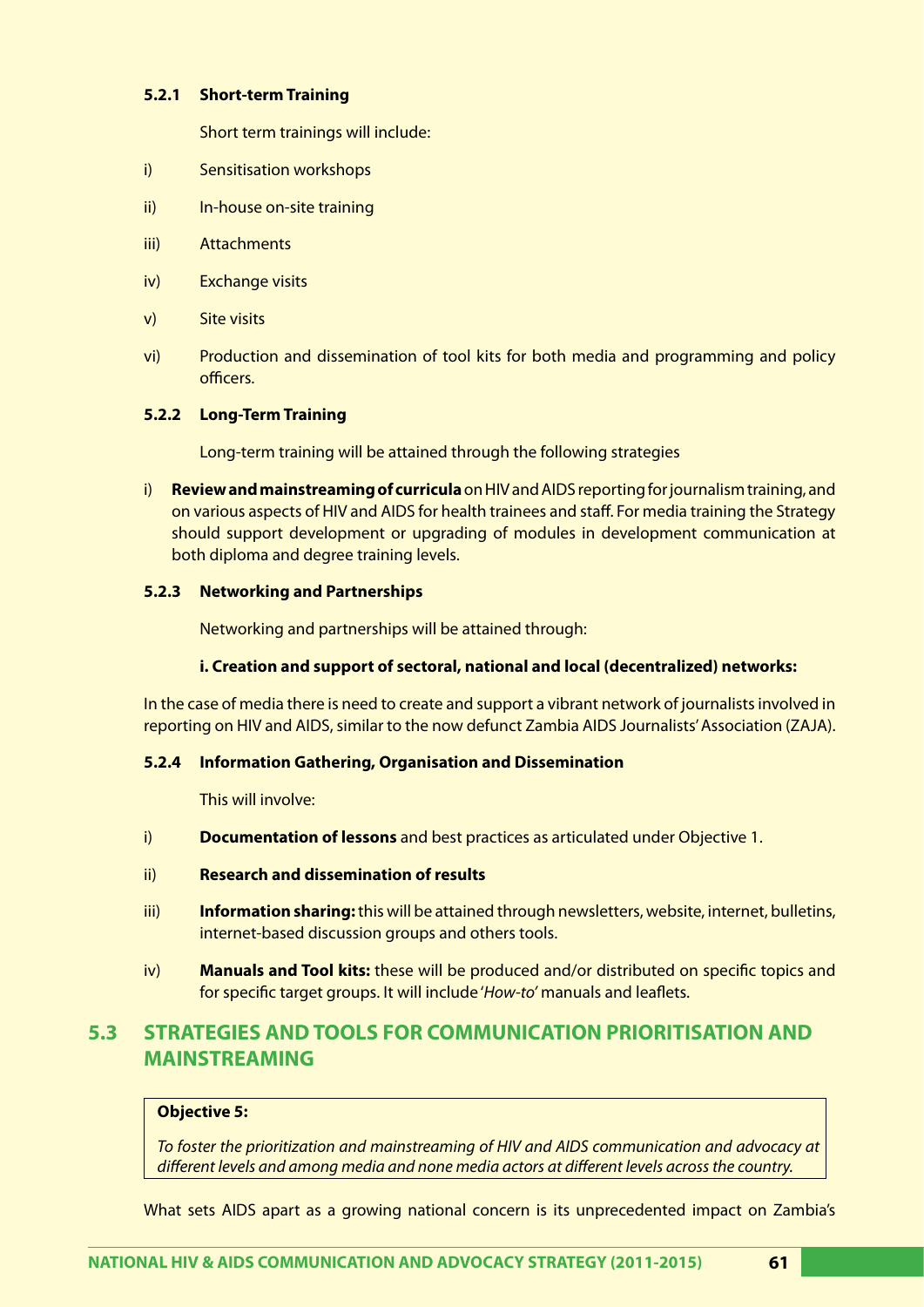national development. The economic and social impacts of HIV and AIDS are not uniform across the country, nor within societies. Yet wherever it strikes, AIDS affects individuals, communities and sectors relentlessly, eroding human capacity, productivity and prospects. Therefore, if not effectively prioritised, mainstreamed, and controlled, HIV and AIDS could erase all the development gains the country has made over the years.

The 2001 UNGASS Declaration of Commitments instructs countries to integrate AIDS responses into their development frameworks at national, sectoral and local levels, including media and other communication related institutions and interventions. To achieve this, key stakeholders need to engage in a process of mainstreaming HIV and AIDS for multi-sectoral action in order to scale up responses. The UNAIDS notes that effective AIDS responses are premised on strong interactive links between national development instruments, National Action Frameworks for HIV and AIDS, and sector plans. This integrated development and governance approach also provides a sound basis for countries to achieve the interrelated targets of the Millennium Development Goals. Prioritization also requires that HIV and AIDS are high on the ladder of national and sectoral priorities, expressed through plans and resource allocation.

Evidence demonstrated, however, that not much has been done in terms of both the prioritization and mainstreaming of HIV and AIDS at all levels: national, sectoral and community. Through this objective it is hoped that positive results can be achieved in this area.

# **Strategies and Tools to Achieve Objective 5**

# A. **MEDIA**

Prioritisation and mainstreaming of HIV and AIDS for media actors will be achieved through the following methods and tools:

- **Policy Advocacy**
- **Media Relations**
- **Mainstreaming Policy Guidelines**

Strategies and tools for **Policy advocacy** are the same as outlined in Objectives 6 and 7. The tools or channels for Media Relations are explained below

# **5.3.1 Media Relations**

Media communications make up a huge component of the suggested interventions and channels to be adopted to achieve the objectives of NACAS. Mass media shall be responsible for most of the information dissemination across the country. The high prevalence of community media (especially radio) across all the nine provinces of Zambian makes it imperative that media are brought on board for the Strategy to succeed. However, as noted in the situation analysis, the media have not been effectively involved in HIV and AIDS information dissemination. The reasons for this state of affairs range from lack of interest, lack of policy and strategy, to inadequate skills and knowledge of the subject. Media relations as a strategy component will, therefore, help address the situation and ensure achievement of maximum publication or broadcasting of information on HIV and AIDS as required in the Strategy.

# **i. Sensitization**

Sensitizing the media personnel – both editors and reporters – will be another form of stimulation to provoke them to participate. The strategies to achieve this include: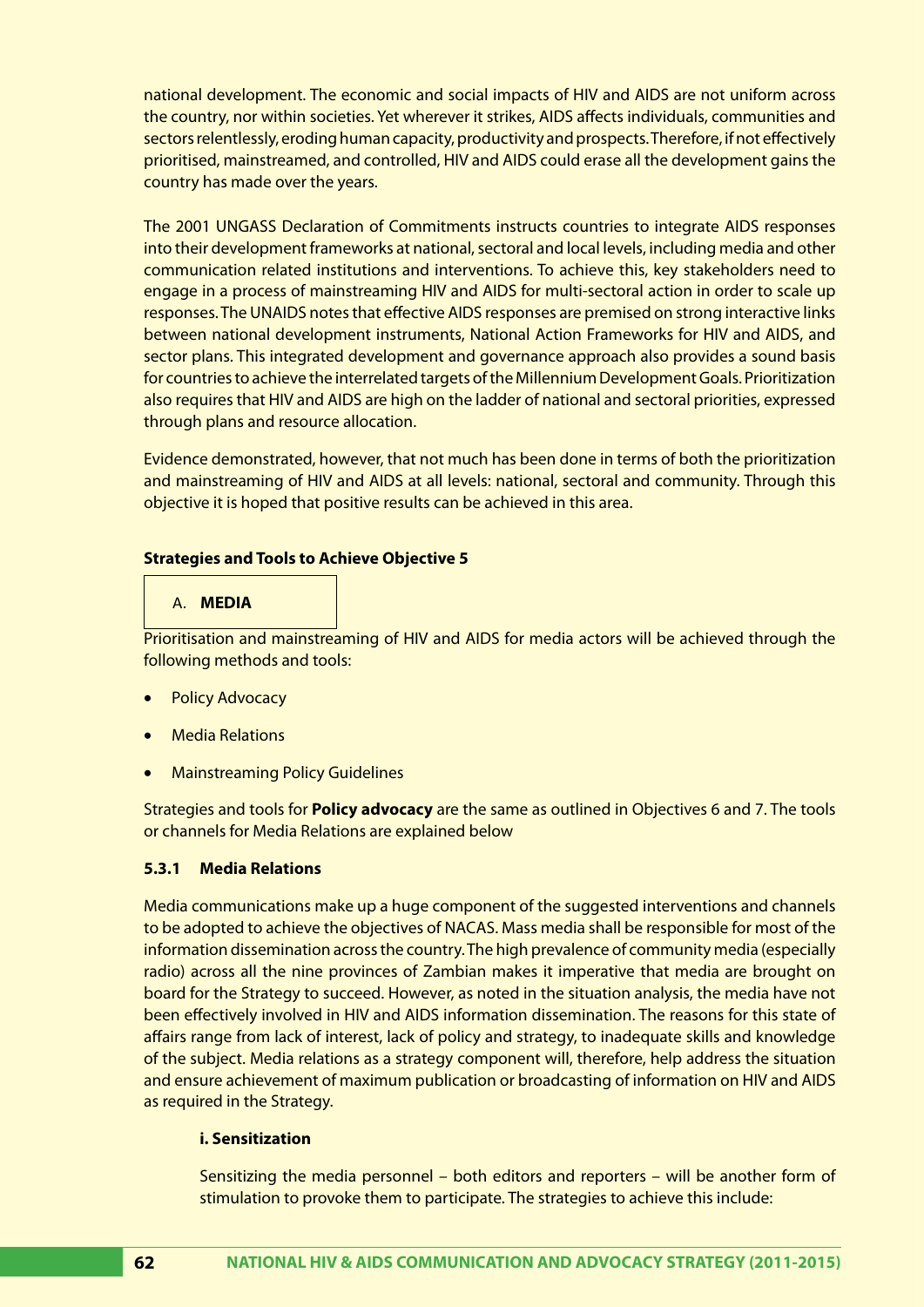- a) Workshops
- b) Site visits
- c) Organised talks
- d) Lectures
- e) Seminars
- f) Attachments

#### ii. **Media Briefs**

Briefings for the media is another useful method to increase knowledge and interest levels. The tools for media briefs include:

- a) Media breakfast, luncheons, and/or dinners.
- b) Policy briefs
- c) Positions papers
- d) Press Releases

#### iii. **Incentives & Resources**

Media personnel have often complained of lack of incentives and resources to cover HIV and AIDS and other complex issues. The NACAS will address this shortcoming through the following means:

- **Media Awards:** awards for the best media and individual reporters or editors in covering HIV and AIDS topics.
- • **Media Fellowships:** cash incentives given to individual journalists to write articles on a particularly complex topic or issue, or to broadcast productions specific for audio and/ or video outputs on HIV and AIDS. Fellowships will also be considered for senior and experienced journalists to be attached to media houses over a period of time as editor mentors. The fellowships will be awarded on a competitive basis.
- Media House Grants: these will be offered to media houses to produce programmes or articles related to HIV and AIDS over a period of time.

#### iv. **Specialisation Support**

Lack of specialization is another major impediment facing the media in trying to report on HIV and AIDS. As a result, very few journalists across the country are able to effectively and confidently report on HIV and AIDS.

To address the problem, NACAS recommends the following:

- a) **Support specialised HIV and AIDS desks** within select media houses: these will be supported with incentives, capacity building, information and materials on a sustainable basis.
- b) **Skills training:** this will be attained through short-term initiatives described under "capacity building".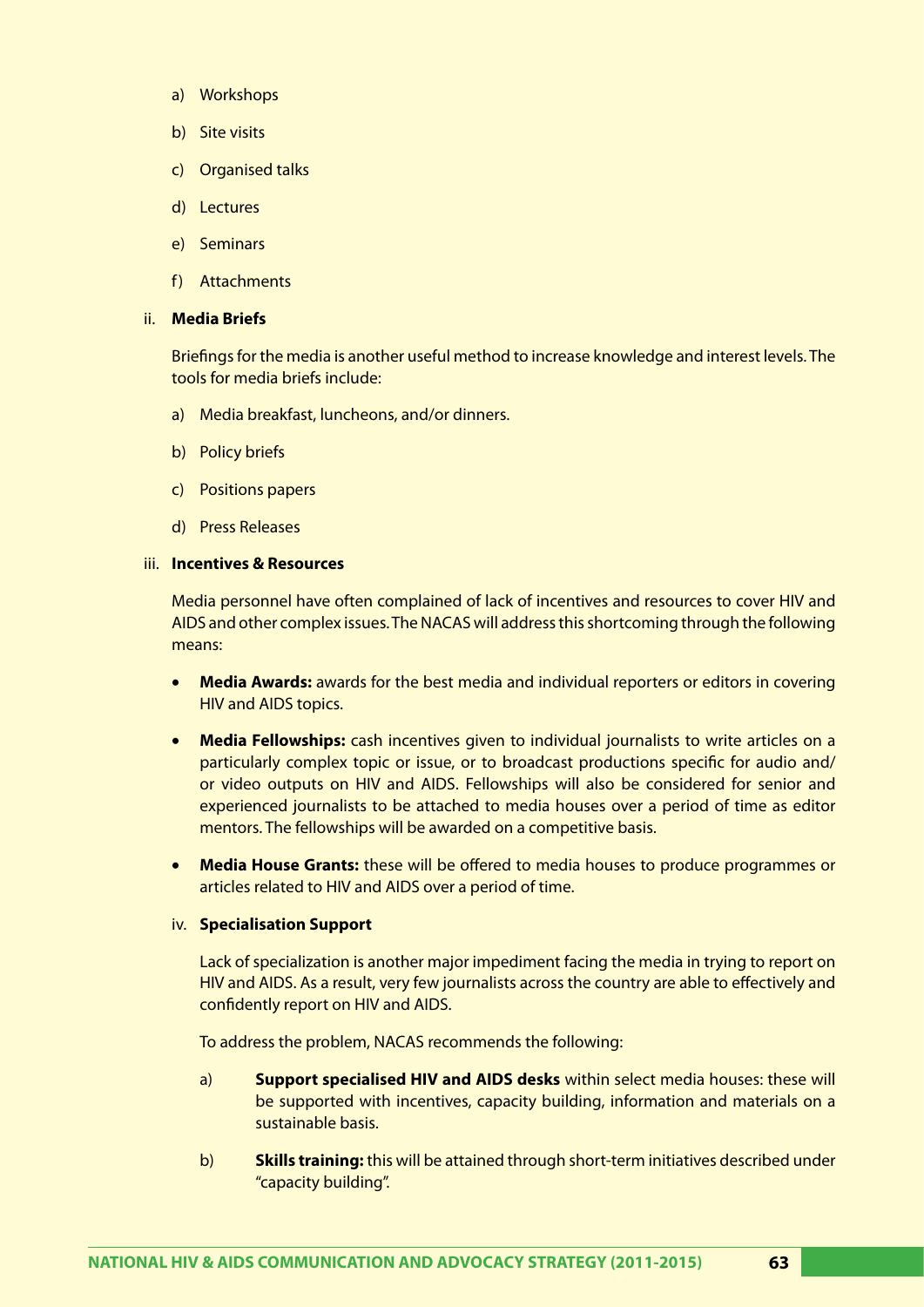c) **Media Champions and icons:** respected media personalities will be co-opted into the national campaign as champions or ambassadors to speak about HIV and AIDS within media circles.

# v. **Media Advisory**

In order to increase the chances of HIV and AIDS related information being reported in the media, individual reporters will be targeted with information. Media advisories will be sent to inform these reporters about important events or information. Reporters who have shown keen interest in the subject will be specifically targeted. This tactic will also be used for advocacy purposes.

# **5.3.2 Mainstreaming Policy Guidelines**

To support mainstreaming across the different sectors, policies and other guidelines will be produced, together with implementing organisations, on how to mainstream HIV and AIDS communication.

In the case of media actors, any initiatives of established media houses such as the *Post*, *Zambia Daily Mail* and *Times of Zambia*, should be emulated and scaled up. Community media should also be targeted.

The strategies and tools for none media actors will include:

- 1. Capacity Building: training in mainstreaming
- 2. Mainstreaming Guidelines
- 3. Policy advocacy

# **5.4 STRATEGIES AND TOOLS FOR POLICY CHANGES**

## **Objective 6:**

*To advocate for the development of national and sectoral policies and strategies, and the harmonization of existing ones, at different levels, including in traditional establishments.*

The multi-dimensional and complex nature of HIV and AIDS demands the development of policies and strategies that will address the pandemic in an effective way. Numerous situation analyses have pointed to gaps in policies at national and sectoral levels, such as a lack of harmonization and coordination, leading to duplicity and lack of synergies. All these shortcomings have ultimately had a negative effect on service delivery and effective management and coordination of the national response.

The NACAS recommends advocacy directed towards policy makers, MPs and Cabinet Ministers for the development of policies where gaps have been identified, and the harmonisation of existing policies and strategies, to ensure maximum impact in addressing policy which focuses on the pandemic. Traditional establishments are also key stakeholders that should be incorporated in this undertaking as well.

## **Objective 7:**

*To advocate for the enactment and enforcements of new and relevant laws, and the domestication of international protocols to accommodate emerging issues in the pandemic.*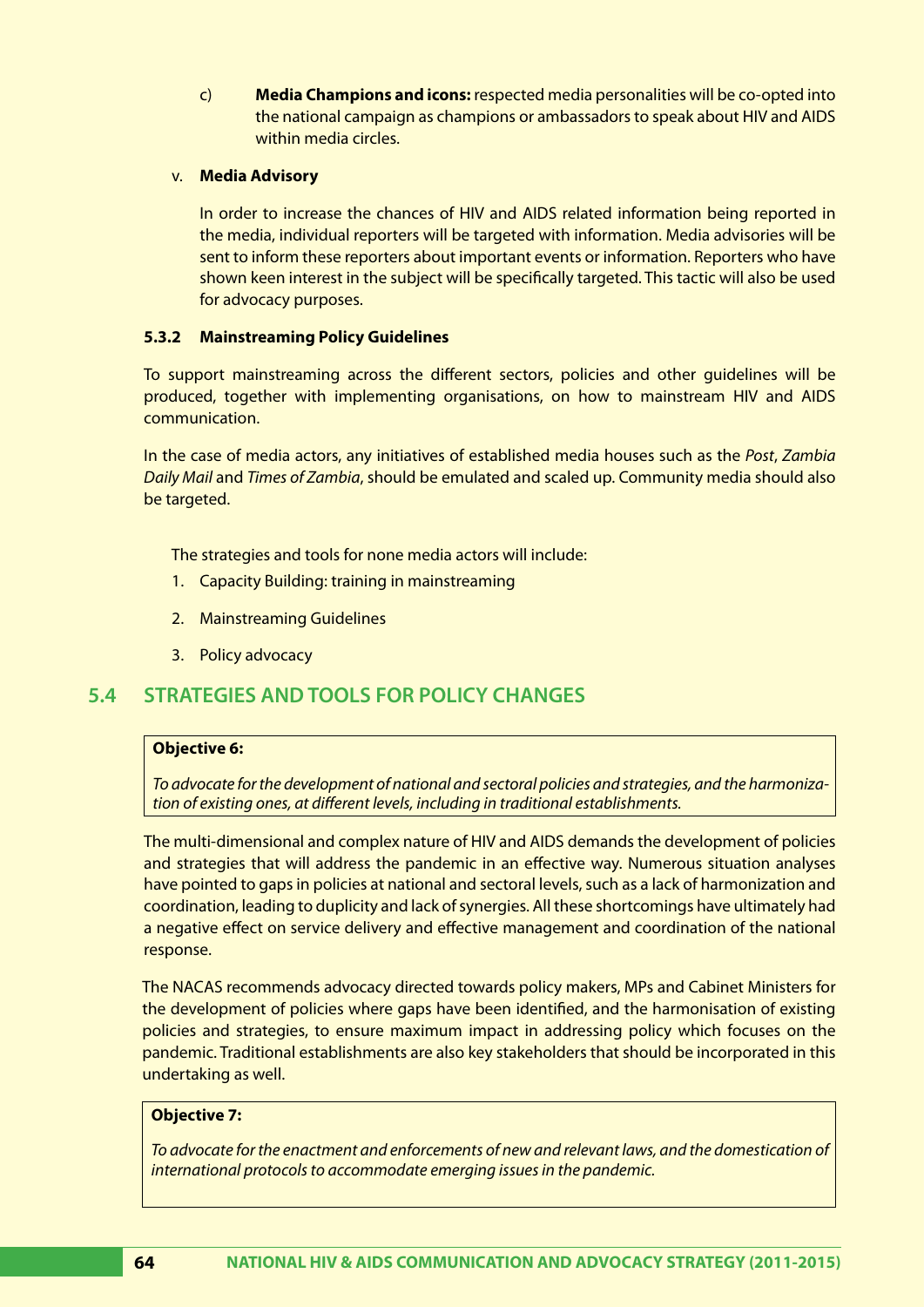The NACAS recognizes the need for favourable social environments to support behaviour change that it seeks to attain. A good legal framework is required to guarantee the protection of human rights in the wake of the HIV and AIDS pandemic. New laws must be enacted in line with the social changes which may have emerged over time, such as gender based violence (GBV). It is equally vital to advocate for the enforcement of existing laws. Advocacy will be required to compel the Government to nationalize some of the international protocols that it has assented to, such as the African Charter on the Rights of Children and the UN Convention on the Rights of Children (UNCRC). The timeliness at which third party reports are sent to the UN General Assembly should also be improved.

Strategies and tools to achieve policy changes will include the following:

- **Relations Building**
- **Policy Advocacy**
- Social mobilisation
- **Strategic Communication Campaigns**

The tools for **Strategic Communication Campaigns** are articulated under Behaviour Change Communication. The tools or means for relations building, social mobilisation, and policy advocacy are outlined below:

# **5.4.1 Relations Building**

Evidence shows that abrasive relations have often hampered advocacy. It is therefore imperative that implementing partners invest in creating and sustaining good relations with policy makers and shapers as part of advocacy

The tools or means to facilitate relations building will include:

- i) **Capacity building** of policy makers and shapers through:
	- Training workshops
	- Exchange visits
- ii) **Briefs** in form of:
	- Breakfast, luncheon and dinner.
	- • Policy briefs
	- Position paper

## iii) **Sensitisation** through:

- • Workshops
- Site visits
- **Organized talks**
- Lectures and seminars
- • Provision of information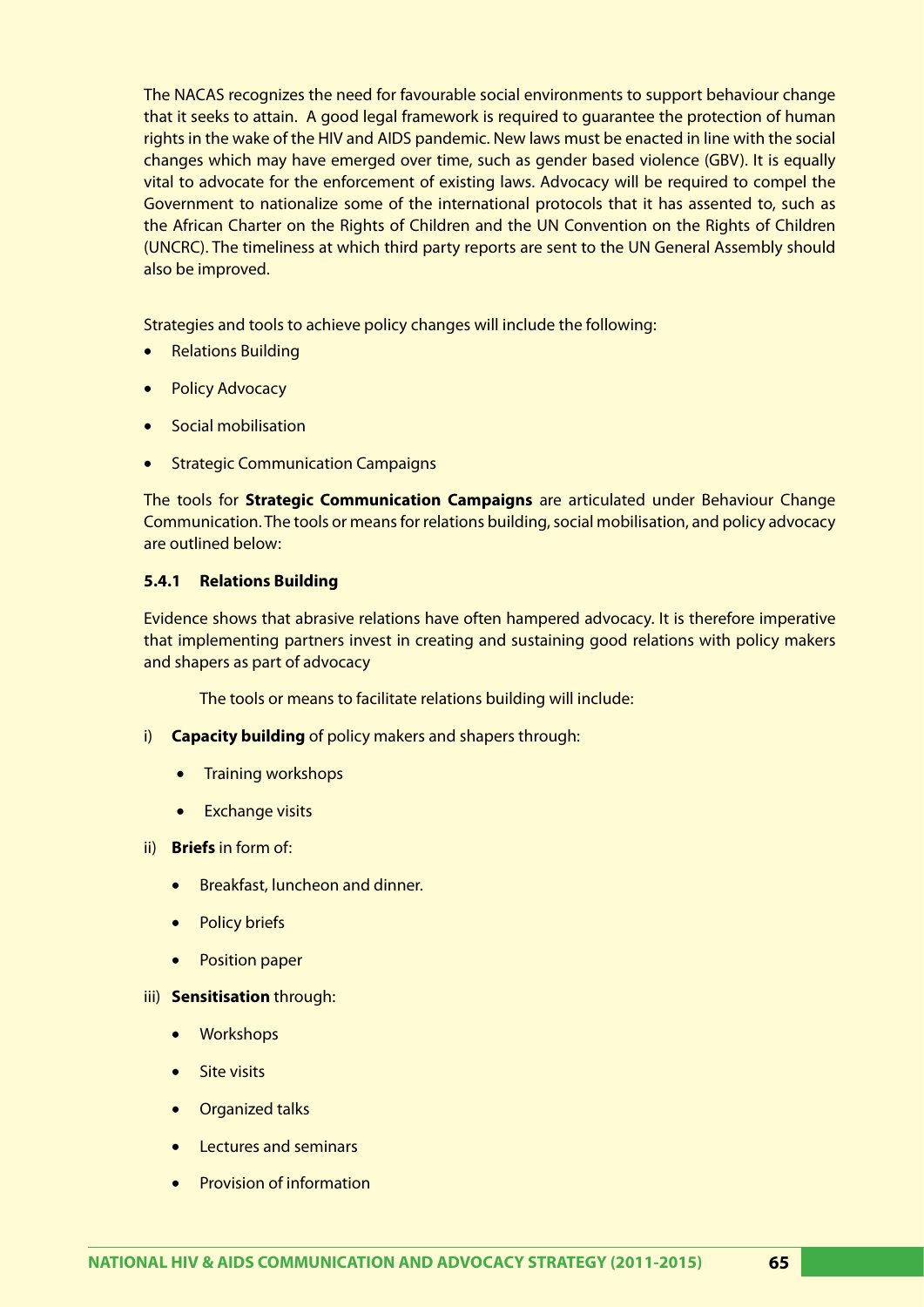# **5.4.2 Social Mobilization**

This methodology is premised on the need for coalition-building and community actionThrough social mobilization community members strengthen their social capital and become stakeholders, which is crucial for sustainable advocacy efforts. This method helps to empower communities to make changes for themselves, which in turn help creates deeper-rooted and sustainable changes.

The tools or channels for social mobilization include:

- i. **Networking:** this is done through information sharing web portals, website, newsletters, bulletins, groups, etc.
- ii. **Partnerships:** this is attained through networking and communication and through establishing and sustaining a data base of partners.
- iii. **Group/community mobilization:** this is done through meetings, study circles and radio listening clubs, articulated in Behaviour Change Objectives in 4.1.

# **5.4.3 Policy Advocacy**

Policy advocacy is necessary to influence changes at institutional and social levels and for the development of appropriate laws, regulations and policies supporting these changes. It is also used to influence decisions on the distribution of resources and implementation of activities that affect peoples' lives. The principal aims of advocacy are to create policies, reform policies, and ensure that policies are implemented.

The following strategies are proposed for this approach:

- i. **Strategic Communication Campaigns**: This entails delivering messages through the media as outlined in Objective 1.
- ii. **Lobbying:** which involves:
	- $\checkmark$  Picketing
	- $\checkmark$  Letters to specific stakeholders
	- $\checkmark$  Position papers
	- $\checkmark$  Roundtable meetings
	- $\checkmark$  Presentations to Parliamentary sessions or committees, cabinet, etc.
- iii. **Production and Distribution of Information Packs.** These include:
	- $\checkmark$  Policy briefs
	- $\sqrt{ }$  Dossiers
	- $\checkmark$  Press Releases
	- Fact Sheets
- iv. **Policy Research:** bring out issues objectively and disseminate results.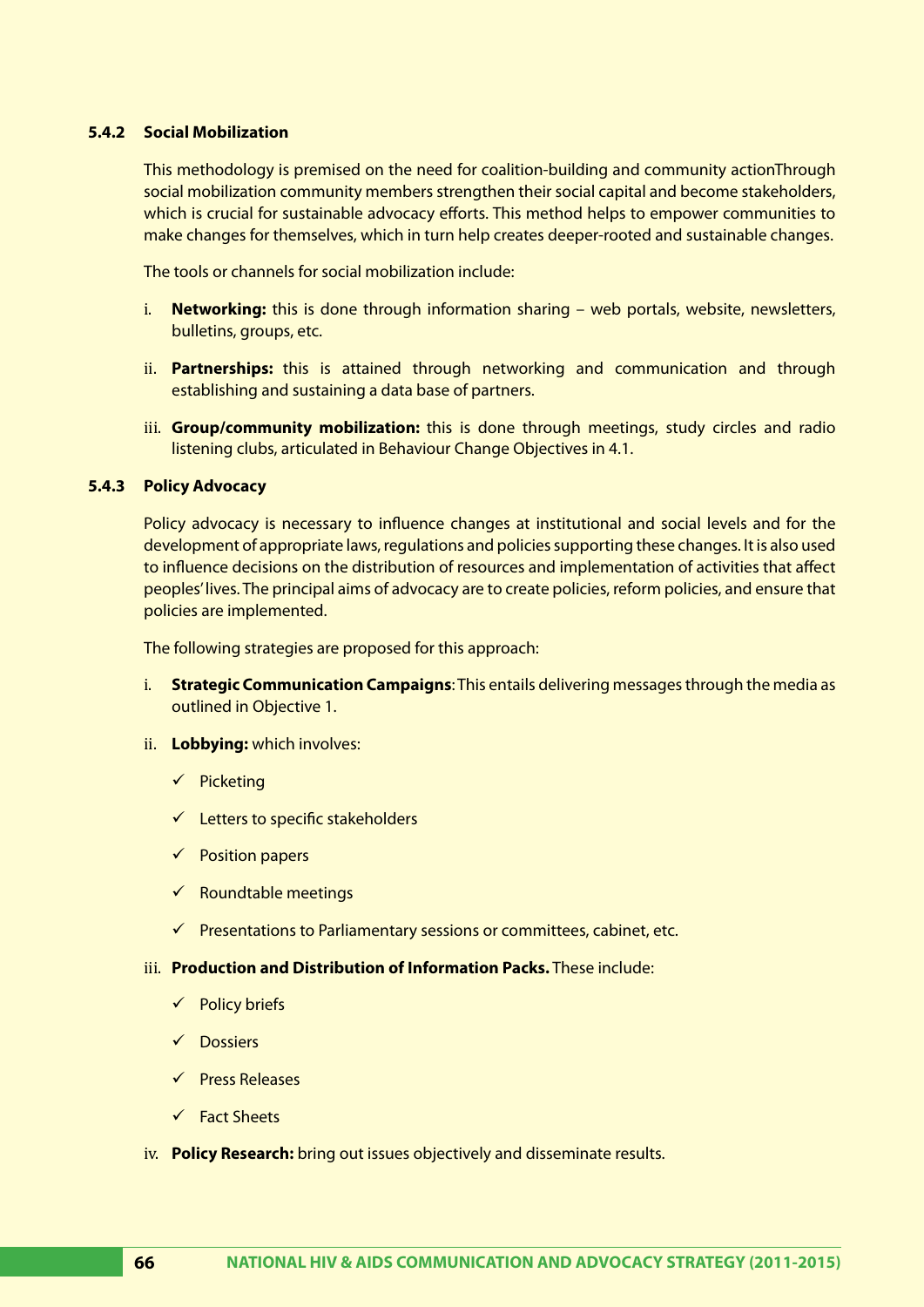# **CHAPTER 6**

# IMPLEMENTATION MODALITIES

The NACAS will run for five years, starting January 2011 and ending December 2015. A mid-term review of the strategy is proposed for the end of 2013, and a final evaluation by July 2015, in readiness for the preparation of the 2016 – 2020 NACAS, which should be ready by November 2015.

# **6.0 IMPLEMENTATION MODALITIES AND INSTITUTIONAL ARRANGEMENTS**

# **6.1.1 Communication and Advocacy within NASF Structures**

Communications and advocacy functions have been designed to be supportive of all the four pillars: Prevention; Treatment, Care and Support; Impact Mitigation; and, Response Management and Coordination. A separate Communication and Advocacy Technical Working Group (CATWOG), falling within the Response Management and Coordination Pillar, has been recommended. The proposed CATWOG will enhance, broaden and strengthen the mandate of the current technical committee on IEC, which has worked on an ad hoc basis. The proposed institutional set up will ensure that the communications and advocacy sub-theme is recognised in terms of resource allocation and prominence within NAC, and the entire fabric of the HIV and AIDS campaigns.

# **6.1.2 Coordination and Links with Implementing Partners**

Given the complexity of the strategy, a widely inclusive and multi-stakeholder approach to implementation will be adopted. The major aim of the NACAS is to ensure that communication and advocacy are used to foster the desired changes – at policy, institutional and audience levels as articulated in the NASF and other national policies. The NACAS will, therefore, be implemented alongside NASF and will be incorporated within the structures of NAC, under the Response Management and Coordination Pillar.

In order for the Strategy to be effective, harmonisation of all the currently fragmented communication and advocacy related activities will have to be considered, preferably under one Communication and Policy Advocacy (CPA) unit or department, headed by a person with relevant qualifications in communication with a good understanding of HIV and AIDS, or in public health with a good understanding of communication.

The functions of the CPA unit will include:

- *a.* To coordinate all HIV and AIDS communication and advocacy activities in the Republic of Zambia, in line with the provisions of the NASF. This should ensure that all the activities of implementing partners are linked to NACAS objectives, and that the whole country adopts only ONE communications and advocacy strategy
- **b.** In line with the above function, and with the support of National Technical Working Group (TWG), to act as a clearing house mechanism for all HIV and AIDS related communication in the country
- *c.* To develop and oversee the functioning of the proposed TWG. This includes ensuring that the technical group is given direction, through a clear ToR, meets regularly and executes its mandate efficiently and effectively;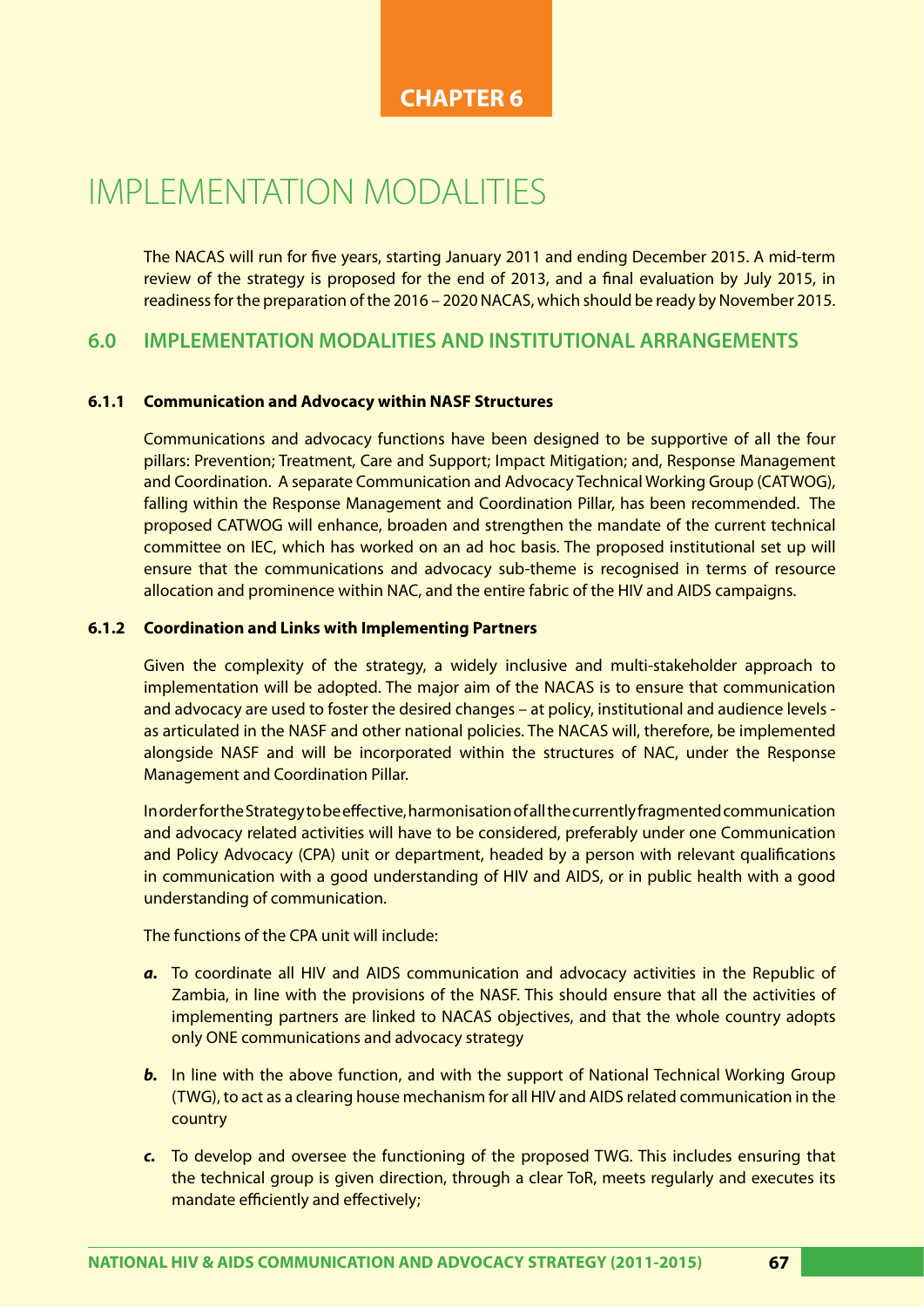- *d.* To be fully informed about the communication and advocacy activities of all the key HIV and AIDS implementing partners across the country. This will ensure that NAC remains informed about which aspects or outcomes of the Strategy are being pursued by the different implementing partners;
- *e.* To ensure that technical and managerial capacity exists to implement communication and advocacy activities within NAC, across the country and different sectors;
- *f.* To ensure that HIV and AIDS communication activities are complimentary, in order to enhance existing initiatives and prevent duplication;
- *g.* To ensure mainstreaming and integration of HIV and AIDS communication activities in all the sectors of the economy, including the private sector and other non-state sectors;
- *h.* To ensure that the capacity of institutions to carry out HIV and AIDS communication is enhanced;
- *i.* To implement, monitor and review NACAS activities including the above; and
- *j.* To be involved in resource mobilization for communication activities.

# **6.1.3 Coordination at Provincial and District levels**

At provincial and district levels, the strategy will be coordinated through the respective task forces and specific TWGs with suitable ToRs for that level, but adopted from the National TWG ToR. The provincial and district technical working groups will embrace a wide range of stakeholders that will include local Government departments, Zambia News and Information Services (ZANIS), National Agricultural Information Services (NAIS), ZNBC, local NGOs and CBOs, churches, traditional establishments and other organisations and individuals involved in HIV and AIDS and/ or reproductive health generally.

# **6.1.4 Outsourcing of the Communication Functions**

NAC will be in charge of overall planning, implementation and coordination of all HIV and AIDS communication activities articulated in NACAS. This is mainly to ensure that all communication activities, wherever they are being undertaken, are well coordinated, planned, sustained and have a clear sense of direction. However, most of the implementation of the activities or particular outcomes of the strategy will be undertaken by implementing partner organisations – both state and non-state actors - with a proven record of experience and expertise in both communication and particular thematic area.

In delegating responsibilities or outsourcing specific tasks of the NACAS, the following competencies should be used to determine eligibility:

- • Extensive experience in communication for development, proposed communication methodologies, and in working with media and other communication actors;
- Proven competencies in HIV and AIDS issues, or particular thematic areas and protocols;
- Well respected and with ability to convene different stakeholders;
- Well networked:
- Demonstrated capacity to monitor and evaluate the proposed activities in the strategy;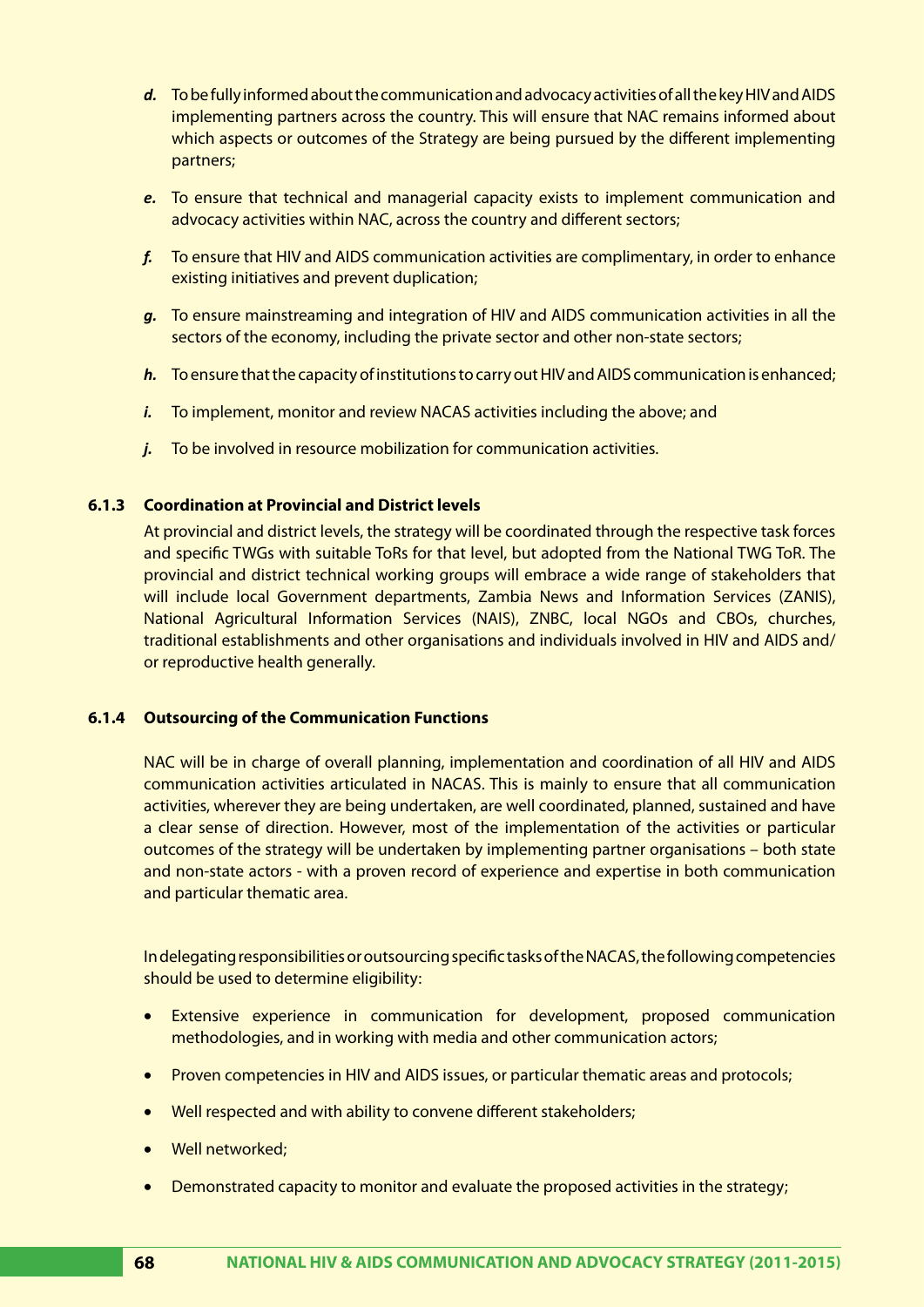- Sufficient capacity to manage interventions to be delegated;
- Sound financial base;
- Strong governance structures; and,
- Perceived as non-partisan and neutral by all stakeholders.

### **6.1.5 Outsourcing of Advocacy Functions**

With respect to advocacy, it is recommended that most of the activities under this component of the strategy be outsourced to a partner organisation or network of partners, although NAC should retain the task of overall coordination. However, whichever organisation or network is delegated will most likely have to be strengthened in order to meet the eligibility criteria prescribed above.

### **6.1.6 Capacities of Partners and Coordinating Structures**

In order to ensure effective implementation of the Strategy, consideration will be given to enhancing the capacities of implementing partners and health staff in communication and advocacy as suggested under Objective 4 of the Strategy. Orientation on how to use the NACAS should be mandatory during provincial and district launches. Implementing partners should also be trained in the production of specific communication products, such as IEC materials and processes in launching a communication campaign. The training can be guided by the strategies suggested in Objective 4.

### **6.1.7 Clearing House Mechanism**

Lack of a clearing house mechanism has been cited as one of the weaknesses in the current national response in communication. This Strategy recommends that the proposed communication and advocacy unit or department, with support of National TWG, takes up this function. A clearing house mechanism will ensure that, as much as possible, messages sent to the general public adhere to the national agenda, and that they are ethically correct. **Formative evaluations** and **pre-testing** of messages will be one of the guiding principles for the clearing house mechanism.

### **6.1.8 Working with the Media**

Media practitioners and owners, in particular those at middle and senior levels, will be incorporated as partners in the Strategy. In practical terms this entails that the media will have to sit on relevant NACAS, NAC and partner communication and advocacy related committees, including the National TWG. At provincial and district levels, media will have to be represented in PATFs and DATFs respectively, and be part of the proposed clearing house mechanisms. For other levels of media relations and engagements, the interventions proposed in Objectives 4 will be the basis.

### **6.2 FINANCING PLAN**

In order to implement the activities proposed in the NACAS, substantial financial resources will be required and should be committed. Funding partners may opt for either basket funding to the entire Strategy or support activities around a particular objective or theme.

### **6.2.1 Funding Options**

Funding for the NACAS is expected to come from two main sources:

*a.* Core funding through NAC allocations. The source of these funds could be from either the GRZ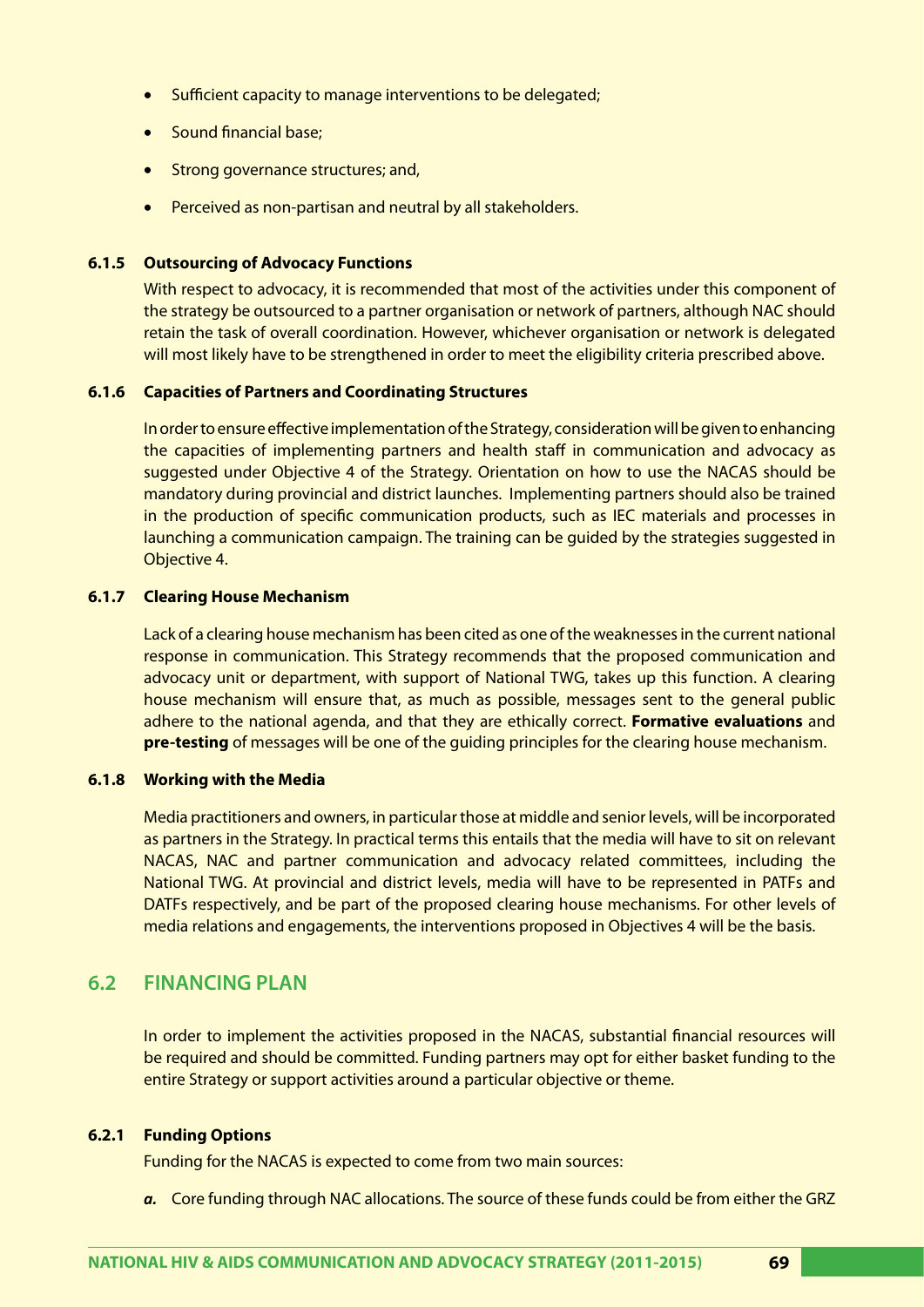national budget, or from development partners implementing the NASF.

*b.* Direct funding, from development partners.

The above suggestions apply to both communication and advocacy activities of the strategy.

# **6.3 PROMOTION**

In order to be successful, the NACAS will need to be officially launched and promoted through a series of pre-launch activities. These could include promotional messages in the mainstream and community media, posters, SMSs, etc. across the country. Launch activities will be undertaken at national and provincial levels.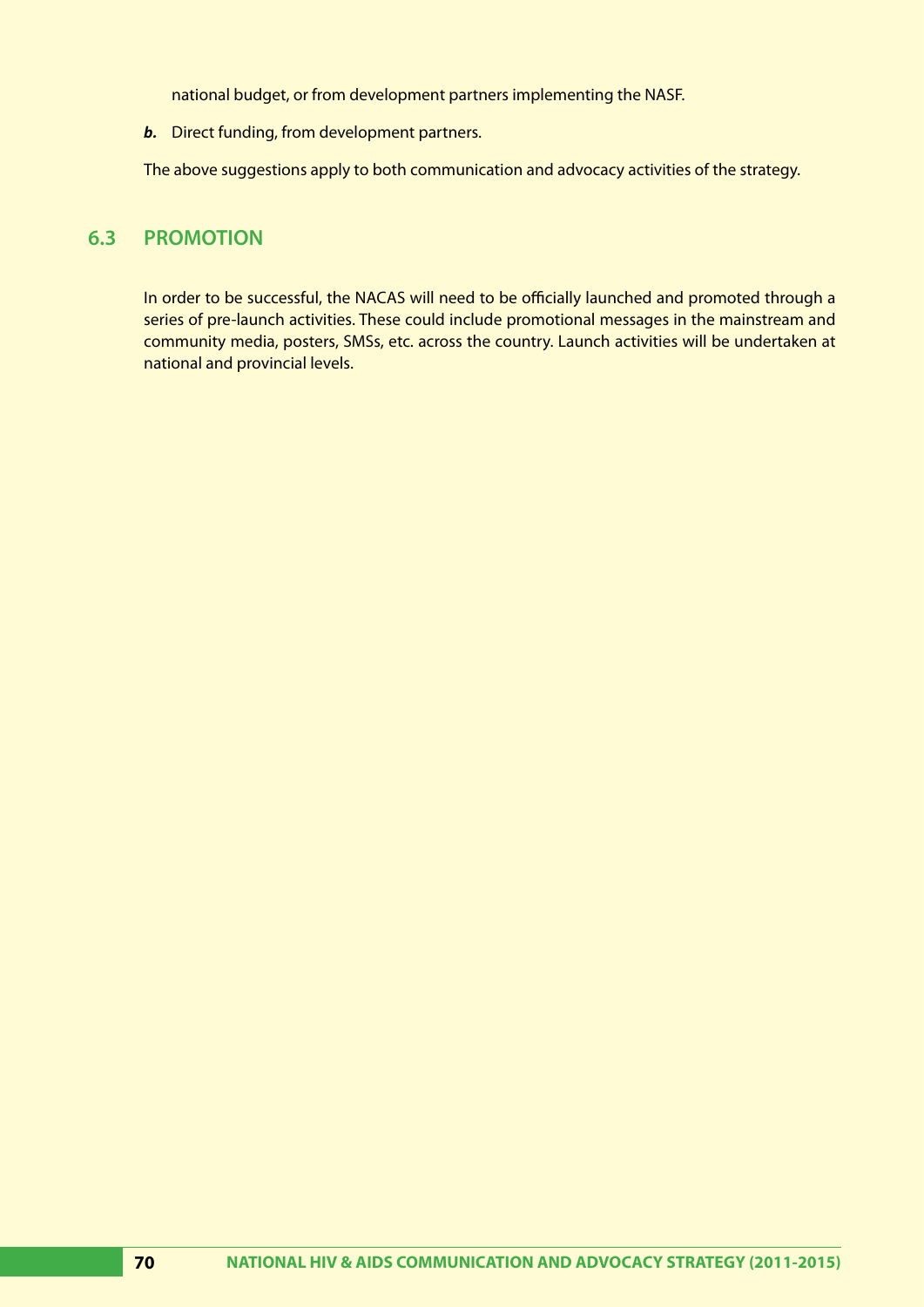# **CHAPTER 7**

# MONITORING AND EVALUATION PLAN

# **7.0 OVERVIEW OF PROPOSED M&E FRAMEWORK**

**Objective:** *To ensure effective and efficient implementation of the NACAS at national, provincial and district levels and across all sectors.*

Monitoring and evaluation (M&E) will be essential in objectively establishing progress towards the achievement of the objectives, and in tracking the performance of the NACAS. M&E will provide the means for accountability and tracking the delivery of results. It will also offer tools for collection, collation, analysis and dissemination of results to enhance learning.

Monitoring will entail a regular collection and analysis of information during programme implementation to assist in timely decision-making, ensure accountability and provide the basis for evaluation and learning. On-going monitoring will enable NAC and implementing partners to take stock of implementation status and see if the HIV communication interventions are proceeding according to plans or if changes need to be made. Monitoring will be answering the question: "How are we doing?"

Evaluation, on the other hand, will focus on the impact of the HIV communication interventions and their outcomes. It will entail data collection at discrete points in time to systematically investigate BCC programme's effectiveness in bringing about desired behavioural changes in the target populations. This will determine the worth or significance of the proposed communication interventions in the NACAS. Evaluation will use specific study designs and special studies to measure the extent to which changes in desired health outcomes are attributable to a programme's interventions. Ideally, evaluation of the NACAS will require data collection at the start of the interventions (to establish a baseline) and again at mid and end points. Evaluation will be used to answer the questions: "Did the expected change occur?", "How much change occurred?" The critical distinction between monitoring and evaluation is that the former will provide regular information during the NACAS implementation, while evaluation will assess the implementation and its success in achieving predetermined objectives.

### **7.1.1 What to Monitor and Evaluate**

The NACAS log frame gives a detailed account of the indicators that will be monitored and evaluated over the life span of the Strategy. More specifically, as provided in the log frame, verifiable indicators will be broken down at four different levels as follows: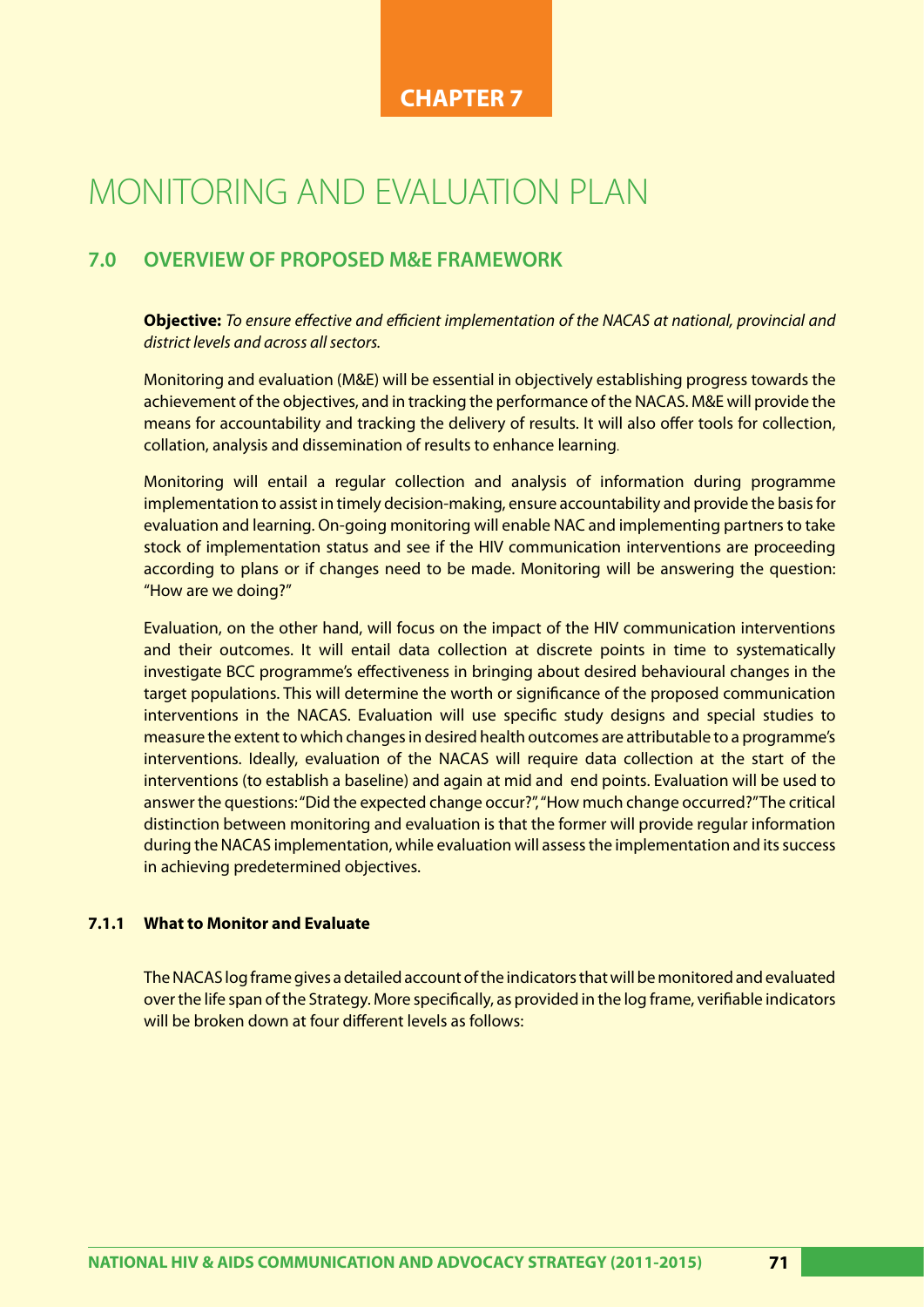| Activity: The specific indicators that will guide the measurement and monitoring of activities will be spelt out in<br>the detailed communication strategy for each campaign or BCC programme developed.                                                                                                                                                                |
|-------------------------------------------------------------------------------------------------------------------------------------------------------------------------------------------------------------------------------------------------------------------------------------------------------------------------------------------------------------------------|
| Output: The following are some of the parameters that will guide monitoring and measurement of success of com-<br>munications and advocacy outputs:                                                                                                                                                                                                                     |
| $\checkmark$ Number of communication and advocacy materials produced, by type, during the period of the strategy;                                                                                                                                                                                                                                                       |
| √ Number of planned events that will have taken place; and,                                                                                                                                                                                                                                                                                                             |
| $\checkmark$ Number of beneficiaries to the numerous planned interventions.                                                                                                                                                                                                                                                                                             |
| Outcome: To a large extent, the NACAS will monitor the communication and behavioural outcomes of the NASF<br>2011-2015. The outcome results of the NASF 2011-2015 will provide the necessary indictors to be monitored as<br>the communication strategy will be contributing towards the achievements the NASF strategic objectives.                                    |
| Some of the parameters that will guide monitoring and measurement of success of communications and advocacy<br>outcomes include:                                                                                                                                                                                                                                        |
| √ Percentage of the target audience who correctly understand and internalize HIV and AIDS messages;                                                                                                                                                                                                                                                                     |
| √ Percentage of the target audience who express positive attitudes and beliefs consistent with the HIV and AIDS<br>messages and advocacy efforts;                                                                                                                                                                                                                       |
| $\checkmark$ Percentage of the target audiences who report having taken action or changed their behaviours as required in<br>the strategy; and,                                                                                                                                                                                                                         |
| √ Number of policies, laws and strategies developed and adopted.                                                                                                                                                                                                                                                                                                        |
| Impact: The proposed indicators at the level of the NASF goal will help to monitor and measure the extent to<br>which the Zambian population will have been informed, engaged and empowered and positively participating in the<br>national agenda in prevention; treatment, care and support; impact mitigation; and, national response management<br>and coordination |
| and the Theorem and the transformation of the contraction of the contract of the contract of the contract of                                                                                                                                                                                                                                                            |

It is important to The communication initiatives and strategies fall in one of two categories: behavioural-change initiatives and social-change initiatives. Indicators designed to measure behaviour change initiatives will focus on identifying whether messages change individual, family, community and institutional behaviours. Indicators that measure social-changes will focus on establishing whether people have been inspired to make social changes through community dialogue and collective action.

Communication health campaigns, will be tracked by keeping a record of their products and basic processes or key characteristics. The products will be monitored and disaggregated by the following:

- • Health topic
- Primary and secondary audiences
- • Location and scale of implementation
- Communication channels used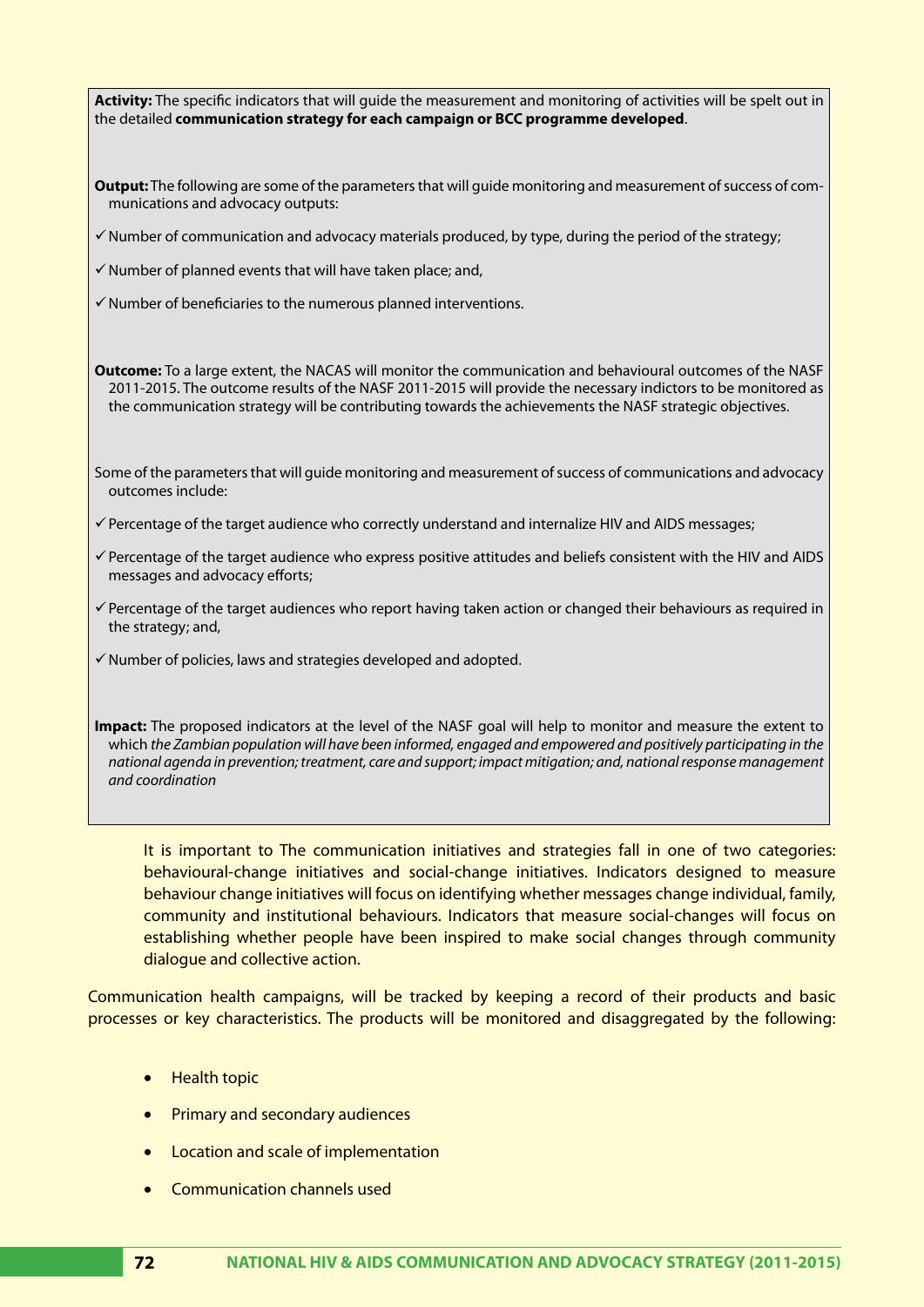- Length of implementation per activity
- Whether a campaign was developed based on existing evidence and/or formative research
- Whether a campaign was monitored and/or evaluated

### **7.1.2 Proposed Monitoring and Evaluation Model**

**Understanding the differences, issues, synergies and scope of HIV and AIDS in the development context is fundamental to designing monitoring and evaluation approaches. Assessing the effectiveness and efficiency of the BCC interventions will require multi-stakeholder planning and engagement. The proposed participatory monitoring model in the national HIV/AIDS/STI/TB M&E Plan 2011-2015, emphasizes an all-inclusive approach in HIV and AIDS communication planning and decision-making processes, hence the need for continuous consultations and feedback in measuring the different levels of behaviour change processes. This implies that at various stages of the monitoring and evaluation cycle different approaches and categories of stakeholders will be employed/ involved in planning and decision making processes.** 

# **7.2 MONITORING OF BCC PROGRAMMES**

### **7.2.1. Broadcast Media**

It is important to monitor whether broadcast media, such as radio and television programmes (e.g., spots and dramas), are being aired on the agreed days and times.

Output indicators related to the implementation of broadcast media should be collected and tracked, such as:

- • # of radio spots aired per day/week/month
- $#$  of radio drama episodes aired per day/week/month
- # of TV spots aired per day/week/month
- # of TV drama episodes aired per day/week/month

These indicators will be used to estimate the percentage of spots or drama episodes that were implemented according to plan. To collect this information, a media monitoring company could be contracted to track the broadcasts; however, this option may be too expensive. An alternative approach will be to engage members of the community to monitor the broadcasts by providing them with a simple tool, such as a "monitoring calendar", to record the days and times the programme is aired. It will also be more feasible to conduct random spot checks of the broadcasts.

### **7.2.2. Small Media**

The implementation of small media (or local media such as posters, pamphlets, dramas, and puppet shows) can be monitored by:

*i. Conducting observations* during random visits or spot checks to the field, to verify that the activities are indeed being implemented as intended. A simple observation checklist can be used to guide the visits and obtain the required information needed for monitoring. The frequency and location of the visits will be determined based on each particular campaign.

*ii. Routine tracking of implementation output indicators*. It is important to agree with campaign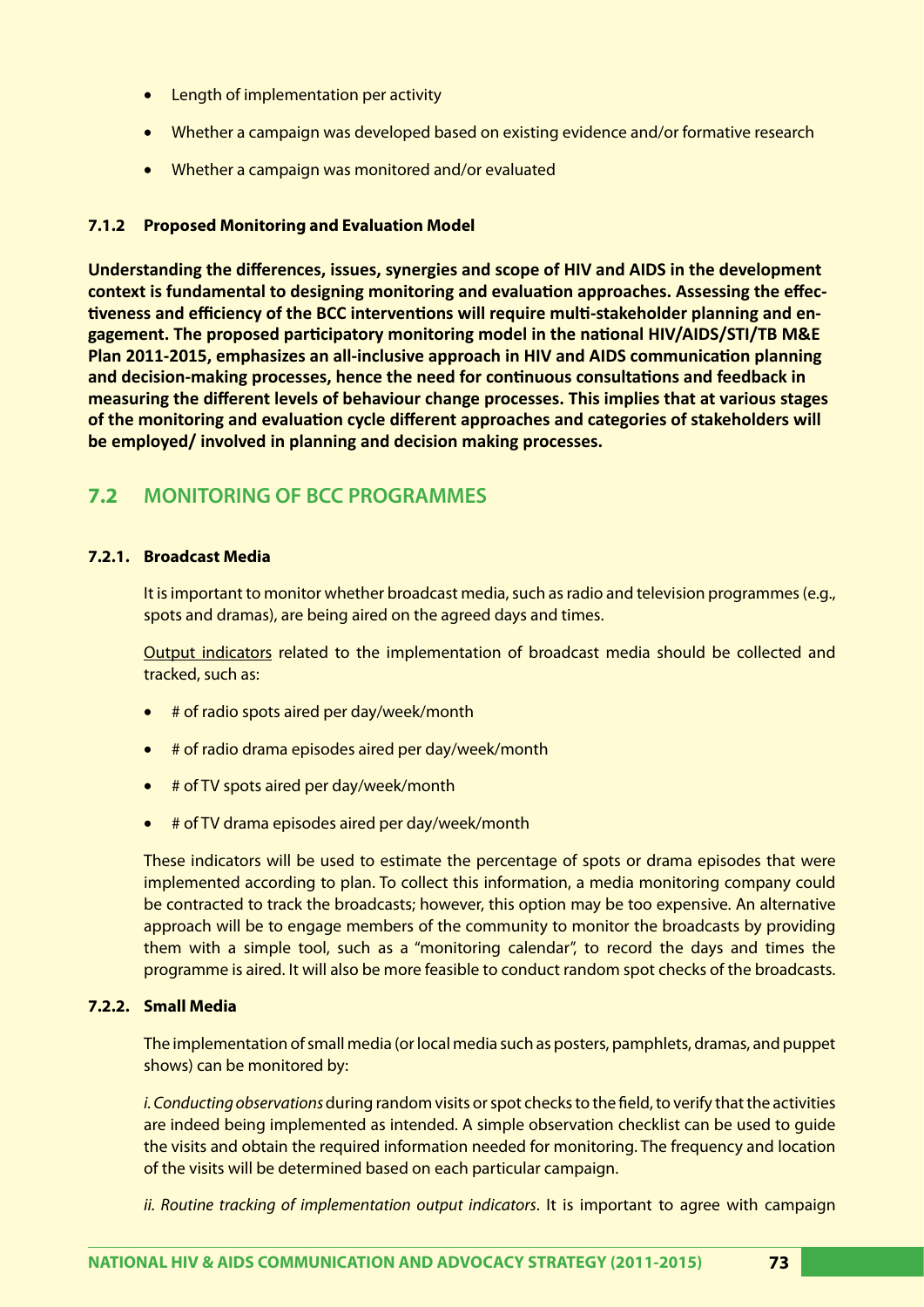implementers from the beginning, which implementation output indicators will be collected and tracked routinely and by whom. Accordingly, tools for collecting and recording the information will need to be developed. Updates on the indicators should be provided in frequent progress reports (usually monthly), and can be stored in a tracking database and analysed. Descriptive qualitative information about the implementation of the campaign, including reasons why it may not have occurred as intended, should also be included in the reports.

Output indicators related to the implementation of small media should be collected and tracked, such as:

- # of materials distributed
- # of posters placed
- # of mobilization events conducted
- **there** inserts

# **7.3 MONITORING OF CAMPAIGN REACH**

### **7.3.1 Broadcast Media**

To examine the reach of broadcast media, the implementation of rapid surveys using the Lot Quality Assurance Sampling (LQAS) methodology is recommended. Through these rapid surveys, it is possible to estimate the proportion of the audience that has been exposed to a specific radio or television programme, by sub-areas of interest (such as specific districts or urban versus rural).

There are three key reach, or exposure, indicators that should be measured by rapid surveys:

- • % of audience who recall (spontaneous and aided/prompted) hearing or seeing a specific campaign;
- • % of audience who recall a specific component/characteristic (spontaneous and aided/ prompted), such as main character, event, jingle, logo, etc. of campaign; and,
- • % of audience who recall hearing (spontaneous and aided/prompted) or seeing a specific health message of the campaign.

The rapid surveys can also be used to examine the audience's attitudes towards the campaign. It is recommended that the rapid surveys be conducted a month after the launching of the radio or television component of a campaign, so that the reach of the campaign can be ascertained early on and modification to the media plan or other aspects can be made as necessary. If information on reach is desired at other times during implementation, the rapid survey methodology can be implemented again.

### *LQAS Sampling Methodology*

Sampling is the process of selecting a group of individuals from a population of interest so that by studying the sample we can generalize our results back to the population from which they were chosen. The two sampling methods most frequently used for rapid surveys are: two-stage cluster sampling and LQAS. The main reason for choosing LQAS is that if one needs information for subareas, such as districts, rural vs. urban, or programme catchment areas, it can be easily obtained. Since the reach of the campaigns may vary by different sub-areas, it will be important to report results by these different areas.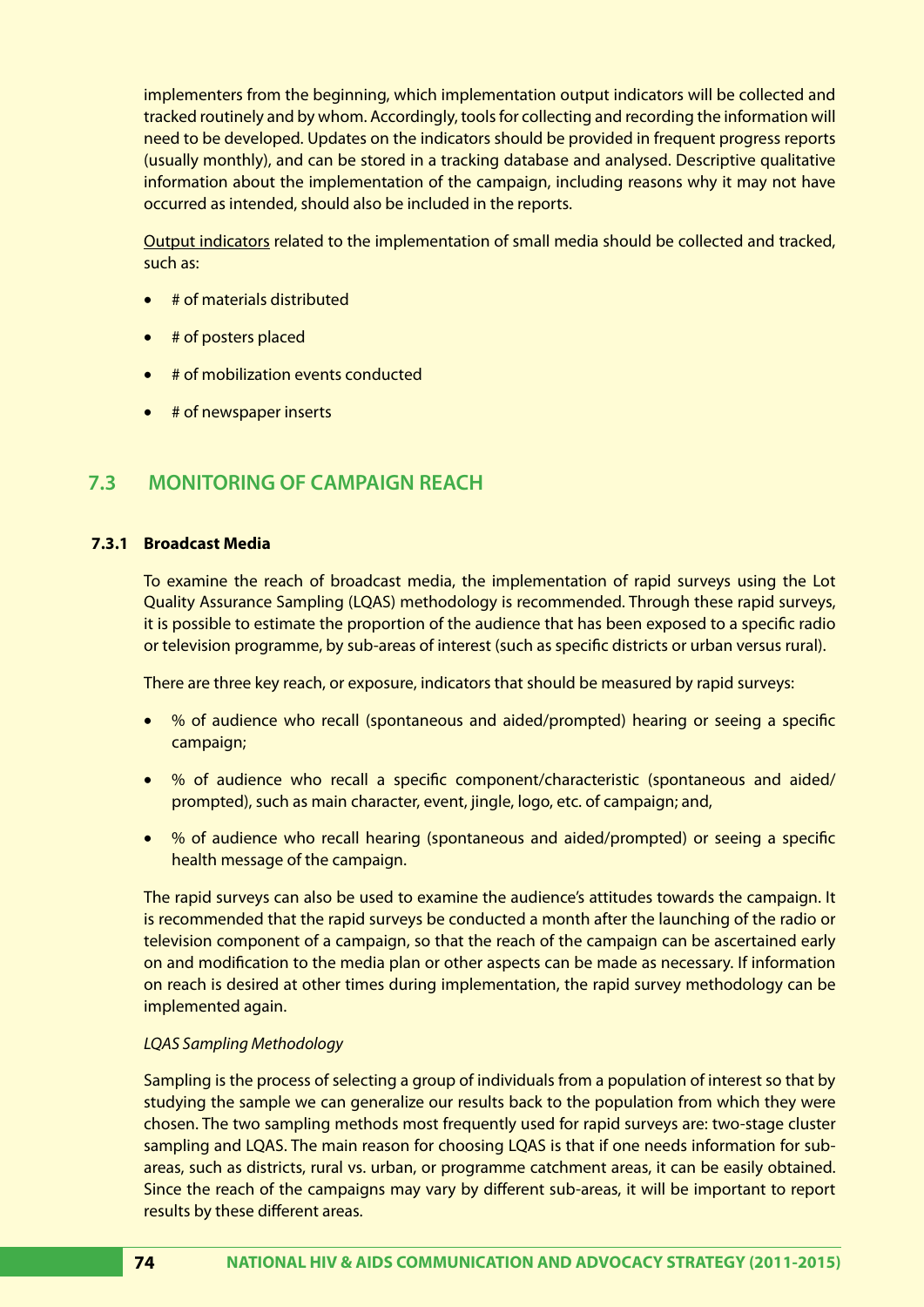In LQAS, a random sample of 19 households (or other unit of analysis as appropriate such as villages, health centres, or schools.) is taken per "supervision area" of a programme. A sample size of 19 provides an adequate level of information for making management decisions; at least 92% of the time, it identifies whether a coverage benchmark has been reached or not.

The rapid surveys will not be nationally representative, but will provide representative information for key regions or specific targeted areas (e.g. urban vs. rural or specific communities). For each campaign, it will be important to decide for which areas information will be needed so that the sample is stratified accordingly.

### **7.3.2 Small Media**

The reach of small media activities can also be monitored through *rapid surveys* (using the LQAS methodology). This method is appropriate if small media activities are implemented with the aim of reaching an entire local population that is too large to count, and if knowing the exact number of people reached is not necessary. The rapid surveys will provide the *percentage* of the local population that was reached or exposed to a particular activity.

Most small media are measured using output indicators, e.g.: # of audience members who participated in "X" community activities. These indicators are appropriate for specific community activities that enable the counting of participation. Some other indicators will include:

- • # individuals reached through IPC activities
- # of community members present at health festival
- # of youth who participated in drama club
- $#$  of targeted population reached with individual and/or small group level (HIV) preventive interventions that are based on evidence and/or meet the minimum standards required
- # of targeted population reached with individual and/or small group level preventive interventions that are primarily focused on abstinence and/or being faithful, and are based on evidence and/or meet the minimum standards required.

# **7.4 EVALUATING BCC PROGRAMMES**

Evaluation indicators can be separated into outcome and impact indicators. Outcome indicators measure changes in knowledge, attitudes, and behaviours in the audience, while impact indicators determine impact on health status (e.g., HIV prevalence and mortality). Impact evaluations require special studies with wide coverage as mentioned above.

Observable changes in behaviour, as specified in the behaviour change objectives, are a final programme outcome. Such changes are generally preceded by intermediate changes, or precursors to behaviour change, which may include: knowledge, attitudes, interpersonal communication, selfefficacy, and intention. BCC outcome indicators should include both intermediate and long-term outcomes. This is because the intermediate ones may be impacted first and if changes are shown in them, evidence of some impact is provided.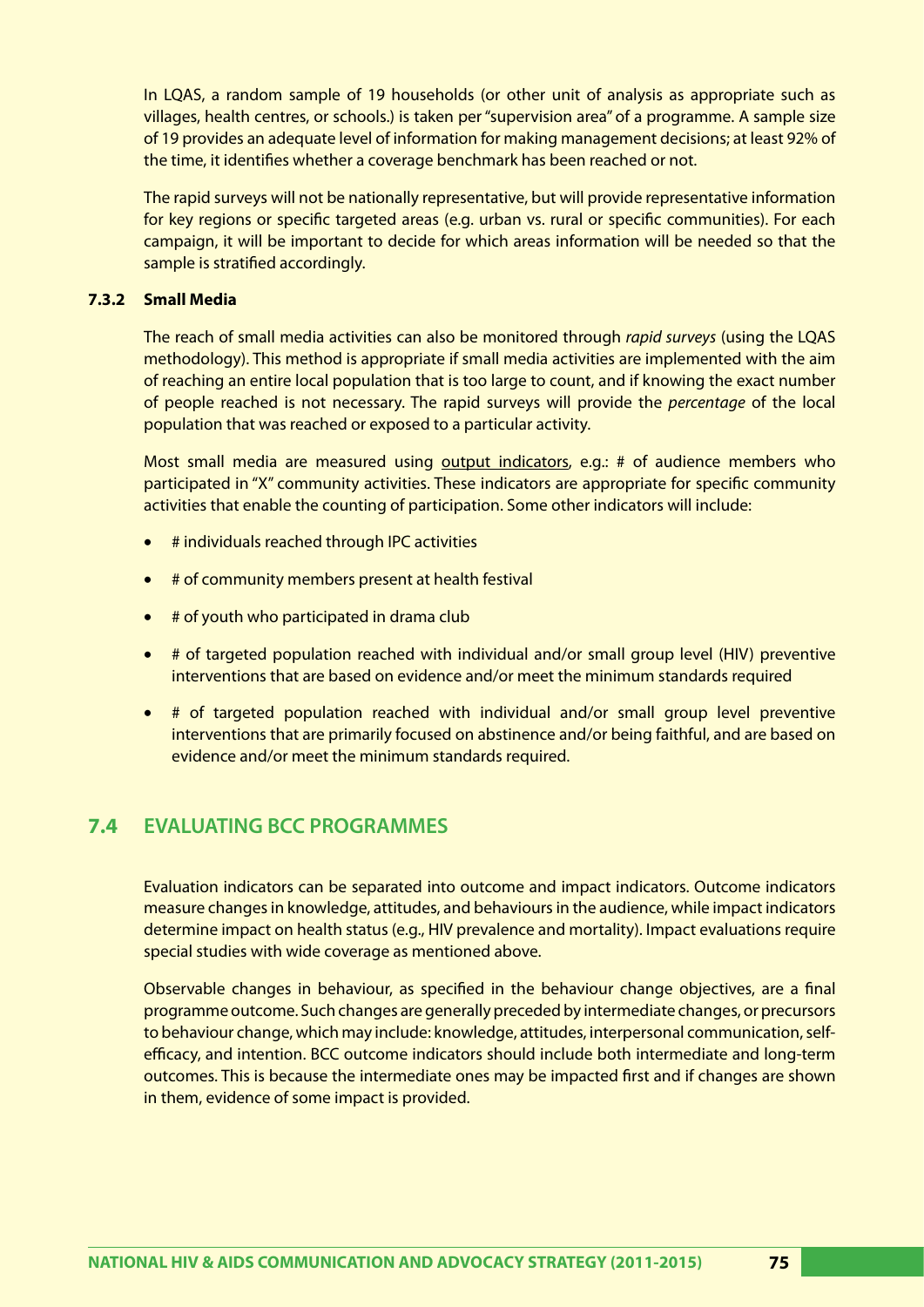### **7.4.1 INTERMEDIATE AND LONG TERM OUTCOME INDICATORS**

*Intermediate Outcome Indicators: Knowledge, Attitudes and Intentions* 

- % of young people who both correctly identify ways of preventing the sexual transmission of HIV and who reject major misconceptions about HIV transmission
- % of males and females expressing accepting attitudes towards PLHIV
- • % youth intending to maintain their abstinence
- % of population who intend to seek HCT

### *Long-term outcome indicators: Behaviour*

- Median age at first sexual encounter among young men and women ages 15-24
- % of women and men aged 15-49 who had sex with more than one partner in the last 12 months
- • % of women and men aged 15-49 who received HIV test results in the last 12 months

# **7.5 REPORTING AND MONITORING AND EVALUATIONS TOOLS**

Routine data collection will need to be incorporated in the established National AIDS Council Activity Reporting System (NARF). Data collected using the NARF and periodical reports, such as the Joint Annual Programme Reviews (JAPR) report, will mostly be at output results level. Such data will be collected quarterly and annually respectively.

Outcome data will be collected using established evaluation methodologies, such as the Sexual Behaviour Survey (SBS), the Zambia Demographic Health Surveys(ZDHS), Mid-term review of the NASF, and special surveys which may be designed to provide indicators that may not be collected using the already existing systems. This data will be collected periodically at specified intervals.

Further, monitoring data related to the inputs, processes and outputs (implementation and reach) of the campaigns will be stored and tracked in a campaign tracking database to be developed. The database will be at NAC and linked to the database at the Ministry of Health. Standardised tools for measuring campaigns will be developed.

### **7.6 FEEDBACK MECHANISMS**

The feedback mechanisms, especially at routine (output) level, will need to be enhanced to include the data sources at district and community levels. Currently the feedback mechanisms at national level are very well established. This is evident from the preparation of periodical reports such as the Joint Annual Programme Reviews (JAPR), Mid-term NASF/Programme Reviews, UNGASS reporting and such similar national reports. The feedback loops at district and community levels have remained the weakest links.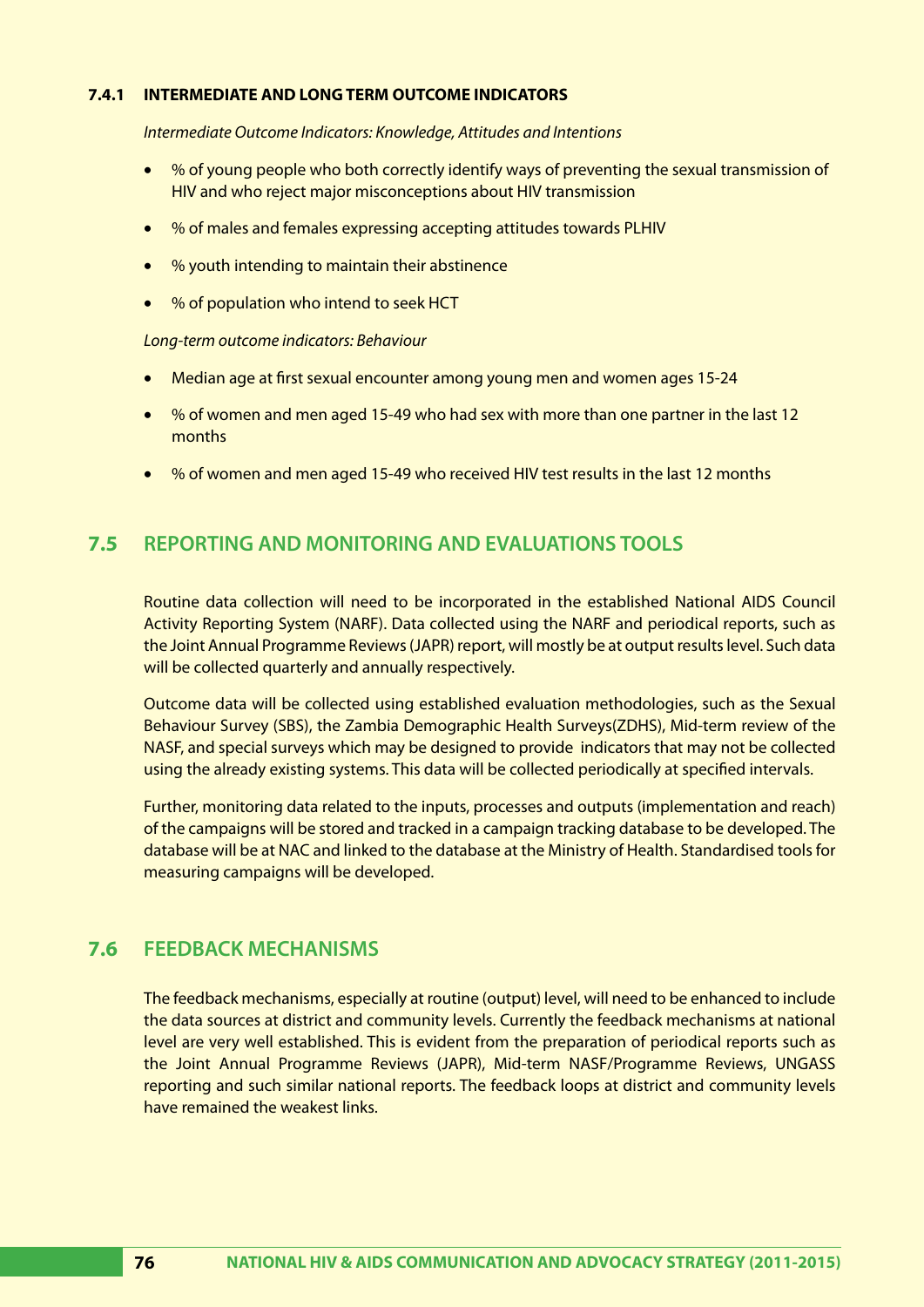## 8.0 CONCLUSION

Whereas this NACAS has provided a broad framework for undertaking communication and advocacy interventions with the support of implementing partners, its success will depend on a host of other factors. For instance, clear understanding of the underlying social, cultural, political and economic conditions in the target communities will be a major precondition. This is particularly critical for interventions in HIV and AIDS. Any actor working in HIV/AIDS must examine closely the communities where they work, and be aware of the rich social, cultural and economic diversity within Zambia. Relationships between communities, traditional leadership, district and provincial administrations, the national government and the world beyond must also be examined. The analysis should identify the strengths and weaknesses of targeted vulnerable groups, and of powerful groups whose opinions and attitudes influence social values and behaviours, and control opportunity or entry points for communication interventions within the local context. It is hoped that this NACAS will guide all organisations and individuals who wish to be involved in the fight against HIV and AIDS and ensure that appropriate and strategic communication interventions are undertaken. The NACAS may also serve as a guide, in the development of micro or sector-wide HIV and AIDS communication and advocacy strategies.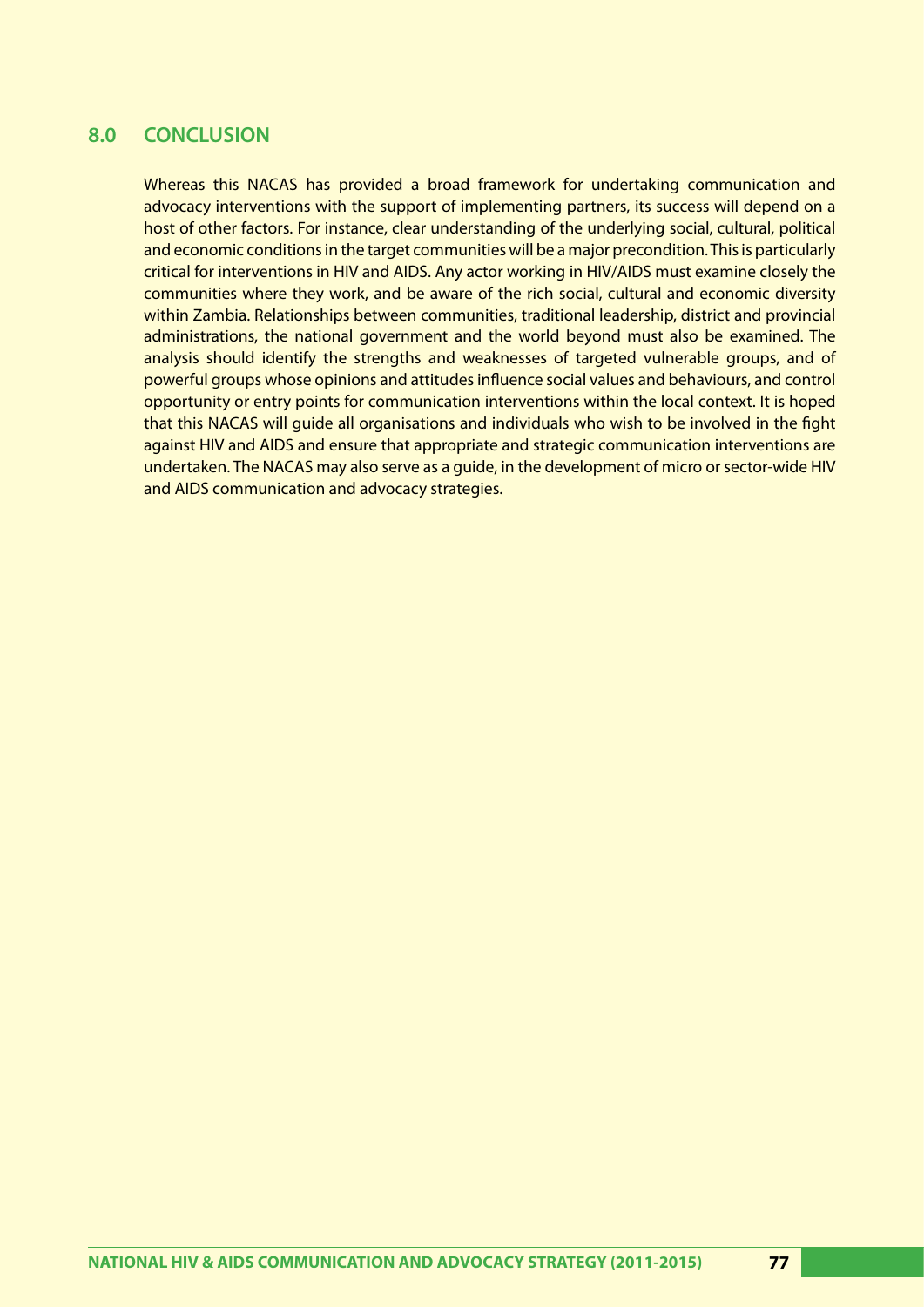### **9.0 REFERENCES**

- 1. Chirambo, Kondwani (2008): *The Political Cost of HIV/AIDS: an Overview*. Idasa.
- 2. Barnett T. And Whiteside A. (2002): *HIV/AIDS in the Twenty First Century: Disease and Globalisation.*  New York: Palgrave MacMillan.
- 3. Family Health International (2002). *Behaviour Change Communication for HI/AIDS: A Strategic Framework.*
- 4. Joint United Nations Programme on HIV/AIDS (1999). *Handbook for Legislators on*
- *5. HIV/AIDS, Law and Human Rights Action to Combat HIV/AIDS in View of its*
- *6. Devastating Human, Economic and Social Impact*. Geneva.
- 7. Joint United Nations Programme on HIV/AIDS (no date). *Mainstreaming HIV and AIDS in sectors & programmes: An implementation guide for National Responses*.
- 8. Joint United Nations Programme on HIV/AIDS (UNAIDS, 2009). *Status of HIV/AIDS pandemic: sub-Saharan Africa.* Geneva.
- *9. Mbozi, P (2010): Leadership in HIV and AIDS in Zambia: A Situation Analysis of Public Perceptions of the Role of Parliament in National Response to HIV/AIDS: the case of CAPAH-Z and the Zambian Media.* Lusaka, SHARe.
- 10. National HIV/AIDS/STI/TB Council (NAC). *Briefing Notes on National HIV Prevention Presented to the HIV convention conference, 5-6th OCTOBER, 2009*. Mulungushi International Conference Centre, Lusaka.
- 11. National AIDS Council (2010): *NAC Strategic Plan (2011-2015).*
- 12. National AIDS Council (2010): *National HIV/AIDS/STI/TB Strategic Framework.*
- 13. National AIDS Council (2010): *Zambia Country Report: Monitoring the Declaration and Commitment on HIV and AIDS Declaration of Commitment.*
- 14. National AIDS Council (2009): *Support for the HIV/AIDS Response in Zambia (2009).* Project briefing notes.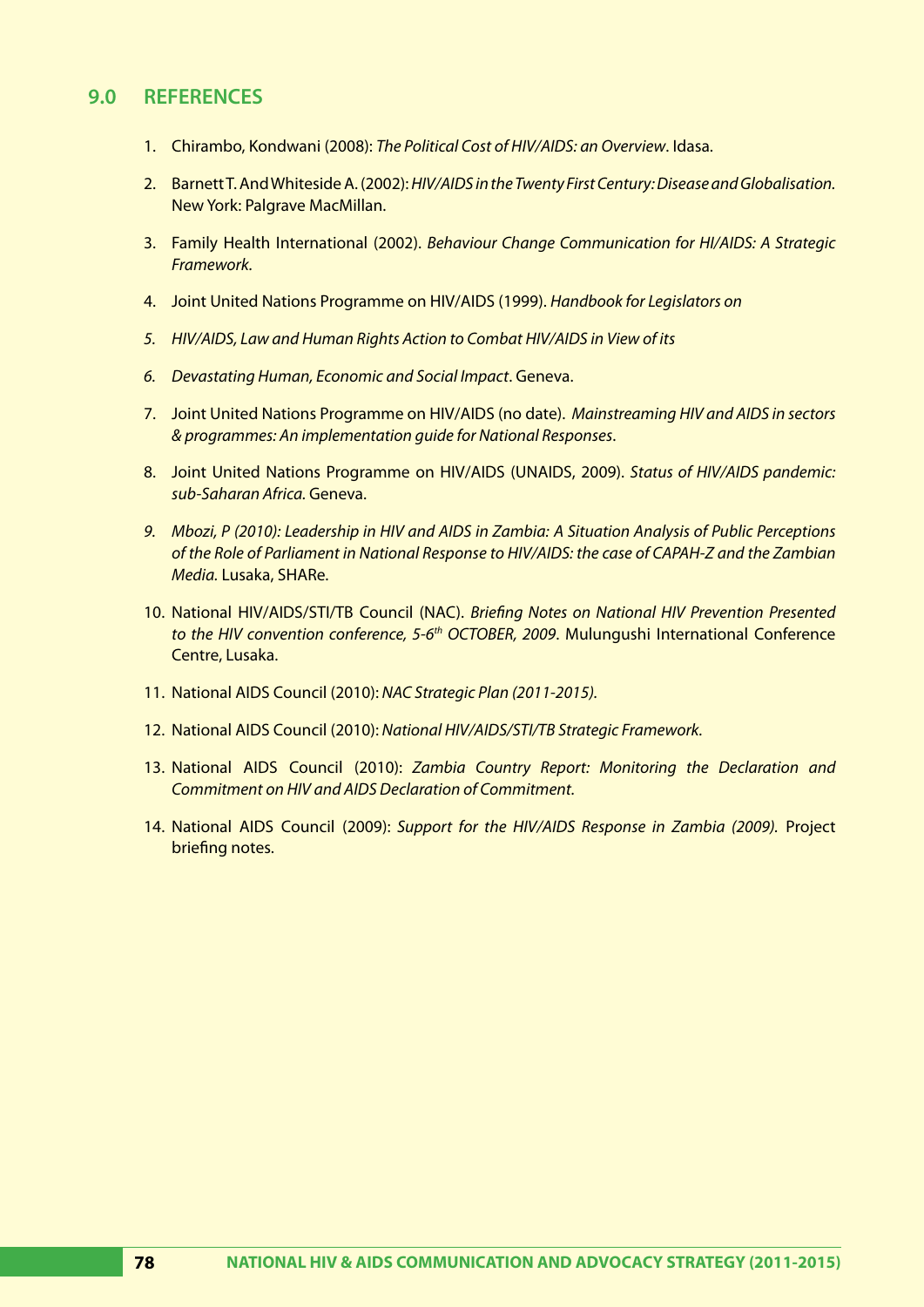# **10.0 APPENDICES**

### **Appendix 1: Concepts and Definitions**

### **Behaviour Change Communication**

Behaviour change communication (BCC) involves the development of tailored messages and approaches to develop, promote and sustain individual, community and societal behaviour change. Cognizance is given to cultural diversity and audience reception and a multi-channel approach is employed. BCC can improve and promote dialogue at community and national levels on a wide range of health issues.

### **Social Marketing**

Social marketing draws on the principles of commercial marketing to bring about behaviour and social change. It is based on the premise that individuals and organizations are willing to exchange resources for perceived benefits, and that commercial techniques can promote healthy behaviour and ideas. The basic components of social marketing include: creating an enticing product, minimizing price, and promoting the product in appropriate ways, through appropriate channels and in appropriate places. The promotion of condoms, in particular by Society for Family Health (SFH), is one good example of social marketing.

### **Health Education**

Health education is designed to improve health literacy, including improving knowledge, and developing life skills conducive to individual and community health. One form of health education known as "edutainment" combines entertainment and education to disseminate information. This can take the form of soap operas, songs, cartoons, comics, theatre and other forms, which carry messages that lead to healthy behaviour. This approach can reach huge numbers and has a rapid impact. The *One Love Kwasila* radio programme is one good example of health education.

### **Health Promotion**

Health promotion enables people to increase their control over, and improve, their health. It is an approach that involves the population as a whole in the context of their everyday lives, rather than focusing on people at risk of specific diseases, and one that is directed towards action on the determinants or causes of health and well-being. Interventions may be topic-focused (for example, sexual health promotion) or arena-focused (for example school-based health education). Health promotion can include policy advocacy, health education and a range of other communication approaches.

### **Policy Advocacy**

Policy advocacy is a strategy to influence policy makers through persuasive communication when they make laws and regulations, distribute resources, and make other decisions that affect peoples' lives. The principal aims of advocacy are to create policies, reform policies, and ensure policies are implemented. A variety of advocacy strategies have been proposed in this Strategy, such as discussing problems directly with policy makers, delivering messages through the media, picketing, or strengthening the ability of local organizations to advocate.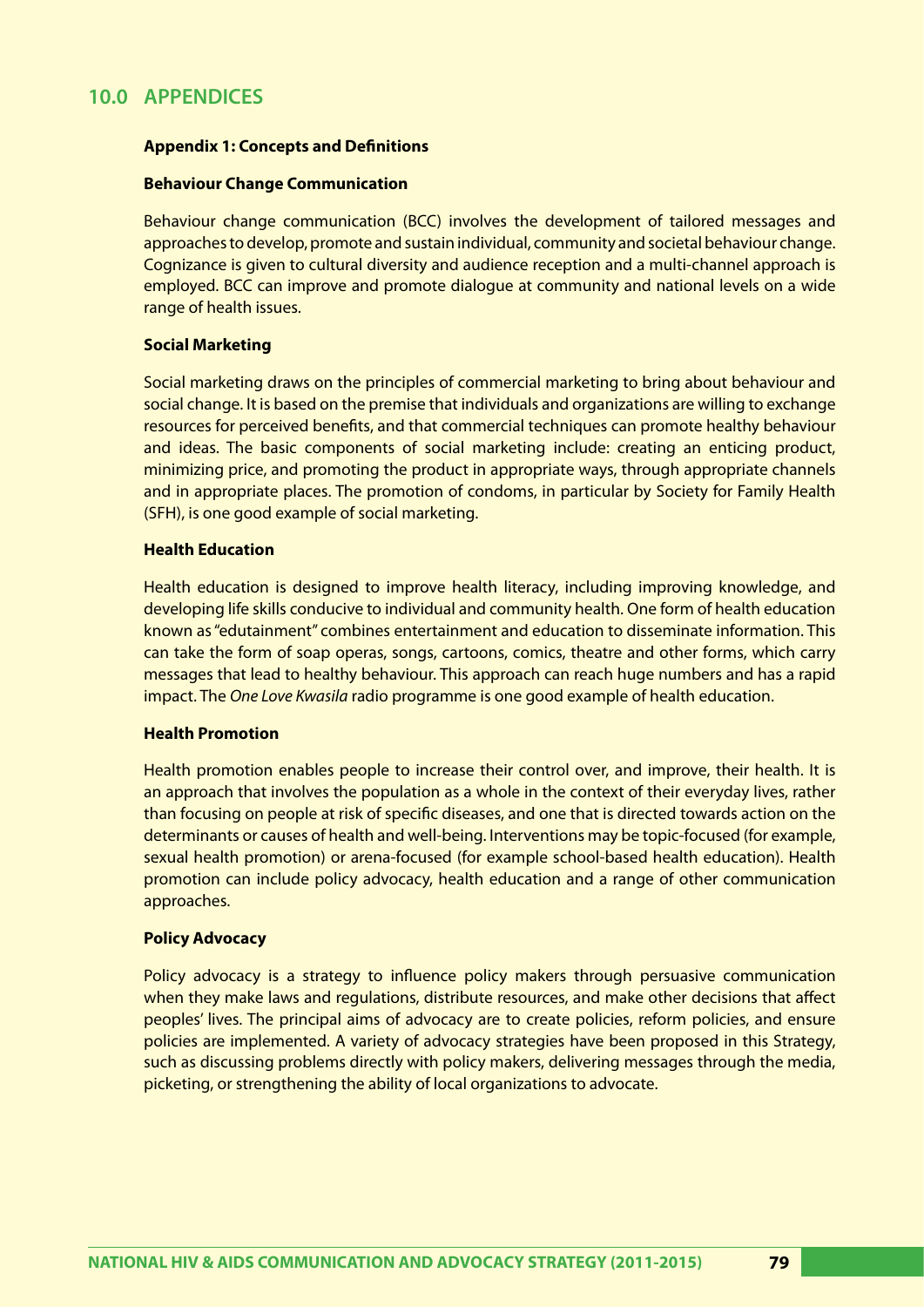### **Participatory Development Communication**

This focuses on facilitating exchange between peers to address health issues. It has a strong capacitybuilding and empowering component, since the participants are responsible for informing and sensitizing their peers. Communication is the means by which individuals within a larger group or organization organise themselves around an issue. They agree that there is a problem; agree on the major causes of the problem; agree to pull their resources together in addressing these causes; and, agree on the major lessons learnt in the process.

A number of tried and tested tools for participatory communication have been proposed in this Strategy.

### **Social Mobilization**

Social mobilization is another example of a participatory method emphasizing political coalitionbuilding and community action. Wide community participation is necessary for members to gain ownership, so that innovations are not seen as externally imposed. Social mobilization is closely interlinked with advocacy. It strengthens advocacy efforts and relates them to social movements and social marketing activities. There is considerable overlap between these approaches and they are best used in combination. Implementing partners that wish to use this method may want to start with the basics – the behaviour that causes risk – using approaches such as behaviour change and health education. These can then be complemented with methods based on social change and participation, which empower communities to make changes for themselves. Such approaches help to create deeper-rooted change, and can avoid the entrenchment of a range of dynamics that could be unsustainable and even create dependency.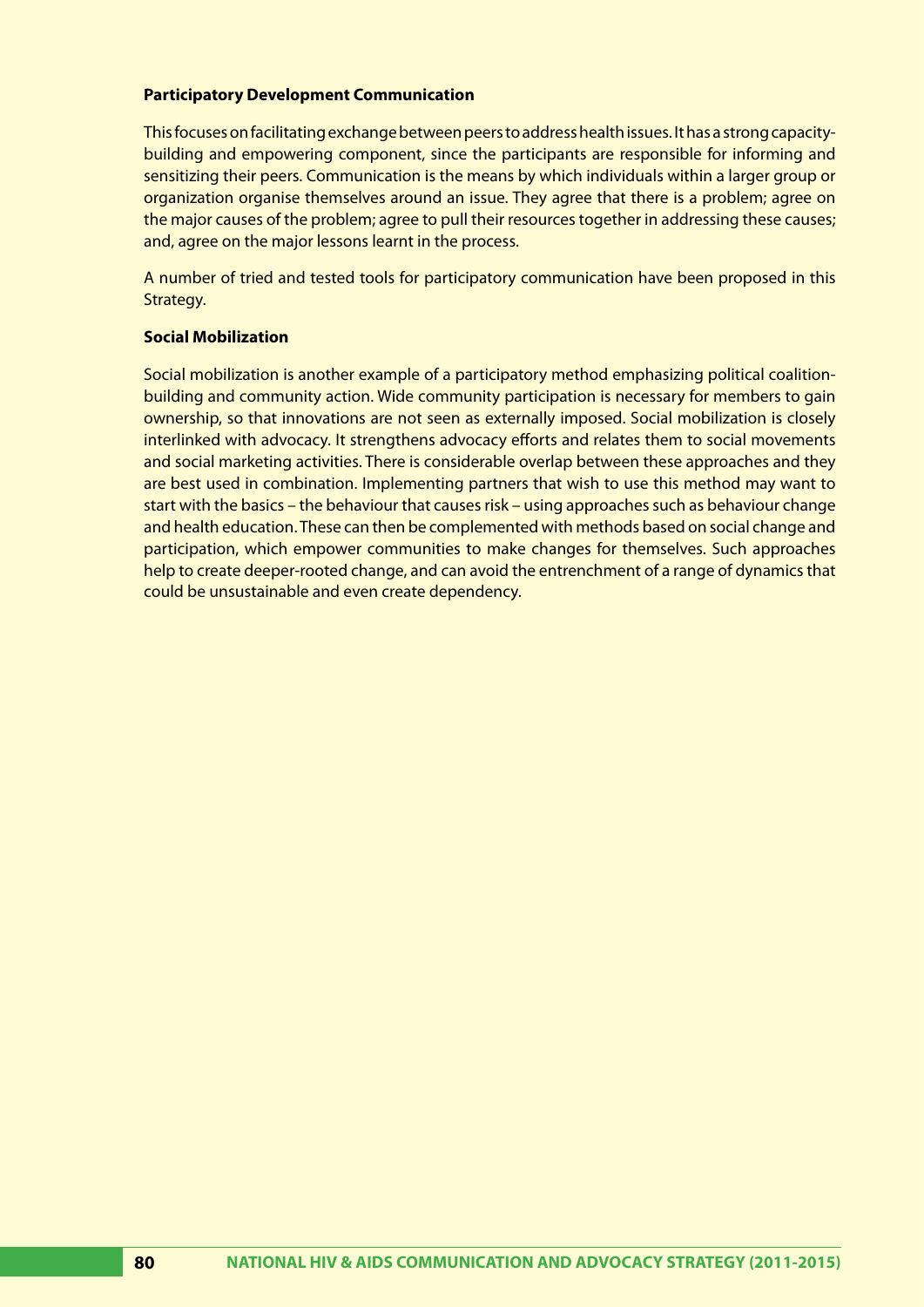| <b>Goal and Objectives</b>                                                                                                                                                                                                                                             | <b>Process Indicators</b>                                                                                                  | <b>Output Indicators</b>                                                                                                     | <b>Outcome Indicators</b>                                                                                                                                                                                                      |
|------------------------------------------------------------------------------------------------------------------------------------------------------------------------------------------------------------------------------------------------------------------------|----------------------------------------------------------------------------------------------------------------------------|------------------------------------------------------------------------------------------------------------------------------|--------------------------------------------------------------------------------------------------------------------------------------------------------------------------------------------------------------------------------|
| <b>Overall Goal:</b>                                                                                                                                                                                                                                                   | information activities undertaken.                                                                                         | order to reduce the annual 40,000.<br>$\equiv$                                                                               | No. of engagement, empowerment and   Increased and intensified prevention   By 2015, the rate of annual new infections has reduced from 82,000 to                                                                              |
| in the National Agenda in Prevention;<br>Mitigation; and, Response Management<br>Treatment, Care and Support; Impact<br>Population that is Informed, Engaged and<br>Empowered and Positively Participating<br>Increased Percentage of the Zambian<br>and Coordination. |                                                                                                                            | to addressing the root causes<br>infections with special attention<br>that sustain high levels of societal<br>vulnerability. | Infants born of HIV positive mothers who are infected has reduced to<br>less than 5%.                                                                                                                                          |
| and uptake of, access to information to<br>to,<br>access<br>Objective 1: To enhance                                                                                                                                                                                    | programmes<br>(mass)<br>produced and aired<br>media<br>$\frac{4}{10}$                                                      | information.                                                                                                                 | Enhanced access to, and uptake of, More people have comprehensive knowledge of HIV: Female and Male<br>aged 15-49 years with comprehensive knowledge of HIV and AIDS has                                                       |
| order to reduce the annual rate of new<br>Support intensification of prevention in                                                                                                                                                                                     | created<br># of digital media outputs<br>$\bullet$                                                                         |                                                                                                                              | increased from 37% in 2007 to 53% in 2013, and to 74% in 2015, and<br>increased from 35% in 2007 for people aged 15-24 years to 51% in 2013                                                                                    |
| HIV infections with special attention to<br>addressing root causes that sustain high<br>levels of societal vulnerability                                                                                                                                               | websites, blogs,<br>and maintained -<br>Dgroup, etc.                                                                       |                                                                                                                              | Fewer persons have multiple and concurrent partnerships: Female and<br>and 70% by 2015.                                                                                                                                        |
|                                                                                                                                                                                                                                                                        | <b>Inication</b><br># of interpersonal commu<br>activities conducted<br>$\bullet$                                          |                                                                                                                              | male aged 15-49 in general population who had concurrent partnerships<br>in the last 12 months reduced from 35% for female and 70% for male in<br>2010 to less than 10% for female and remains that way by 2015, and to        |
|                                                                                                                                                                                                                                                                        | dissemination activities undertaken<br>gathering and<br>#of information<br>$\bullet$                                       |                                                                                                                              | 30% by 2013 for Male and to 20% by 2015.                                                                                                                                                                                       |
|                                                                                                                                                                                                                                                                        | materials and documentation of best<br>management, IEC<br>practices and case studies is done)<br>(knowledge                |                                                                                                                              | Among females aged 15-49, HIV infection is reduced from 16% in 2009 to<br>10% in 2013 and to below 8% by 2015.                                                                                                                 |
|                                                                                                                                                                                                                                                                        | Ieipos bi<br>ă<br># of health promotion<br>marketing activities.<br>$\bullet$                                              |                                                                                                                              | results has increased from 15.4 % in 2008 to 30% in 2013 and 50% by 2015<br>15-49 who ever received an HIV test in the last 12 months and know their<br>More people test for HIV and know their results: female and males aged |
|                                                                                                                                                                                                                                                                        | participatory communication<br>listening<br>activities undertaken (radio<br>clubs and study circles).<br># of<br>$\bullet$ |                                                                                                                              | intercourse: females and males aged 15-49 who had more than one<br>More people consistently and correctly use condoms in their last sex<br>partner in the past 12 months who used a condom during the last sexual              |
|                                                                                                                                                                                                                                                                        | (Facebook,<br># social media utilized<br>Twitter and You-Tube)<br>$\bullet$                                                |                                                                                                                              | 45% for females to 60% for males in 2013 and 55% for females and 70% for<br>intercourse increased from 37% for females and 50% for males in 2007 to<br>males for males by 2015.                                                |
|                                                                                                                                                                                                                                                                        |                                                                                                                            |                                                                                                                              | More males are circumcised by a health professional: males aged 15-49<br>years circumscised increased from 13% in 2007 to 21% in 2013 and 30%<br>by 2015.                                                                      |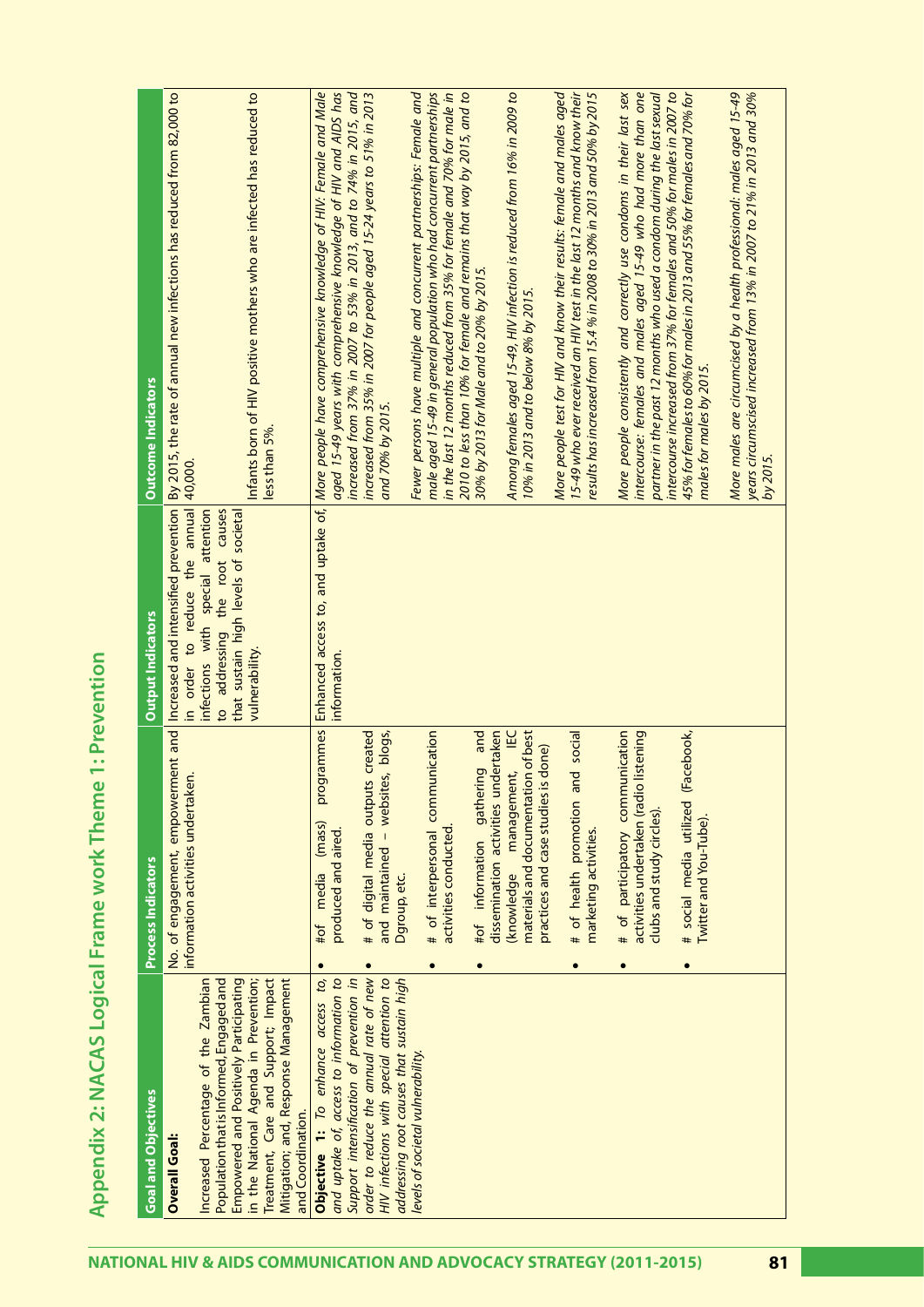| <b>Goal and Objectives</b> | <b>Process Indicators</b> | <b>Output Indicators</b> | <b>Outcome Indicators</b>                                                                                                                                                                                                                                                                                                                                          |
|----------------------------|---------------------------|--------------------------|--------------------------------------------------------------------------------------------------------------------------------------------------------------------------------------------------------------------------------------------------------------------------------------------------------------------------------------------------------------------|
|                            |                           |                          | More HIV positive pregnant females receiving ARVS to reduce risk of<br>transmission to child: HIV positive pregnant females who receive ART to<br>reduce the risk of mother -to- child transmission is increased from 61%<br>(47,175) in 2009 to 85% (72,828) and to 95% (85,655) in 2015.                                                                         |
|                            |                           |                          | More infants born from HIV positive mothers are not infected: infants born<br>to HIV infected mothers who are infected has reduced from 7% in 2009 to<br>5% in 2013 and to less than 2% by 2015                                                                                                                                                                    |
|                            |                           |                          | PLHIV aged 15-49 years who reported having adopted and adhered to<br>atleast two key HIV prevention behaviours in the last twelve has increased<br>X percent by 2015.                                                                                                                                                                                              |
|                            |                           |                          | PLHIV newly tested who reported having disclosed their status to their<br>sexual partners in the last 12months has increased to X by 2015.                                                                                                                                                                                                                         |
|                            |                           |                          | given drugs to reduce the risk of primary infection: People in need on PEP<br>provided with PEP in accordance with national guidelines in the last 12<br>months remains at 100% in 2013 and 2015(disaggregated by exposure):<br>All persons who have been accidentally or forcibly exposed to HIV are<br>(occupational, rape/sexual abuse, other non-occupational) |
|                            |                           |                          | Fewer females and males have STIs: females and males who report having<br>17% in 2013 and to 5% in 2015 and for males from 26% in 2007 to 13% in<br>STIs in the past 12 months has reduced for females from 34% in 2007 to<br>2013 and 5 % in 2015.                                                                                                                |
|                            |                           |                          | assured manner: donated blood units that have been screened for HIV<br>Donated blood units are screened for HIV and other TTIs in a quality<br>and TTIs using national testing guidelines is maintained at 100% between<br>2010 and 2015                                                                                                                           |
|                            |                           |                          |                                                                                                                                                                                                                                                                                                                                                                    |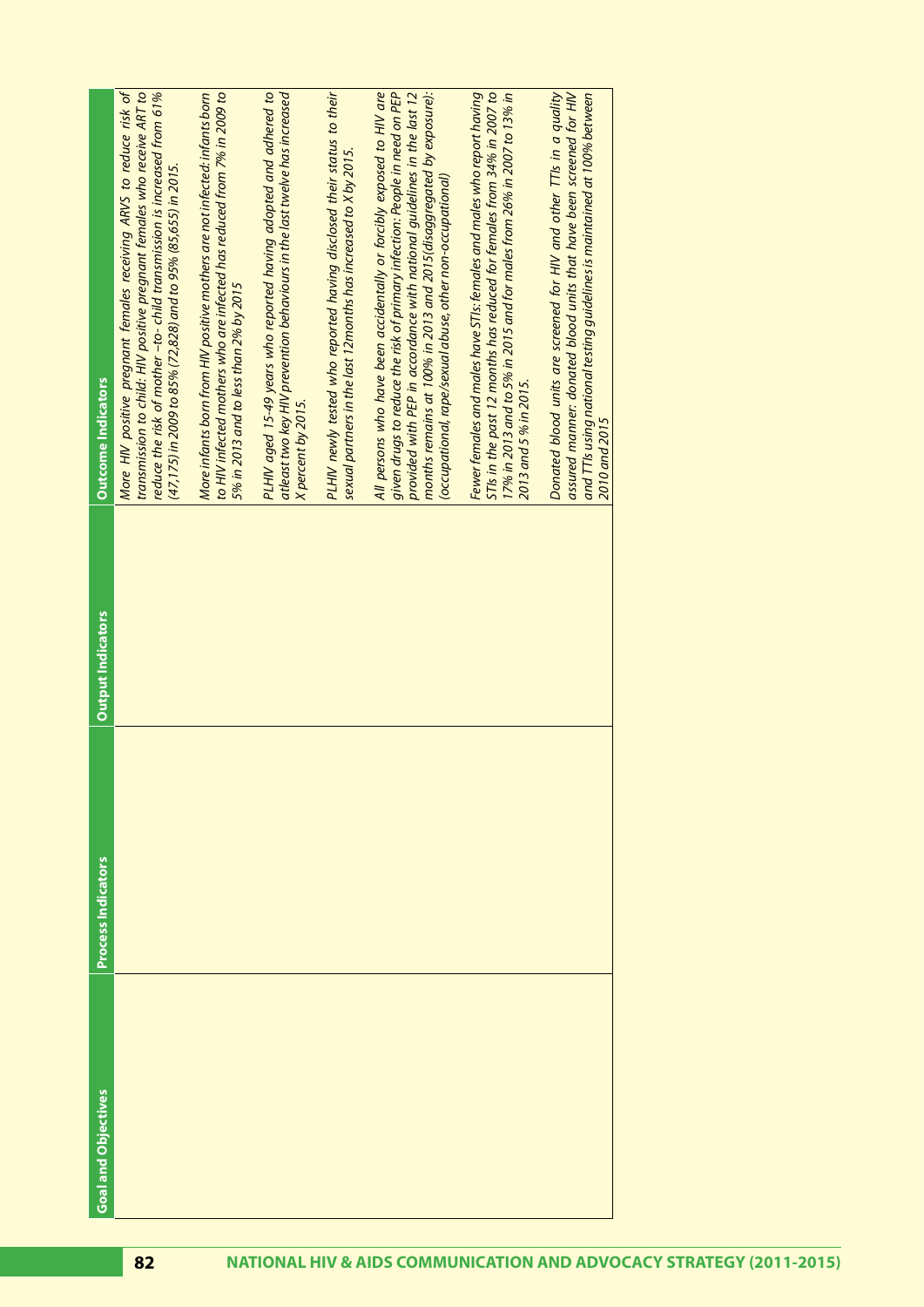| ì                    |  |
|----------------------|--|
|                      |  |
|                      |  |
|                      |  |
|                      |  |
| O                    |  |
|                      |  |
|                      |  |
|                      |  |
|                      |  |
|                      |  |
|                      |  |
|                      |  |
|                      |  |
|                      |  |
|                      |  |
| Care and             |  |
| )<br>3               |  |
|                      |  |
|                      |  |
|                      |  |
|                      |  |
|                      |  |
|                      |  |
|                      |  |
|                      |  |
|                      |  |
|                      |  |
|                      |  |
|                      |  |
|                      |  |
|                      |  |
|                      |  |
|                      |  |
|                      |  |
|                      |  |
|                      |  |
|                      |  |
|                      |  |
|                      |  |
|                      |  |
|                      |  |
|                      |  |
|                      |  |
|                      |  |
|                      |  |
|                      |  |
|                      |  |
| <b>TO TMODIT</b>     |  |
|                      |  |
| l                    |  |
|                      |  |
|                      |  |
|                      |  |
| j                    |  |
| $\tilde{\mathbf{C}}$ |  |
|                      |  |
|                      |  |
| d                    |  |
|                      |  |
|                      |  |
|                      |  |
|                      |  |
|                      |  |
| i                    |  |
|                      |  |

| <b>Goal and Objectives</b>                                                                                                                                                                                                                                                                                                                                           | <b>Process Indicators</b>                                                                                                                                                                                                                                                                                                                                                                                                                                                                                                                                                                                                                                                                       | <b>Output Indicators</b>                                                                                                                                                                                                                                                | <b>Outcome Indicators</b>                                                                                                                                                                                                                                                                                                                                                                                                                                                                                                                                                                                                                                                                                                                                         |
|----------------------------------------------------------------------------------------------------------------------------------------------------------------------------------------------------------------------------------------------------------------------------------------------------------------------------------------------------------------------|-------------------------------------------------------------------------------------------------------------------------------------------------------------------------------------------------------------------------------------------------------------------------------------------------------------------------------------------------------------------------------------------------------------------------------------------------------------------------------------------------------------------------------------------------------------------------------------------------------------------------------------------------------------------------------------------------|-------------------------------------------------------------------------------------------------------------------------------------------------------------------------------------------------------------------------------------------------------------------------|-------------------------------------------------------------------------------------------------------------------------------------------------------------------------------------------------------------------------------------------------------------------------------------------------------------------------------------------------------------------------------------------------------------------------------------------------------------------------------------------------------------------------------------------------------------------------------------------------------------------------------------------------------------------------------------------------------------------------------------------------------------------|
| Positively Participating in the National Agenda<br>Impact Mitigation; and, Response Management<br>that is Informed, Engaged and Empowered and<br>in Prevention; Treatment, Care and Support;<br>Increased Percentage of the Zambian Population<br>and Coordination.<br><b>Overall Goal:</b>                                                                          | empowerment and<br>information activities undertaken.<br>No. of engagement,                                                                                                                                                                                                                                                                                                                                                                                                                                                                                                                                                                                                                     | access to comprehensive and quality<br>treatment, care and support for<br>including services for TB, STIs and<br>their care givers and their families,<br>Accelerated the provision of universal<br>people living with HIV and AIDS,<br>other opportunistic infections. | 36 months after initiation of antiretroviral therapy has<br>More PLHIV live longer: the % of PLHIV who are alive at<br>increased to 85% by 2015.                                                                                                                                                                                                                                                                                                                                                                                                                                                                                                                                                                                                                  |
| living with HIV and AIDS, their care givers<br>and their families, including services for TB,<br>treatment, care and support for people<br>access to information to support<br>acceleration of the provision of universal<br>access to comprehensive and quality<br>Objective 2: To enhance access to, and uptake<br>STIs and other opportunistic infections.<br>oť, | (knowledge management, IEC materials<br>#of media (mass) programmes produced<br>tputs created and<br>and<br>activities undertaken<br>communication<br>communication<br>best practices and<br>- websites, blogs, Dgroup,<br>social<br>listening<br>(Facebook, Twitter<br>gathering<br>and<br>(radio<br>promotion<br>participatory<br>activities undertaken<br># of digital media ou<br>of interpersonal<br>clubs and study circles<br># social media utilized<br>and documentation of<br>marketing activities.<br>case studies is done)<br>activities conducted<br>information<br>dissemination<br>and You-Tube)<br>#of health<br>maintained<br>and aired<br>of<br>#of<br>etc.<br>#<br>$\ddot{}$ | Enhanced access to, and uptake of,<br>information.                                                                                                                                                                                                                      | children (zero to 14) with HIV still live at 12 months after the<br>whose households receive at least one type of free basic<br>initiation of ART increased for adults from 90% in 2010 to<br>98% in 2013 and to 98% in 2015; and increased for children<br>Male and female children 0-17 years orphaned and vulnerable<br>More PLHIV survive longer on ART: Adults (15 and older, and<br>More PLHIV with TB/HIV co-infection are successfully treated:<br>PLHIV with new smear-positive TB who have been successfully<br>external support in the past 30 days increased from 15.7% in<br>treated increased from 41% in 2007 to 60% in 2013 and to 75%<br>from 80% in 2010 to 90% in 2013 and to 95% by 2015.<br>2008 to 25% in 2013 and 50% by 2015.<br>by 2015. |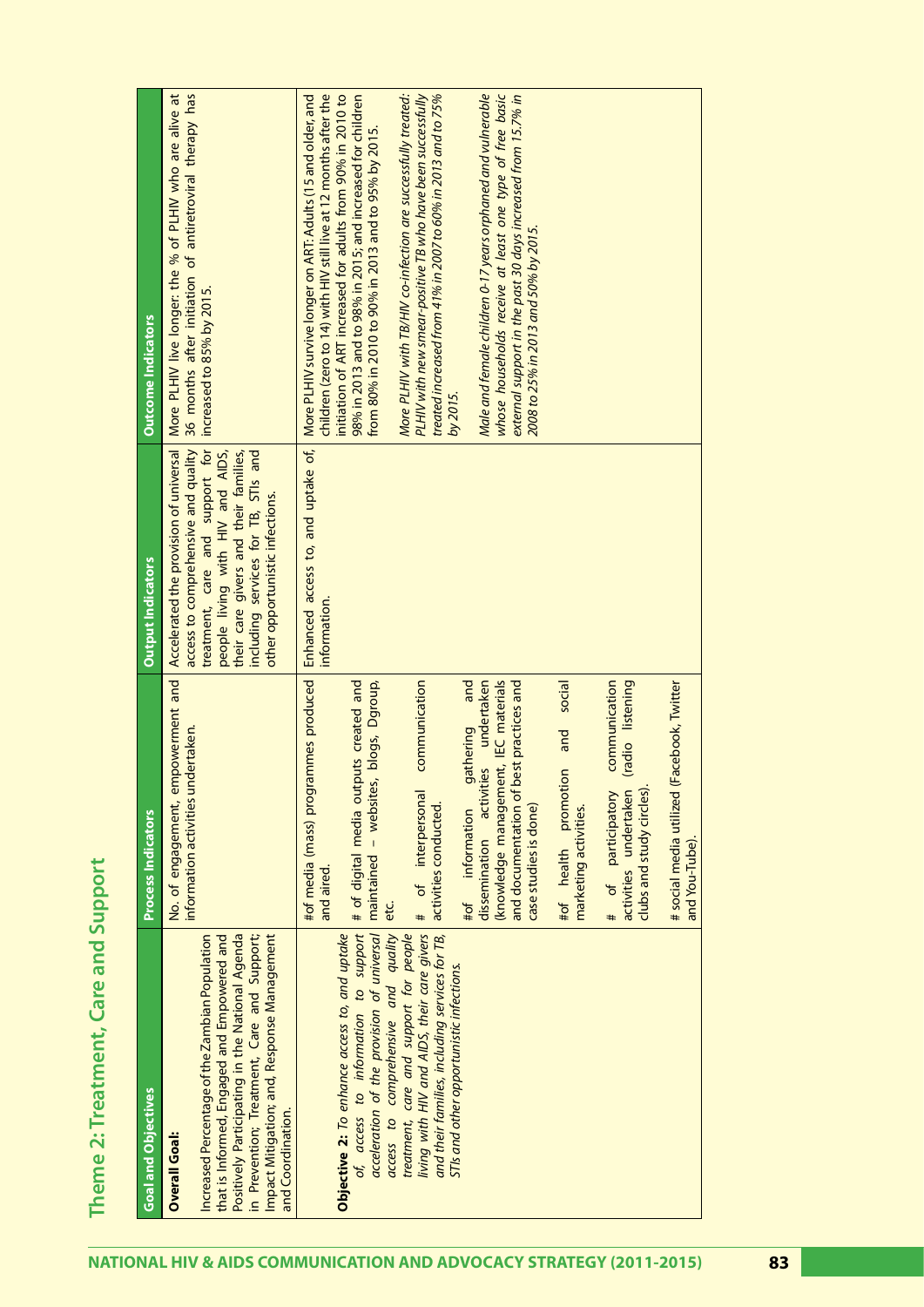| <b>Goal and Objectives</b>                                                                                                                                                                                                            | <b>Process Indicators</b>                                                                                                                                                                                        | <b>Output Indicators</b> | <b>Outcome Indicators</b>                                                                                                                                                                                                                                                                                                                                                              |
|---------------------------------------------------------------------------------------------------------------------------------------------------------------------------------------------------------------------------------------|------------------------------------------------------------------------------------------------------------------------------------------------------------------------------------------------------------------|--------------------------|----------------------------------------------------------------------------------------------------------------------------------------------------------------------------------------------------------------------------------------------------------------------------------------------------------------------------------------------------------------------------------------|
| implementing partners to plan, coordinate and<br>implement communications as a core component<br>Objective 4 To strengthen the capacity of NAC<br>to support their programme goals at the national,<br>regional and community levels. | site training, attachments and exchange<br># of sensitization workshops, in-house on-<br>(decentralized networks and partnerships<br>local<br>and<br>national<br>visits conducted<br>sectoral,<br>created<br>#of |                          | 2010 to 98% in 2013 and to 98% in 2015; and increased for<br>and children (zero to 14) with HIV still live at 12 months<br>More PLHIV survive longer on ART: Adults (15 and older,<br>after the initiation of ART increased for adults from 90% in<br>More PLHIV with TB/HIV co-infection are successfully treated:<br>children from 80% in 2010 to 90% in 2013 and to 95% by<br>2015. |
| mainstreaming of HIV and AIDS at different levels<br>To Foster prioritization and<br>and among different players across the country<br>Objective 5:                                                                                   | # of documentaries (audio, print and<br>video) produced and aired                                                                                                                                                |                          | PLHIV with new smear-positive TB who have been successfully<br>treated increased from 41% in 2007 to 60% in 2013 and to 75%<br>by 2015.                                                                                                                                                                                                                                                |
|                                                                                                                                                                                                                                       | established and<br># of resource centers<br>information is shared                                                                                                                                                |                          | Male and female children 0-17 years orphaned and vulnerable<br>whose households receive at least one type of free basic<br>external support in the past 30 days increased from 15.7% in<br>2008 to 25% in 2013 and 50% by 2015.                                                                                                                                                        |
|                                                                                                                                                                                                                                       | #of networks or coalitions built and social<br>mobilization done                                                                                                                                                 |                          |                                                                                                                                                                                                                                                                                                                                                                                        |
|                                                                                                                                                                                                                                       | # of lobbying activities undertaken                                                                                                                                                                              |                          |                                                                                                                                                                                                                                                                                                                                                                                        |
|                                                                                                                                                                                                                                       | eveloped (policy<br>#of information packs d<br>briefs, dossiers)                                                                                                                                                 |                          |                                                                                                                                                                                                                                                                                                                                                                                        |
|                                                                                                                                                                                                                                       | activities<br>llding<br># of capacity bui<br>undertaken                                                                                                                                                          |                          |                                                                                                                                                                                                                                                                                                                                                                                        |
|                                                                                                                                                                                                                                       | # of sensitization workshops, in-house on-<br>site training, attachments and exchange<br>visits conducted                                                                                                        |                          |                                                                                                                                                                                                                                                                                                                                                                                        |
|                                                                                                                                                                                                                                       | # of media briefs undertaken                                                                                                                                                                                     |                          |                                                                                                                                                                                                                                                                                                                                                                                        |
|                                                                                                                                                                                                                                       | #of incentives for the media offered                                                                                                                                                                             |                          |                                                                                                                                                                                                                                                                                                                                                                                        |
|                                                                                                                                                                                                                                       | desks<br>reporting<br>specialized<br>established<br>$#$ of                                                                                                                                                       |                          |                                                                                                                                                                                                                                                                                                                                                                                        |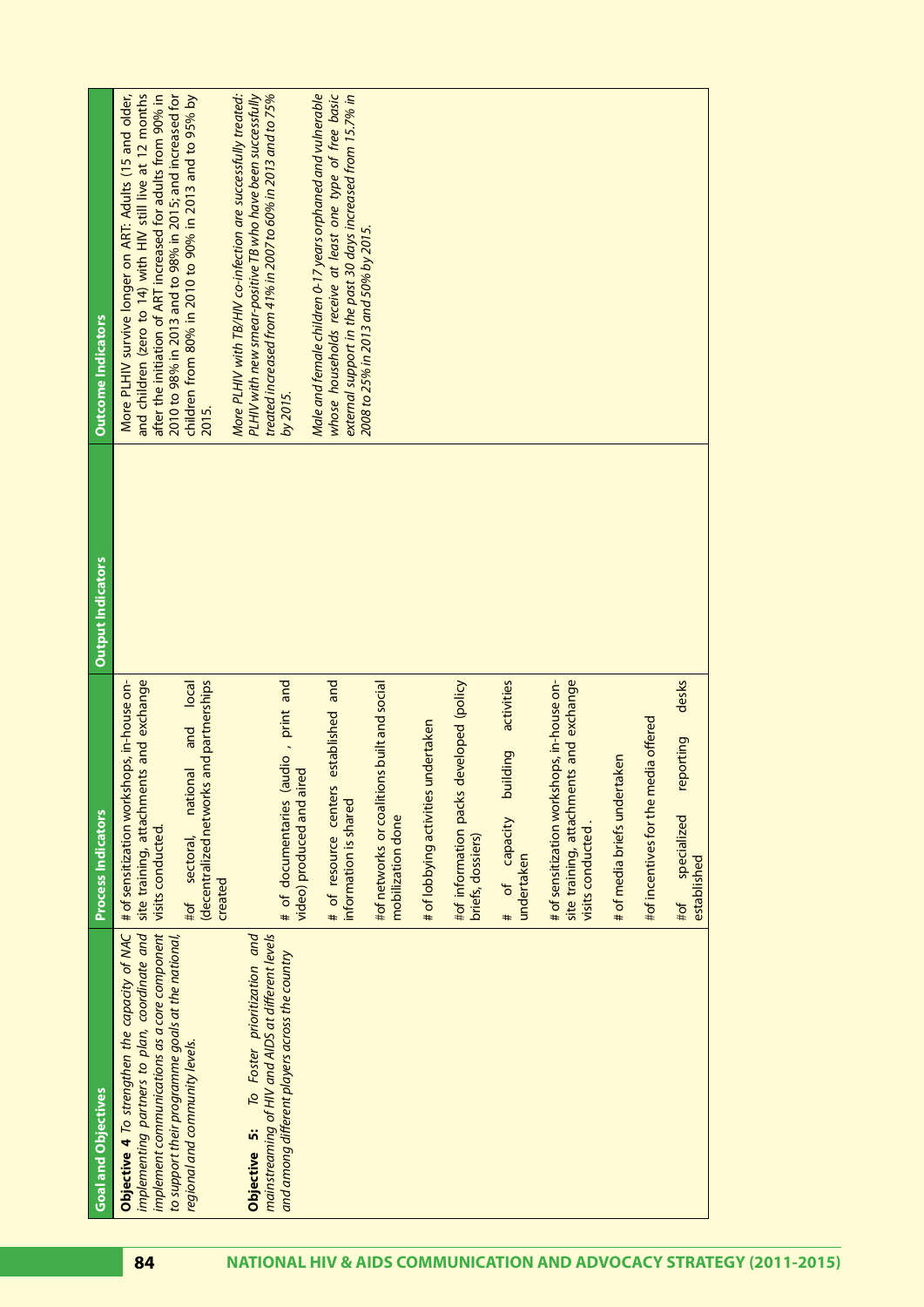| <b>Goal and Objectives</b>                                                                                                                                                                                                                                                                     | <b>Process Indicators</b>                                                                                                                                                       | <b>Output Indicators</b>                                                                                                                                                                                     | <b>Outcome Indicators</b>                                                                                                                                                                                                                                                                                                                                                                 |
|------------------------------------------------------------------------------------------------------------------------------------------------------------------------------------------------------------------------------------------------------------------------------------------------|---------------------------------------------------------------------------------------------------------------------------------------------------------------------------------|--------------------------------------------------------------------------------------------------------------------------------------------------------------------------------------------------------------|-------------------------------------------------------------------------------------------------------------------------------------------------------------------------------------------------------------------------------------------------------------------------------------------------------------------------------------------------------------------------------------------|
| powered and Positively Participating in the<br>lation that is Informed, Engaged and Em-<br>Increased Percentage of the Zambian Popu-<br>National Agenda in Prevention; Treatment,<br>Care and Support; Impact Mitigation; and,<br>Response Management and Coordination<br><b>Overall Goal:</b> | No. of engagement, empowerment and informa-<br>tion activities undertaken.                                                                                                      | socio-economic<br>groups - orphans and vulnerable<br>cially among the most vulnerable<br>impacts of HIV and AIDS espe-<br>children, PLHIV and their caregiv-<br>the<br>ers and families.<br><b>Mitigated</b> | Fewer households are vulnerable: the number of vulner-<br>able households is reduced to 50% by 2015.                                                                                                                                                                                                                                                                                      |
| impacts of HIV and AIDS especially among the<br>Objective 3: To enhance access to, and uptake<br>to Support mitigation of the socio-economic<br>most vulnerable groups – orphans and vulner-<br>of, accurate, adequate and timely information                                                  | #of media (mass) programmes produced and<br># of digital media outputs created and maintained<br>- websites, blogs, Group, etc.<br>aired.                                       | Enhanced access to, and uptake<br>of, information.                                                                                                                                                           | home and in the community: females and males aged 15-59<br>who either have been very sick or who died within the last<br>12 months after being very sick whose households received<br>certain free basic external support to care for them within the<br>last year increased from 41% in 2009 to 50% in 2013 and 60%<br>More people receive comprehensive and quality care at<br>by 2015. |
| able children, PLHIV and their caregivers and<br>families.                                                                                                                                                                                                                                     | unication activities con-<br># of interpersonal commu<br>ducted.                                                                                                                |                                                                                                                                                                                                              | sic external support to care for the child in the last 12 months<br>years whose households received at least one type of free ba-<br>More OVC receive free external basic support: OVC under 18                                                                                                                                                                                           |
|                                                                                                                                                                                                                                                                                                | #of information gathering and dissemination ac-<br>tivities undertaken (knowledge management, IEC<br>materials and documentation of best practices<br>and case studies is done) |                                                                                                                                                                                                              | has increased from 16% in 2009 to 25% in 2013 and to 40%<br>in 2015.                                                                                                                                                                                                                                                                                                                      |
|                                                                                                                                                                                                                                                                                                | social marketing activi-<br>#of health promotion and<br>ties.                                                                                                                   |                                                                                                                                                                                                              |                                                                                                                                                                                                                                                                                                                                                                                           |
|                                                                                                                                                                                                                                                                                                | # of participatory communication activities un-<br>dertaken(radio listening clubs and study circles).                                                                           |                                                                                                                                                                                                              |                                                                                                                                                                                                                                                                                                                                                                                           |
|                                                                                                                                                                                                                                                                                                | # social media utilized (Facebook, Twitter and You-<br>Tube)                                                                                                                    |                                                                                                                                                                                                              |                                                                                                                                                                                                                                                                                                                                                                                           |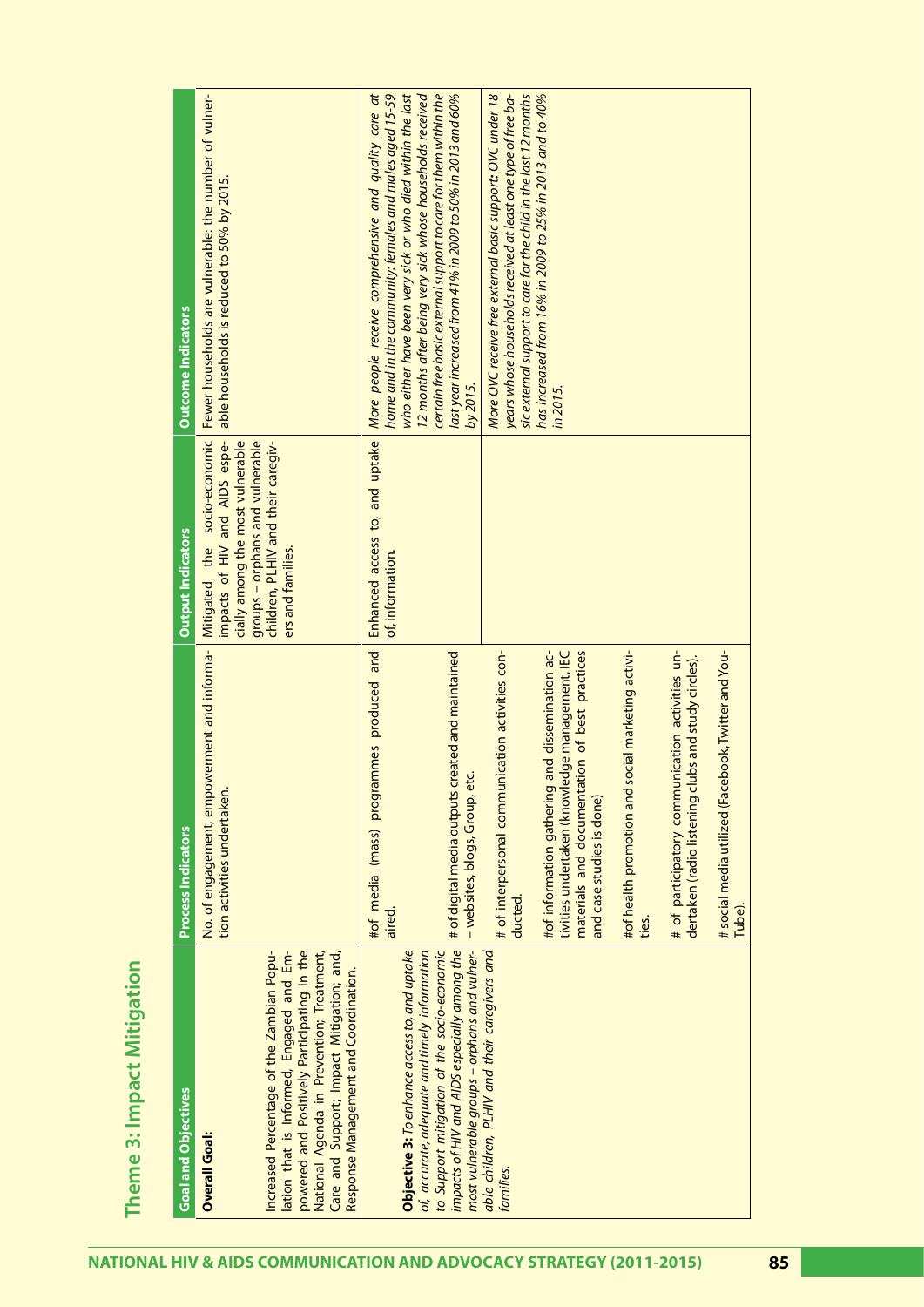Theme 4: National Response Management and Coordination **Theme 4: National Response Management and Coordination**

| <b>Goal and Objectives</b>                                                                                                                                                                                                                                                                                                                                                                                                       | Process Indicators                                                                                                                                                                                                                                                                                                                                                                                                                | <b>Output Indicators</b>                                                                                                                             | <b>Outcome Indicators</b>                                                                                                                                                                                                                                                                                                                                                        |
|----------------------------------------------------------------------------------------------------------------------------------------------------------------------------------------------------------------------------------------------------------------------------------------------------------------------------------------------------------------------------------------------------------------------------------|-----------------------------------------------------------------------------------------------------------------------------------------------------------------------------------------------------------------------------------------------------------------------------------------------------------------------------------------------------------------------------------------------------------------------------------|------------------------------------------------------------------------------------------------------------------------------------------------------|----------------------------------------------------------------------------------------------------------------------------------------------------------------------------------------------------------------------------------------------------------------------------------------------------------------------------------------------------------------------------------|
| Increased Percentage of the Zambian<br>Empowered and Positively Participating in the<br>Care and Support; Impact Mitigation; and,<br>Population that is Informed, Engaged and<br>National Agenda in Prevention; Treatment,<br>Response Management and Coordination.<br><b>Overall Goal:</b>                                                                                                                                      |                                                                                                                                                                                                                                                                                                                                                                                                                                   | implementing organizations<br>and<br>sustainably managed the<br>and<br>HIV and AIDS multi-sectoral<br>coordinating<br>structures<br>response.<br>and | in all the four pillars have increased to 50% by 2013 and 90%<br>Strengthened the capacity   The total NASF service coverage targets that have been met<br>by 2015.                                                                                                                                                                                                              |
| Objective 7: To advocate the enactment and   site training, attachments<br>enforcements of new and relevant laws and<br>and harmonization of existing ones at different<br><b>Objective 6:</b> To Advocate the development of<br>accommodate emerging issues in the pandemic.<br>national and sectoral policies and strategies<br>domestication of international protocols to<br>levels, including in traditional establishments | and exchange visits<br>$rac{1}{2}$<br># of relations (with media, policy makers,<br>programmes produced<br>politicians, etc) building activities undertaken.<br>#of sensitization workshops, in-house<br># of capacity building activities undertaken.<br># of policy advocacy activities undertaken.<br># of advocacy coalitions built<br># of media briefs undertaken<br># of media (mass, digital)<br>conducted.<br>and aired. | being<br>strategies developed.<br>Policies formulated<br>New laws enacted<br>Existing laws<br>National<br>enforced.                                  | 2011 and 2015, the enabling policy and legal environment<br>The enabling policy and legal environment is improved: between<br>and sector   necessary for the implementation of the national multi-sectoral<br>By 2015, NASF financial resource needs that have been<br>response to HIV and AIDS is adequately strengthened.<br>mobilised and used efficiently increased to 100%. |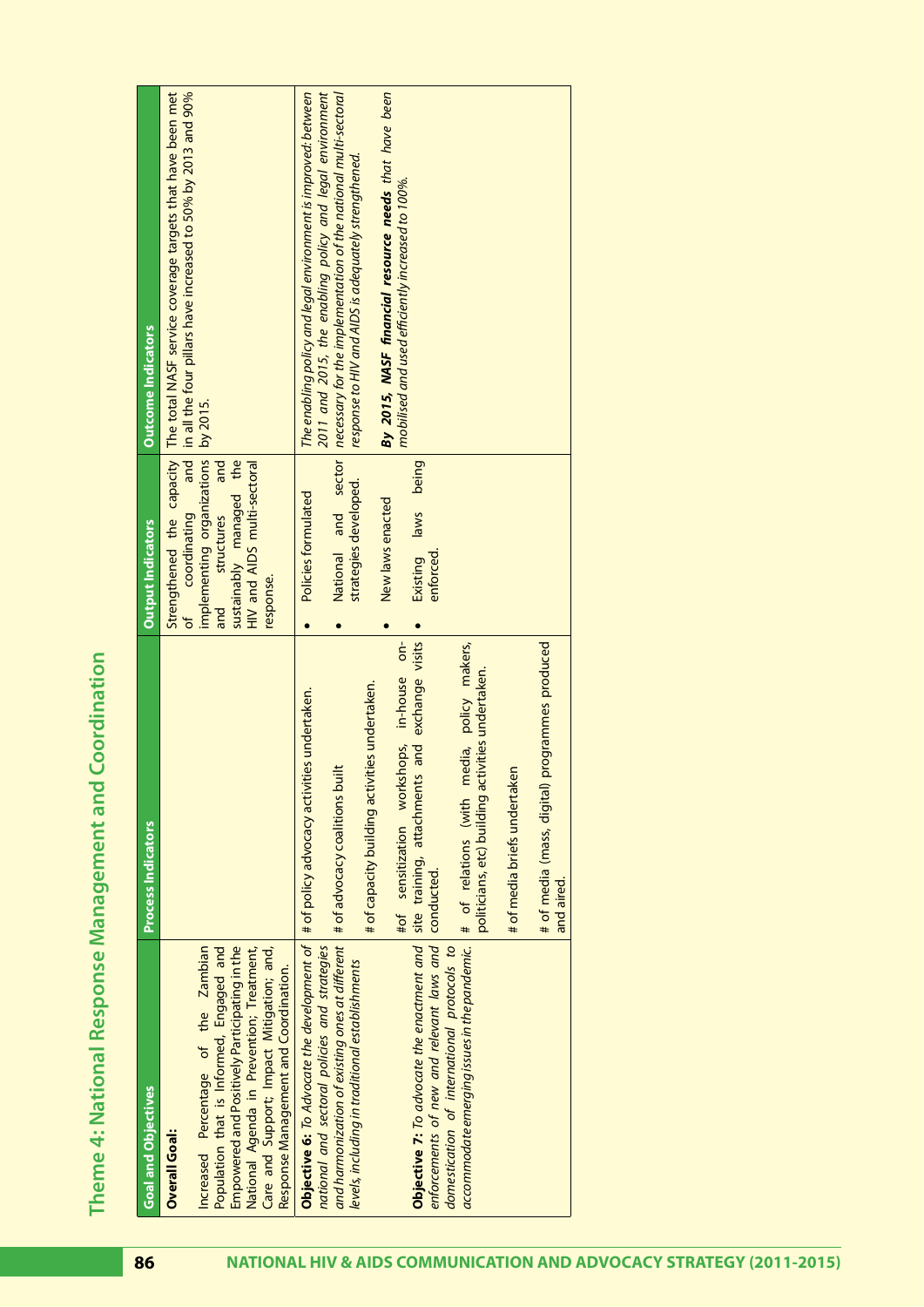|                                                                     | <b>Goal and Objectives</b>                                                                                                                                                                                                         | <b>Process Indicators</b>                                                                                                              | <b>Output Indicators</b>                                             | <b>Outcome Indicators</b>                                                                                                                                                                                                              |
|---------------------------------------------------------------------|------------------------------------------------------------------------------------------------------------------------------------------------------------------------------------------------------------------------------------|----------------------------------------------------------------------------------------------------------------------------------------|----------------------------------------------------------------------|----------------------------------------------------------------------------------------------------------------------------------------------------------------------------------------------------------------------------------------|
|                                                                     | NAC implementing partners to plan, coordinate<br><b>Objective 4:</b> To strengthen the capacity of                                                                                                                                 | in-house on-site<br>exchange visits<br>sensitization workshops,<br>and<br>attachments<br>training,<br># of                             | <b>HIV and AIDS mainstreamed</b><br>Stakeholders capacitated.        | Stakeholders capacity to implement NASF strengthened by 2013<br>and remains the same by 2015.                                                                                                                                          |
| NATIONAL HIV & AIDS COMMUNICATION AND ADVOCACY STRATEGY (2011-2015) | Objective 5: To foster prioritization and<br>and implement communications as a core<br>mainstreaming of HIV and AIDS at different<br>component to support their programme goals<br>at the national, regional and community levels. | nd local (decentralized<br>bue<br>created<br>partnerships)<br>#of sectoral, national ar<br>and<br>conducted.<br>maintained<br>networks | policies on mainstreaming<br>national<br>and<br>developed.<br>Sector | partners, provinces, districts and communities are coordinating<br>and managing the implementation of the national response at<br>Between 2011 and 2015, 100% of all public and private sectors,<br>their level in line with the NASF. |
|                                                                     | levels and among different players across the<br>country.                                                                                                                                                                          | # of documentaries (audio, print and video)<br>produced and aired                                                                      |                                                                      | Sectors that have mainstreamed HIV and AIDS, gender and<br>human rights in sectoral policies, budgets and operational plans                                                                                                            |
|                                                                     |                                                                                                                                                                                                                                    | # of resource centres established and information<br>is shared                                                                         |                                                                      | By 2015, NASF financial resource needs that have been mobilized<br>increased to 50% by 2013 and 100%% by 2015.                                                                                                                         |
|                                                                     |                                                                                                                                                                                                                                    | coalitions built and social<br>$\overline{5}$<br>mobilization done<br>#of networks                                                     |                                                                      | and used efficiently increased to 100%.                                                                                                                                                                                                |
|                                                                     |                                                                                                                                                                                                                                    | # of lobbying activities undertaken                                                                                                    |                                                                      |                                                                                                                                                                                                                                        |
|                                                                     |                                                                                                                                                                                                                                    | #of information packs developed (policy briefs,<br>dossiers)                                                                           |                                                                      |                                                                                                                                                                                                                                        |
|                                                                     |                                                                                                                                                                                                                                    | # of capacity building activities undertaken                                                                                           |                                                                      |                                                                                                                                                                                                                                        |
|                                                                     |                                                                                                                                                                                                                                    | # of sensitization workshops, in-house on-site<br>visits<br>exchange<br>and<br>training, attachments<br>conducted                      |                                                                      |                                                                                                                                                                                                                                        |
|                                                                     |                                                                                                                                                                                                                                    | εñ<br># of media briefs undertak                                                                                                       |                                                                      |                                                                                                                                                                                                                                        |
|                                                                     |                                                                                                                                                                                                                                    | ia offered<br>#of incentives for the medi                                                                                              |                                                                      |                                                                                                                                                                                                                                        |
|                                                                     |                                                                                                                                                                                                                                    | #of specialized reporting desks established                                                                                            |                                                                      |                                                                                                                                                                                                                                        |
|                                                                     |                                                                                                                                                                                                                                    |                                                                                                                                        |                                                                      |                                                                                                                                                                                                                                        |
|                                                                     |                                                                                                                                                                                                                                    |                                                                                                                                        |                                                                      |                                                                                                                                                                                                                                        |
| 87                                                                  |                                                                                                                                                                                                                                    |                                                                                                                                        |                                                                      |                                                                                                                                                                                                                                        |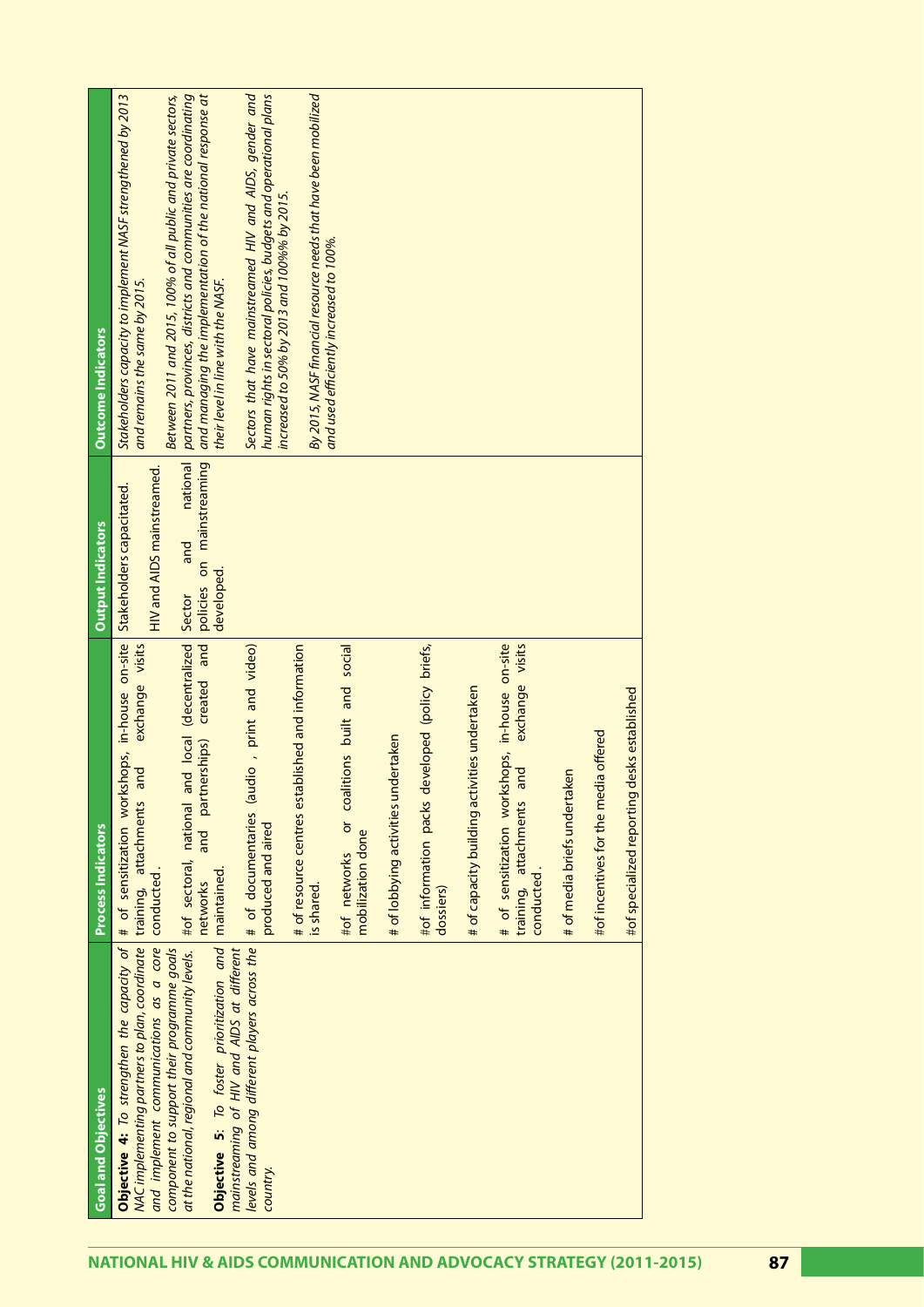| <b>Goal and Objectives</b>                                                                                         | <b>Process Indicators</b>                                                                                                                                                                                                                                                    | <b>Output Indicators</b>                                                                                      | <b>Outcome Indicators</b>                                                                                                                                                                                                                             |
|--------------------------------------------------------------------------------------------------------------------|------------------------------------------------------------------------------------------------------------------------------------------------------------------------------------------------------------------------------------------------------------------------------|---------------------------------------------------------------------------------------------------------------|-------------------------------------------------------------------------------------------------------------------------------------------------------------------------------------------------------------------------------------------------------|
|                                                                                                                    |                                                                                                                                                                                                                                                                              |                                                                                                               | 2011 and 2015, the enabling policy and legal environment<br>necessary for the implementation of the national multi-sectoral<br>The enabling policy and legal environment is improved: between<br>response to HIV and AIDS is adequately strengthened. |
|                                                                                                                    |                                                                                                                                                                                                                                                                              |                                                                                                               | By 2015, NASF financial resource needs that have been mobilized<br>and used efficiently increased to 100%.                                                                                                                                            |
|                                                                                                                    |                                                                                                                                                                                                                                                                              |                                                                                                               | AIDS has provided 80% of indicator values of the NASF results<br>The national monitoring and evaluation system for HIV and<br>framework by 2013 and 100% by 2015.                                                                                     |
|                                                                                                                    |                                                                                                                                                                                                                                                                              |                                                                                                               | The research national agenda is effectively and efficiently<br>implemented to meet demand for empirical data required to<br>validate the performance of NASF.                                                                                         |
| Objective 8: To ensure efficient and effective<br>implementation of NACAS at all levels and<br>across all sectors. | all the<br>Implementation plan developed and adhered to.<br>Regular monitoring and reviews undertaken.<br>$\equiv$<br>End-of-NACAS evaluation undertaken.<br>and<br>NACAS Launched nationally<br>Annual roll out plans in place<br>Half term review undertaken<br>provinces. | $\cong$<br>NACAS undertaken and its<br>goal and objectives being<br>All planned activities<br>met as planned. | Effectively and efficiently implemented NACAS.                                                                                                                                                                                                        |
|                                                                                                                    |                                                                                                                                                                                                                                                                              |                                                                                                               |                                                                                                                                                                                                                                                       |